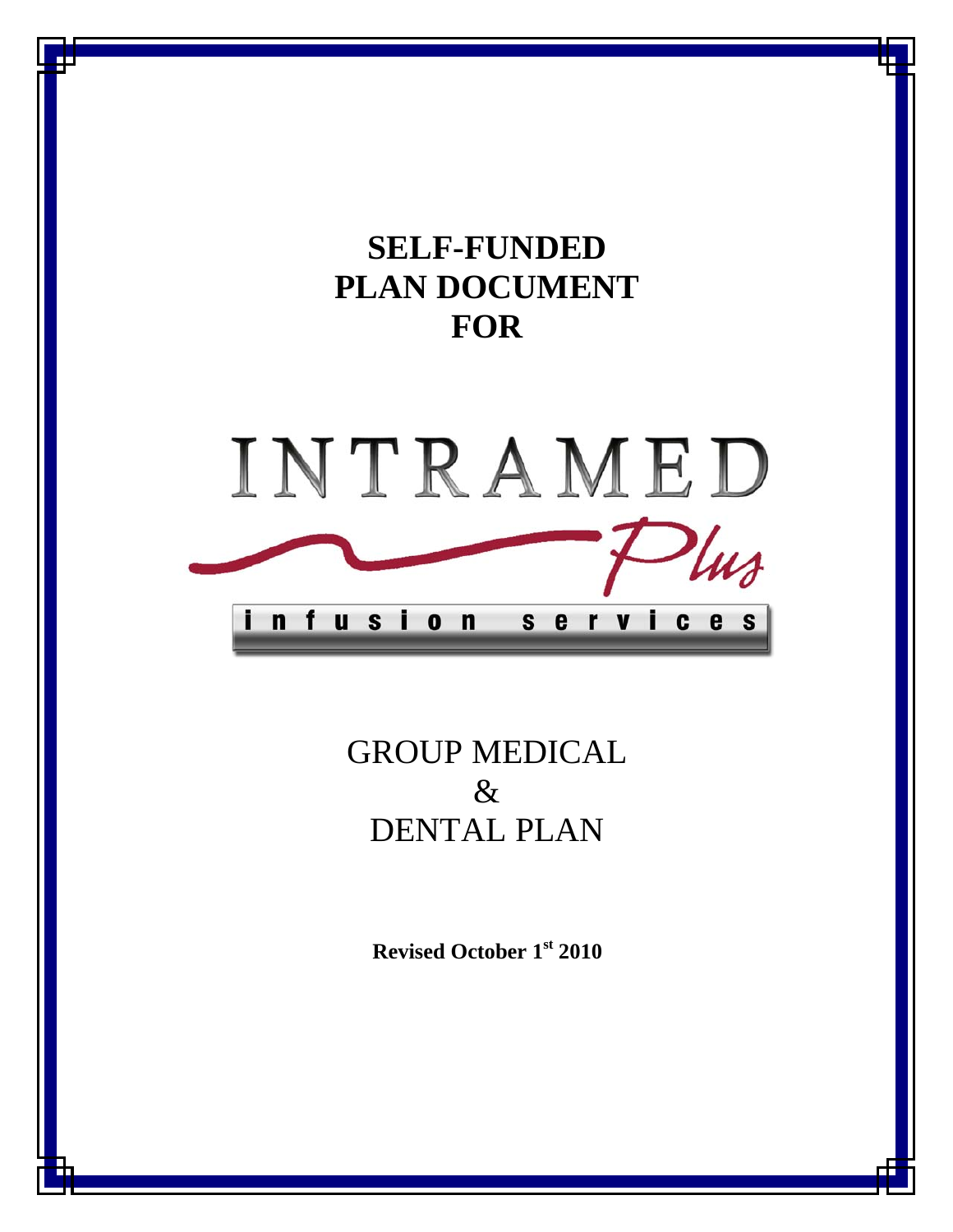# **ADMINISTRATIVE INFORMATION**

| Benefit Year:                       | Begins January $1st$ of each year and continues                    |
|-------------------------------------|--------------------------------------------------------------------|
|                                     | for 12 consecutive months through December 31 <sup>st</sup> .      |
|                                     |                                                                    |
| <b>ERISA Plan Name:</b>             | <b>INTRAMED PLUS, INC. HEALTH AND</b>                              |
|                                     | <b>DENTAL PLAN</b>                                                 |
| Employer Establishing the Plan:     | <b>INTRAMED PLUS, INC.</b>                                         |
|                                     |                                                                    |
|                                     | 112 SALUDA RIDGE COURT, SUITE 100                                  |
|                                     | WEST COLUMBIA, SC 29169                                            |
| Employer Federal ID Number:         | 57-0929502                                                         |
|                                     |                                                                    |
| <b>ERISA PLAN Number:</b>           | 788                                                                |
|                                     |                                                                    |
| Type of Welfare Plan:               | Medical and Dental Plan                                            |
|                                     |                                                                    |
|                                     |                                                                    |
| Plan Funding:                       | Paid by the Employer and/or the Employee determined by the         |
|                                     | level of coverage (employee, employee spouse, family) selected.    |
| Claims Administrator:               | Thomas H. Cooper & Co., Inc. (TCC of SC)                           |
|                                     | P.O. Box 22557                                                     |
|                                     | Charleston, SC 29413                                               |
|                                     | (843) 722-2115/(800) 815-3314                                      |
|                                     |                                                                    |
| Agent for Service of Legal Process: | <b>INTRAMED PLUS, INC.</b>                                         |
|                                     |                                                                    |
|                                     |                                                                    |
| Plan Administrator:                 | <b>INTRAMED PLUS, INC.</b>                                         |
|                                     |                                                                    |
| <b>Named Trustee:</b>               | <b>INTRAMED PLUS, INC.</b>                                         |
|                                     |                                                                    |
| Named Fiduciary:                    |                                                                    |
|                                     | <b>INTRAMED PLUS, INC.</b>                                         |
|                                     |                                                                    |
| Plan Termination:                   | The Plan Administrator reserves the right, through action of its   |
|                                     | Board of Directors, to terminate, suspend, withdraw, amend or      |
|                                     | modify the Plan in whole or in part, with respect to any class or  |
|                                     | classes of employees, at any time, with proper notification and    |
|                                     | subject to the terms of the Plan and any applicable laws.          |
|                                     |                                                                    |
|                                     |                                                                    |
| Plan Document:                      | A full description of the medical benefits appears in the official |
|                                     | Plan document which is the final authority. These papers may       |
|                                     | be examined in the company office of the Employer within 30        |
|                                     | days after your written request is received by the Plan            |
|                                     | Administrator.                                                     |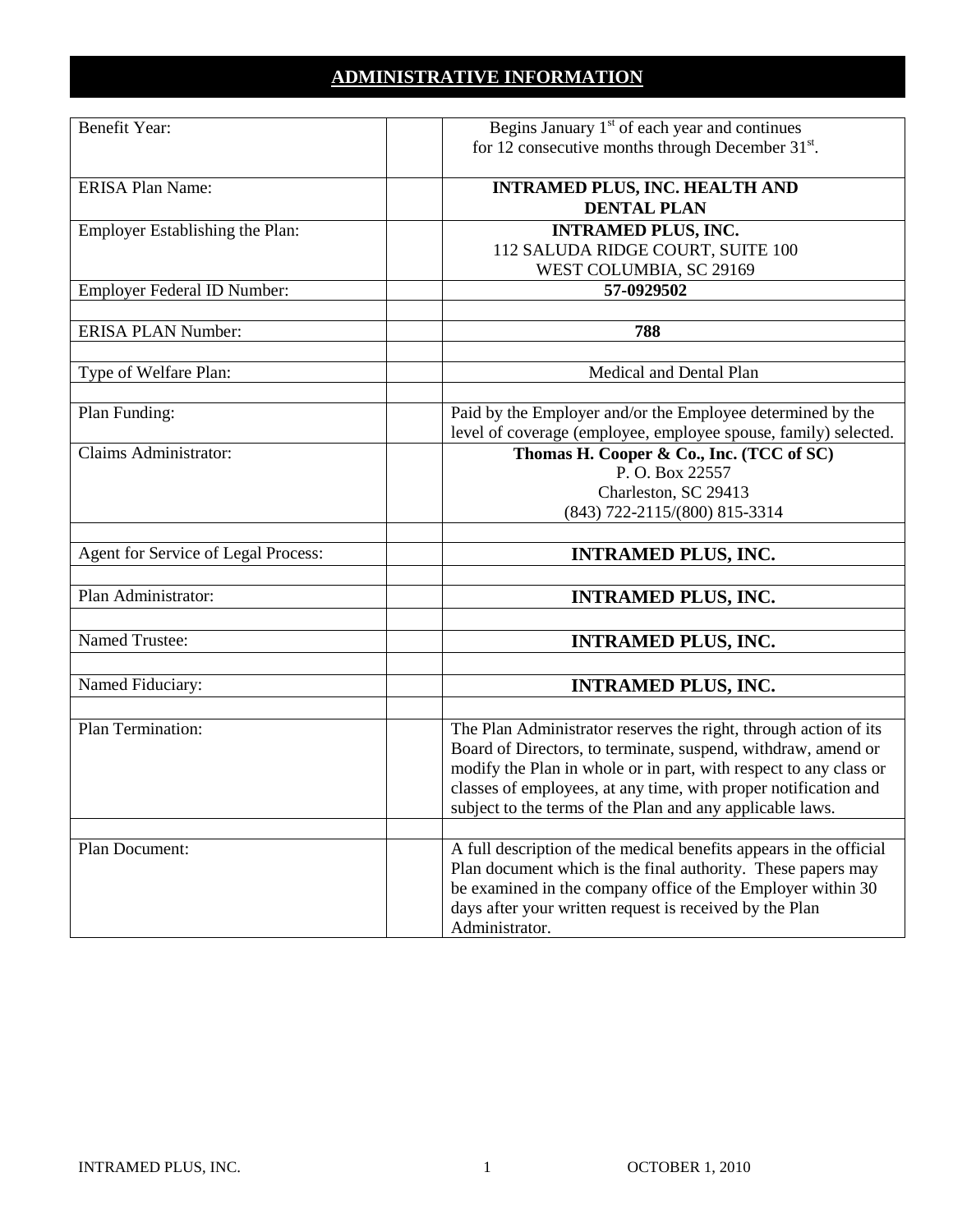#### **\*NOTICE FOR EMPLOYEES\***

It is the **Employee's responsibility** to ensure the Provider being seen is a current member of the Preferred Provider Organization (PPO) that is being utilized by the Plan. The employee should verify with the Provider before services are rendered as to whether the Provider is a participating member of the Plan's PPO. To verify whether your Provider is participating you may:

- Ask the Provider if they are a participating Provider in the below network(s).
- If available, review the appropriate website for Provider information  $(*)$
- Call TCC of SC $(*)$

The above noted resources with an (\*) may have timing differences for when Providers are approved into the network and are terminating from the network. The preferable method of obtaining the most correct information would be asking your Provider.

For South Carolina resident employees and dependents the Blue Cross Blue Shield Preferred Blue Network is the PPO for this Plan. Employees and dependents residing outside the state of South Carolina may use the Private Health Care Systems (PHCS) Network as the Preferred Provider Organization (PPO). South Carolina residents traveling out of state who require sudden, unexpected or emergency medical care or treatment during the course such travel may use the Private Health Care Systems (PHCS) network as the Preferred Provider Organization (PPO) so long as the purpose of the travel is not to seek the medical care in question.

**NOTE**: This group health Plan covers Medical & Dental services.

Because of the dramatic increase in the cost of medical care, group medical plans are being reshaped and structured to encourage and reward those covered individuals who are selective in their purchase of medical services.

We expect and encourage you to review this booklet which describes your benefit package. Be a selective medical consumer and assume the major role in keeping the cost of medical services at a minimum.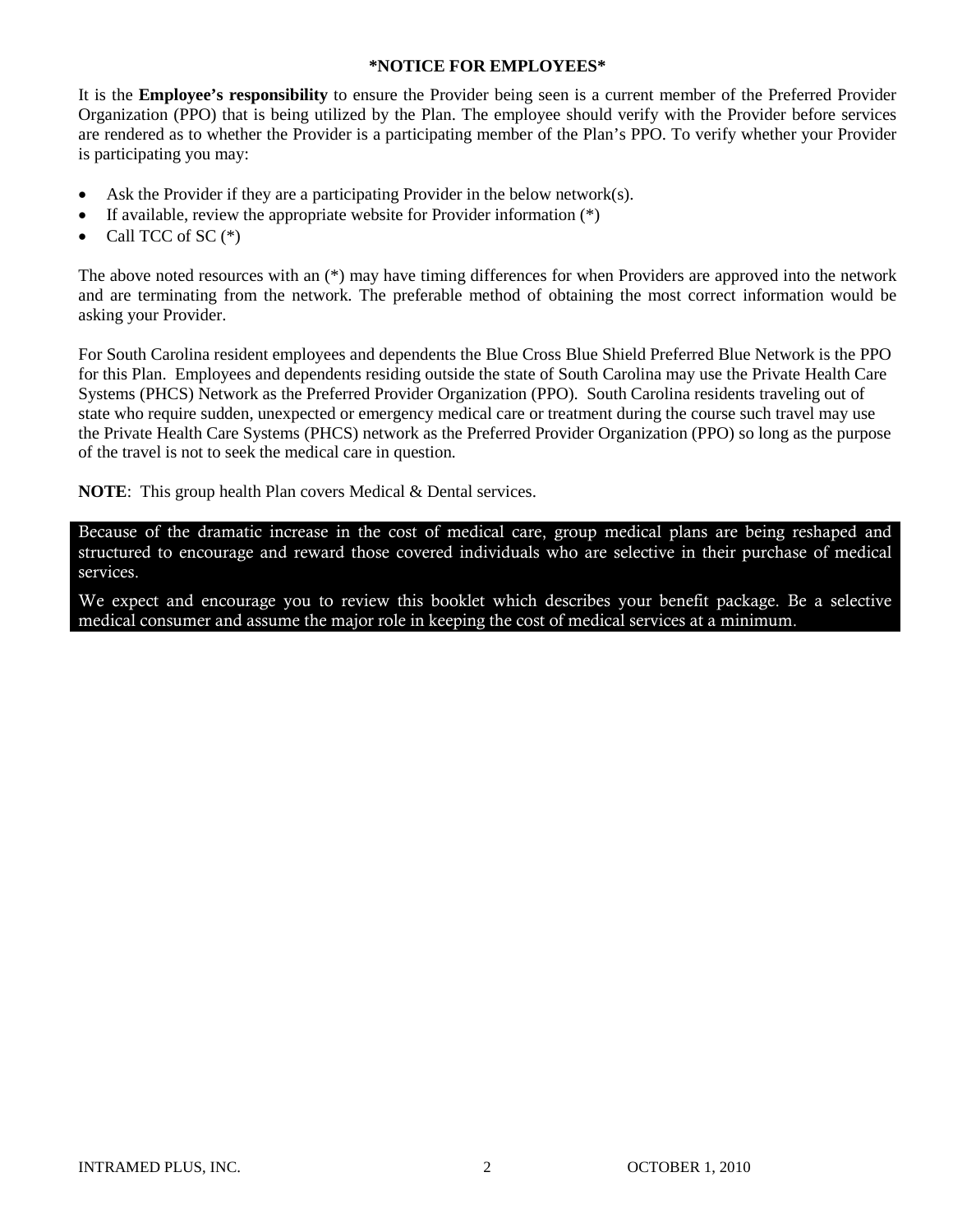# **What can you do to get the most out of your Group Health Plan?**

- Use Network Providers
	- o This will have the biggest impact for you and your employer because you may receive discounted services that usually range 40-52%
- Ask for prescriptions to be filled with generic drugs
- Only go to the emergency room for a true emergency.
	- o If appropriate, try the doctor's office or an urgent care center (example: Doctors Care, etc.) first before going to the emergency room.
- Pay attention to timing.
	- o Once deductibles are met, try to schedule procedures and visits before the year is out.
- Use your preventive care benefit.
	- o By having an annual exam, you can minimize future large dollar claims.
- Take advantage of Premier pharmacy discounts even on drugs that are not covered by your group health plan.
- Be a smart consumer and take into consideration the cost and quality of care you are searching for, there may be various options for services available.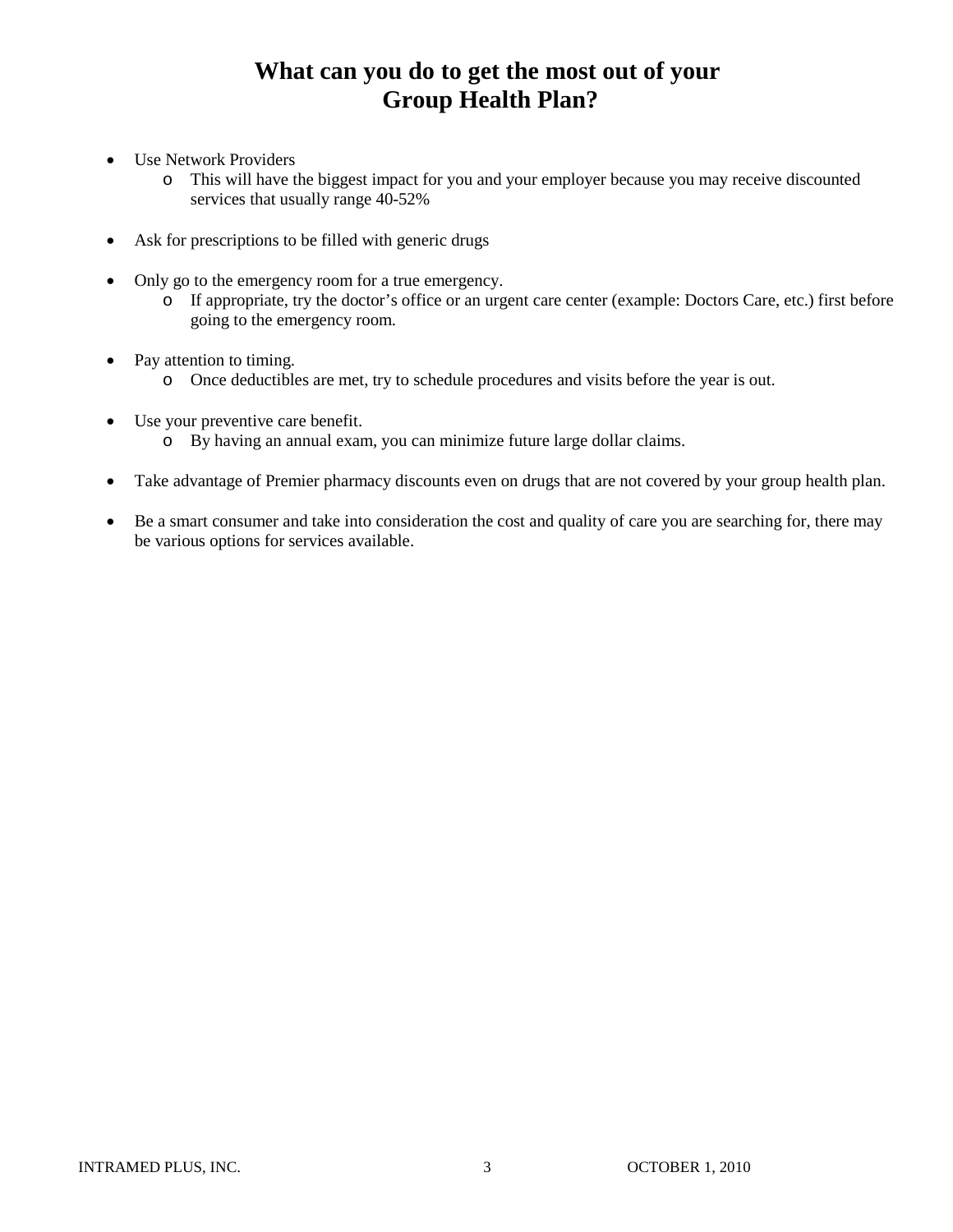# **TABLE OF CONTENTS**

# Please visit the website www.intramedbenefits.com to:

- View the status of your claim(s)  $\bullet$
- View the status of your deductible and out-of-pocket maximums  $\bullet$
- Order I.D. cards  $\bullet$
- View an electronic version of your summary plan description  $\bullet$
- Leave customer service messages that will be responded to within 24 hours

INTRAMED PLUS, INC.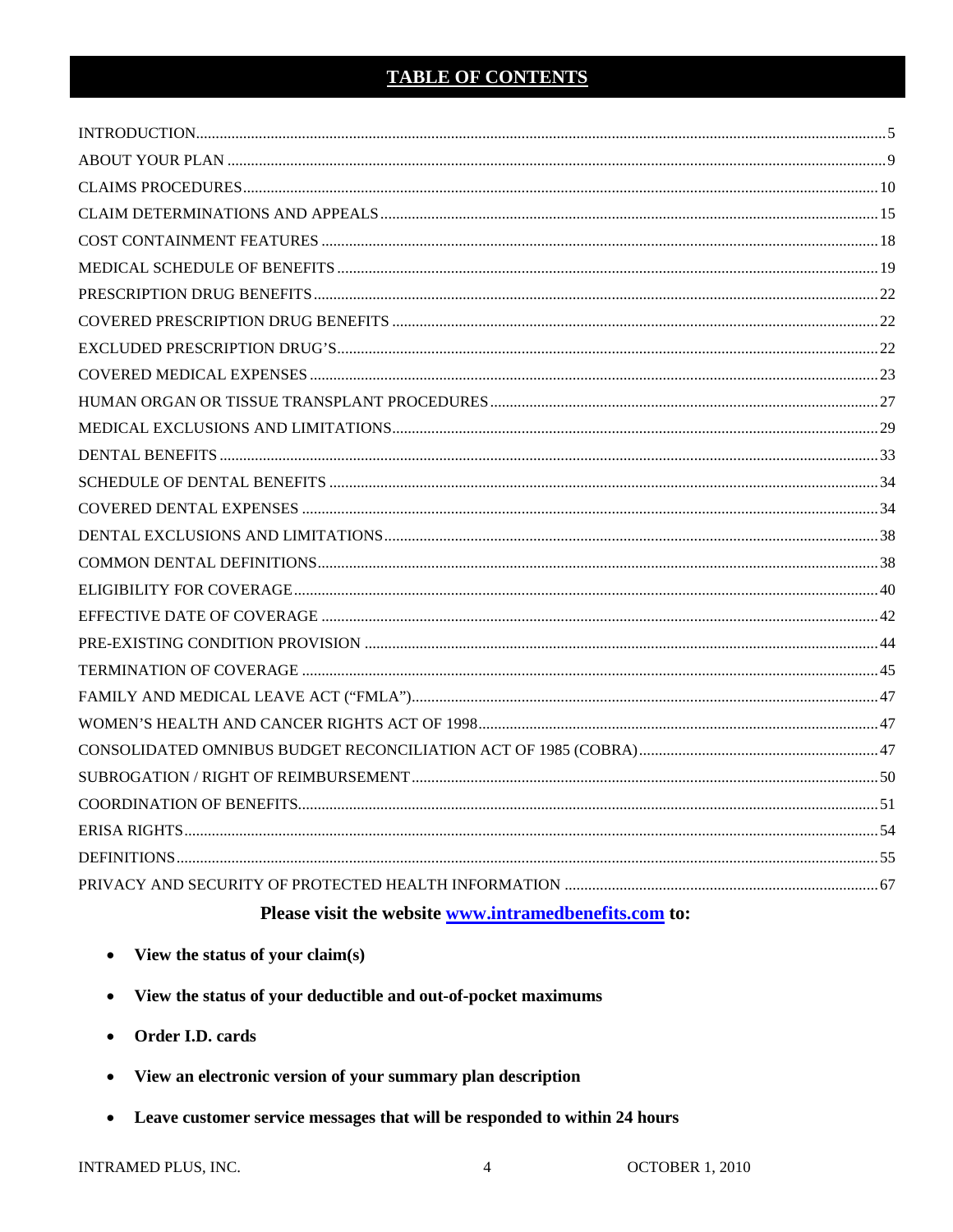# **INTRODUCTION**

<span id="page-5-0"></span>Employer has established this Group Heath Plan and the applicable benefits, rights and privileges for participating employees, ("Employees") and such Employees eligible Dependents. Benefits are provided through a fund established by the Employer.

# **PURPOSE**

The purpose of this Plan of Benefits is to set forth the provisions of the Group Health Plan, which provide for the payment or reimbursement of all or a portion of eligible medical expenses. It is intended that the terms of this Plan are legally enforceable and that the Plan be maintained for the exclusive benefit of eligible Employees and their covered Dependents.

## **PLAN INTERPRETATION**

The Plan Administrator has full discretionary authority to interpret and apply all Plan of Benefits provisions, including, but not limited to, all issues concerning eligibility and determination of benefits. The Plan Administrator may contract with an independent administrative firm to process claims, maintain Group Health Plan data, and perform other Group Health Plan connected services; however, final authority to construe and apply the provisions of the Plan of Benefits rests exclusively with the Plan Administrator. Decisions of the Plan Administrator, made in good faith, shall be final and binding.

## **CONTRIBUTIONS TO THE PLAN**

The Employer shall from time to time evaluate the costs of the Group Health Plan and determine the amount to be contributed by the Employer (if any) and the amount to be contributed (if any) by each covered employee. The Group Health Plan will notify employees in writing of any changes.

## **PROTECTION AGAINST CREDITORS**

No benefit payment under this Plan of Benefits shall be subject in any way to alienation, sale, transfer, pledge, attachment, garnishment, exception or encumbrance of any kind, and any attempt to accomplish the same shall be void. If the Employer shall find that such an attempt has been made with respect to any payment due or to become due to any Participant, the Employer, in its sole discretion, may terminate the interest of such Participant or former Participant, his spouse, parent, adult child, guardian of a minor child, brother or sister, or other relative of a Dependent of such Participant or former Participant, as the Employer may determine, any such application shall be a complete discharge of all liability with respect to such benefit payment.

## **PLAN AMENDMENTS**

This document contains all the terms of the Plan of Benefits and may be amended from time to time by the Plan Administrator. Any changes so made shall be binding on each Covered Participant and on any other participants referred to in this plan document. When necessary, the Claims Administrator and/or INTRAMED PLUS, INC., will have the authority and right to amend the contents of this Plan of Benefits.

## **TERMINATION OF PLAN**

The Plan Administrator reserves the right at any time to terminate the Group Health Plan by a written instrument to that effect. All previous contributions by the Plan Administrator shall continue to be issued for the purpose of paying benefits under the provisions of this Plan of Benefits with respect to claims arising before such termination, or shall be used for the purpose of providing similar health benefits to covered Employees, until all contributions are exhausted.

# **PLAN IS NOT A CONTRACT**

This Plan of Benefits constitutes the entire Group Health Plan. The Plan of Benefits will not be deemed to constitute a contract of employment or give any employee of the Employer the right to be retained in the service of the Employer or to interfere with the right of the Employer to discharge or otherwise terminate the employment of any employee.

## **MISSTATEMENT OF AGE**

If age is a factor in determining eligibility or amount of coverage and there has been a misstatement of age, the coverage or amounts of benefits, or both, for which the person is covered shall be adjusted in accordance with the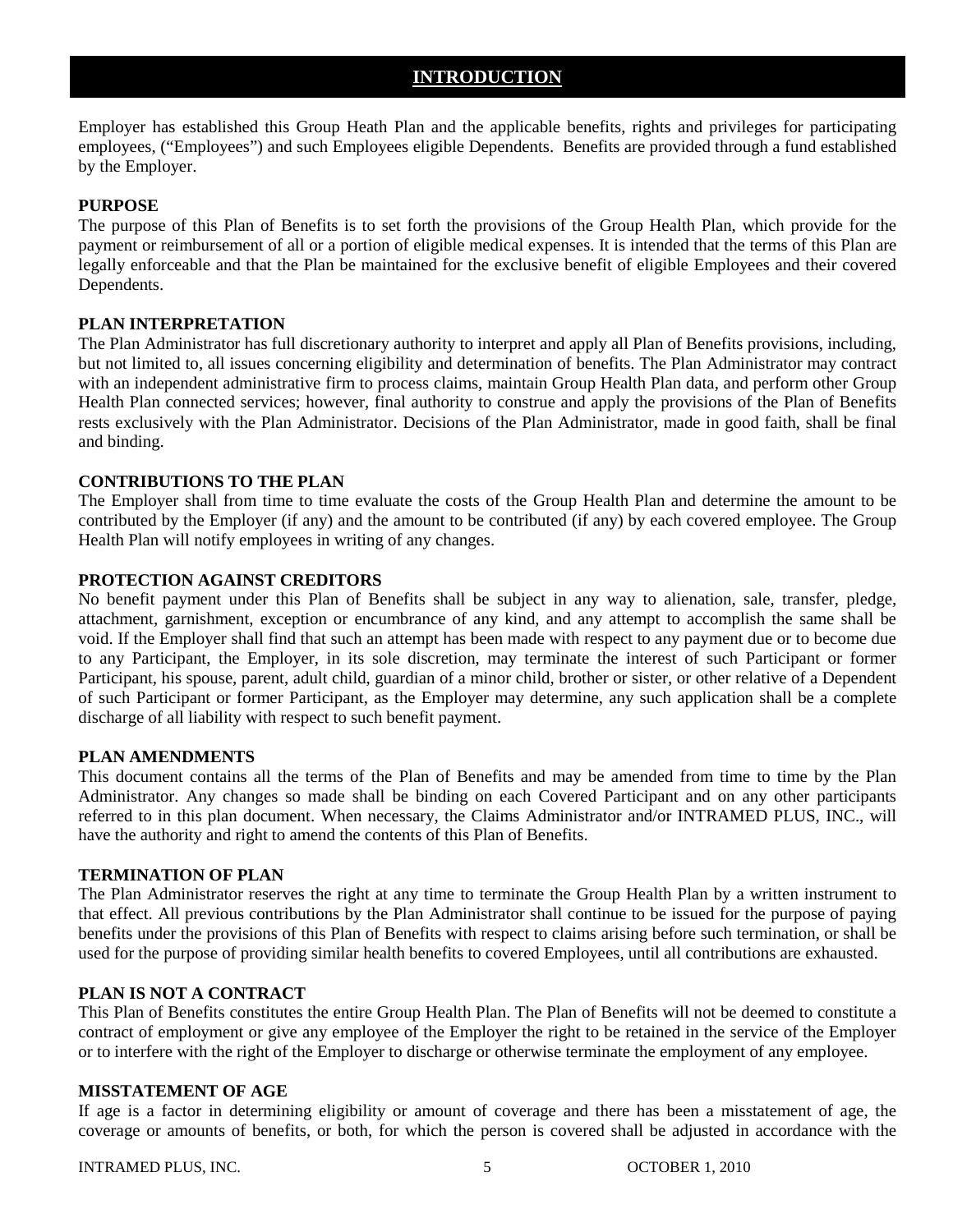covered individual's true age. Any such misstatement of age shall neither continue coverage otherwise validly terminated, nor terminate coverage otherwise validly in force. Contributions and benefits will be adjusted on the contribution due date next following the date of the discovery of such misstatement.

## **ERISA**

It is the intention of the Employer to establish hereby a program of benefits constituting an "Employee Welfare Benefit Plan" otherwise called a "Group Benefit Plan" under the Employee Retirement Income Security Act (ERISA) of 1974 and any amendments thereto.

## **LEGAL ACTIONS**

No action at law or in equity can be brought under the Group Health Plan until you have exhausted the administrative process (including the exhaustion of all appeals) as described in this booklet. No such action can be brought against the Group Health Plan more than six years after Claims Administrator receives a claim.

### **ADMINISTRATIVE SERVICES ONLY**

TCC provides administrative claims payment services only and does not assume any financial risk or obligation with respect to claims. The Employer's Group Health Plan is a self-funded health plan and the Employer assumes all financial risk and obligation with respect to claims.

#### **AMENDMENT**

Upon thirty (30) days prior written notice, the Employer may unilaterally amend this Plan of Benefits.

#### **CLERICAL ERRORS**

Clerical errors by TCC of SC or the Employer will not cause a denial of Benefits that should otherwise have been granted, nor will clerical errors extend Benefits that should otherwise have ended.

## **GOVERNING LAW**

The Employer's Group Health Plan is governed by and subject to ERISA and any other applicable federal law. If ERISA or another federal law does not apply, the Employer's Group Health Plan is governed by and subject to the laws of the State of South Carolina. If federal law conflicts with any state law, then such federal law shall govern. If any provision of the Employer's Group Health Plan conflicts with such law, the Employer's Group Health Plan shall automatically be amended solely as required to comply with such state or federal law.

#### **IDENTIFICATION CARD**

A Participant must present their Identification Card prior to receiving Benefits.

Having an Identification Card creates no right to Benefits or other services. To be entitled to Benefits, the cardholder must be a Participant whose Premium has been paid. Any person receiving Covered Expenses to which the person is not entitled will be responsible for the charges.

### **INFORMATION AND RECORDS**

TCC and the Employer are entitled to obtain such medical and Hospital records as may reasonably be required from any Provider incident to the treatment, payment and healthcare operations for the administration of the Benefits hereunder and the attending Physician's certification as to the Medical Necessity for care or treatment.

## **NEGLIGENCE OR MALPRACTICE**

TCC and Employer do not practice medicine. Any medical treatment, service or Medical Supplies rendered to or supplied to any Participant by a Provider is rendered or supplied by such Provider and not by TCC the Employer. TCC and Employer are not liable for any improper or negligent act, inaction or act of malfeasance of any Provider in rendering such medical treatment, service, Medical Supply or medication.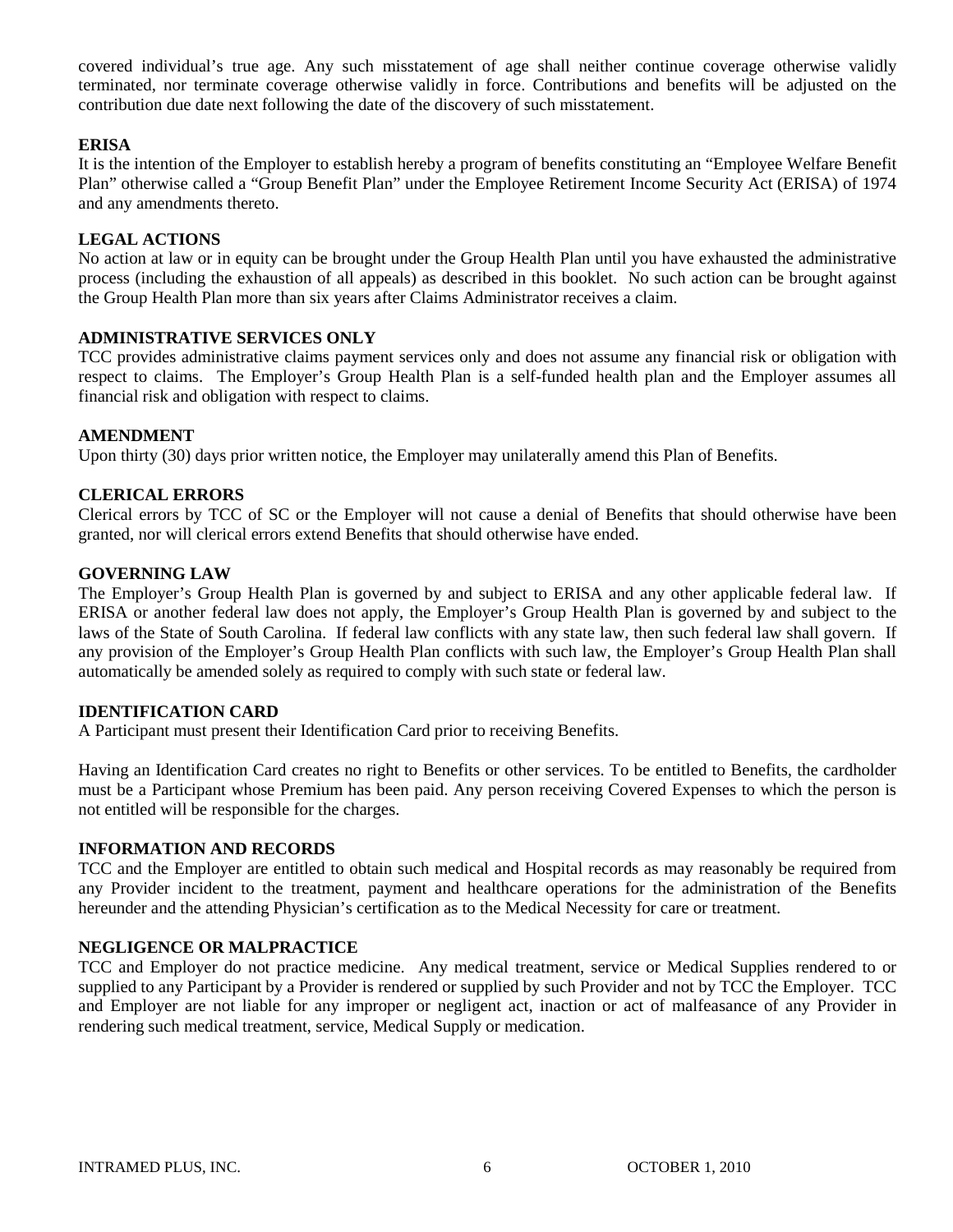## **NOTICES**

Except as otherwise provided in this Plan of Benefits, any notice under the Employer's Group Health Plan may be given by United States mail, postage paid and addressed:

1. To TCC:

Thomas H. Cooper & Co., Inc. P.O. Box 22557 Charleston, SC 29413

- 2. To a Participant: To the last known name and address listed for the Employee. Participants are responsible for notifying TCC of any name or address changes within thirty-one (31) days of the change.
- 3. To the Employer: To the name and address last given to TCC. The Employer is responsible for notifying TCC and Participants of any name or address change within thirty-one (31) days of the change.

#### **NO WAIVER OF RIGHTS**

On occasion, TCC (on behalf of the Employer's Group Health Plan) or the Employer may, at their discretion, choose not to enforce all of the terms and conditions of this Plan of Benefits. Such a decision does not mean the Employer's Group Health Plan or Employer waives or gives up any rights under this Plan of Benefits in the future.

#### **OTHER INSURANCE**

Each Participant must provide the Employer's Group Health Plan (and its designee, including TCC) and Employer with information regarding all other health insurance coverage to which such Participant is entitled.

#### **PAYMENT OF CLAIMS**

A Participant is expressly prohibited from assigning any right to payment of Covered Expenses or any payment related to Benefits. The Employer's Group Health Plan may pay all Covered Expenses directly to the Employee upon receipt of due proof of loss. Where a Participant has received Benefits from a Participating Provider or contracting provider, the Employer's Group Health Plan may pay Covered Expenses directly to such Participating Provider or contracting provider.

#### **PHYSICAL EXAMINATION**

The Employer's Group Health Plan has the right to examine, at their own expense, a Participant whose injury or sickness is the basis of a claim (whether Pre-Service, Post-Service, Concurrent or Urgent Care. Such physical examination may be made as often as the Employer's Group Health Plan (through its designee, including TCC) may reasonably require while such claim for Benefits or request for Pre-Authorization is pending.

## **QUALIFIED MEDICAL CHILD SUPPORT ORDER (QMCSO)**

The term Medical Child Support Order means any judgment, decree or order (including approval of a settlement agreement) issued by a court of competent jurisdiction which:

- A. Provides for child support with respect to a child of a participant under this Plan or provides for health benefit coverage to such a child, is made pursuant to a State domestic relations law (including a community property law), and related to benefits under this contract, or
- B. Enforces a law relating to medical child support described in section 1908 of the Social Security Act (as added by section 13822 of the Omnibus Budget Reconciliation Act of 1993) with respect to a group health plan.

**For further information on QMCSO please contact TCC of SC at (843) 722-2115 or (800) 815-3314 or go to [www.tccofsc.com](http://www.thomascooperinsurance.com/) for the procedures.**

#### **Note: The QMCSO procedures for the Plan are available without charge from the Plan Administrator.**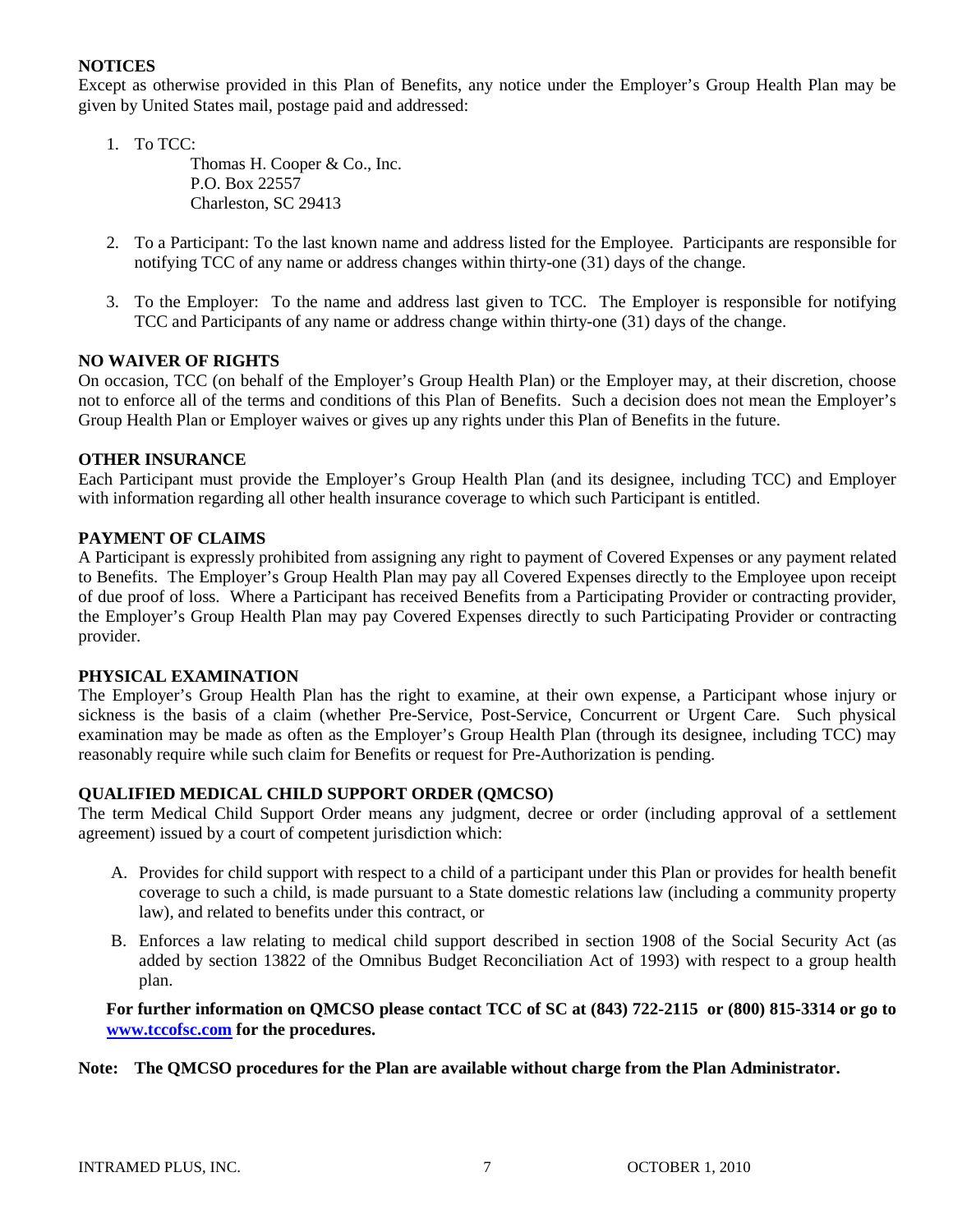### **GRANDFATHERED HEALTH PLAN**

Intramed Plus, Inc. health plan is a "grandfathered health plan" under the Patient Protection and Affordable Care Act (the Affordable Care Act). As permitted by the Affordable Care Act, a grandfathered health plan can preserve certain basic health coverage that was already in effect when the law was enacted. Being a grandfathered health plan means that your (Health Plan) may not include certain consumer protections of the Affordable Care Act that apply to other plans, for example the requirement for the provision of preventive health services without any cost sharing. However, grandfathered health plans must comply with certain other consumer protections in the Affordable Care Act, for example, the elimination of lifetime limits on benefits.

Questions regarding which protections apply and which protections do not apply to a grandfathered health plan and what might cause a plan to change from grandfathered health plan status can be directed to Intramed Plus, Inc.; 100 Saluda Ridge Court, Suite 100, West Columbia, SC 29169 (800) 733-3391 ext 204. You may also contact the Employee Benefits Security Administration, U.S. Department of Labor at (866) 444-3272 or [www.dol.gov/ebsa/healthreform.](http://www.dol.gov/ebsa/healthreform) This website has a table summarizing which protections do and do not apply to grandfathered health plans.

## **Uses and Disclosures of Medical Information with Your Written Authorization**

Unless expressly permitted by law, you and your dependent(s)'s Protected Health Information (PHI) generally cannot be released to any person without your or your dependent(s)'s (by South Carolina law where the dependent is over the age of 16) consent. However there may be instances when you want someone to discuss your PHI with TCC of SC, receive an explanation of benefits, etc. on your behalf to manage your care. In order for TCC of SC to be in compliance with applicable laws and comply with your request, you must provide us with a signed written authorization form. To obtain a copy of the authorization form, please visit the TCC of SC website at www.tccofsc.com, click on member services and then select "forms". Once you have printed and completed this form, please mail it to the TCC of SC address also located on the website. You can also obtain a copy of the form by calling 1-800-815-3314.

### **Uses and Disclosures of Medical Information without Your Written Authorization**

As provided in the HIPAA Privacy Rule, a health plan, healthcare provider, and a healthcare clearinghouse are here to fore referred to as a "covered entity".

The HIPAA Privacy Rule permits a covered entity to use and disclose protected health information, without an individual's authorization, but with certain limits and protections, for treatment, payment, and health care operations activities. The following are examples of what these uses and disclosures might entail:

**Treatment:** includes provisions, coordination, or management of health care and related services for an individual by one or more health care providers, including consultation between providers regarding a patient and referral of patient by one provider to another.

**Payment:** encompasses activities of a health plan to obtain premiums, determine or fulfill responsibilities for coverage and provision of benefits, and furnish or obtain reimbursement for health care delivered to an individual and activities of a health care provider to obtain payment or be reimbursed for the provision of a health care to an individual.

**Health care operations:** any of the following activities: (a) quality assessment and improvement activities, including case management and care coordination; (b) competency assurance activities, including provider or health plan performance evaluation, credentialing, and accreditation; (c) conducting or arranging for medical reviews, audits, or legal services, including fraud and abuse detection and compliance programs; (d) specified insurance functions, such as underwriting, risk rating, and reinsuring risk; (e) business planning, development, management and administration; and (f) business management and general administrative activities of the entity, including but not limited to: deidentifying PHI, creating a limited data set, and certain fundraising for the benefit of the covered entity.

The amount of health information used or disclosed will be limited to the minimum necessary for these purposes.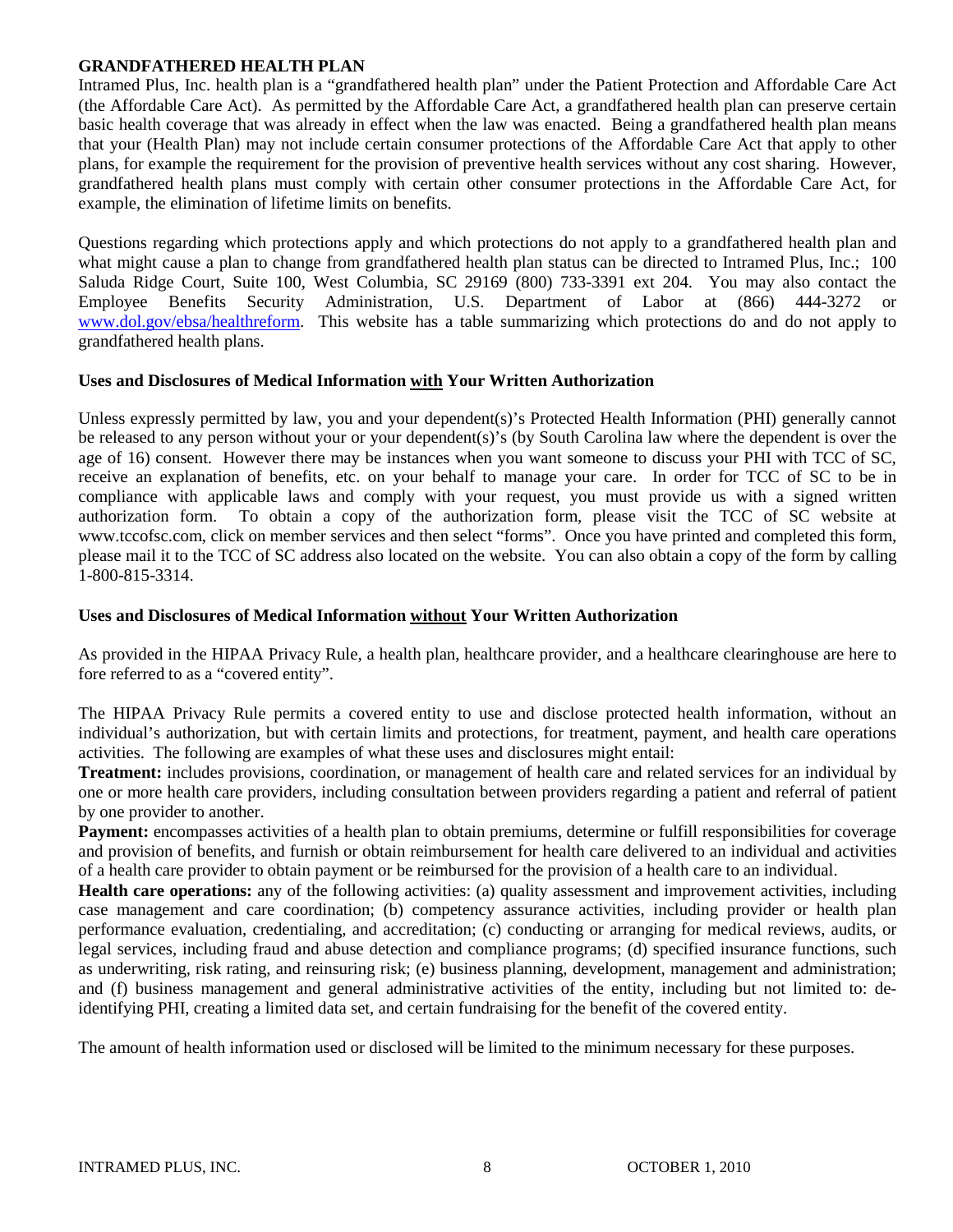# **ABOUT YOUR PLAN**

Your Employer has selected preferred comprehensive group Health Insurance Coverage and has retained the services of a Claims Administrator, experienced in processing and paying health claims to provide consulting services in connection with the operation of the Plan. Your Claims Administrator is **TCC of South Carolina (TCC of SC),** located in Charleston, South Carolina. The Claims Administrator has contracted with the **BlueCross and BlueShield of South Carolina Preferred Blue Network** as the Preferred Provider Organization (PPO). Employees or dependents who reside outside the state of South Carolina may use **Private Health Care Systems (PHCS)** Network as the Preferred Provider Organization (PPO). Employee or Dependent residents of South Carolina traveling outside the state who require sudden, unexpected or emergency medical care or treatment during the course of such travel may use the Private Health Care Systems (PHCS) Network as the Preferred Provider Organization (PPO) so long as the purpose of the travel is not to seek the medical care in question.

**You will receive maximum benefits when you use PPO Providers and obtain authorization, when required, for services. You will pay more if you do not use PPO Providers and if you do not receive prior authorization (unless an emergency) as outlined within this plan document. The following information explains what a PPO Provider is and how you obtain authorization from the Medical Services Department for Medically Necessary services or supplies which this plan document outlines.**

**PPO Providers** are Hospitals, skilled nursing facilities, home health agencies, hospices, doctors and other Providers of medical services and supplies who have a written agreement with the above referenced network(s) to do the following:

- $\triangleright$  File all claims for Benefits or supplies with your Claims Administrator for you;
- $\triangleright$  Ask you to pay only the Deductible, per occurrence Co-payments and Coinsurance amounts, if any for Benefits;
- $\triangleright$  Accept the preferred allowance as payment in full for Covered Expenses; and
- $\triangleright$  Make sure that all necessary approvals are obtained from the Medical Services Department.

To find out if your Provider is a PPO Provider, and you are a resident of South Carolina; (1) ask your Employer for a PPO Provider Directory at no charge or (2) ask Providers if they are PPO Providers for the Blue Cross and Blue Shield of South Carolina Preferred Blue Network before you receive services or supplies, as they are subject to change, or (3) check the website at [www.southcarolinablues.com](http://www.southcarolinablues.com/) for Preferred Blue Network Provider information only. For a list of PPO Providers for Employees or dependents who reside outside the state of South Carolina or for employee or dependent residents of South Carolina traveling outside the state who require sudden, unexpected or emergency medical care or treatment from Providers while traveling outside of South Carolina go to [www.phcs.com.](http://www.phcs.com/) **Once benefit maximums have been satisfied, PPO discounts no longer apply.**

**Providers Who Are Not Participating Providers (Non-PPO)** can bill you their total charge. They may ask you to pay the total amount of their charges at the time you receive services or supplies, to file your own claims, and you will need to obtain any necessary approvals for benefits to be paid. In addition to Deductibles and Coinsurance, you are responsible for the difference between their charge and the allowable charge for Covered Expenses.

Benefits from a Non-Preferred Provider (an Individual or Organization **not** under contract with this Plan's PPO network as a Preferred Provider) will be covered at the Preferred Provider contract benefit level under the following circumstances:

- $\triangleright$  In the event treatment is for an accident or Emergency Medical Condition as defined in this Plan and Preferred Provider care is not available;
- $\triangleright$  Dependents who are living out-of-state;
- $\triangleright$  For treatment by a specialist when a PPO specialist is not available inside of the Participant's PPO Network; or
- For related Non-PPO Ancillary Services rendered in a PPO network Hospital.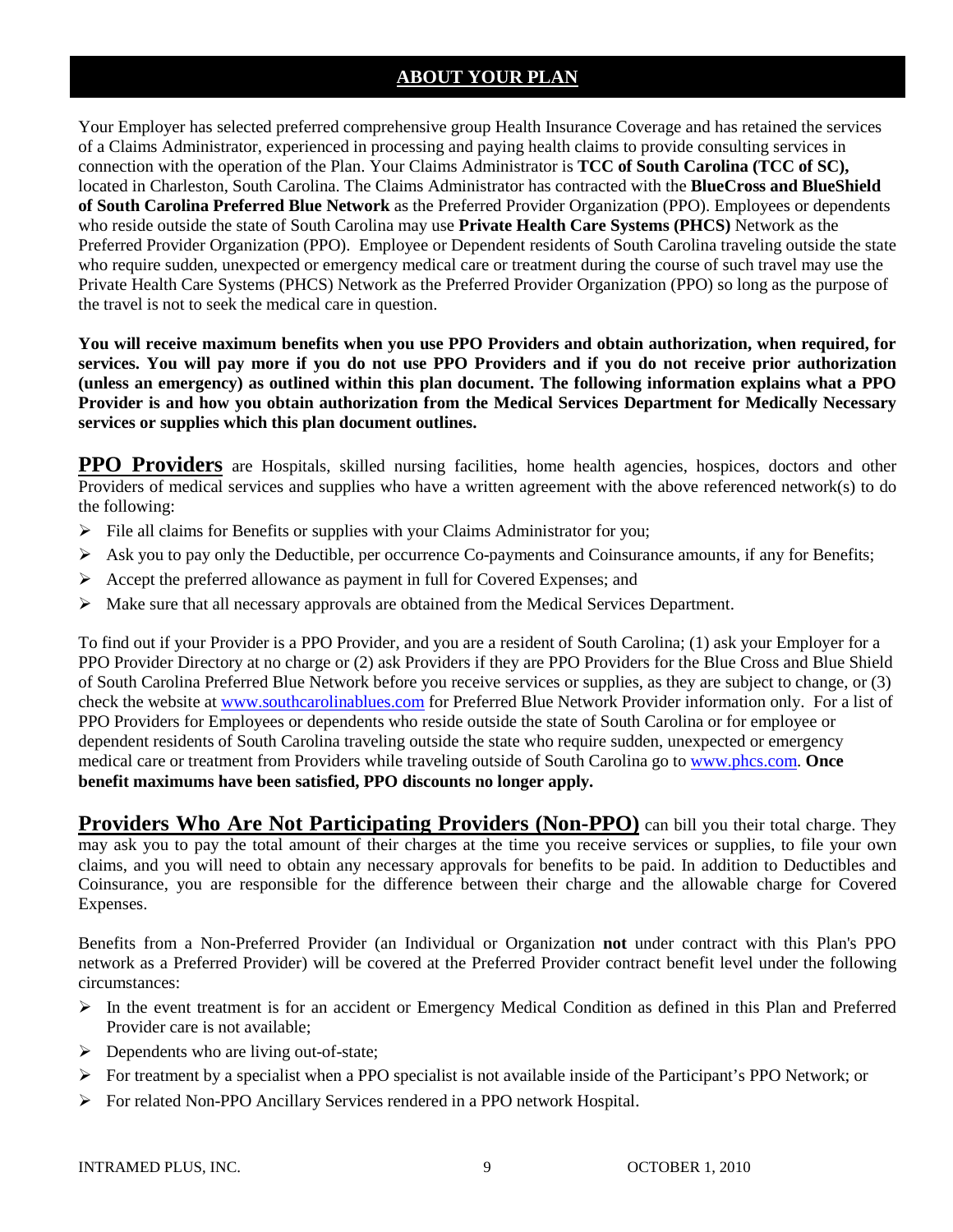# **Customer Service**

TCC of SC is committed to helping you understand your coverage and obtain maximum benefits on your claims. If you have questions about your coverage, you may call or write your Claims Administrator at the following:

## **TCC of South Carolina (TCC of SC) Attn: Claims P.O. Box 22557 Charleston, SC 29413 (843) 722-2115/ (800) 815-3314**

# **How To File Post-Service Claims**

If you receive healthcare services or supplies from a Preferred Provider, the Provider will file your claims for you.

If you receive healthcare services or supplies from a Non-preferred Provider or non-Participating Network Pharmacy, you will have to file your own claims. Please follow the instructions below when you have claims for expenses other than Prescription Drugs. When filing your own claims, here are some things you will need:

- 1. **Itemized Bills from the Providers.** These bills should include:
- Provider's name and address
- Patient's name and date of birth
- Employee's ID number
- Description and cost of each service
- Date that each service took place
- Description of the Illness or Injury (diagnosis)

# **CLAIMS PROCEDURES**

Complete the front of each claim form and attach the itemized bills to it. If the patient has other insurance that has already paid on the claims, be sure to attach a copy of the other plan's Explanation of Benefits (EOB) notice. This will help prevent a delay of your claims processing.

Before you submit your claims, we suggest you make copies of all claim forms and itemized bills for your records since we cannot return them to you. Send your claims to TCC of SC, at the address found in the *Customer Service section above.*

Once your claims are processed here at TCC of SC, you will receive an Explanation of Benefits (EOB) in the mail. A sample of the EOB and the explanation of how to read is to follow: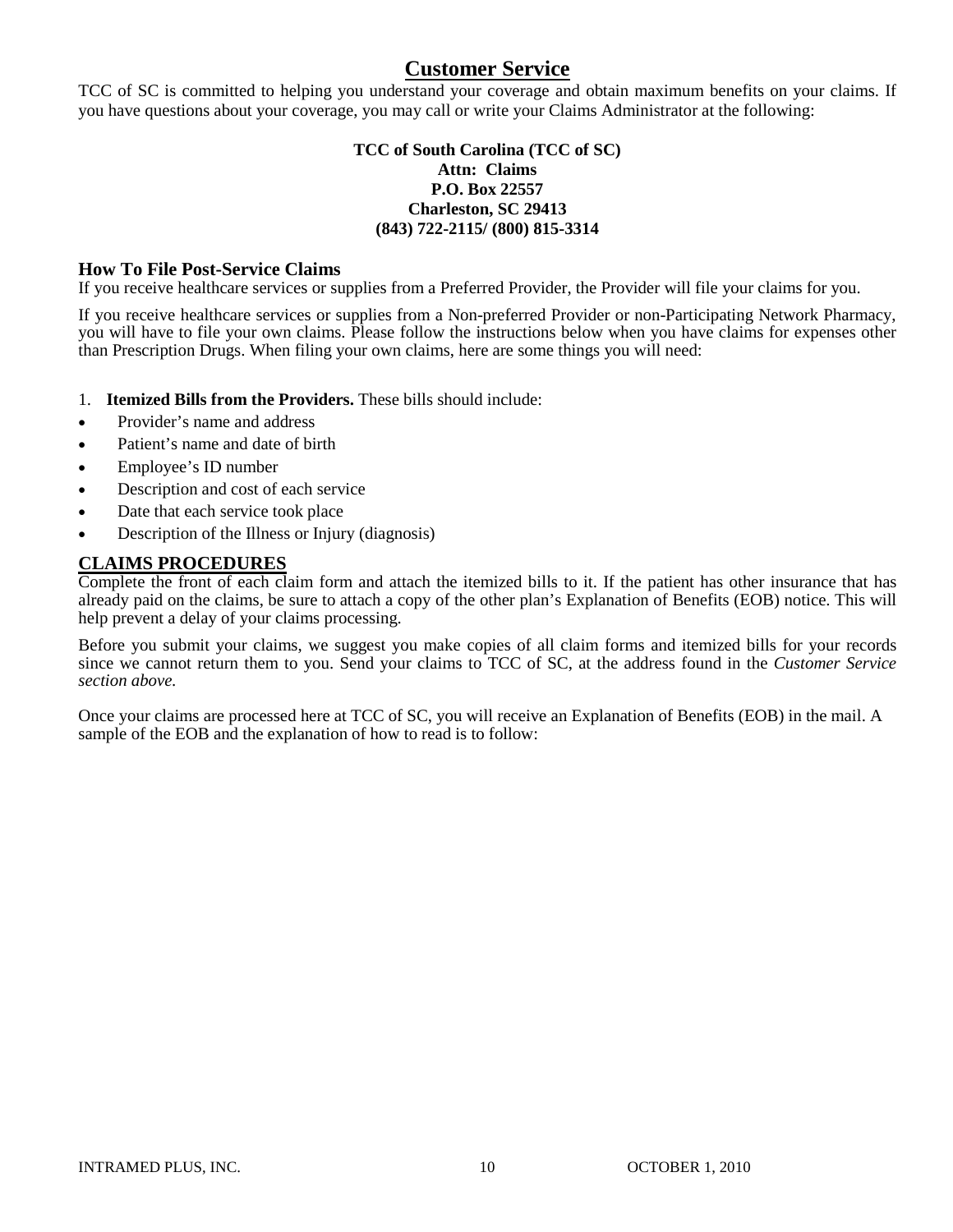# **HOW TO READ YOUR TCC EXPLANATION OF BENEFITS (EOB)**



- *11.* **Reason Code:** *Internal code which refers to Ineligible and/ or Discount amounts. \*\*\*See below for explanation.*
- *12.* **Discount Amount:** *Any amount excluded from total charges as a discounted amount due to provider contracts etc.*
- *13.* **Covered By Plan:** *Amount to be considered for processing of claim after any exclusions and/ or discounts.*
- *14.* **Deductible Amount:** *Amount applied to deductible if your plan has a deductible to be satisfied. If the deductible has already been satisfied, this amount will be \$0.00.*
- *15.* **Co-Pay Amount:** *Amount of co-payment required of the patient if your plan has a co-pay for services.*
- *16.* **Balance:** *Amount remaining considered after any deductible and/ or co-payment has been applied.*
- *17.* **Paid At:** *Percentage of the Balance at which the plan paid according to plan guidelines.*
- *18.* **Payment Amount:** *Amount paid by the insurance plan.*
- *19.* **Patient Responsibility:** *Amount due to the provider from the patient after any reduction by the plan paid amount.*
- *20.* **Payment To:** *Whom payment was sent to, check number & check amount.*
- *21.* **\*\*Service Code:** *Description of the type of service/ procedure/ visit referred to by the Service Code.*
- *22.* **\*\*\*Reason Code Description:** *Description of any reduction(s) by any Ineligible and/ or Discount amount referred to by the Reason Code.*
- *23.* **Messages:** *Message board for additional explanations, information, etc.*

1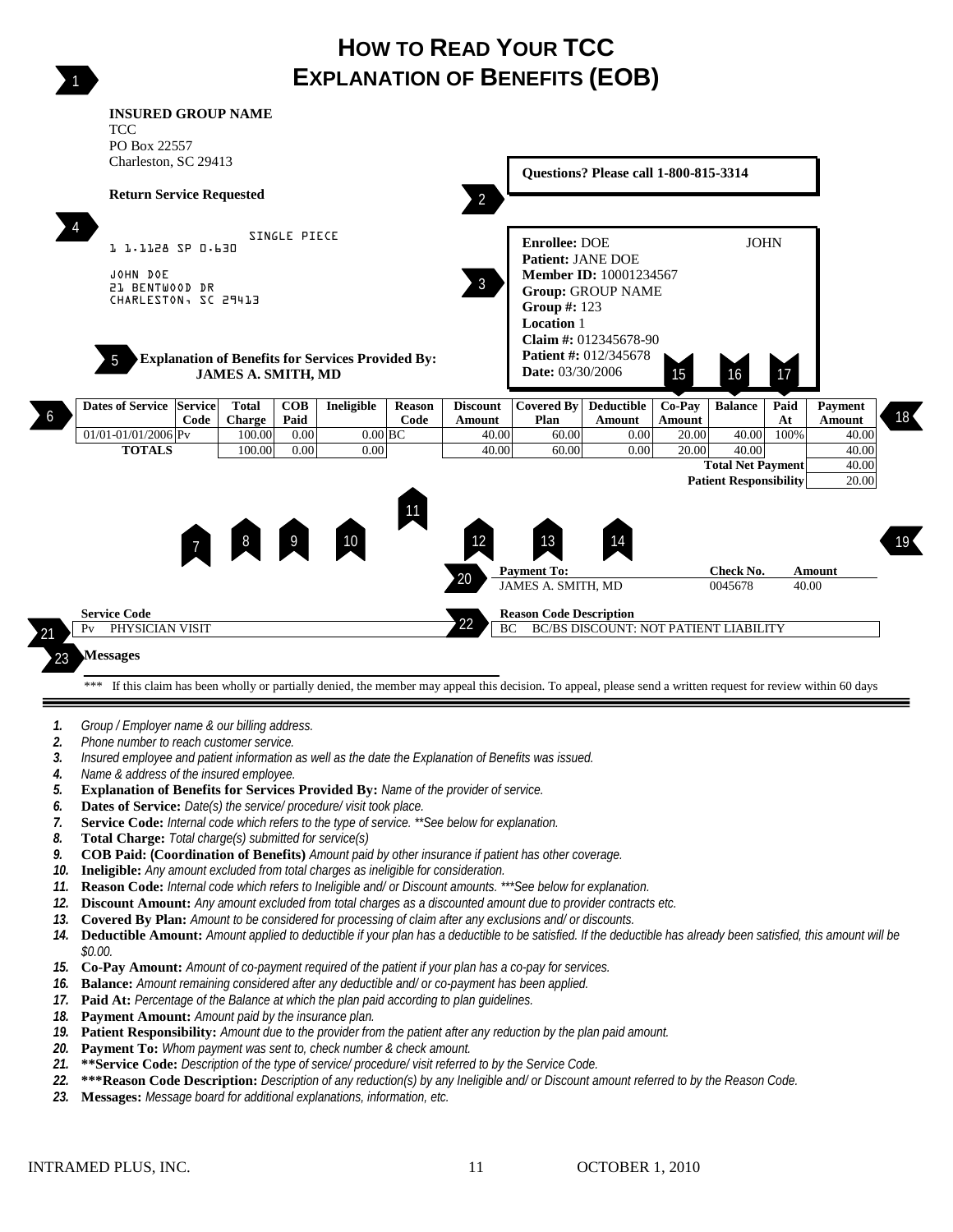#### **Time Limits to File a Claim**

Claims must be filed no later than 12 months from the incurred dates of service in which you or your Dependents receive the medical services or supplies. Exception may be made where an Employee shows they were not legally competent to file the claim.

### **Claims Determination**

There are two types of claims. They are Pre-service Claims, which includes Urgent Care Claims and Concurrent Care Claims and Post-service Claims. The time frames allowed for us to provide a determination for each of these claims are listed below:

1. **Pre-service Claim** – A determination must be provided in writing or in electronic form within 15 calendar days. An extension of 15 calendar days may be provided if we determine that, for reasons beyond our control, an extension is necessary. If an extension is required, we will notify you within the initial 15-day time period that an extension is necessary.

If we receive incomplete information from you and additional information is required to make a determination, you will be notified within 5 calendar days. You are given 45 calendar days to provide the required information. If we do not receive the required information within the 45-day time period, the claim will be denied.

When we require an extension due to incomplete information, we will be entitled to an additional 15 days to reach a Benefit determination after the additional information is received from you or a Provider.

A. **Urgent Care Claim** – A determination, based on Medical Necessity, must be provided to you in writing or in electronic form within 72 hours of the original Urgent Care Claim. A Provider may be considered an authorized representative without a specific designation by you when the Approval request is for Urgent Care Claims (medical conditions which require immediate treatment).

We will notify you or your authorized representative of the lack of information in which to render a decision within 24 hours from receipt of the original Urgent Care Claim. An extension of 48 hours may be required if we do not receive complete information in which to provide its Medical Necessity decision. If we do not receive the required information from you within 48 hours after notifying you, the claim may be denied.

B. **Concurrent Care Decision** – If we make a decision to stop or reduce Benefits for Concurrent Care that had previously been approved, the decision is an adverse benefit determination. You must be notified sufficiently in advance of the reduction or termination of Benefits to allow you time to appeal the decision before the Benefits are reduced or terminated.

If you request Concurrent Care Benefits to be extended and the request involves Urgent Care, the request to extend a course of treatment beyond the initially approved period of time or number of treatments must be made at least 24 hours prior to the expiration of the initially approved period. We must make a decision within 24 hours.

2. **Post-service Claim** – A determination must be provided to you in writing or in electronic form within 30 calendar days if the decision is adverse to you. An adverse decision includes any amount due that you may be held responsible for other than Co-payment amounts previously paid to the Provider.

An extension of 15 calendar days may be provided if we determine that for reasons beyond our control, an extension is necessary. If an extension is required, we will notify you within the initial 30-day time period that an extension is necessary.

If we receive incomplete information from you and additional information is required to make a determination, you will be notified within 30 calendar days. You are given 45 calendar days to provide the required information. If we do not receive the required information within the 45-day time period, the claim will be denied.

When we require an extension due to incomplete information, we will be entitled to an additional 15 days to reach a Benefit determination after the additional information is received from you or a Provider.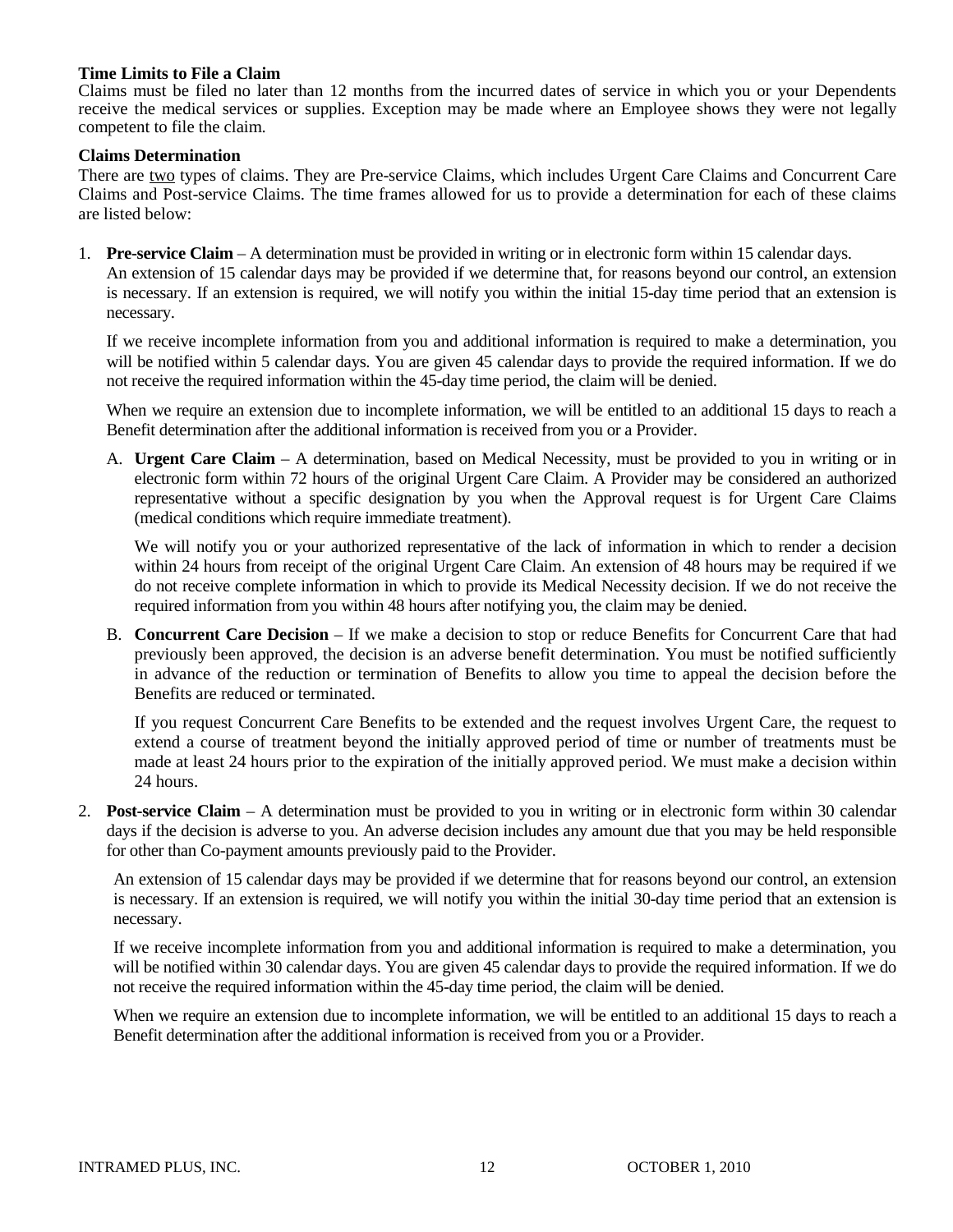# **Denial of Claims**

If we deny any part or all of a claim, you will receive an Explanation of Benefits (EOB) explaining the reason(s).

If you do not understand why we denied your claim, you can:

- Read the information in this booklet. It outlines the terms and conditions of your health coverage.
- Contact TCC of SC at (843) 722-2115 or (800) 815-3314.

# **Time Limit to Question a Claim**

You have only 180 days to question or appeal our decision regarding a claim. After that date, we will consider disposition of the claim to be final, except as provided in the *Legal Actions* section of this booklet.

# **Approval from TCC of SC for Pre-Service Claims**

## **For Approval for medical or surgical treatment, call (888) 275-7146.**

You also can find these numbers on the front of your ID card. Be sure to keep your card with you at all times since you never know when you may need to reach us.

If you call for review and approval, you will talk with a Medical professional. He or she will ask you for this information:

- Your name and ID number
- The patient's name and relationship to you, the Employee
- The Physician's name, address and phone number
- The Hospital or Skilled Nursing Facility's name, address and phone number
- Reason the Member needs care

After careful review, your Physician and Hospital will be notified whether the Admission or service is approved as Medically Necessary and how long the Approval is valid.

## **If you need Approval, be sure to call (888) 275-7146**

To make the most of your Benefits, your plan has an Approval process in place. TCC of SC must give advance Approval for Pre-service Claims, which include all Hospital Admissions and certain other specified services for you to receive maximum Benefits (see the section on *Preauthorization Review*).

An Approval means only that a service is Medically Necessary for treatment of the Member's condition. **Approval is not a guarantee or verification of Benefits. Payment is subject to Member eligibility, Pre-existing Condition Limitations and all other Contract limitations and exclusions. Final Benefit determination will be made when we process your claim(s).** If you have any questions about whether a certain service will be covered, please contact TCC of SC.

If you or a Dependent is undergoing a human organ and/or tissue transplant, written Approval must be obtained in advance and the procedure must be done at a Provider designated by your plan. **If the services are not pre-approved in writing or they are not done by a Provider designated by your plan, then your plan will not pay any Benefits.** 

If your Physician recommends these services and supplies for you or you're Dependent for any reason, make sure you tell your Physician that your health insurance plan requires advance Approval. Preferred Providers will be familiar with this requirement and will get the necessary Approvals.

If you or your Dependent does not use a Preferred Provider, it's your responsibility to contact TCC of SC before receiving these services and supplies. If you do not get prior Approval, then you will pay more of your own money for these services and supplies.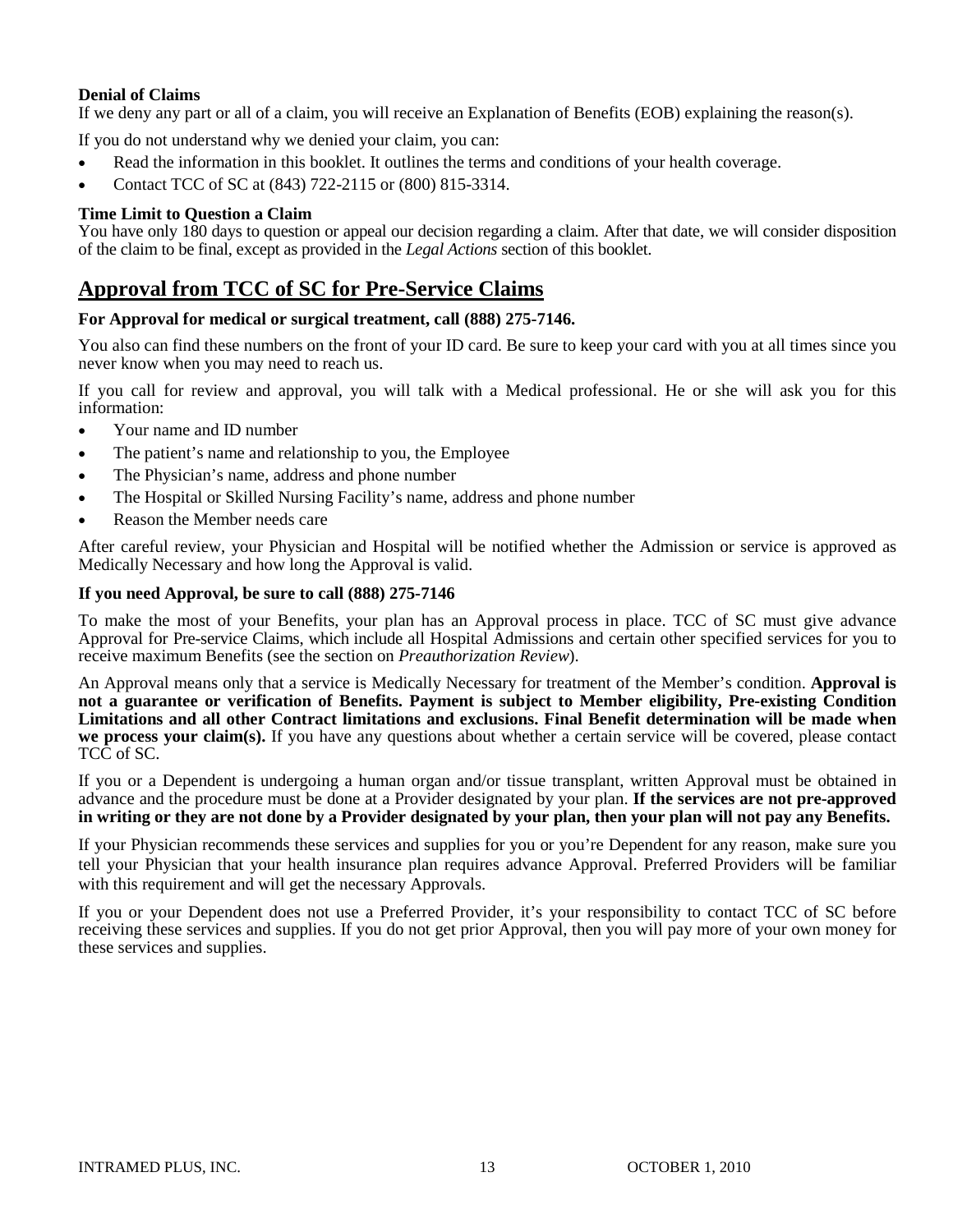A Provider may be considered an authorized representative without a specific designation by you when the Approval request is for Urgent Care Claims (medical conditions which require immediate treatment). A Provider may be an authorized representative with regard to non-Urgent Care Claims only when you give us or the Provider a specific designation to act as an authorized representative. If you have designated an authorized representative, all information and notifications should be directed to that representative unless you give contrary directions.

Please note that if you're Pre-service Claim for services or Benefits is denied, you may request further review under the guidelines set out in the *Appeal Procedures* section of this booklet. Remember that preauthorization and prior Approval denials are considered as denied claims for purposes of appeals. Determinations and appeals regarding Preservice Claims are subject to the time frames explained in the *Claims Procedures* and *Appeal Procedures* sections of this booklet.

# **Types of Approval**

There generally are four different types of Approval:

- 1. Preadmission Review
- 2. Emergency Admission Review
- 3. Continued Stay Review
- 4. Preauthorization Review

**Preadmission Review** — Before you or a Dependent is admitted to a Hospital or Skilled Nursing Facility, Preadmission Review Approval must be obtained. If you've just had a baby, Approval must be obtained within 24 hours of your discharge if your Newborn is sick and must stay in the Hospital.

**Penalty for not receiving appropriate approvals**: If being seen by a network hospital and appropriate preadmission approvals are not obtained then the hospital will receive a penalty as noted in their provider agreement. If seeing a network physician who isn't part of a hospital and they do not receive the appropriate pre-admission approvals then they will receive a penalty of 50% off of the total allowed amount. Neither party can bill you for this amount. Approval for Admission to a Non-Preferred facility is the patient's responsibility and will incur a penalty of 50% of the total allowable amount. You would be responsible for this penalty and your non-preferred provider can bill you for these charges.

**Emergency Admission Review** — If you or one of your Dependents experiences an emergency Illness or Injury, go to the nearest emergency room right away, or call 911 for help. We do not expect you to wait for Approval before you go to the Hospital.

However, Medical Services must be notified within **72** hours of the emergency Admission, or by 5 p.m. of the third working day following the Admission. (Exceptions may be made for reasons beyond your control.)

**Penalty for not receiving appropriate approvals:** Please see the similar paragraph under "Preadmission reviews" above.

**Continued Stay Review** — It's possible that you or a Dependent has to remain in the Hospital or Skilled Nursing Facility for a period longer than we originally approved. If this is the case, Continued Stay Review Approval must be obtained from Medical Services.

If Continued Stay Review Approval is not obtained, or if the continued stay is not approved, but you or your Dependent remains in the Hospital or Skilled Nursing Facility, we will not pay Benefits for any part of the room and board charges for the period of the continued stay. If a Preferred Blue Hospital or Skilled Nursing Facility does not get approval, they must write off the penalty as outlined in their Provider contract. They cannot bill you for this amount.

**Preauthorization Review** — A number of services and medical procedures require Preauthorization Review:

- Inpatient Hospitalizations
- MRI/CT Scans
- Durable Medical Equipment (over \$2,000)
- Organ Transplants
- Physical, Occupational, Speech or Rehabilitation Therapy requiring more than 12 visits

If written advance Approval is not obtained for human organ and/or tissue transplants or the service is not done by a Provider designated by your plan, we will not pay Benefits. If a Preferred Blue Provider does not get Pr

For more information about services and supplies that require Preauthorization Review, please see the *Covered Expenses* section. If you have specific questions, please call or write TCC of SC.

INTRAMED PLUS, INC. 14 OCTOBER 1, 2010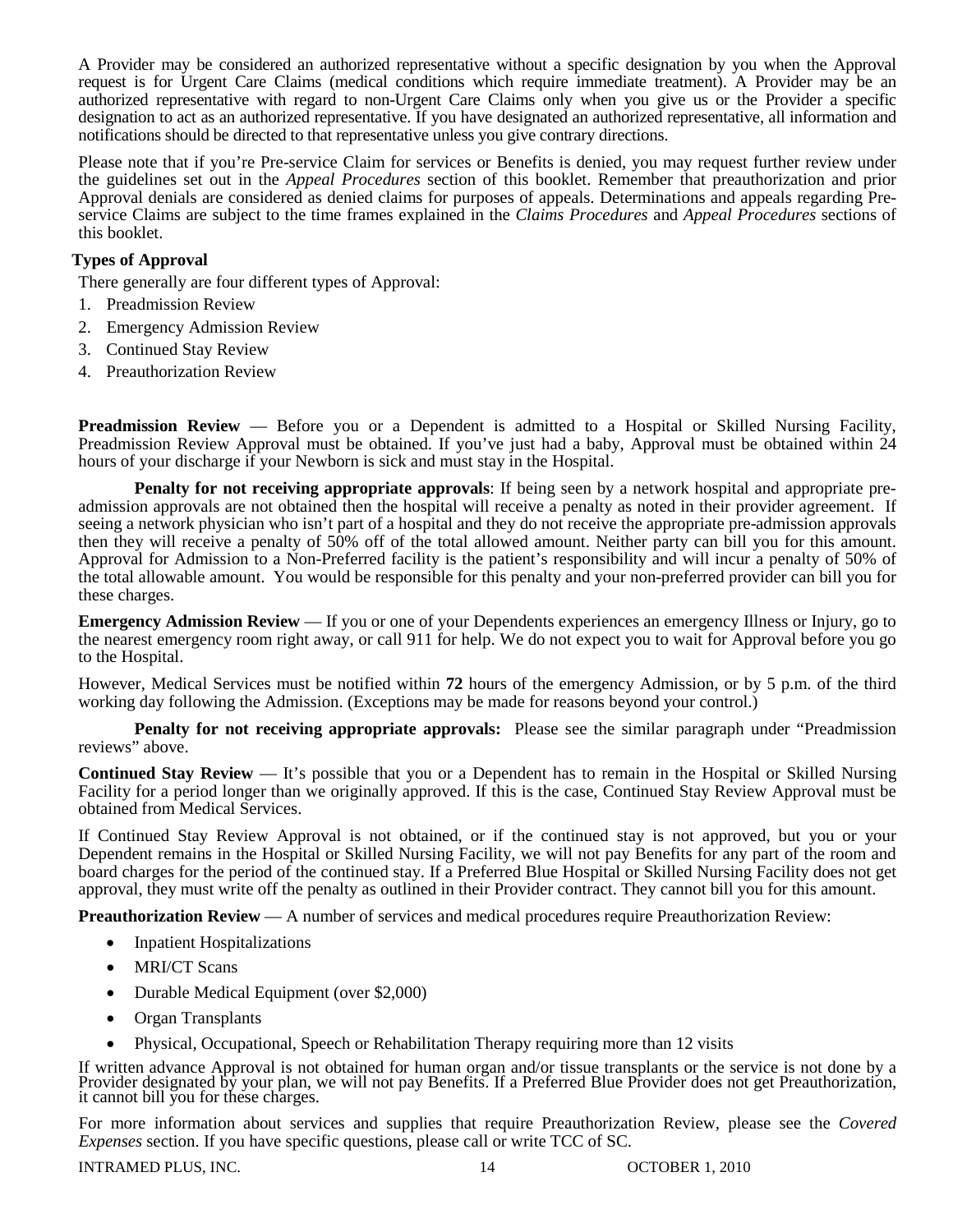# **Out-of-area Emergency Provision**

If you or a Dependent receives Emergency Medical Care from a Non-Preferred Provider, we will pay Benefits for Benefits at a higher percentage of the **Allowed Charges** if you meet all of these conditions:

- The Member was traveling for reasons other than seeking medical care when the Emergency Medical Condition occurred.
- The Member was treated for an accident or new Emergency Medical Condition.

Benefits under this provision are subject to the Deductibles or Co-payments, Coinsurance and all Contract maximums, limits and exclusions.

Emergency Admission Review Approval is required within 24 hours or by 5 p.m. of the next working day for all emergency Admissions.

If you have claims that meet all of these conditions, write or call the TCC of SC customer service department. We will review your claims to determine if we can provide additional Benefits.

# **CLAIM DETERMINATIONS AND APPEALS**

# **CLAIM DETERMINATION**

There are generally two types of claims. These are: (1) Pre-service Claims, which includes Urgent Care Claims and Concurrent Care Claims and (2) Post-service Claims. The time frames allowed for the Group Health Plan to provide a determination for each of these types of claims are listed below:

3. **Pre-service Claim** – A determination for most Pre-service Claims (other than Urgent Care Claims and Concurrent Care Claims as set forth below) will be provided to you (in writing or in electronic form) within 15 calendar days of our receipt of the claim.

An extension of 15 calendar days may be required if TCC determines that, for reasons beyond TCC's control, an extension is necessary. If TCC determines that an extension is required, TCC will notify you within the initial 15-day time period that an extension is necessary.

When TCC requires an extension due to incomplete information, you will have 45 calendar days to provide the required information. If TCC does not receive the required information within the 45-day time period, the claim may be denied. Additionally, TCC will be entitled to an additional 15 days to reach a determination after the additional information is received from you or a Provider. If TCC receives information after the timeframe for providing the information has passed (but within the timeframe for submitting an appeal), TCC will treat the submission of the information as a request for an appeal and will process the claim in accordance with the appeal procedures.

A. **Urgent Care Claim** – A determination for Urgent Care Claims will be provided to you (in writing or in electronic form) within 72 hours of TCC's receipt of the claim.

An extension of 48 hours may be required if TCC determines that you have failed to provide enough information for TCC to make a determination. If TCC determines that an extension is required, TCC will notify you within 24 hours of the receipt of the Urgent Care Claim. If TCC does not receive the required information from you or your Provider within 48 hours after notifying you, the claim may be denied. If TCC receives information after the timeframe for providing the information has passed (but within the timeframe for submitting an appeal), TCC will treat the submission of the information as a request for an appeal and will process the claim in accordance with the appeal procedures.

TCC will consider a Provider to be your authorized representative without a specific designation by you when the Provider has submitted an Urgent Care Claim on your behalf.

B. **Concurrent Care Decision** – If TCC makes a decision to stop or reduce Benefits for Concurrent Care that had previously been approved, you will be notified sufficiently in advance of the reduction or termination of Benefits to allow you time to appeal the decision before the Benefits are reduced or terminated.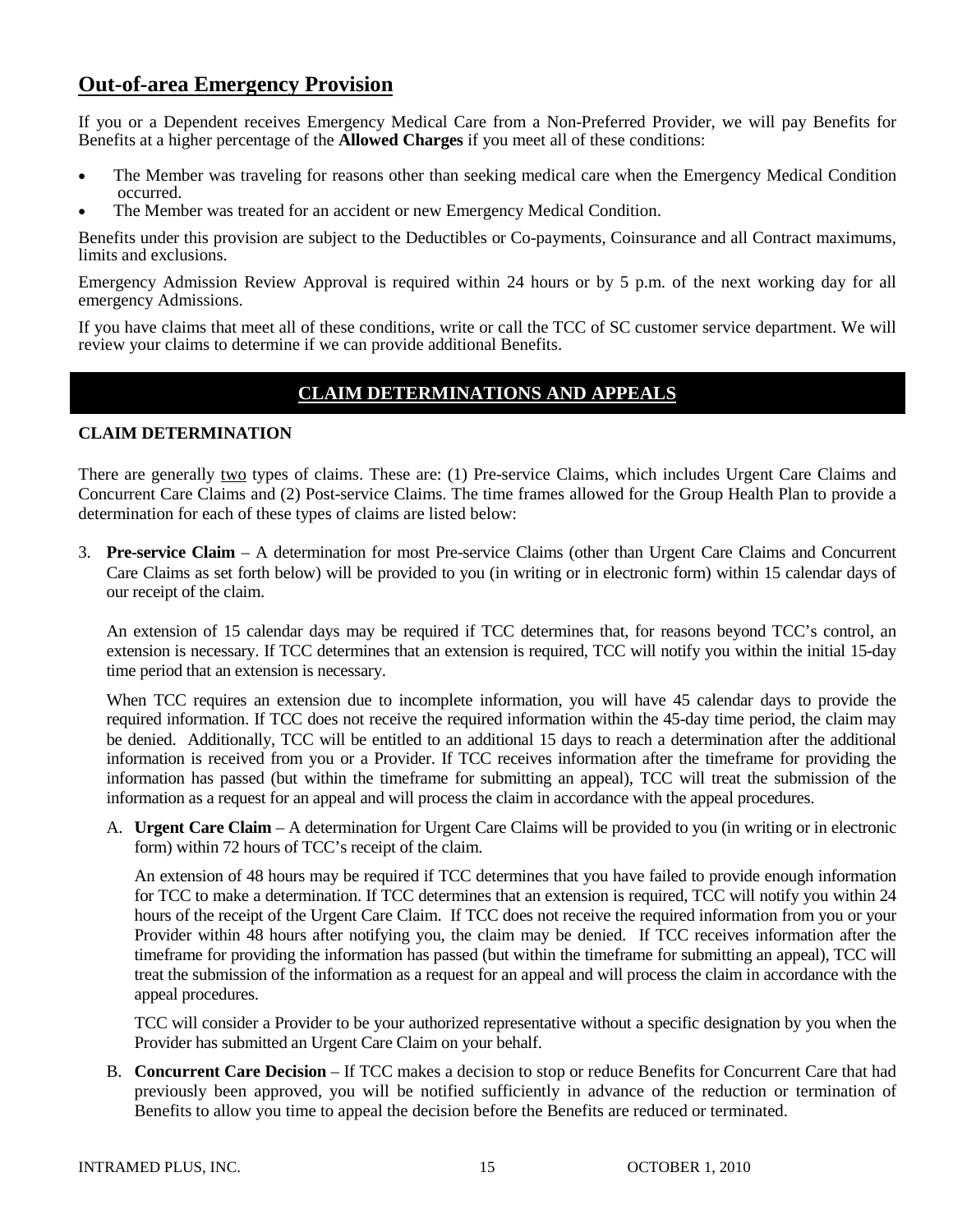If you request Concurrent Care Benefits to be extended and the request involves Urgent Care, the request to extend a course of treatment or number of treatments must be made at least 24 hours prior to the expiration of the initially approved period. TCC will make a decision within 24 hours.

4. **Post-service Claim** – A determination for Pre-service Claims will be provided to you (in writing or in electronic form) within 30 calendar days of our receipt of the claim if the decision is adverse to you.

An extension of 15 calendar days may be required if TCC determines that, for reasons beyond TCC's control, an extension is necessary. If TCC determines that an extension is required, TCC will notify you within the initial 15-day time period that an extension is necessary.

When an extension is required due to incomplete information, you will have 45 calendar days to provide the required information. If TCC does not receive the required information within the 45-day time period, the claim will be denied. Additionally, TCC will be entitled to an additional 15 days to reach a determination after the additional information is received from you or a Provider. If TCC receives information after the timeframe for providing the information has passed (but within the timeframe for submitting an appeal), TCC will treat the submission of the information as a request for an appeal and will process the claim in accordance with the appeal procedures.

## **Denial of Claims**

If TCC denies any part or all of a claim, you will receive an Explanation of Benefits ("EOB") or determination letter explaining the reason(s). A denial will include any Adverse Benefit Determination.

Your notice that you receive will contain:

- i. The specific reason(s) for the Adverse Benefit Determination;
- ii. A reference the specific Plan provisions on which the determination is based;
- iii. A description of any additional material or information, if any, needed to complete the claim and the reasons such material or information are necessary;
- iv. A description of the claims review procedures and the time limits applicable to such procedures, including a statement of your right to bring a civil action under section 502(a) of ERISA following an Adverse Benefit Determination on review;
- v. The disclosure of any internal rule, guideline, or protocol relied on in making the Adverse Benefit Determination (or a statement that such information is available free of charge upon request); and,
- vi. If the reason for the decision is based on an exclusion such as lack of Medical Necessity or Investigational or Experimental Services, an explanation of the scientific or clinical judgment for the determination (or a statement that such information will be provided to your free of charge upon request).

If after reviewing the notice that is provided, you do not understand why TCC denied your claim, you can:

- Read the information in this booklet. It outlines the terms and conditions of your health coverage; or,
- Contact TCC of SC at (800) 815-3314.

If you have failed to follow the Plan requirements in submitting a claim, you will be notified within 5 calendar days.

## **APPEAL PROCEDURES**

If you wish to file a formal appeal, you must write to: Thomas H. Cooper & Co., Inc. Attention: Appeals P.O. Box 22557 Charleston, SC 29413.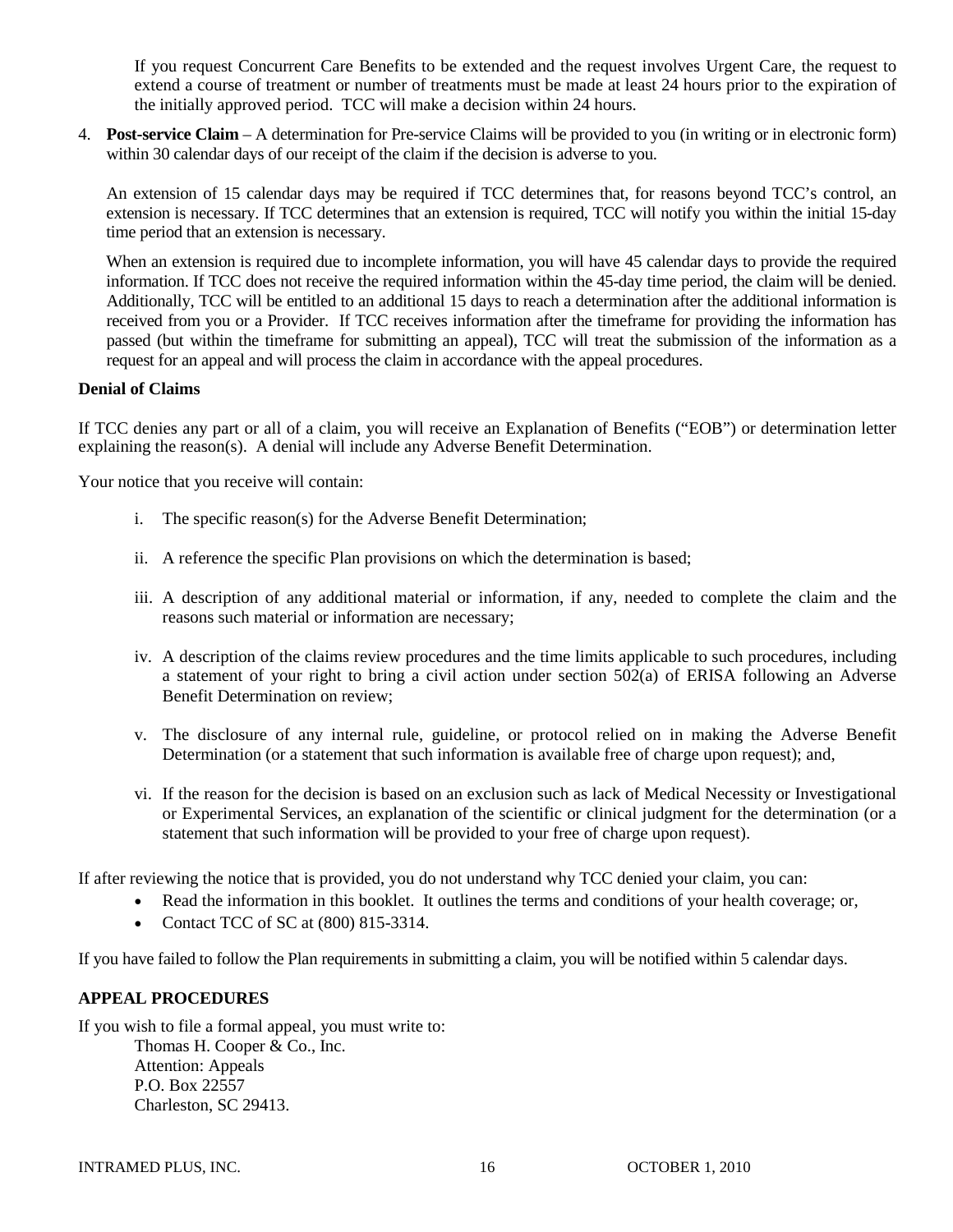Your letter must state that a formal appeal is being requested and you must include all pertinent information regarding the claim that you want to have considered in the letter. The following guidelines apply for each type of claim (including the appropriate claim with regard to a Concurrent Care decision):

- 1. Pre-service Claim You have 180 days to appeal the decision on a Pre-service Claim (including a Concurrent Care decision). TCC will complete the appeal process within 15 calendar days after receiving the appeal. If you still do not agree with the decision, you can submit a second appeal within 90 days after receiving the decision of the first appeal. TCC will complete the second appeal process within 15 calendar days after receiving the second appeal.
- 2. Urgent Care Claim You have 180 days to appeal the decision on an Urgent Care Claim. TCC must complete the appeal process within 72 hours after receiving the appeal.
- 3. Post-service Claim You have 180 days to appeal the decision on a Post-service Claim. TCC will complete the appeal process within 30 calendar days after receiving the appeal. If you still do not agree with the decision, you can submit a second appeal within 90 days after receiving the decision of the first appeal. TCC must complete the second appeal process within 30 calendar days after receiving the second appeal.

## **External Appeal Procedures**

After you are notified of the second-level appeal decision and you are not satisfied with the decision, an external independent review may be available to you. If an external review is available to you, you will be provided with instructions, after the final internal appeal, on how to request this review. The decision of the external reviewer is binding upon TCC of SC or your employer but not upon you.

## **Time Line for Appeal Responses**

- 1. Pre-service Claim You have 180 days to appeal our decision on a Pre-service Claim or a Concurrent Care decision. We must complete the appeal process within 15 calendar days after receiving the appeal. If you still do not agree with our decision, you can submit a second appeal within 90 days after receiving our decision of the first appeal. We must complete the second appeal process within 15 calendar days after receiving the second appeal.
- 2. Urgent Care Claim You have 180 days to appeal our decision on an Urgent Care Claim. We must complete the appeal process within 72 hours after receiving the appeal.
- 3. Post-service Claim You have 180 days to appeal our decision on a Post-service Claim. We must complete the appeal process within 30 calendar days after receiving the appeal. If you still do not agree with our decision, you can submit a second appeal within 90 days after receiving our decision of the first appeal. We must complete the second appeal process within 30 calendar days after receiving the second appeal.
- 4. External Review You have 60 days after the final Adverse Determination to request and external review. Within 5 business days from the date we receive the request for an external review TCC of SC shall assign the cast to an Independent Review Organization (IRO) and send the documentation for review to such IRO. Within 45 days after the receipt of the external review you will be notified in writing by the IRO of its decision to uphold or reverse the determination. The decision of the IRO is binding on TCC of SC as well as the covered person making the request. Should your request not meet the criteria for external review; TCC of SC will notify you in writing within 5 business days of receipt of your request.
- 5. Expedited External Review- Within15 days after receipt of the final Adverse Determination, a covered person may file a request of an expedited external review request if;
	- a. The covered person's treating physician has certified that the covered person has a serious medical condition; or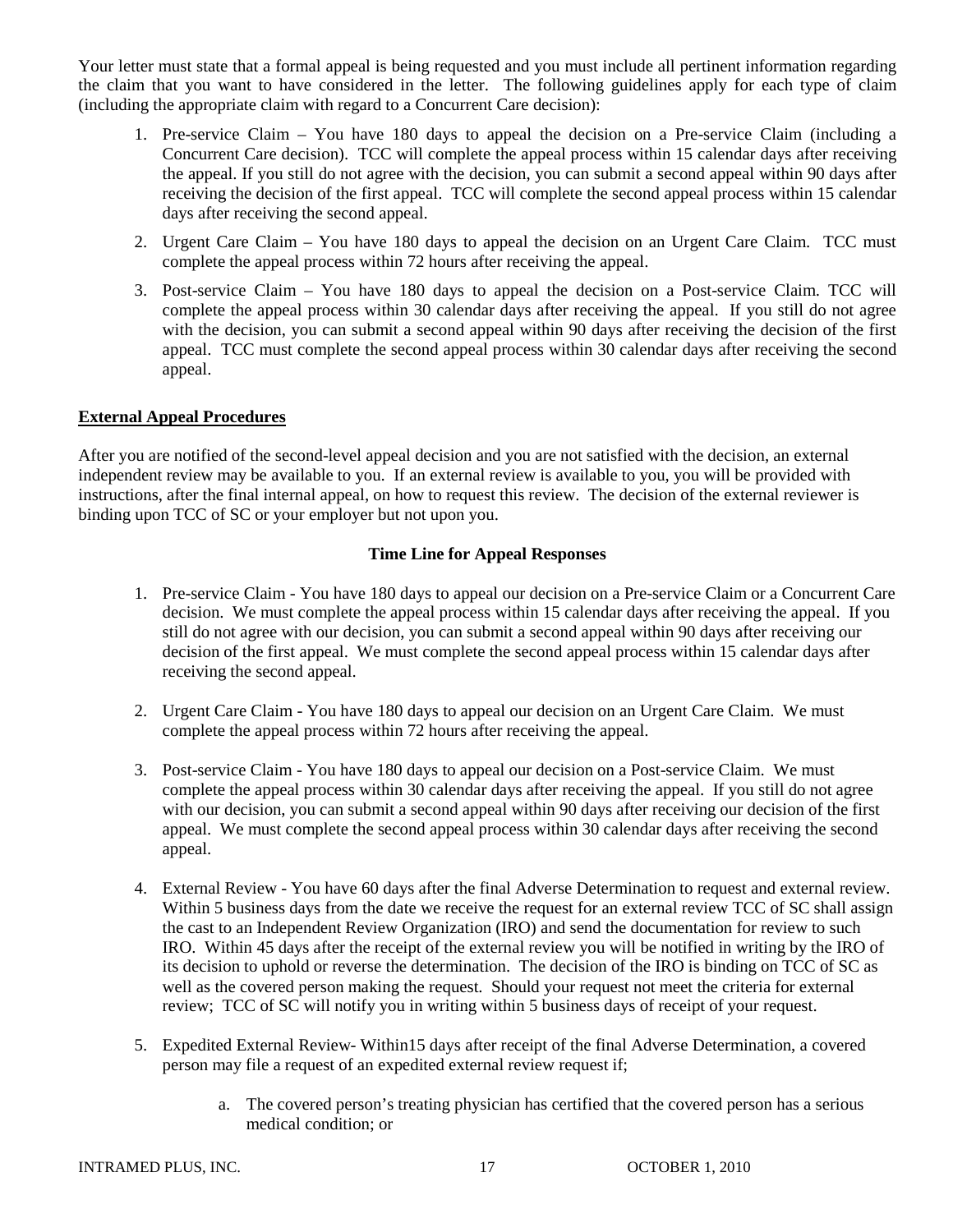b. The final Adverse Determination concerns an admission, availability of care, continued stay, or health care, but has not been discharged form a facility, if the covered person may be held financially responsible for the medical care.

Should your request meet these criteria TCC of SC will assign an IRO and send the documentation to them by overnight delivery.

# **COST CONTAINMENT FEATURES**

# **\*\*Cost Containment Features are managed by TCC of SC\*\***

**COMPREHENSIVE CASE MANAGEMENT** is automatically activated for a serious or catastrophic Illness/Injury. It is a confidential, patient-centered approach to developing a comprehensive plan of cost effective health care. Case Management Services include:

- A. Evaluation and assistance for the Employee, their Physician, and family to develop a plan of services to meet specific needs;
- B. Assistance with obtaining unusual equipment or supply needs;
- C. Assistance in home care planning and implementation;
- D. Arrangements for needed nursing/caregiver services;
- E. Providing help with assessment of rehabilitation needs and Provider arrangements;
- F. Offering appropriate and effective alternative care/therapy suggestions for Mental Health/Substance Abuse cases as determined by medical care review;
- G. Monitoring and assuring treatment programs and interventions for Mental Health and Substance Abuse cases; and
- H. Functioning as an effective resource for information on treatment facilities and available care for Mental Health and Substance Abuse cases.

# **ALTERNATIVE TREATMENT PLAN UNDER CASE MANAGEMENT**

In cases where the Patient's condition is expected to be or is of a serious nature, the Plan Administrator may arrange for review and/or case management services from a professional qualified to perform such services. The Plan Administrator shall have the right to alter or waive the normal provisions of this Plan when it is reasonable to expect a cost-effective result without a sacrifice to the quality of Patient care.

Benefits provided under this section are subject to all other Plan provisions. Alternative care will be determined on the merits of each individual case and any care or treatment provided will not be considered as setting any precedent or creating any future liability with respect to that Participant or any other Participant.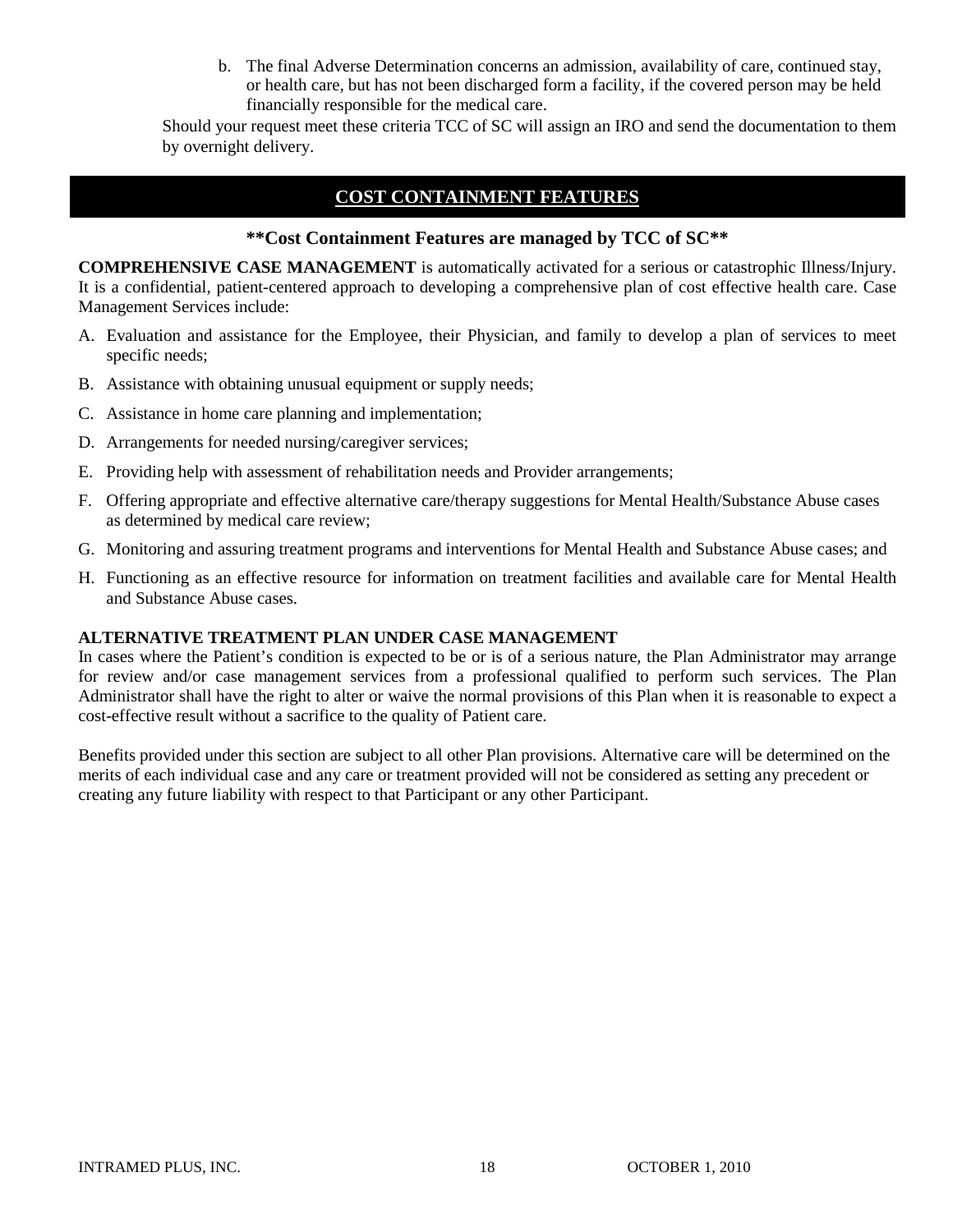# **MEDICAL SCHEDULE OF BENEFITS**

*All benefits are subject to the Allowed Amount and Calendar Year Deductible, unless otherwise indicated by an asterisk (\*). Please refer to the Covered Expenses section for a complete listing of Benefits and any additional Conditions/Limitations that may apply. Percentages stated are those paid by the Plan.*

#### **Unlimited Lifetime maximum per Participant**

|                                        | <b>IN NETWORK:</b> | <b>OUT OF NETWORK:</b> |
|----------------------------------------|--------------------|------------------------|
| <b>Calendar Year (C/Y) Deductible:</b> |                    |                        |
| Per Participant:                       | \$500              | \$1,000                |
| Per Family:                            | \$1,000            | \$2,000                |

## **CALENDAR YEAR:**

The C/Y for the Deductible and Out-of-Pocket accumulations is **January 1st through December 31st** of each year.

At least one family member must meet the Individual Deductible. The remaining Family Deductible may be accrued between all members. If two (2) or more Covered Family Members are injured in the same accident, only one Individual Cash Deductible will have to be paid each Calendar Year for all combined family expenses, due to that accident.

The amount of the deductible met (3) three months prior to the calendar year-end should be carried over to the new Calendar Year.

|                                                    | <b>IN NETWORK:</b> | <b>OUT OF NETWORK:</b> |
|----------------------------------------------------|--------------------|------------------------|
| <b>Maximum Out-of-Pocket Amount (excluding the</b> |                    |                        |
| Deductible)                                        |                    |                        |
| Per Participant:                                   | \$2,000            | \$4,000                |
| Per Family:                                        | \$4,000            | \$8,000                |

The "**Out-of-Pocket"** Limit is the maximum dollar amount a Participant will pay for covered medical expenses in any one Calendar Year. Upon satisfaction of the Out-of-Pocket Limit, benefits for such Participant will be payable at 100% of the Allowed Amount. **The Out-of-Pocket Limit does not include Calendar Year Deductible, expenses incurred because of Cost Containment penalties, expenses incurred due to reduction of the allowed amount payment level, per-occurrence Co-payments, or Coinsurance and Deductible amounts if claim pays secondary.**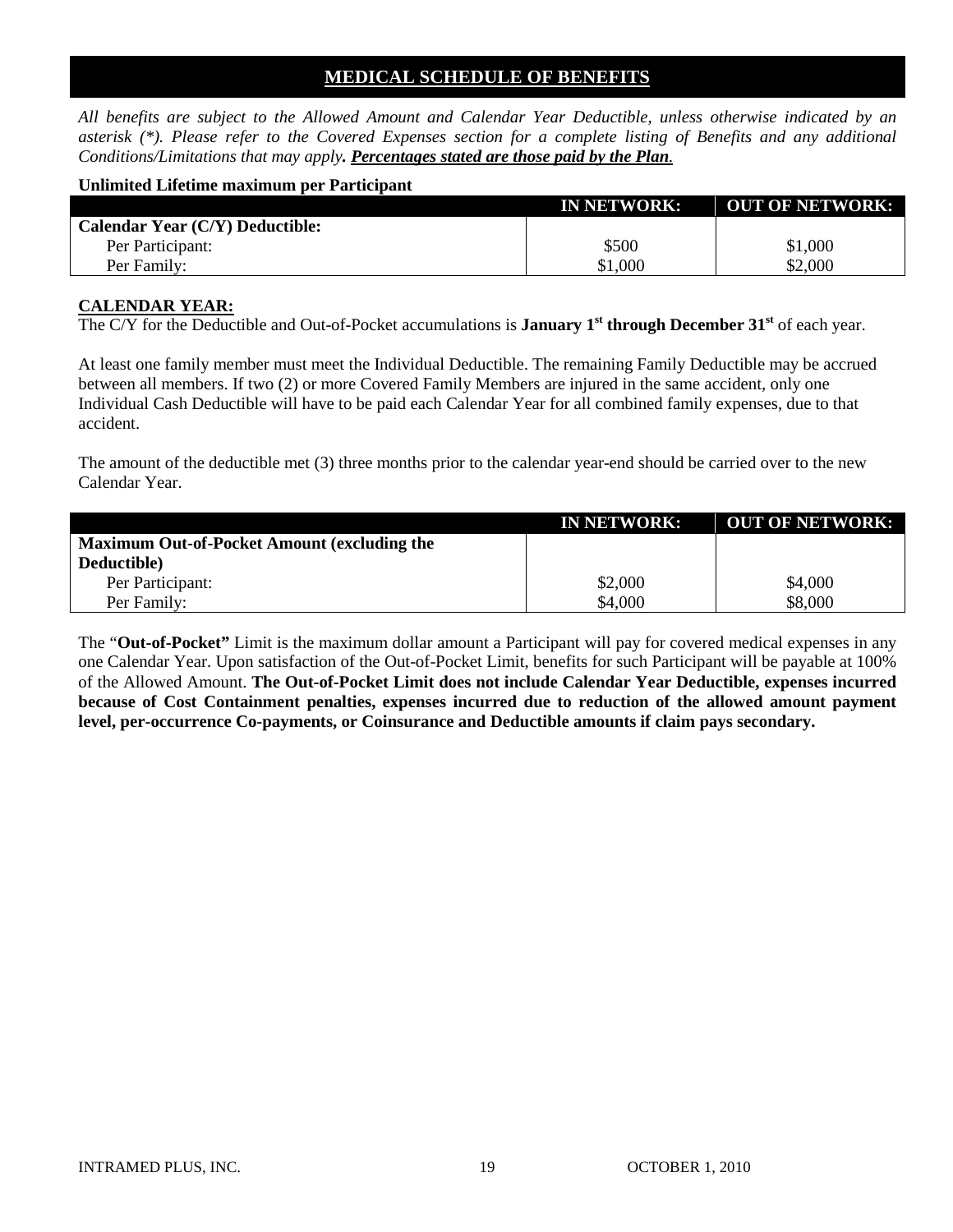# **MEDICAL SCHEDULE OF BENEFITS**

*All benefits are subject to the Allowed Amount and Calendar Year Deductible, unless otherwise indicated by an asterisk (\*). Please refer to the Covered Expenses section for a complete listing of Benefits and any additional Conditions/Limitations that may apply. Percentages stated are those paid by the Plan.*

| <b>INPATIENT HOSPITAL EXPENSES:</b>                       | <b>IN NETWORK:</b>   | <b>OUT OF NETWORK:</b> |
|-----------------------------------------------------------|----------------------|------------------------|
| Pre-Authorization required                                |                      |                        |
| <b>Room and Board:</b>                                    | 80% after deductible | 60% after deductible   |
| Skilled Nursing Facility: 60 days maximum per calendar    | 80% after deductible | 60% after deductible   |
| year                                                      |                      |                        |
| <b>Physical Rehabilitation Facility:</b>                  | 80% after deductible | 60% after deductible   |
| <b>Intensive Care Unit, Cardiac Care Unit, Burn Unit:</b> | 80% after deductible | 60% after deductible   |
| <b>Newborn Nursery:</b>                                   | 80% after deductible | 60% after deductible   |
| <b>Physician Expenses:</b>                                | 80% after deductible | 60% after deductible   |
| <b>Ancillary Charges:</b>                                 | 80% after deductible | 60% after deductible   |
| Anesthesia:                                               | 80% after deductible | 60% after deductible   |

| <b>OUTPATIENT EXPENSES:</b>                                | <b>IN NETWORK:</b>    | <b>OUT OF NETWORK:</b> |
|------------------------------------------------------------|-----------------------|------------------------|
| <b>Hospital and Physician Charges:</b>                     | 80% after deductible  | 60% after deductible   |
| <b>Emergency Room Charges for Accident or Illness:</b>     |                       |                        |
| Emergency Room treatment received within 72 hours of an    | 80% deductible waived | 80% deductible waived  |
| accident or the sudden on-set of life threatening symptoms |                       |                        |
| <b>Emergency Room Charges for Non-Accident:</b>            | 80% after deductible  | 60% after deductible   |
| <b>Pre-Admission Testing:</b>                              | 80% after deductible  | 60% after deductible   |
| Anesthesia:                                                | 80% after deductible  | 60% after deductible   |
| <b>Cardiac Rehabilitation:</b>                             | 80% after deductible  | 60% after deductible   |
| Diagnostic X-ray, Laboratory, Pathology, Radiology and     | 80% after deductible  | 60% after deductible   |
| <b>Interpretation:</b>                                     |                       |                        |
| <b>Second Surgical Opinion</b>                             | 80% after deductible  | 60% after deductible   |
| <b>Elective Surgical Opinion</b>                           | 80% after deductible  | 60% after deductible   |
| <b>Physician Services</b>                                  | 80% after deductible  | 60% after deductible   |

| PRIMARY CARE PHYSICIAN OFFICE EXPENSES:                                                                             | <b>IN NETWORK:</b>    | <b>OUT OF NETWORK:</b> |
|---------------------------------------------------------------------------------------------------------------------|-----------------------|------------------------|
| Primary Care Physician Includes General/Family Medicine,<br>Pediatrician, Internist, OB-GYN: Physician Office Visit | 100% after \$25 copay | 60% after deductible   |
| Including Lab, X-ray, Pathology, Radiology, Surgery, supplies,                                                      |                       |                        |
| and injections                                                                                                      |                       |                        |
| <b>SPECIALIST OFFICE EXPENSES:</b>                                                                                  | <b>IN NETWORK:</b>    | <b>OUT OF NETWORK:</b> |
| Physician Office Visit: Including Lab, X-ray, Pathology,                                                            |                       |                        |
| Radiology, Surgery, supplies, and injections                                                                        | 100% after \$25 copay | 60% after deductible   |

| <b>WELLNESS SERVICES:</b>                                            | <b>IN NETWORK:</b>    | <b>OUT OF NETWORK:</b> |
|----------------------------------------------------------------------|-----------------------|------------------------|
| Limited to \$300 per Participant per Calendar Year for all           |                       |                        |
| <b>Wellness combined.</b>                                            |                       |                        |
| <b>Annual Physical Exam:</b>                                         |                       |                        |
| Includes Routine Physical, X-rays & Labs performed and billed        | 100% after \$25 copay | Not Covered            |
| at time of visit; Cholesterol Tests, Complete Blood Count,           | Not subject to the    |                        |
| Electrocardiogram, Immunizations, Mammograms, Occult                 | deductible            |                        |
| <b>Blood Counts, Urinalysis</b>                                      |                       |                        |
| <b>Prostate Exam</b> (covered for persons age 40 and older, once per | 100% after \$25 copay |                        |
| Calendar Year)                                                       | Not subject to the    | Not Covered            |
|                                                                      | deductible            |                        |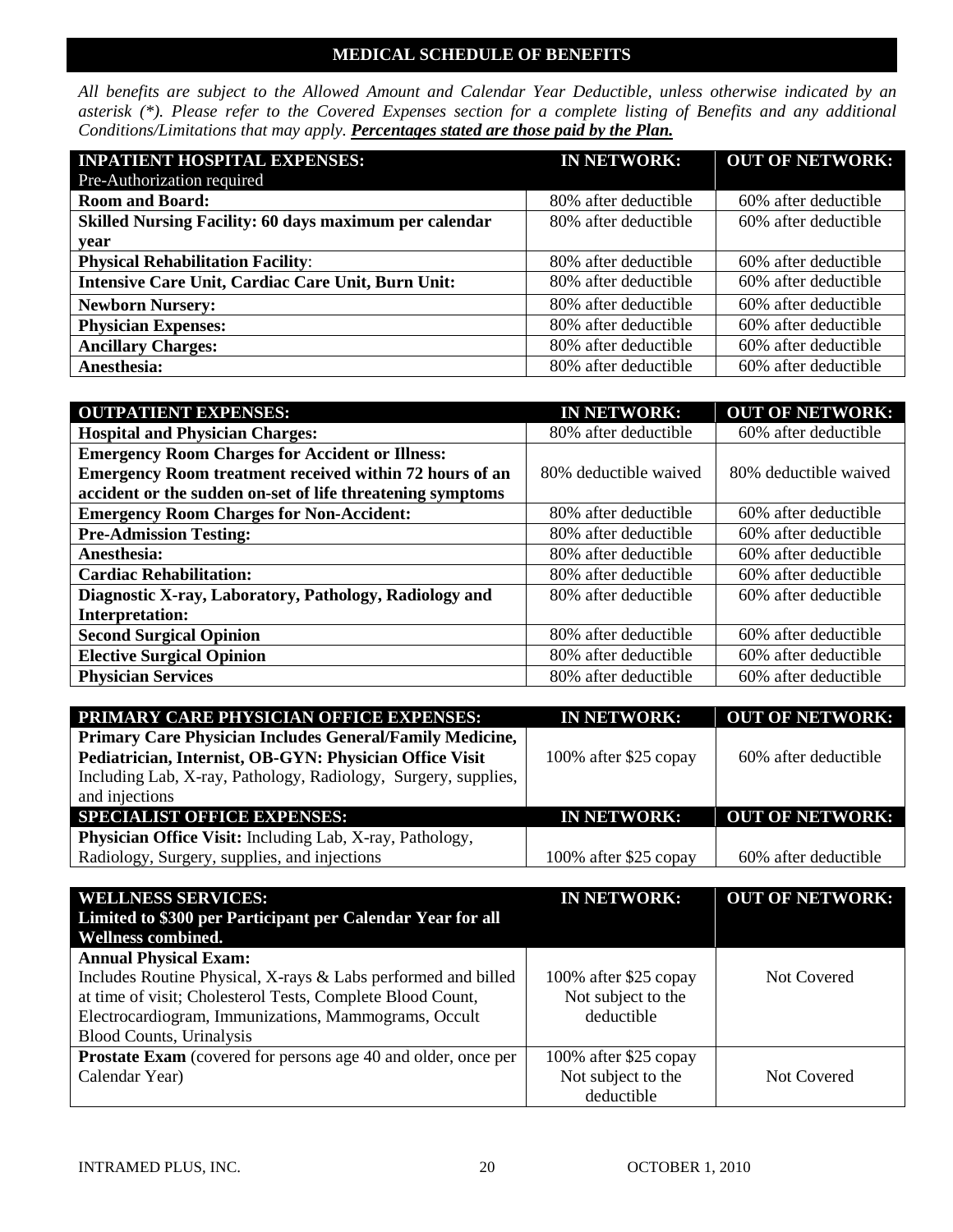# **MEDICAL SCHEDULE OF BENEFITS**

*All benefits are subject to the Allowed Amount and Calendar Year Deductible, unless otherwise indicated by an asterisk (\*). Please refer to the Covered Expenses section for a complete listing of Benefits and any additional Conditions/Limitations that may apply. Percentages stated are those paid by the Plan.*

| <b>WELLNESS SERVICES:</b><br>Limited to \$300 per Participant per Calendar Year for all<br><b>Wellness combined.</b>                         | <b>IN NETWORK:</b>                                        | <b>OUT OF NETWORK:</b> |
|----------------------------------------------------------------------------------------------------------------------------------------------|-----------------------------------------------------------|------------------------|
| <b>Annual Gynecological Exam</b><br>Pap Smears                                                                                               | 100% after \$25 copay<br>Not subject to the<br>deductible | <b>Not Covered</b>     |
| <b>Well-Child Care:</b><br>Includes routine immunizations for children required for<br>admission to the South Carolina Public School System. | 100% after \$25 copay<br>Not subject to the<br>deductible | Not Covered            |

| <b>OTHER SERVICES:</b>                                    | <b>IN NETWORK:</b>          | <b>OUT OF NETWORK:</b>             |
|-----------------------------------------------------------|-----------------------------|------------------------------------|
|                                                           |                             |                                    |
| <b>Chiropractic Care</b>                                  | Not covered                 | Not covered                        |
| <b>Hospice Care</b>                                       | 80% after deductible        | 60% after deductible               |
| <b>Allergy Injections, service and supplies</b>           | 100% after \$25 copay       | 60% after deductible               |
| <b>Dermatology &amp; Podiatry</b>                         | 100% after \$25 copay       | 60% after deductible               |
| <b>Home Health Care:</b>                                  |                             |                                    |
| Limited to 100 visits Maximum Per Calendar Year           | 80% after deductible        | 60% after deductible               |
| <b>Durable Medical Equipment:</b>                         |                             |                                    |
| Pre-Authorization is required if over \$2,000             | 80% after deductible        | Not covered                        |
| <b>Prosthetic Devices</b>                                 | 80% after deductible        | $\overline{60}$ % after deductible |
| <b>Urgent Care</b>                                        | 100% after \$50 copay       | 100% after \$50 copay              |
| <b>Maternity Services:</b>                                | 80% after deductible        | 60% after deductible               |
| <b>Routine Prenatal, Delivery, Postnatal Care</b>         |                             |                                    |
| Human Organ/Tissue Transplants: Limited to \$250,000      | 80% after deductible        | Not covered                        |
| Lifetime Maximum                                          |                             |                                    |
| <b>Ambulance:</b> \$500 per trip maximum                  | 80% after deductible        | 80% after deductible               |
| <b>Growth Hormone Therapy</b>                             | 80% after deductible        | Not covered                        |
| <b>Accident Related Dental Services</b>                   | 80% after deductible        | 80% after deductible               |
| <b>Private Duty Nursing</b>                               | 80% after deductible        | 60% after deductible               |
| <b>Outpatient Therapy: 40 Visits Maximum Per Calendar</b> |                             |                                    |
| Year- Radiation Therapy and Chemotherapy; Renal           | 80% after deductible        | 60% after deductible               |
| Dialysis, Occupational Therapy, Physical Therapy and      |                             |                                    |
| Speech Therapy: Pre-cert required after 12 visits.        |                             |                                    |
| <b>Wisdom Teeth Extraction</b>                            | <b>Covered under Dental</b> | <b>Covered under Dental</b>        |
|                                                           | Plan                        | Plan                               |
| <b>Infertility Services</b>                               | Not covered                 | Not covered                        |
| <b>Treatment of Temporomandibular Joint Dysfunction</b>   |                             |                                    |
| (TMJ)                                                     | <b>Not covered</b>          | Not covered                        |
| <b>Injectable Drugs Not Covered Under the Drug Plan</b>   | 80% after deductible        | 60% after deductible               |
| <b>All Other Benefits:</b>                                | 80% after deductible        | 60% after deductible               |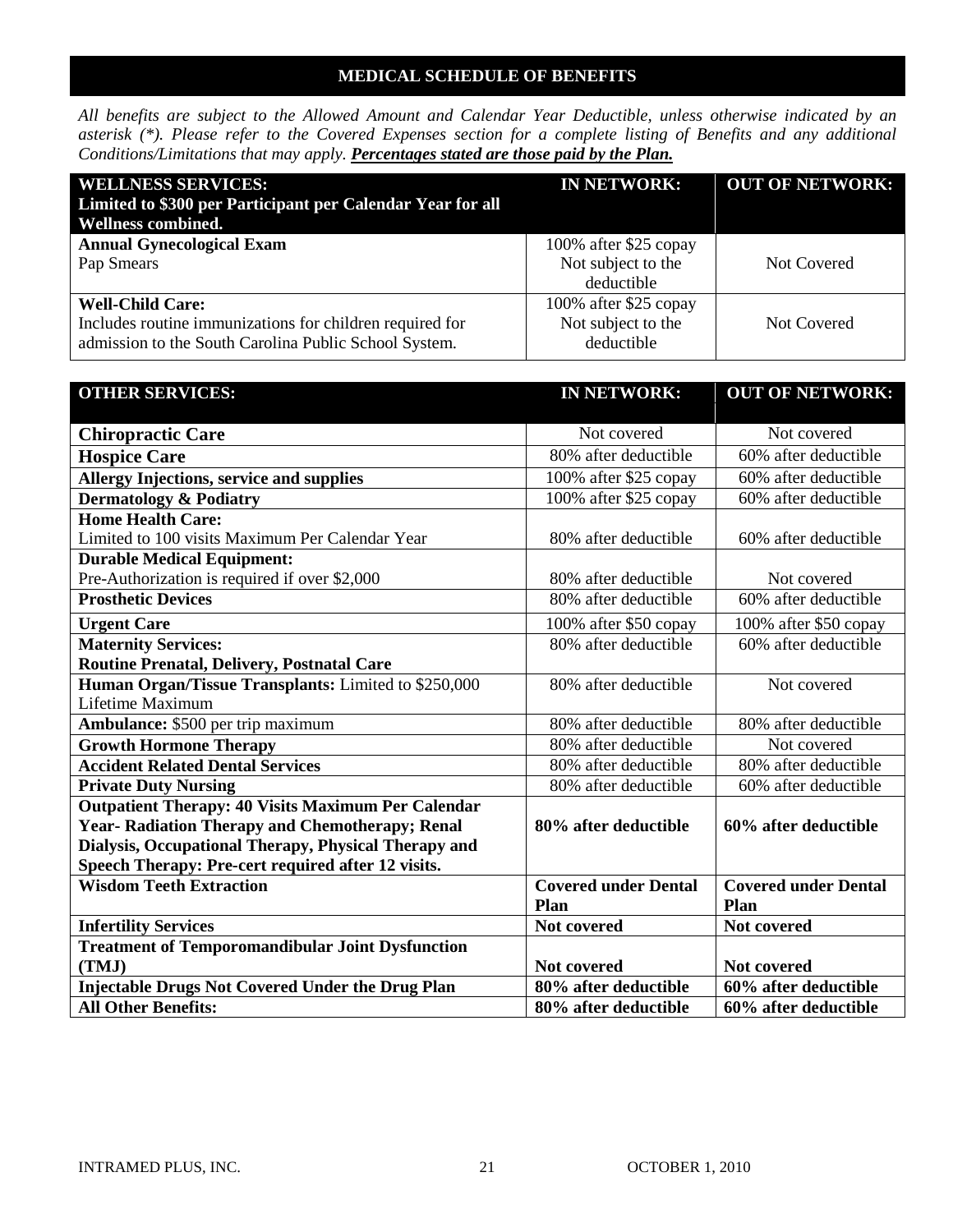# **PRESCRIPTION DRUG BENEFITS**

Outpatient prescription drugs will be covered in the following manner:

Through the **Premier** Prescription Drug Program:

### • Participating Pharmacies:

Copay per Prescription regardless of the quantity (60-day supply maximum per prescription):

| Generic Drugs                            | \$5 copay, Plan pays 100%  |
|------------------------------------------|----------------------------|
| Brand Names when Generic is Available    | \$35 copay, Plan pays 100% |
| Brand Name when Generic is not Available | \$45 copay, Plan pays 100% |

# **Note: The Prescription Drug Benefit co-payments do not apply to the deductible and/or out-of-pocket limitations. You are not required under your current contract, to purchase generic drugs; however, using generic drugs saves INTRAMED PLUS, INC. and ultimately you, the Employee money.**

You do not have to complete any claim form or submit any paperwork. Premier is a totally electronic pharmacy network. This means that each time you obtain a prescription from a Premier pharmacy, the claim is automatically submitted for you by the pharmacy. Premier has participating pharmacies across the United States and any pharmacy, not already a member, may join free of charge. If you choose not to obtain your prescriptions fro a Premier pharmacy, you will not be reimbursed for your expenses and your claims will not be applied toward you deductible. Your employer has a complete list of the participating pharmacies or you may call Premier at 1-800-247-4526 for assistance.

ONLY PRESCRIPTIONS OBTAINED FROM PARTICIPATING PREMIER PHARMACIES ARE COVERED BY YOUR PRESCRIPTION PLAN. YOU WILL NOT BE REIMBURSED IF YOU PAY CASH AND DO NOT USE YOUR PREMIER CARD. IF YOU HAVE ANY QUESTIONS, CALL PREMIER BEFORE YOU PURCHASE YOUR MEDICATION AS INDICATED ON THE ID CARD.

# **COVERED PRESCRIPTION DRUG BENEFITS**

All legend drugs or controlled substances which bear the statements "Caution: Federal law prohibits dispensing without a prescription;" except those listed under "Excluded Drugs".

Compound medications in which at least one ingredient is a legend drug. Insulin, Insulin Syringes and lmitrex

# **EXCLUDED PRESCRIPTION DRUG'S**

The following drug categories are **NOT** covered by your pharmacy plan:

| The following thug eategories are FOT covered by your pharmacy plan. |
|----------------------------------------------------------------------|
| All Contraceptives                                                   |
|                                                                      |
| <b>Smoking Deterrents</b>                                            |
| Vitamins, except Pre-Natal Vitamins                                  |
| <b>Fertility Medications</b>                                         |
| Anti-Obesity                                                         |
| Injectables, except Insulin                                          |
| Medical Supplies & Apparatus                                         |
| <b>Immonodeficient Drugs</b>                                         |
|                                                                      |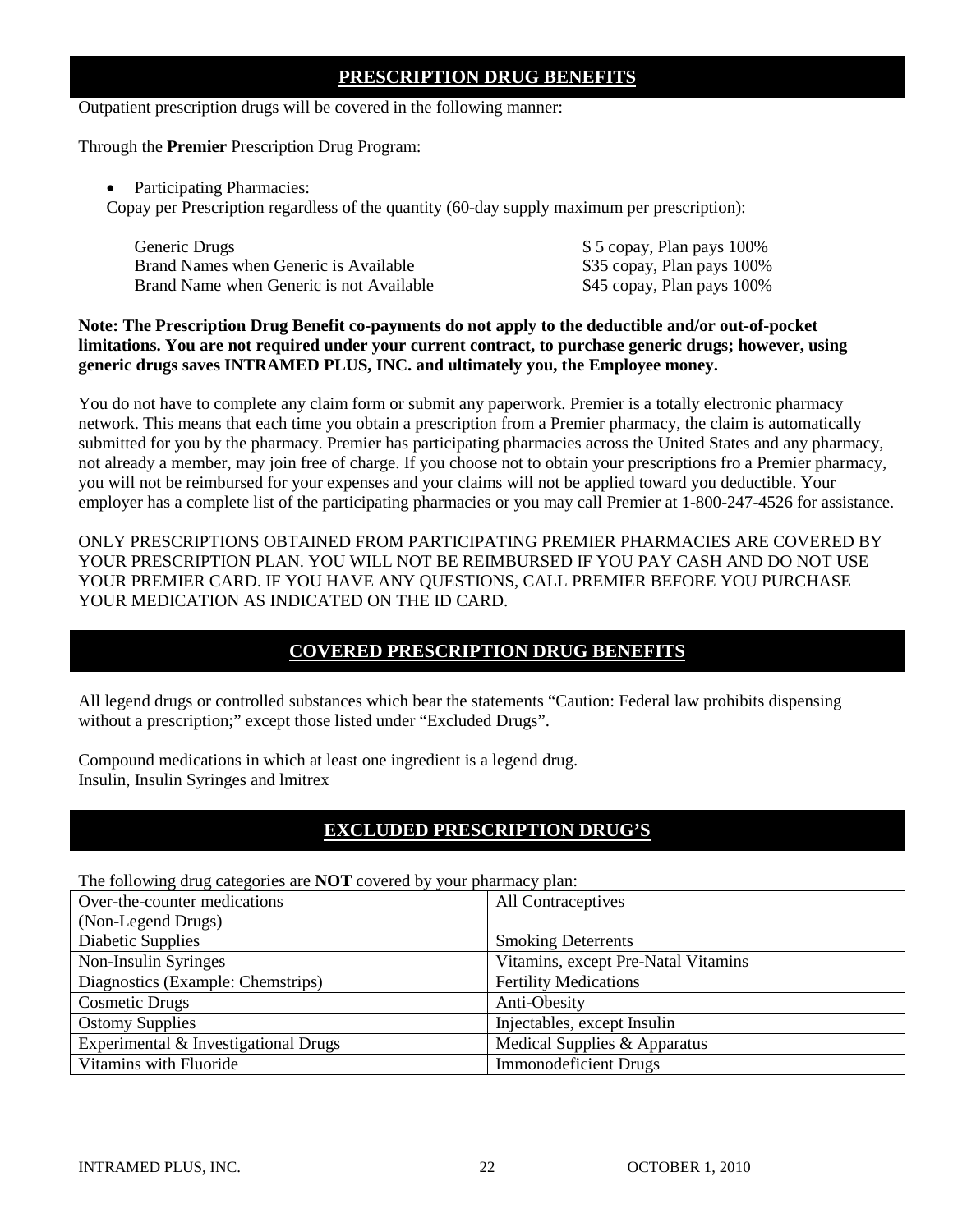# **COVERED MEDICAL EXPENSES**

The Plan provides coverage for a wide range of services and supplies. The charges for these services and supplies are considered covered expenses to the extent (unless they are otherwise specified as covered) that they are: Medically Necessary; prescribed; rendered by a Physician; the allowed amount; and provided for care and treatment of a covered Illness or Injury.

Applicable Deductible and/or co-pay amounts and Benefit Percentages payable are listed in the **Medical Schedule of Benefits**. Covered medical expenses are subject to any limitations specified in the **Medical Schedule of Benefits.**

Covered medical expenses include, but are not limited to, charges for the following:

- 1. Charges made by an **Ambulatory Surgical Center** or minor emergency medical clinic.
- 2. Charges for the cost and administration of an **Anesthetic**, however, anesthesia rendered by the attending surgeon or their assistant is excluded.
- 3. Charges for **Artificial Limbs or Breast Prosthesis**, to replace body parts when the replacement is necessary because of physiological changes.
- 4. When an **Assistant Surgeon** is required to render technical assistance at an operation, the eligible expense for such services shall be limited to 20% of the allowed amount of the surgical procedure.
- 5. **Blood Transfusions**, including cost of blood, blood plasma, blood plasma expanders, and other blood products not donated or replaced by a blood bank.
- 6. **Cardiac Rehabilitation** will be covered under a medically supervised and controlled reconditioning program.
- 7. Initial **Contact Lenses or One pair of Eye Glasses** required following cataract surgery;
- 8. Charges for **Cosmetic Surgery**, only for the following situations:
	- A. When the mal-appearance or deformity is due to a congenital anomaly; or
	- B. When due solely to surgical removal of all or part of the breast tissue because of an Injury or Illness to the breast; or
	- C. Medical care and treatment of a frenectomy, cleft lip and palate.

# **Coverage for the proposed surgery or treatment must have Pre-Service Authorization by the Medical Review Department prior to the date of that surgery or treatment.**

- 9. Charge for **Dental Services** rendered by a Physician for treatment of an Injury to natural teeth if all treatment is rendered within twelve (12) months of the accident.
- 10. Charges for **Drugs** requiring a written prescription of a licensed Physician; such drugs must be necessary for the treatment of an Illness or Injury.
- 11. Rental cost, up to a purchase price, of **Durable Medical Equipment** (such as iron lungs, renal dialysis machines, resuscitators or Hospital-type beds), required for temporary therapeutic use in the Participants home by an individual patient for a specific condition when such equipment is not ordinarily used without the direction of a Physician. If such equipment is not available for rent, the monthly payments toward the purchase of the equipment may be approved by the Claims Administrator. Benefits will be reduced to standard equipment allowances when deluxe equipment is used. The rental or purchase benefits cannot exceed the purchase price of the equipment. Benefits will not be provided for such items as air conditioners, de-humidifiers, whirlpool baths, and other equipment which have non-therapeutic uses. Replacement Durable Medical Equipment (such as oxygen tanks, wheel chairs, hospital beds) are not covered unless such replacements are medically necessary due to pathological changes or normal growth. Replacement parts are covered up to \$400 (does not cover batteries, sales tax, or shipping and handling charges). **Pre-Authorization required for expenses over \$2,000**.
- 12. Charges for **Electrocardiograms**, electroencephalograms, pneumoencephalograms, basal metabolism tests, or similar well-established diagnostic tests generally approved by Physicians throughout the United States.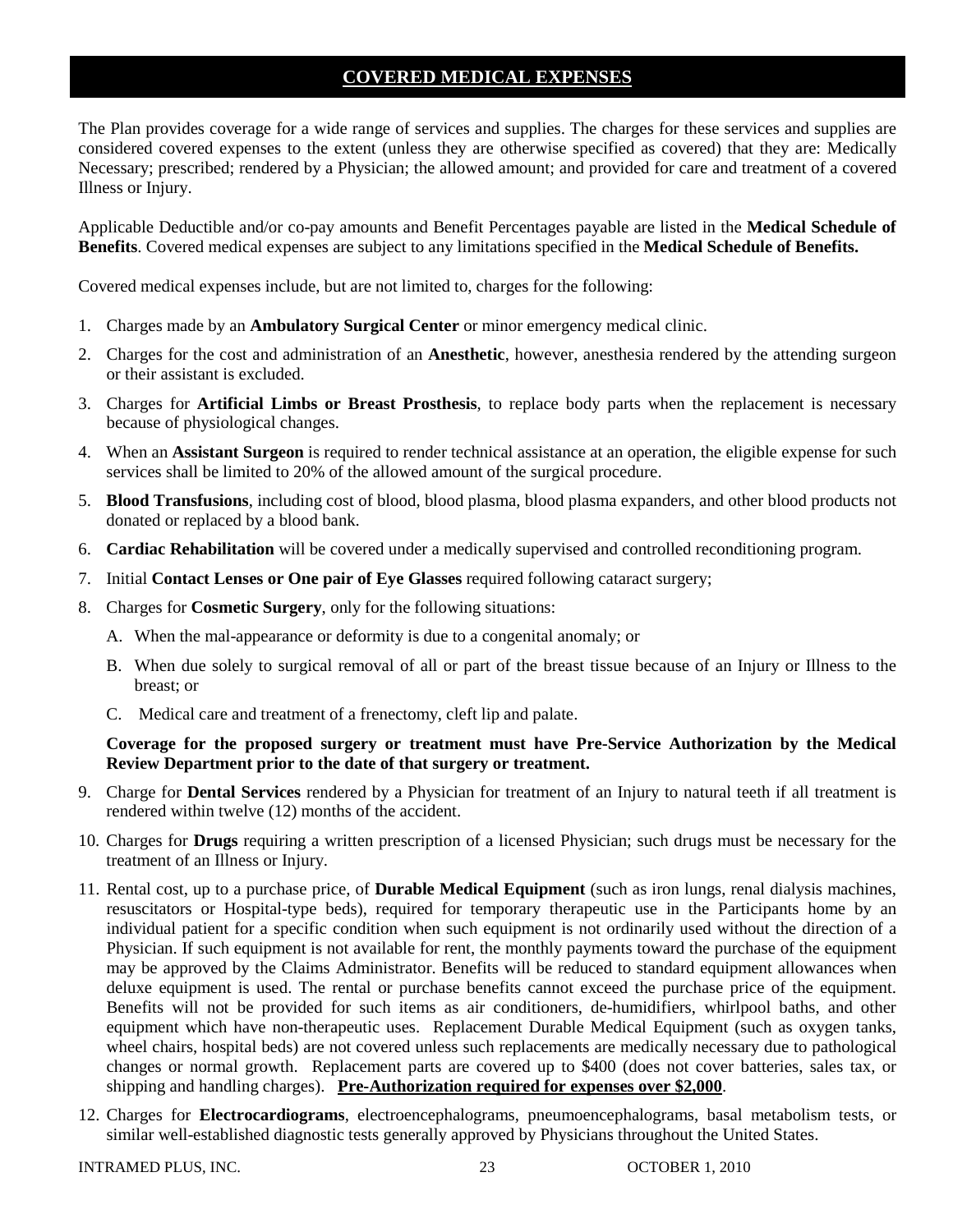- 13. Charges for professional **Ground Ambulance Service** to the Hospital where treatment is given or between medical facilities when Medically Necessary; charges for air ambulance when Medically Necessary.
- 14. **Home Health Care**, subject to the limitations, if any, stated in the Medical Schedule of Benefits, when rendered to an essentially homebound Participant in the Participant's place of residence. Home Health Care must be rendered by or through a community Home Health Agency, must be provided on a part-time visiting basis and must be provided according to a Physician-prescribed course of treatment. Benefits for Home Health Care include those services and supplies that are usually provided by a Hospital or Skilled Nursing Facility to an inpatient by a registered or licensed practical nurse.

### **Specifically excluded from coverage under this benefit are the following:**

- A. Services and supplies not included in the Medical Schedule of Benefits, but not limited to, general housekeeping services and services for Custodial Care; and
- B. Services of a person who ordinarily resides in the home of the participant, or is a Close Relative of the participant; and
- C. Transportation services.
- 15. Charges relating to **Hospice Care**, provided that the participant has a life expectancy of six (6) months or less and subject to the maximums, if any, stated in the Medical Schedule of Benefits. This coverage includes Bereavement Counseling. Bereavement Counseling is a supportive service provided by the Hospice team to participants in the deceased's immediate family after the death of such terminally ill person. Such visits are to assist the participants in adjusting to the death, and are covered as follows: if on the date immediately before his/her death, the terminally ill person was in a Hospice Care Program and a participant under the Plan; and charges for such services are incurred by the participant within twelve (12) months of the terminally ill person's death.

## 16. **Hospital Charges** for:

- A. Daily room and board charges in a Hospital, not to exceed the daily semi-private room rate (charges when a Hospital private room has been used will be reimbursed at the average semi-private room rate in the facility). Hospitals with all private rooms will be allowed at the prevailing private room rate;
- B. The day on which a Participant leaves a Hospital or Skilled Nursing Facility, with or without permission, is treated as the discharge day and will not be counted as an Inpatient care day, unless he returns to the Hospital by midnight of the same day. The day the participant returns to the Hospital or Skilled Nursing Facility is treated as the Admission day and is counted as an Inpatient care day. The days during which the Participant is not physically present for Inpatient care are not counted as Inpatient days;
- C. The actual expense incurred for confinement in an Intensive Care Unit, Cardiac Care Unit or Burn Unit;
- D. Miscellaneous Hospital services and supplies during Hospital confinement;
- E. Inpatient charges for a well Newborn baby for nursery Room and Board and for professional service. Eligible expenses will be subject to the allowed amount rates for pediatric services and circumcision;
- F. Outpatient Hospital services and supplies and emergency room treatment; and
- G. Fees of registered nurses (R.N.'s) or licensed practical nurses (L.P.N.'s) for Private Duty Nursing, up to the maximum in the Medical Schedule of Benefits.
- 17. Routine **Mammograms** subject to the limitations as stated in the Medical Schedule of Benefits. Non-Routine Mammograms are covered when Medically Necessary
- 18. Charges for **Maternity Care** are processed on the same basis as any Illness covered under this Plan. Dependent children are not eligible for benefits under this provision.
- 19. Charges for dressings, sutures, casts, splints, trusses, crutches, pacemakers, braces or other **Medical Supplies**, with the exception of dental braces or corrective shoes, which are the result of a disability, congenital condition or an Injury or Illness.
- 20. Medically Necessary expenses for **Mental Health Services** are payable if rendered by a licensed medical Physician (M.D.), licensed psychologist (PH.D); clinical psychologist, licensed social worker, or licensed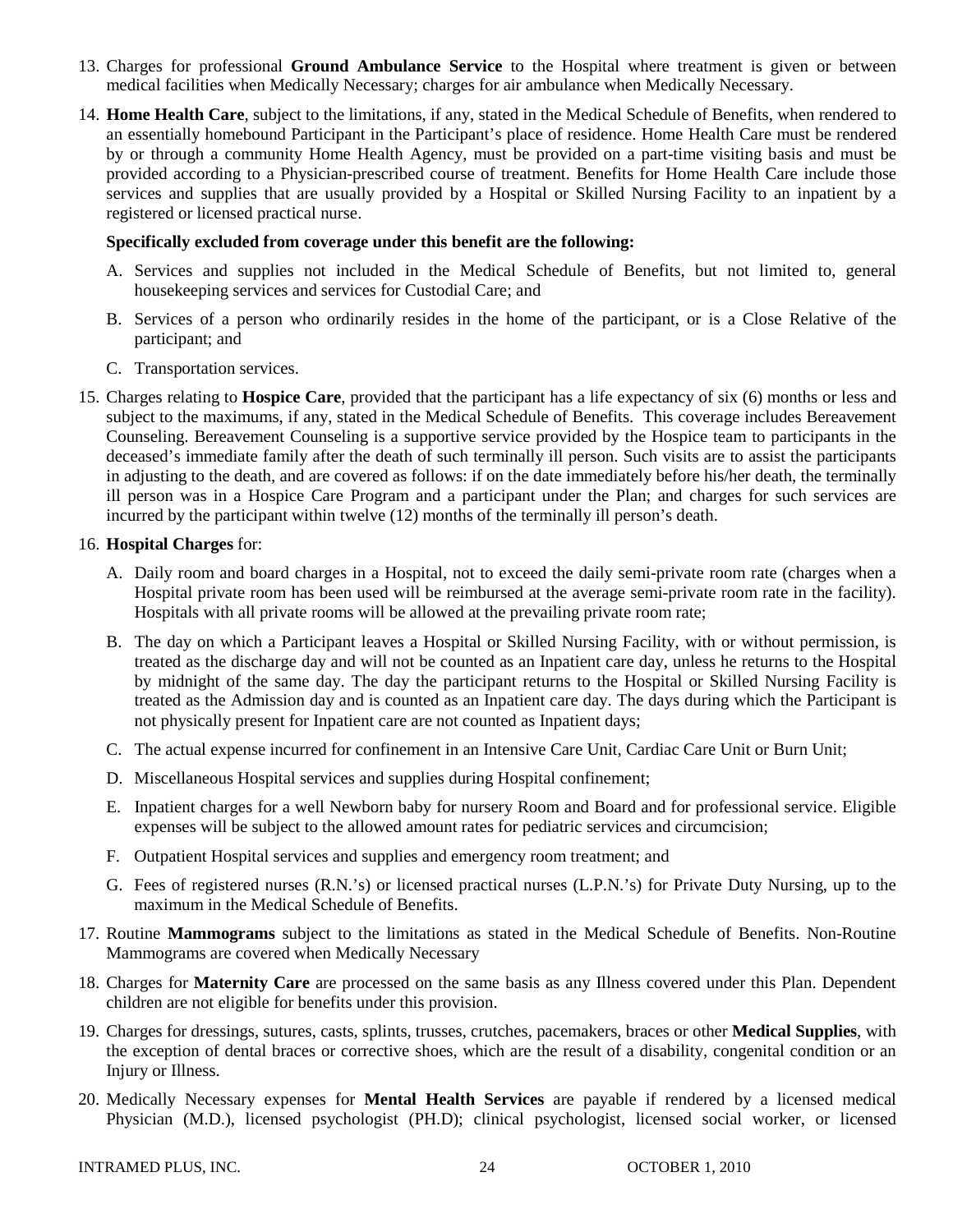counselor. Benefits are subject to the limitations stated in the Medical Schedule of Benefits. Expenses for Psychological Testing are also covered.

- 21. **Newborn Care**, which includes inpatient Physician Hospital services, initial work-up and pediatric exam. The Plan will comply with the terms of the Newborns' and Mothers' Health Protection Act of 1996. The Plan will not restrict benefits for any Hospital length of stay in connection with childbirth for the mother or Newborn child to less than forty-eight (48) hours following a normal vaginal delivery, or to less than ninety-six (96) hours following a cesarean section. However, the mother's or Newborn's attending Provider, after counseling with the mother, may discharge the mother or her Newborn earlier than the forty-eight (48) hours (or ninety-six (96) hours if applicable).
- 22. **Occupational therapy** by a licensed occupational therapist. Therapy must be ordered by a Physician, result from an accidental injury, surgical operation, cerebral vascular accident (stroke) or congenital birth defect. Covered expenses do not include recreational programs, maintenance therapy or supplies used in occupational therapy.

## 23. Charges for the following **Oral Surgical Procedures**:

- A. Open or closed reduction of a fracture or dislocation of the jaw; and
- B. Excision of tumors and cysts of the jaws, cheeks, lips, tongue, roof and floor of the mouth when a lab exam is required; excision of benign bony growths of the jaw and hard palate; external incision and drainage of cellulitis and incision of sensory sinuses, salivary glands or ducts.
- 24. Charges for **Oxygen** and other gases and their administration.
- 25. Charges incurred for confinement in a **Physical Rehabilitation Facility**, subject to the limitations, if any, stated in the Medical Schedule of Benefits for participation in a multidisciplinary team-structured rehabilitation program following severe neurologic or physical impairment. The participant must be under the continuous care of a Physician and the attending Physician must certify that the individual requires nursing care 24 hours a day. Nursing care must be rendered by a registered nurse or a licensed vocational or practical nurse. The confinement cannot be primarily for domiciliary, custodial, personal type care, care due to senility, alcoholism, drug abuse, blindness, deafness, mental deficiency, tuberculosis, or mental health disorders. This benefit shall not include charges for vocational therapy or Custodial Care.
- 26. Charges for the treatment or services rendered by a **Physical Therapist** in a home setting, a facility or institution whose primary purpose is to provide medical care for an Illness or Injury, or at a free standing duly licensed Outpatient Therapy Facility, subject to the limitations, if any, stated in the Medical Schedule of Benefits.
- 27. Charges for the services of a legally qualified **Physician** for medical care and/ or surgical treatments including office, home visits, Hospital Inpatient care, Hospital Outpatient visits/exams, clinic care, and surgical opinion consultations, subject to the following:

In-Hospital Medical Service consists of a Physician's visit or visits to a Participant who is a registered bed-patient in a Hospital or Skilled Nursing Facility for treatment of a condition other than that for which surgical service or Obstetrical service is required, as follows:

- A. In-Hospital Medical Benefits in a Skilled Nursing Facility;
- B. When two or more Physicians, within the same study, render In-Hospital Medical Services at the same time, payment for such service will be made only to one Physician; and
- C. Concurrent medical/surgical care benefits for In-Hospital Medical Service in addition to benefits for surgical service will be provided only:
	- 1) When the condition for which In-Hospital Medical Service requires medical care not related to Surgical or Obstetrical service and does not constitute a part of the usual, necessary and related pre-operative and post-operative care but requires supplemental skills not possessed by the attending surgeon or his assistant; or
	- 2) When a Physician, other than a surgeon admits a Participant to the Hospital for medical treatment and it later develops that surgery becomes necessary, such benefits cease on the date of surgery for the admitting Physician and become payable under the surgeon only; or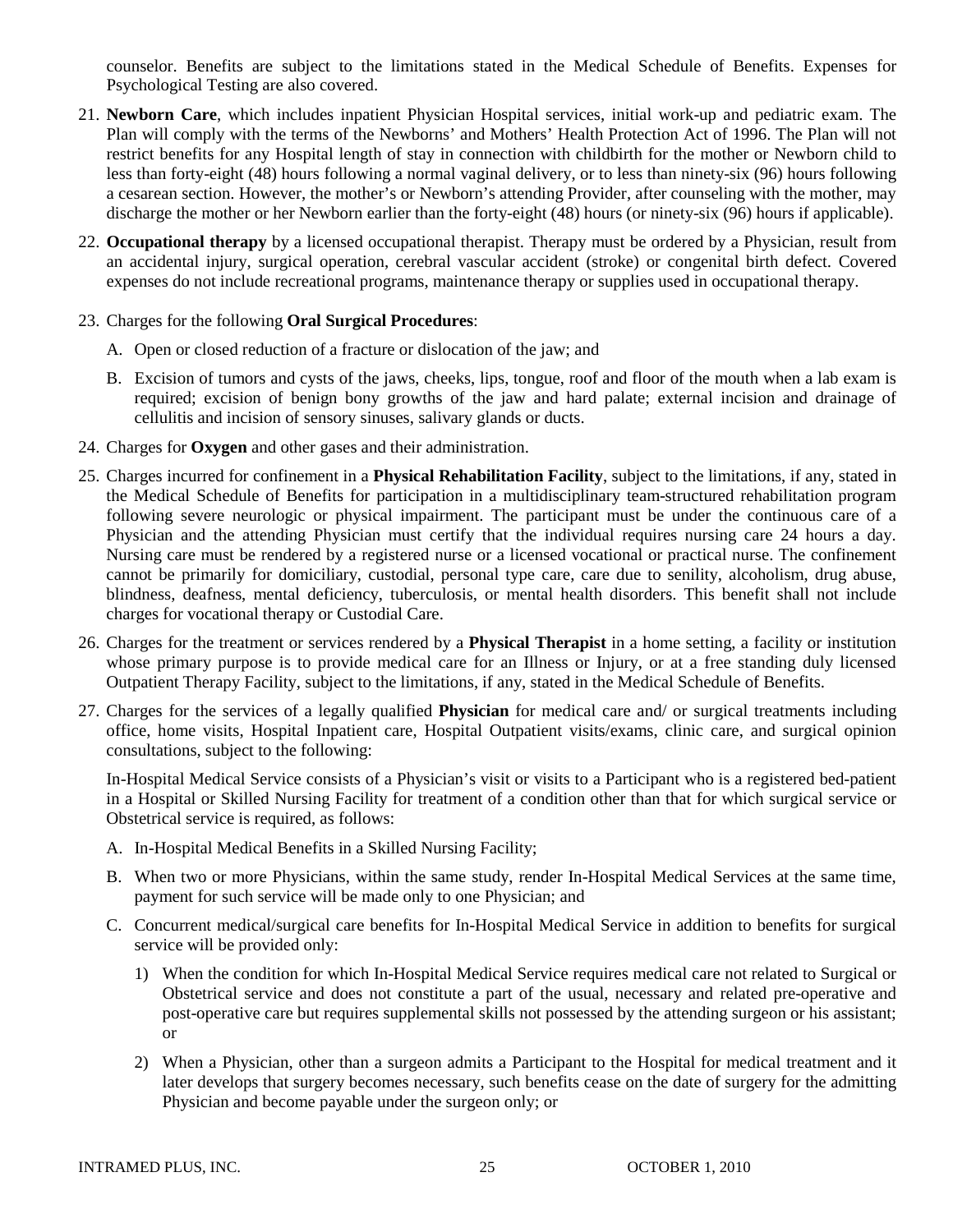3) When the surgical procedure performed is designated by the Claims Administrator as a "warranted diagnostic procedure" or as a "minor surgical procedure".

Specifically for this Plan, the term Physician shall include: a person licensed as a medical doctor, dentist, surgeon, chiropractor, osteopath, podiatrist, certified consulting psychologist or psychiatrist, certified licensed nurse-Midwife, clinical psychologist under the direction of a psychiatrist, licensed social worker or optometrist. Physician may include a person participating in a teaching program.

- 28. **Pre-Admission Testing** for a scheduled Hospital Admission when performed on an outpatient basis prior to such Admission. The tests must be in connection with the scheduled Hospital Admission and are subject to the following:
	- A. The tests must be made within seven (7) days prior to Admission; and
	- B. The tests must be ordered by the same doctor who ordered the Admission and Medically Necessary for the Illness or Injury for which the Participant is subsequently admitted to the Hospital.
- 29. Prosthetic devices when necessary to alleviate or correct conditions arising out of Accidental Injury, illness or birth

defect, disease or anomaly.

- 30. Charges for **Radiation Therapy** or treatment, and **Chemotherapy (to include a wig up to \$500)**.
- 31. Expenses for a **Second Surgical Opinion Consultation** (Not Mandatory). The Second Opinion must be rendered by a board certified surgeon who is not professionally or financially associated with the Physician or the surgeon who rendered the first surgical opinion. The surgeon who gives the second surgical opinion may not perform the surgery. If the Second Opinion disagrees with the first, a third opinion will also be payable provided the opinion is obtained before the procedure is performed. The conditions that apply to a second surgical opinion also apply to the third surgical opinion.
- 32. Medically Necessary charges incurred for confinement in a **Skilled Nursing Facility** as noted within the Medical Schedule of Benefits.
- 33. **Speech therapy** by a licensed speech therapist. Therapy must be ordered by a Physician, result from an accidental injury, surgical operation, cerebral vascular accident (stroke) or congenital birth defect. Covered expenses do not include recreational programs, maintenance therapy or supplies used in occupational therapy.
- 34. Medically Necessary expenses for **Substance Abuse Care** will be payable if rendered by a licensed medical Physician (M.D.), licensed psychologist (PH.D.), clinical psychologist, licensed social worker or licensed counselor.
- 35. Expenses incurred for a Medically Necessary **Surgical Procedure**, subject to the following:
	- A. If two or more operations or procedures are performed at the same surgical approach, the total amount covered for the operations or procedures will be payable for the major procedure only, or benefits will be payable according to the recommendations of the Medical Review Department;
	- B. If two or more operations or procedures are performed at the same time, through different surgical openings or by different surgical approaches, the total amount covered will be paid according to the Allowed Amount for the operation or procedure bearing the highest allowance, plus one half of the amount according to the Allowed Amount for all other operations or procedures performed;
	- C. If an operation consists of the excision of multiple skin lesions, the total amount covered will be paid according to the Allowed Amount for the procedure bearing the highest allowance, 50 percent (50%) for procedures bearing the second and third highest allowance, 25 percent (25%) for procedures bearing the fourth through the eighth highest allowance, and 10 percent (10%) for all other procedures;
	- D. If an operation or procedure is performed in two or more steps or stages, coverage for the entire operation or procedure will be limited to the allowance for such operation or procedure;
	- E. If two or more Physicians perform operations or procedures in conjunction with one another, other than as an assistant at surgery or anesthesiologist, the allowance, subject to the above paragraphs, will be pro-rated between them by the Claims Administrator when so required by the Physician in charge of the case; and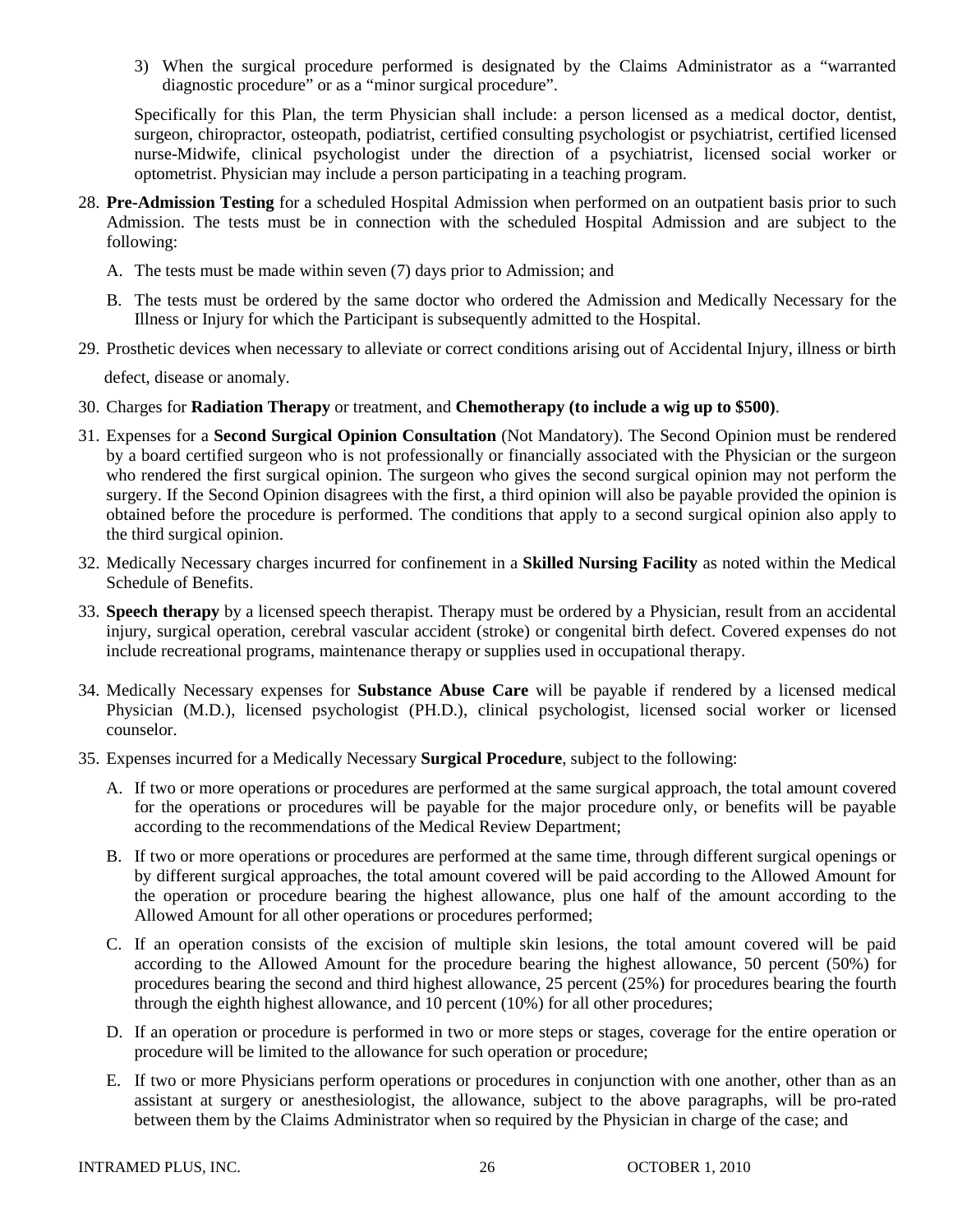F. Certain surgical procedures, which are normally exploratory in nature, are designated as "independent procedures: by the Claims Administrator, and the allowance is covered when such a procedure is performed as a separate and single entity. However, when an independent procedure is performed as an integral part of another surgical service, the total amount covered will be paid according to the Allowed Amount for the major procedure only.

**Note: The above Surgical Procedure guidelines may be waived and benefits payable according to the recommendations of the Medical Review Department.**

- 36. Charges for reversal of **sterilization** are not covered.
- 37. Expenses for **Wellness Services** payable according to the Medical Schedule of Benefits.
- 38. Charges for **X-rays**, microscopic **Tests**, and **Laboratory Tests**.
- 39. Any and all Charges relative to the Preferred Provider Organization savings to the Plan.

# **HUMAN ORGAN OR TISSUE TRANSPLANT PROCEDURES**

When pre-approved by the **Intramed Plus, Inc.** [and performed by a Provider designated by your plan], Benefits are payable for all expenses for medical and surgical services and supplies incurred while covered under this Plan for Human Organ/Tissue transplants as indicated in the following paragraphs. The benefits are subject to the Deductible amount, Coinsurance percentage and/or money maximum specified in the Medical Schedule of Benefits.

- 1. Benefits are available for human organ, tissue and bone marrow transplantation, subject to determination made on an individual, case by case, basis in order to establish medical necessity. Pre-Authorization must be obtained in writing from the Medical Review Department.
- 2. Benefits will be provided only when the Hospital and Physician customarily charge a transplant recipient for such care and services.
- 3. When only the transplant recipient is a Covered Participant, the benefits of the Plan will be provided for the recipient. Benefits will also be provided for the donor under this Plan to the extent that such benefits are not provided under any other form of coverage. In no such case under the Plan will any payment of a "personal service" fee be made to any donor. Only the necessary Hospital and Physicians' medical care and services expenses with respect to the donation will be considered for benefits.
- 4. When only the donor is a Covered Participant, the donor will receive benefits for care and services necessary to the extent that such benefits are not provided under any recipient who is not a Covered Participant under this Plan. The recipient will not be eligible for benefits when only the donor is a Covered Participant.
- 5. When the recipient and the donor are both Covered Participants, benefits will be provided for both in accordance with the respective group health Plan covered expenses.

Health care benefits for transplants include covered expenses such as patient work-up, pre-transplant care, the transplant, post-transplant care, and immunosuppressive drugs (while inpatient). All Benefits provided during a Transplant Benefit Period will apply toward the Transplant Lifetime Maximums listed below. For transplants not listed below, the Corporation will determine the Transplant Lifetime Maximum on an individual basis.

- Liver
- Lung (Single)
- Lung (Double)
- Heart
- Heart & Lung (Single)
- Heart & Lung (Double)
- Pancreas

INTRAMED PLUS, INC. 27 CCTOBER 1, 2010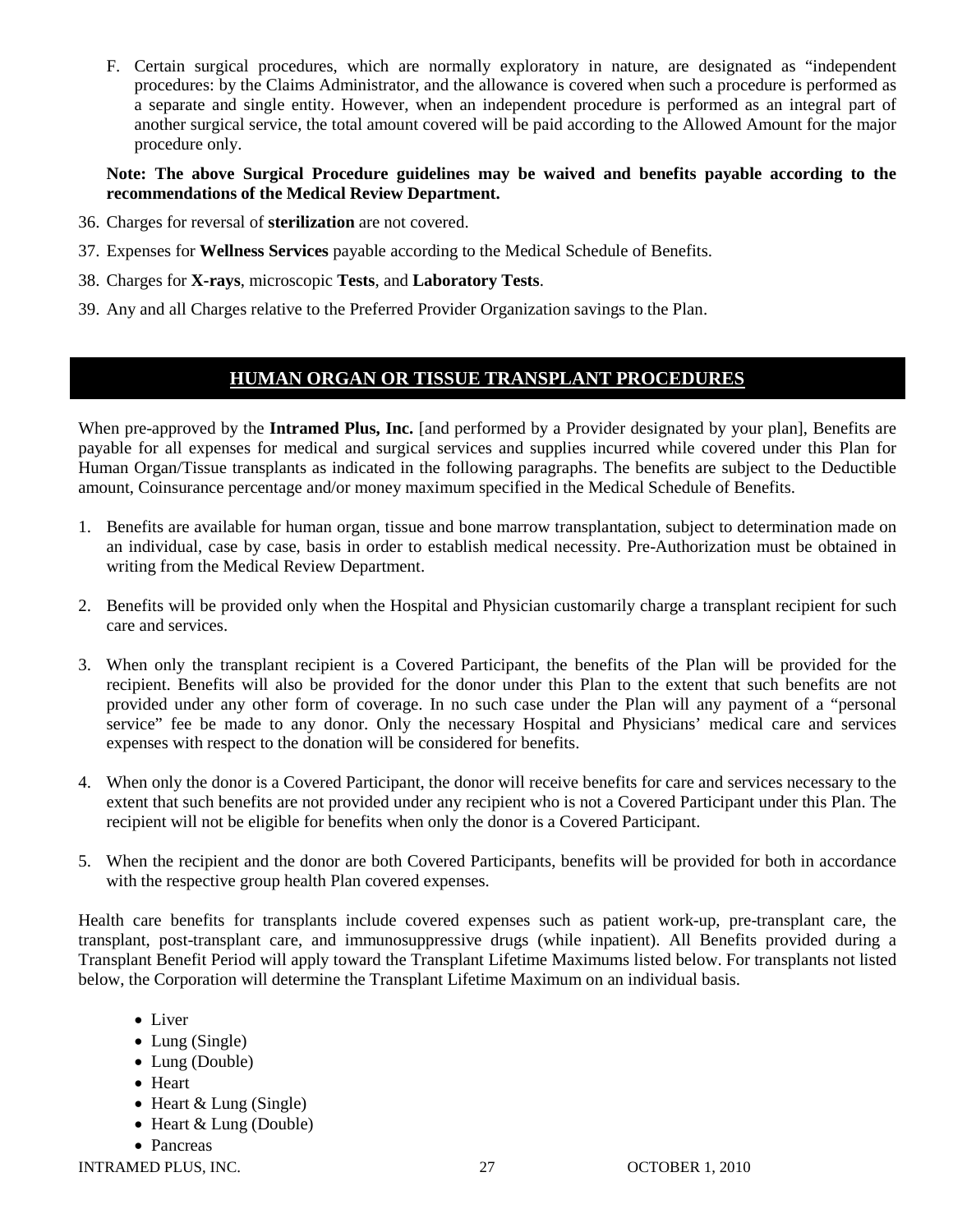- Pancreas and Kidney
- Kidney (Single)
- Kidney (Double)
- Cornea
- Bone Marrow / Stem Cell including High Dose Chemotherapy:
	- a. Adult Phase III and IV Trials only using protocols reviewed and approved by the National Cancer Institute.
	- b. Pediatric Phases I, II, III and IV trial using Pediatric Oncology Group protocols reviewed and approved by the National Cancer Institute.

There is a Lifetime maximum on transplants of \$250,000.

# Special Transplant Benefit- Sun Excel from Sunlife

In addition to any standard transplant benefit set forth in this booklet, a Special Transplant Benefit may be available when a Participant participates in the Special Transplant Program. The Special Transplant Benefit provides enhanced transplant benefits and participation in the Program is voluntary.

The Special Transplant Benefit provides the following benefits in addition to any transplant benefits available under this plan:

- 1. Access to Centers of Excellence Transplant Facilities throughout the United States;
- 2. Reimbursement, up to a total of \$5,000, for expenses incurred by the Participant and one companion, or both parents if the Participant is a minor child:
	- (a) for travel to and from the Centers of Excellence facility when that travel is related to the actual transplant occurrence; and
	- (b) for lodging expenses related to such travel and occurring prior to and following the actual transplant occurrence; and
- 3. Waiver of the Participants deductible and co-payments up to \$1,500 during the year in which the transplant occurs.

The Special Transplant Benefit is only available when a Participant participates in the Special Transplant Program and satisfies all of the following requirements:

- 1. Notification of the transplant procedure must be provided to TCC of SC in accordance with its guidelines;
- 2. The Participant or the Participants representative must call TCC of SC at (888) 275-7146 or call the Special Transplant Program at 1-800-432-1102 x1148, x2387, x1359 or x1135, as soon as the Participant is identified as a potential transplant candidate to notify the Special Transplant Program of the impending transplant; and
- 3. All transplant services must be rendered at a Centers of Excellence Transplant Facility which participates in this Program for the specific organ or tissue transplant required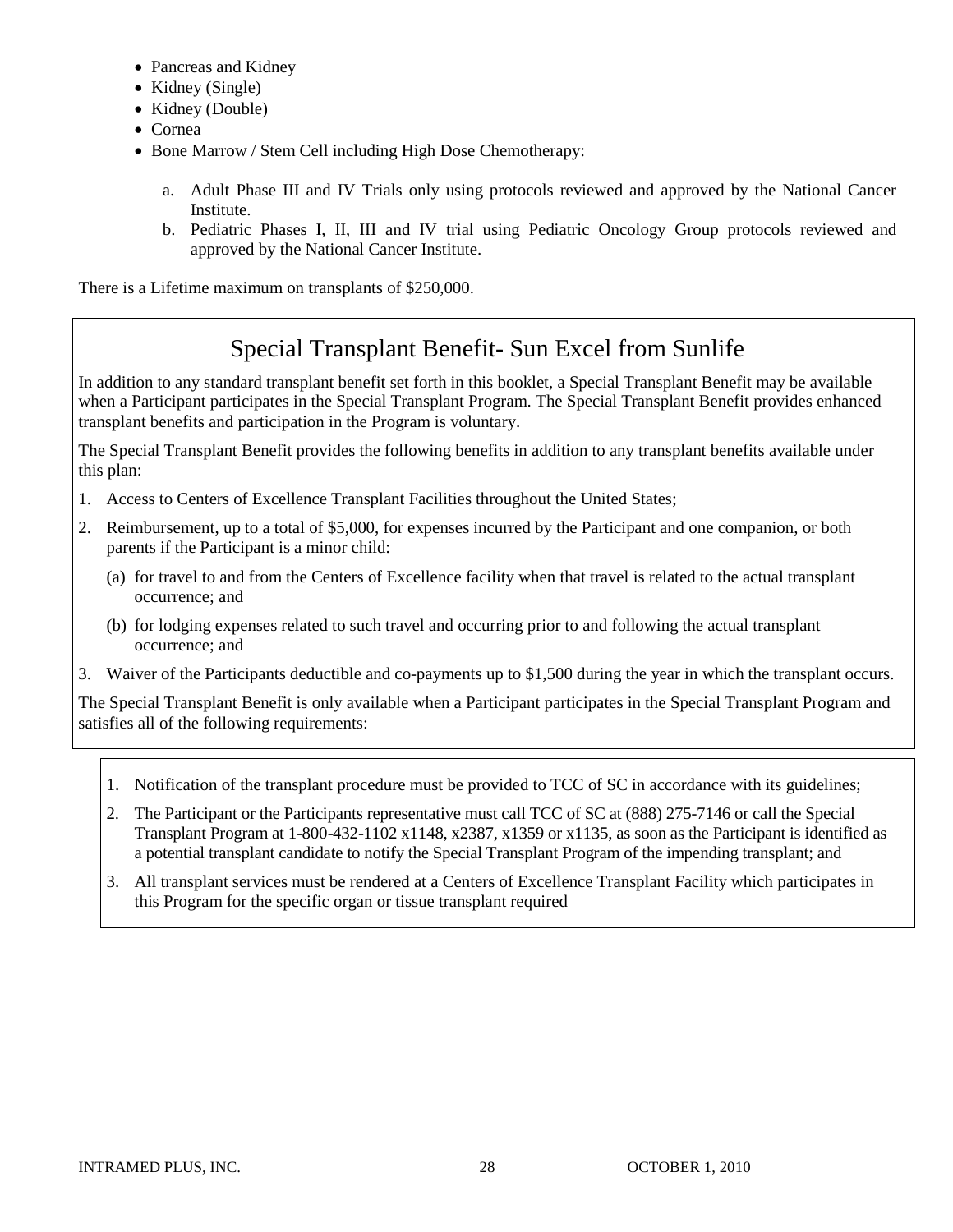# **MEDICAL EXCLUSIONS AND LIMITATIONS**

The following exclusions and limitations apply to expenses incurred by all Participants:

- 1. Any service or supply that is not **Medically Necessary**.
- 2. Expenses incurred for any illness or injury due to, or aggravated by, a **result of war or act of war whether declared or undeclared war or any act of war** or caused during service in the armed forces of any country.
- 3. **Professional services** billed by a Physician or nurse who is an Employee of a Hospital or Skilled Nursing Facility and paid by the Hospital or facility for the service.
- 4. **Travel expense**, whether or not recommended by a Physician.
- 5. Any medical **social services, vision, recreational or milieu therapy, education testing or training**, except as proven to be Medically Necessary or as part of Pre-Authorized Home Health Care or Hospice Care Program.
- 6. **Nutritional counseling or vitamins, food supplements and other dietary supplies** even if the supplements are ordered or prescribed by a Physician. Exceptions to this exclusion are noted under the Medical Schedule of Benefits and the Prescription Drug Benefits section.
- 7. Services, supplies or charges for **pre-marital and pre-employment physical examinations**.
- 8. Any service or supply for which a Member is entitled to receive payment or Benefits (whether such payment or Benefits have been applied for or paid) under any law (now existing or that may be amended) of the United States or any state or political subdivision thereof, except for Medicaid. These include, but may not be limited to, Benefits provided by or payable under **Worker's Compensation Laws**, the Veteran's Administration for care rendered for service-related disability, or any state or federal Hospital services for which the Member is not legally obligated to pay. This exclusion applies if the Member receives such Benefits or payments in whole or in part, and is applied to any settlement or other agreement regardless of how it is characterized and even if payment for medical expenses is specifically excluded.
- 9. Services to the extent that the Member is entitled to payment or Benefits under any **State or Federal** program that provides health care Benefits, including Medicare, but only to the extent that Benefits are paid or are payable under such programs.
- 10. Any portion of an expense which the Participant is not obligated to pay under this Plan of Benefits, or which is reimbursable to the Member under; another Group Health Plan, a government or privately supported medical research program, any coordination of benefits or non-duplication of benefits provision of this Plan of Benefits or any other source.
- 11. Charges incurred for which the Participant is not in the absence of this coverage **legally obligated** to pay or for which a charge would not ordinarily be made in the absence of this coverage.
- 12. Charges resulting from or occurring (1) during the **commission of a crime** by the Participant; or (2) while engaged in an illegal act, illegal occupation, felonious act or aggravated assault.
- 13. Charges incurred for services or supplies which constitute **personal comfort or beautification items**, such as television or telephone use.
- 14. All services, in which the purpose is improvement of **appearance or correction of deformity** without restoration of bodily function. Some procedures may, under certain circumstances, be considered to be restorative in nature, when they are performed to correct a loss of function, pain, a malappearance or deformity that was caused by physical trauma, surgery or congenital anomaly. In order for benefits to be available for such restorative surgery, coverage for the proposed surgery or treatment must have Pre-Authorization by the Medical Review Department prior to the date of that surgery or treatment.
- 15. Expenses for any cosmetic treatment/surgery, this exclusion does not apply to expenses relating to breast reconstruction after mastectomy.
- 16. Charges which are not necessary for treatment of an active Illness or Injury or are in excess of the **allowed amount**, or are not recommended and approved by a Physician.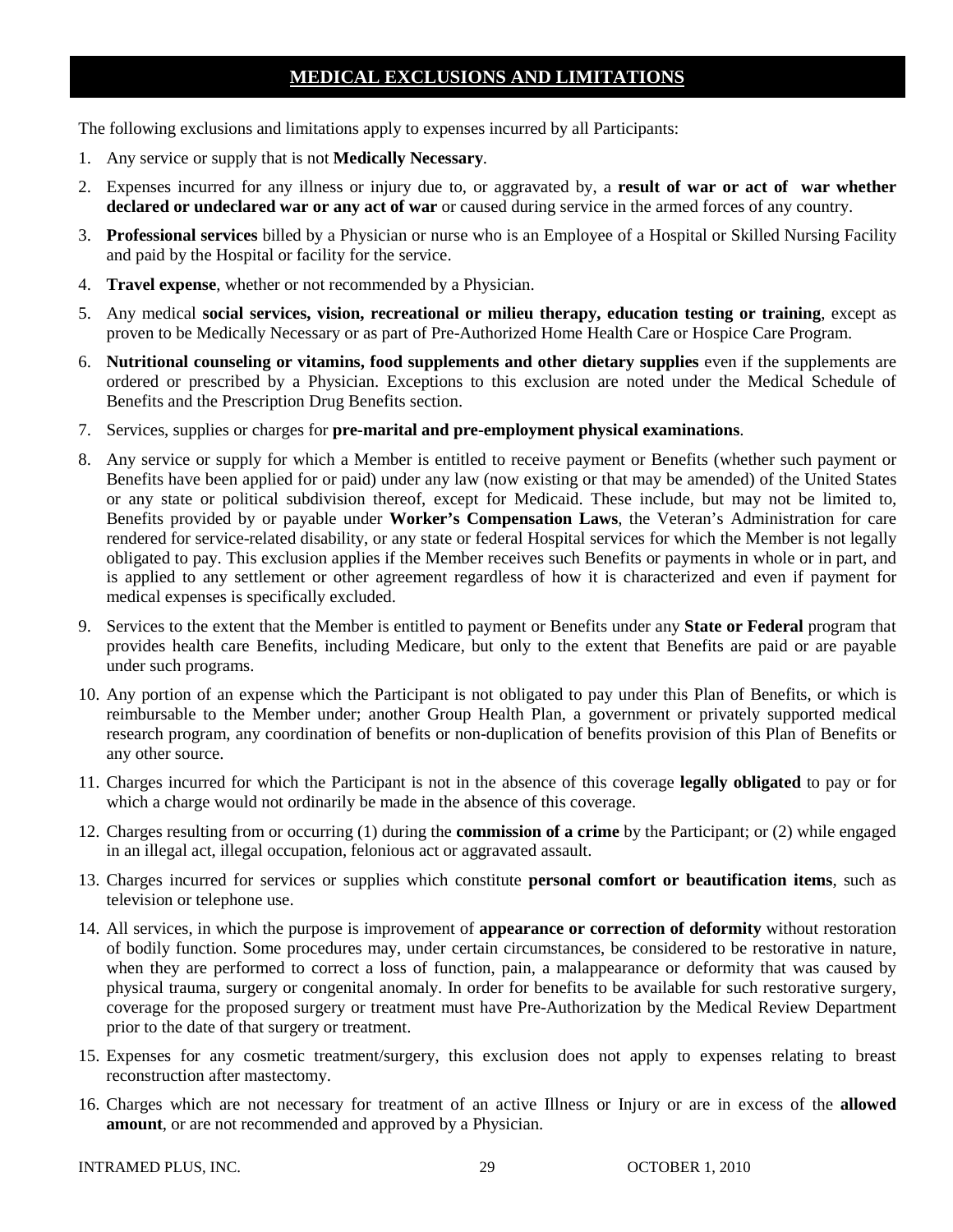- 17. Any amount paid by Participant in excess of a negotiated provider discount, or any penalty or late charge incurred, or any discount lost.
- 18. Expenses paid by Participant relating to any litigation concerning this Plan of Benefits including, but not limited to, attorneys' fees, extra-contractual damages, compensatory damages and punitive damages.
- 19. Charges for **services, supplies, or treatment** not commonly and customarily recognized throughout the Physician's profession or by the American Medical Association as generally accepted and Medically Necessary for the diagnosis and/or treatment of an active Illness or Injury; or charges for procedures, surgical or otherwise, which are specifically listed by the American Medical Association as having no medical value.
- 20. Charges for services rendered by a Physician, nurse or licensed therapist who is a **Close Relative** of the Participant, or resides in the same household as the Participant.
- 21. Charges **incurred outside the United States** if the Participant traveled to such a location for the sole purpose of obtaining medical services, drugs, or supplies.
- 22. Charges for Inpatient confinement, primarily for x-rays, laboratory, diagnostic study, physiotherapy, hydrotherapy, medical observation, convalescent, custodial or rest care, or any medical examination or test **not connected with an active Illness or Injury**, unless otherwise provided under any preventable care covered under this Plan.
- 23. Charges incurred in connection with **routine vision care, eye refractions, the purchase or fitting of eyeglasses, contact lenses, hearing aids, or such similar aid devices**. This exclusion shall not apply to aphakic patients and soft lenses, or sclera shells intended for use as corneal bandages, or the initial purchase of eyeglasses or contact lenses following cataract surgery.
- 24. Charges incurred for treatment on or to **the teeth, the nerves or roots of the teeth, gingival tissue or alveolar processes**. Benefits will be payable for charges incurred for treatment required because of Accidental Injury to natural teeth, or for any oral surgical procedure listed under this Plan's Covered Medical Expenses.
- 25. Treatment of **infertility** (including the reversal of voluntary sterilization).
- 26. **Experimental and/or Investigational services, supplies, care and treatment** which does not constitute accepted medical practice properly within the range of appropriate medical practice under the standards of the case and by the standards of a reasonably substantial, qualified, responsible, relevant segment of the medical and dental community or government oversight agencies at the time services were rendered. The Plan reserves the right to approve, upon medical review, chemotherapy agents that have been approved by the Federal Drug Administration (FDA) for cancer.
- 27. Charges incurred for treatment or supplies of weak, strained, or **flat feet**, instability or imbalance of the feet, treatment of any tarsalgia, metatarsalgia or bunion (other than operations involving the exposure of bones, tendons or ligaments), cutting or removal by any method of toe nails or superficial lesions of the feet, including treatment of corns, calluses and hyperkeratosis, unless needed in treatment of a metabolic or peripheral-vascular disease.
- 28. Any surgical procedure for the correction of a **visual refractive problem**, including radial keratotomy.
- 29. Charges for **maintenance care**. Unless specifically mentioned otherwise, the Plan does not provide benefits for services and supplies intended primarily to maintain a level of physical or mental function.
- 30. Any service or supply rendered to a Participant for the treatment of **obesity** or for the purpose of weight reduction. This includes all procedures designed to restrict the Participant's ability to assimilate food. For example, gastric by-pass, the insertion of gastric bubbles, the wiring shut of the mouth, and any other procedure the purpose of which is to restrict the ability of the Participant to take in food, digest food or assimilate nutrients. Also excluded from coverage are those procedures concerning the correction of complications that arise from such excluded diversionary or restrictive procedures; procedures whose purpose is the reversal of these restrictive or diversionary procedures and such reconstructive procedures as may be necessitated by the weight loss produced by these noncovered restrictive or diversionary procedures.
- 31. Marriage, family, child, or pastoral **counseling** for the treatment of pre-marital, marital, family or child relationship dysfunctions.
- 32. Any service or treatment for complications resulting from any **non-covered procedures**.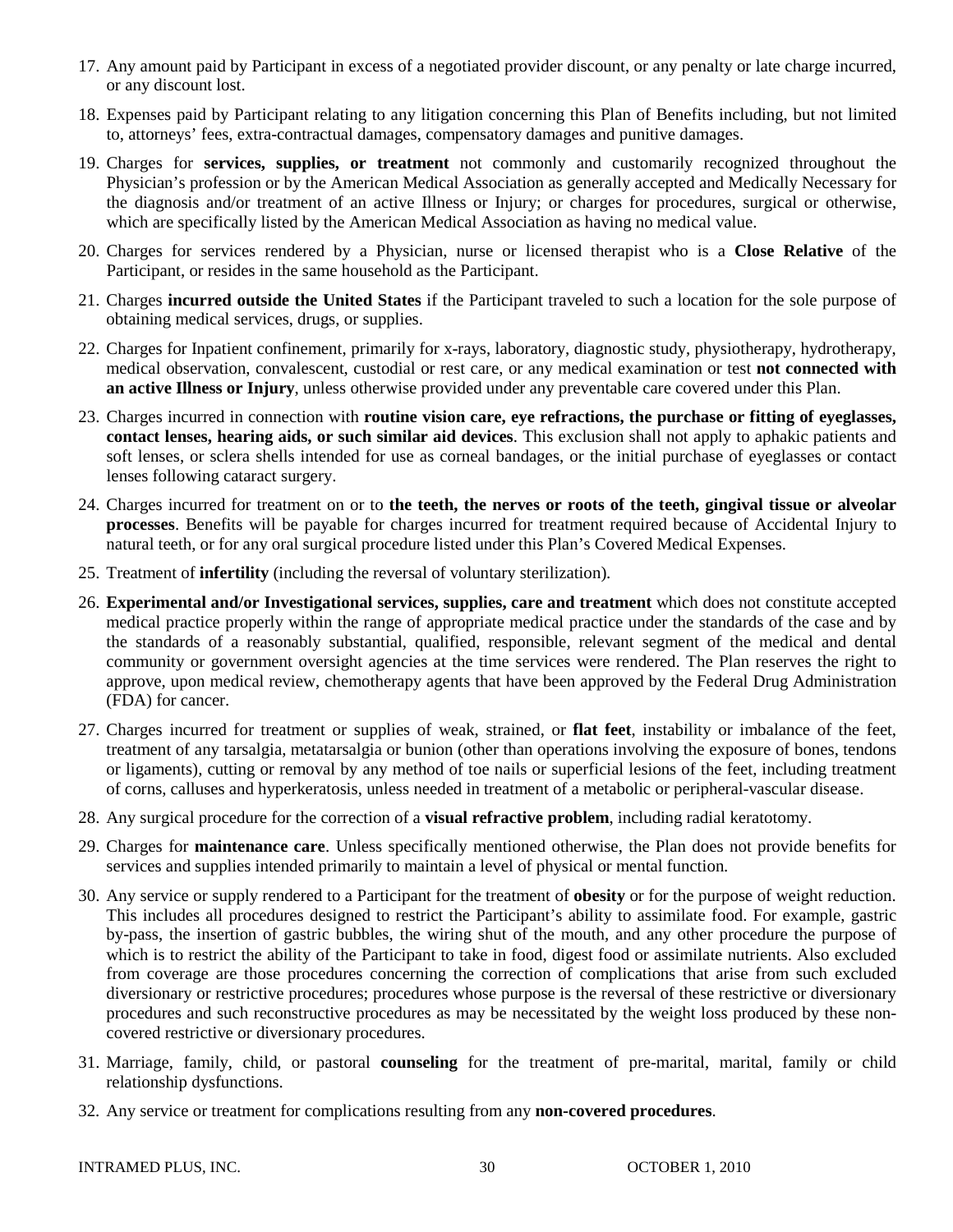- 33. Any service or supply rendered to a Participant for the diagnosis or treatment of **sexual dysfunction** except when Medically Necessary due to an organic disease. This includes, but is not limited to, drugs, laboratory and x-ray tests, counseling, transsexual procedures or penile prostheses necessary due to any medical condition.
- 34. Any charges for **elective abortions**.
- 35. Charges for a **Dependent child's pregnancy** including abortions.
- 36. Charges not included as part of Hospital bill for autologous **blood donation** which involves collection and storage of a patient's own blood prior to elective surgery.
- 37. Charges incurred to **take home drugs** upon discharge from the Hospital.
- 38. **Sitters** or **companions**.
- 39. **Charges for services or supplies in connection with hearing aids or exams for their fitting; charges in connection with orthotics, except for diabetic shoes, or replacement prosthetics or braces of the leg, arm, back, neck, or artifical arms or legs,** unless there is sufficient change in the Covered Person's physical condition to make the original device no longer functional.
- 40. Care and treatment of **hair loss,** except for wigs used for cancer patients.
- 41. **Exercise programs** for treatment of any condition.
- 42. Air conditioners, air-purification units, humidifiers, allergy-free pillows, blanket or mattress covers, electric heating units, swimming pools, orthopedic mattresses, exercising equipment, vibratory equipment, elevators or stair lifts, blood pressure instruments, stethoscopes, clinical thermometers, scales, elastic bandages or stockings, wigs, devices for stimulating natural female contours, except for post-mastectomy surgery, Non-Prescription Drugs, and medicines, first aid supplies and non-Hospital adjustable beds.
- 43. **Acupuncture or hypnosis**.
- 44. Care and treatment for **sleep apnea**, unless Medically Necessary.
- 45. **Prescription drugs used for or related to birth control, and smoking cessation** unless noted as covered under the Medical Schedule of Benefits or the Prescription Drug Benefits.
- 46. All treatment of **dysfunctional conditions** related to the muscles of mastication, malpositions or deformities of the jaw bone(s), orthognathic deformities, or Temporomandibular Joint (TMJ) disorders.
- 47. Expenses for annual routine **physical exam, annual Pap smear or prostate exam, and routine mammograms** not covered within this Plan's Schedule of Benefits.
- 48. Charges which exceed any **benefit limitations** stated in the Medical Schedule of Benefits of this Plan Document.
- 49. Services and supplies received as the result of any intentionally **Self-inflicted Injury** (or injuries resulting from attempted suicide) that does not result from a medical condition or domestic violence.
- 50. **Biofeedback** charges.
- 51. Any expenses incurred in obtaining **Medical Records** in order to substantiate Medical Necessity.
- 52. Charges for **batteries, sales tax or shipping and handling charges**.
- 53. Care and treatment of an Injury or Sickness that results from engaging in a **Hazardous Hobby**. A hobby is hazardous if it is an unusual activity, which is characterized by a constant threat of danger or risk of bodily harm. Examples of hazardous hobbies are skydiving, auto racing, hang gliding, motorcycle (without a helmet) or ATV operating, or bungee jumping.
- 54. Care, services, or treatment required as a result of **complications** from a treatment not covered under the Plan.
- 55. Care or treatment for Injury or Sickness resulting from the voluntary taking of or while under the influence of any **controlled substance,** drug, hallucinogen, or narcotic not prescribed by and administered according to the advise of a Physician. Expenses will be covered for Injured Covered Persons other than the person using the controlled substance.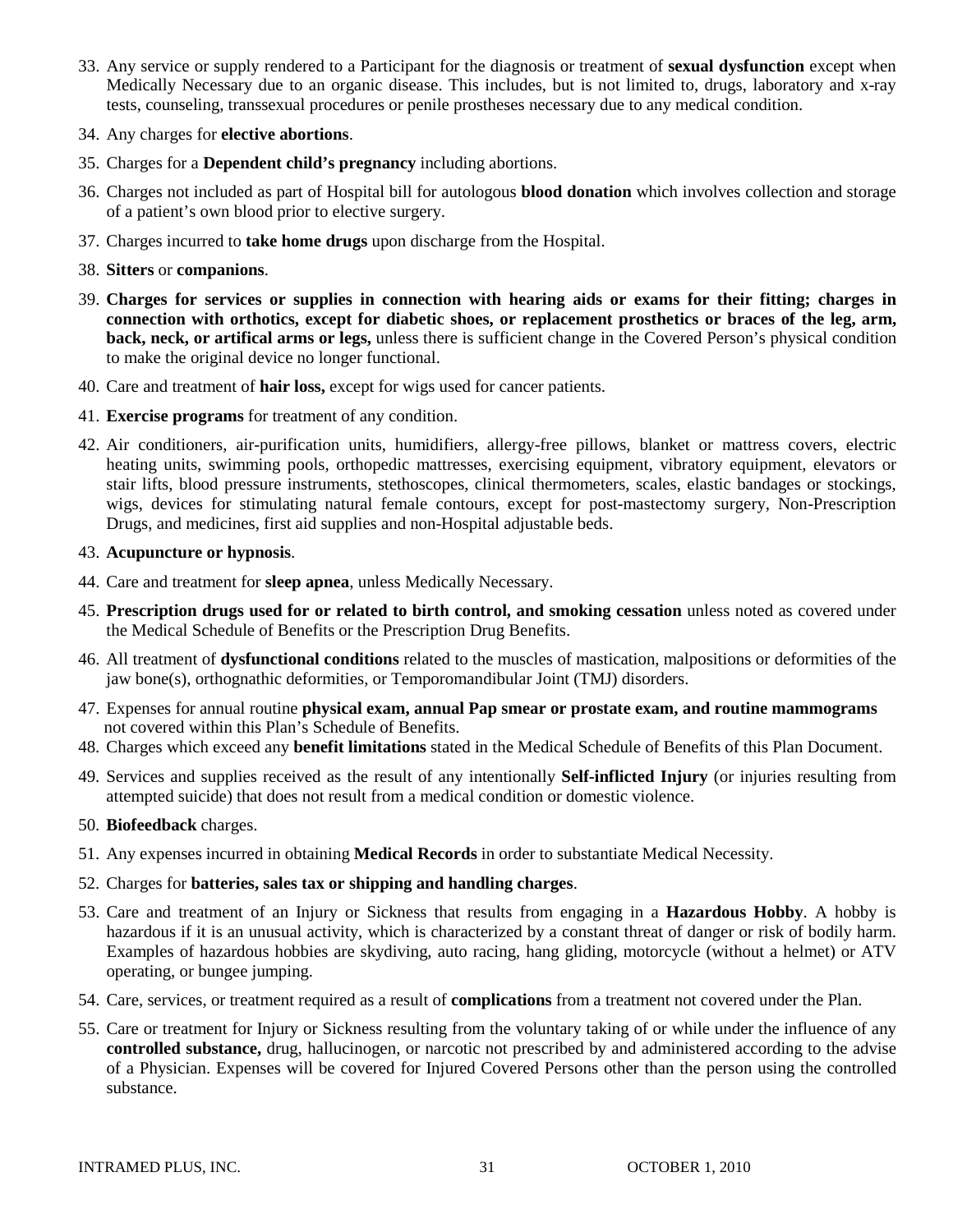- 56. Charges for **out-patient drugs**. (Out-patient drugs will only be considered for payment under the Prescription Drug Program). Except injectable drugs not covered under the drug plan, will be covered under all Other Covered Expenses as stated in the Schedule of Benefits.
- 57. **Services, supplies, care or treatment** of any injury or sickness that occurred as a result of a covered person's negligent or illegal use of alcohol. Expenses will be covered for Injured Covered Persons other than the person using alcohol.
- 58. **Medical treatment** for covered persons who travel out of the network seeking medical care; unless referred by a in network physician.
- 59. Expenses for any transplant not included in the definition of **Transplant**.
- 60. Expenses relating to non-human organ or tissue transplants, gene therapies, xenographs or cloning.
- 61. **Prescription Drug Exclusions.** The following are not covered under the this Plan of Benefits:
	- **Therapeutic devices or appliances, including hypodermic needles, syringes, support garments, ostomy** supplies, Durable Medical Equipment, and non-medical substances regardless of intended use.
	- Any over-the-counter medication, unless specified otherwise.
	- Investigational or Experimental medications. Prescription Drugs that have not been prescribed by a Physician;
	- Any vitamins except for prenatal vitamins;
	- **Prescription Drugs not approved by the Food and Drug Administration;**
	- **Prescription Drugs for non-covered therapies, services, or conditions;**
	- Prescription Drug refills in excess of the number specified on the Physician's prescription order or Prescription Drug refills dispensed more than one (1) year after the original prescription date;
	- Unless different time frames are specifically listed on the Schedule of Benefits, more than a thirty-one (34) day supply for Prescription Drugs (ninety (90) day supply for Prescription Drugs obtained through a Mail Service Pharmacy) or unless the quantity is limited by a QVT program;
	- Any type of service or handling fee (with the exception of the dispensing fee charged by the pharmacist for filling a prescription) for Prescription Drugs, including fees for the administration or injection of a Prescription Drug;
	- Dosages that exceed the recommended daily dosage of any Prescription Drug as described in the current Physician's Desk Reference or as recommended under the guidelines of the Pharmacy Benefit Manager, whichever is lower;
	- **Prescription Drugs used for or related to cosmetic purposes, including hair growth, unless otherwise specified** on the Schedule of Benefits;
	- **Prescription Drugs related to any treatment for infertility or impotence, including but not limited to, fertility** drugs;
	- **Prescription Drugs administered or dispensed in a Physician's office, Skilled Nursing Facility, Hospital or any** other place that is not a Pharmacy licensed to dispense Prescription Drugs in the state where it is operated;
	- **Prescription Drugs for which there is an over the counter equivalent and over the counter supplies or** supplements;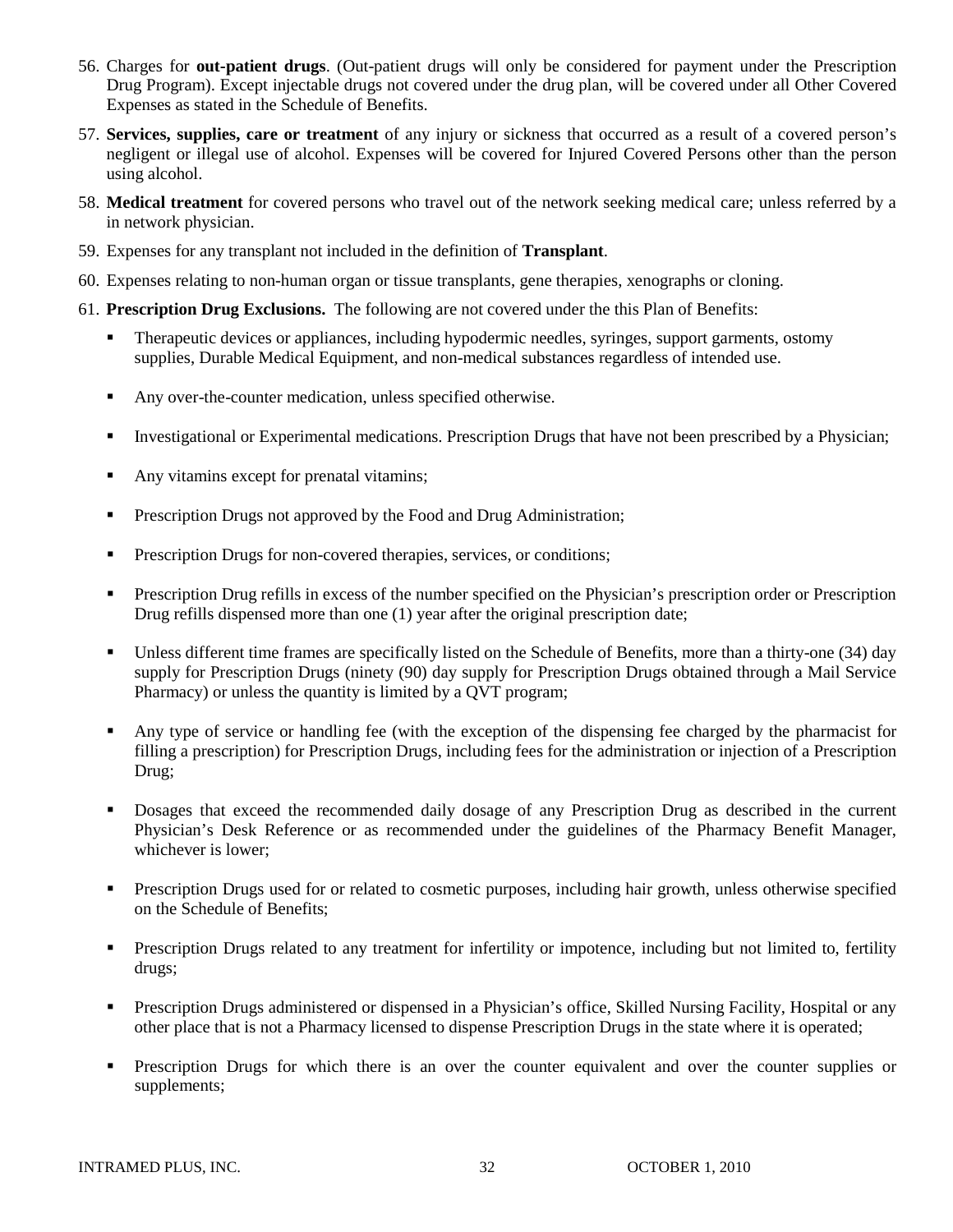- Prescription Drugs that are being prescribed for a specific medical condition that are not approved by the Food and Drug Administration for treatment of that condition (except for Prescription Drugs for the treatment of a specific type of cancer, provided the drug is recognized for treatment of that specific cancer in at least one standard, universally accepted reference compendia or is found to be safe and effective in formal clinical studies, the results of which have been published in peer reviewed professional medical journals);
- **Prescription Drugs that are not consistent with the diagnosis and treatment of a Participant's illness, injury or** condition, or are excessive in terms of the scope, duration, dosage or intensity of drug therapy that is needed to provide safe, adequate and appropriate care;
- Prescription Drugs or services that require Pre-Certification by the Corporation and Pre-Certification is not obtained;
- Prescription Drugs for injury or disease that are paid by worker's compensation benefits (if a worker's compensation claim is settled, it will be considered paid by worker's compensation benefits);
- **Prescription Drugs that are not Medically Necessary;**
- **Prescription Drugs for obesity or weight control and smoking cessation;**
- **Prescription Drugs that are not authorized when a part of a Step Therapy program; and**
- **Prescription Drugs used for cosmetic purposes.**

# **DENTAL BENEFITS**

This benefit applies when Covered Dental Charges are incurred by a person while covered under this Plan.

## **DEDUCTIBLE**

#### **A. Deductible Amount**

This is an amount of dental charges for which no benefits will be paid. Before benefits can be paid in a benefit year, a participant must meet the Deductible shown in the Dental Schedule of Benefits.

## **B. Family Unit Limit**

When the amount shown in the Dental Schedule of Benefits has been earned by members of a Family Unit toward their benefit year Deductibles, the Deductibles of all that Family Unit will be considered as being satisfied for that year.

#### **BENEFIT PAYMENT**

Each benefit year, benefits will be paid to a participant for the dental charges in excess of his Deductible. Payment will be made at the rate shown under Dental Percentage payable in the dental Schedule of Benefits. No benefits will be paid in excess of the maximum benefit amount.

## **MAXIMUM BENEFIT AMOUNT**

The Maximum Dental Benefit amount is shown in the dental Schedule of Benefits. It is the amount of benefits that will be paid for all dental charges of a participant in a benefit year.

#### **DENTAL CHARGES**

Dental charges that are the allowed amount made by a dentist or other Physician for necessary care, appliance or other dental material listed as a covered dental service.

A dental charge is incurred on the date the service or supply for which it is made is performed or furnished. However, there are times when one overall charge is made for all or part of a course of treatment. In this case, the Claims Administrator will apportion that overall charge to each of the separate visits or treatments. The pro rate charge will be considered to be incurred as each visit or treatment is completed.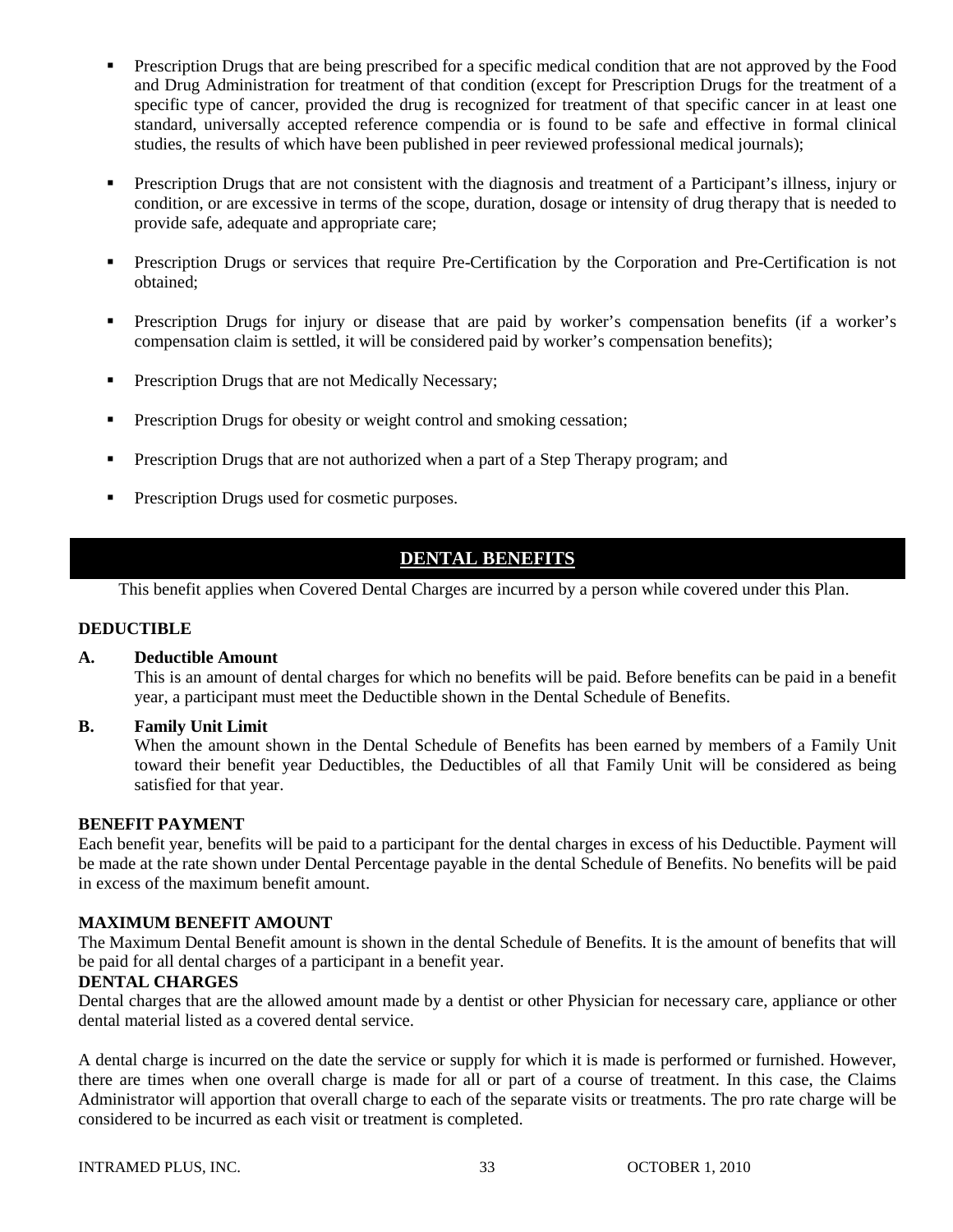# **SCHEDULE OF DENTAL BENEFITS**

*All benefits are subject to the allowed amount and Calendar Year Deductible (unless otherwise indicated). Please refer to the covered expenses section for a complete listing of benefits and any additional conditions/limitations that may apply.* 

| <b>CLASSES OF EXPENSES</b>                                                 | <b>PLAN PAYS</b>   | <b>DEDUCTIBLE</b>        |  |
|----------------------------------------------------------------------------|--------------------|--------------------------|--|
| CLASSI –                                                                   |                    |                          |  |
| Diagnostic and Preventive Dental Services                                  | 100%               | None                     |  |
| <b>CLASS II -</b>                                                          |                    | Subject to the Dental    |  |
| <b>Basic Dental Service</b>                                                | 80%                | Calendar Year Deductible |  |
| <b>CLASS III -</b>                                                         |                    | Subject to the Dental    |  |
| <b>Major Dental Services</b>                                               | 50%                | Calendar Year Deductible |  |
| <b>CLASS IV</b>                                                            |                    |                          |  |
| <b>Orthodontic Benefits</b>                                                | <b>Not Covered</b> | Not Covered              |  |
| <b>Maximum per Participant per Benefit Year for Classes I-III: \$1,500</b> |                    |                          |  |
| Per Benefit Year Dental Deductible -                                       |                    |                          |  |
| Per Participant:                                                           |                    | \$50                     |  |
| Per Family                                                                 |                    | \$100                    |  |

# **COVERED DENTAL EXPENSES**

# **Class I - Diagnostic and Preventive Dental Services**

- 1. Initial or periodic oral examinations, 2 in 12 month period;
- 2. Full mouth x-rays every three (3) years;
- 3. Bitewing x-rays (2 or 4 films) 1 in 12 month period,
- 4. Dental Prophylaxis, limited to one time in any (6) six-month period;
- 5. Fluoride treatment, for Employees and Dependents under age nineteen (19), once every six months;
- 6. Space maintainers and adjustments made within (6) months of installation, for prematurely lost deciduous teeth, for Dependents under age sixteen (16);
- 7. Sealants on permanent teeth that have not had any fillings; one time per tooth in any (36) thirty-six month period; covered on children under age 19;
- 8. Emergency palliative treatment and other non-routine, unscheduled visits.

## **Class II - Basic Dental Service (Non-Restorative)**

- 1. Intraoral periapical X-rays.
- 2. Intraoral occlusal X-rays, limited to one film in any (6) months period;
- 3. Extraoral X-rays, limited to one film in any (6) six month period;
- 4. Other X-rays (except films related to orthodontic procedures or temporomandibular joint dysfunction).
- 5. Histopathological examination;
- 6. Stainless steel crowns, limited to: one time in any (36) thirty-six month period; Teeth not restorable by an amalgam or composite filling; and covered dependent children less than age 19.

INTRAMED PLUS, INC.  $34 \qquad 34 \qquad 94 \qquad 000 \qquad 34$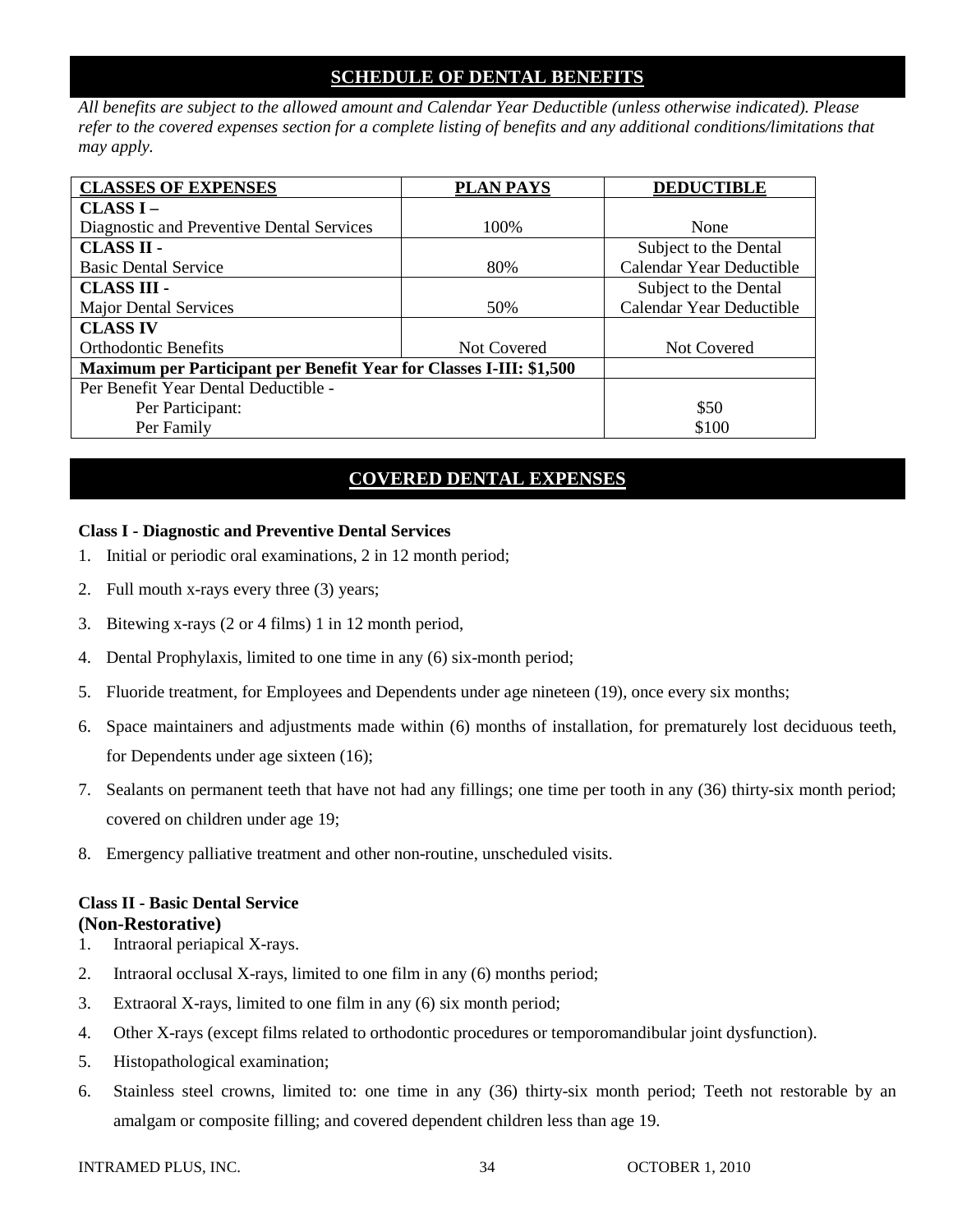- 7. Pulpotomy
- 8. Root canal therapy, including all re-operative, operative and post-operative X-rays, bacteriologic cultures, diagnostic test, local anesthesia and routine follow-up care, limited to one time on the same tooth in any (24) twenty-four month period.
- 9. Apicoectomy/periradicular surgery (anterior, bicuspid or molar, each additional root), including all pre-operative, operative and post-operative X-rays, bacteriologic cultures, diagnostic test, local anesthesia and routine follow-up care;
- 10. Retrograde filling per root;
- 11. Root amputation per root;
- 12. Hemisection, including any root removal and an allowance for local anesthesia and routine post-operative care, does not include a benefit for root canal therapy;
- 13. Periodontal scaling and root planning (per quadrant), limited to one time per quadrant of the mouth in any (24) twenty-four month period.
- 14. Periodontal maintenance procedure (following active treatment), limited to one dental prophylaxis or one periodontal maintenance procedure in any (6) six-month period.
- 15. Periodontal related services as listed below, limited to: one time per quadrant of the mouth in any (36) thirty-six month period with charges combined for each of these services performed in the same quadrant within the same (36) thirty six month period; gingivectomy, gingival curettage, Mocogingival or osseous surgery.
- 16. Osseous grafts;
- 17. Pedicle grafts;
- 18. Tissue grafts;
- 19. Periodontal appliances, limited to one appliance in any (12) twelve-month period;
- 20. Simple extractions;
- 21. Oral surgery services as listed below, including an allowance for local anesthesia and routine post-operative care;
	- Surgical extractions (including an allowance for local anesthesia and routine post-operative care;
	- Surgical extractions (including extraction of wisdom teeth);
	- Alveoloplasty;
	- Vestibuloplasty;
	- Removal of exostosis-maxilla or mandible;
	- Frenulectomy (frenectomy or frenotomy);
	- Excision of hyperplastic tissue per arch.
- 22. Tooth re-implantation and/or stabilization of accidentally evulsed or displaced tooth and or alveolus;
- 23. Root removal exposed roots.
- 24. Biopsy;
- 25. Incision and drainage;
- 26. Palliative (emergency) treatment of dental pain, considered for payment as a separate benefit only if no other treatment (except X-rays) is rendered during the visit;

INTRAMED PLUS, INC.  $\begin{array}{ccc} 35 & 35 \end{array}$  OCTOBER 1, 2010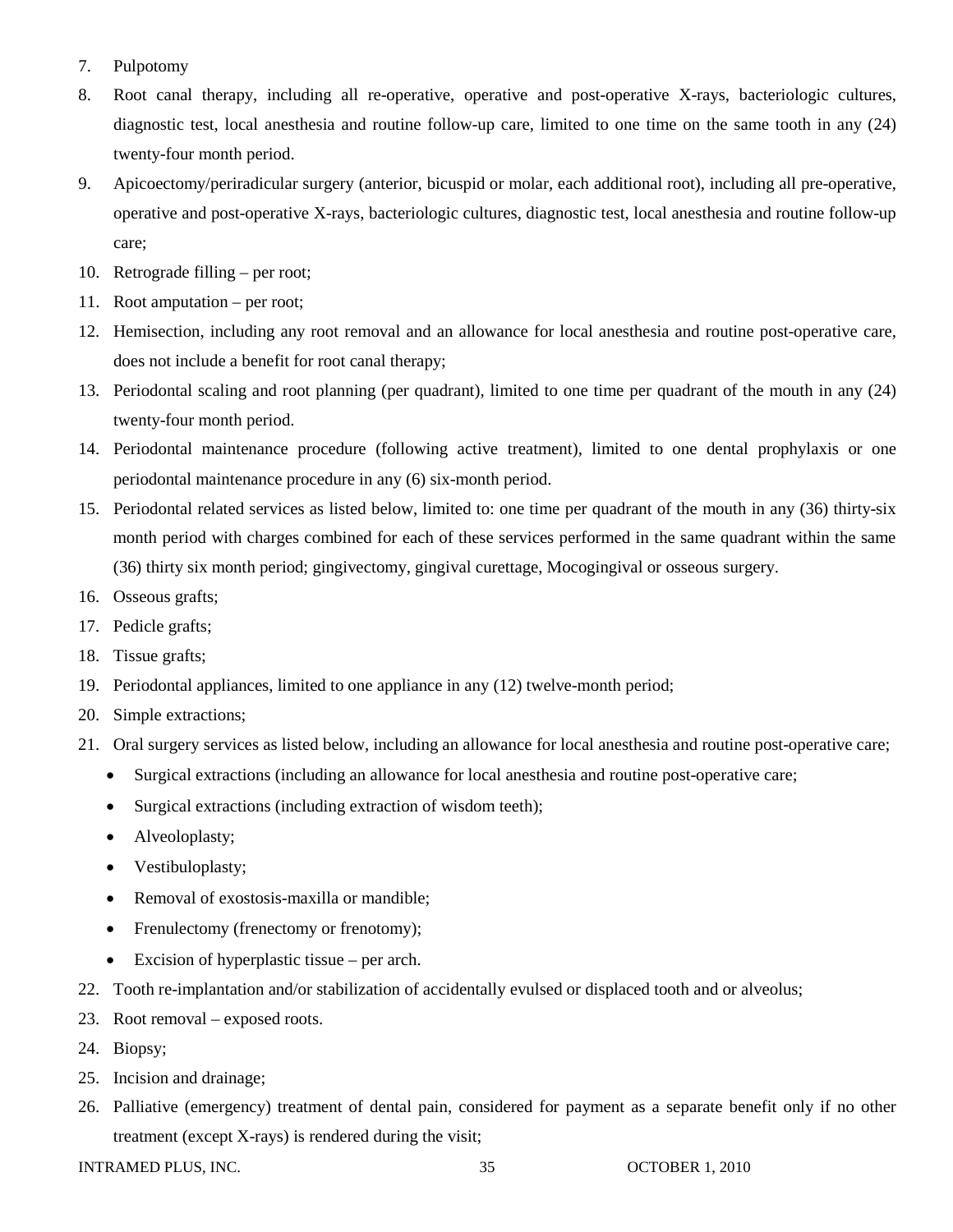- 27. General anesthesia and intravenous sedation, limited as follows: considered for payment as a separate benefit only when medically necessary (as determined by us) and when administered in the dentist's office or outpatient surgical center in conjunction with complex oral surgical services, which are covered under the policy;
- 28. Consultation, including specialist consultations, limited as follows: Considered for payment only if billed by a dentist who is not providing operative treatment; benefits will not be considered for payment if the purpose of the consultation is to describe the dental treatment plan;
- 29. Therapeutic drug injections.

# **Restorative**

- 1. Amalgam restorations, limited as follows:
	- Multiple restorations on one surface will be considered a single filling;
	- Benefits for the replacement of an existing amalgam restoration will only be considered for payment if at least: (12) months have passed since the existing amalgam restoration was placed if the covered person or covered dependent is less than age 19 or; (36) months have passed since the existing amalgam restoration was placed if the covered person or covered dependent is age 19 or older;
	- Mesial, lingual, buccal (MLB) and distal, lingual, buccal (DBL) restorations will be considered single surface restorations;
- 2. Silicate restorations;
- 3. Plastic restorations
- 4. Composite restorations, limited as follows:
	- Mesial, lingual, distal-lingual, mesial-buccal and distal-buccal restorations on anterior teeth will be considered single surface restorations;
	- Acid etch is not covered as a separate procedure;
	- Benefits for the replacement of an existing composite restoration will only be considered for payment if at least: (12) months have passed since the existing composite restoration was placed if the covered person or covered dependent is less than age 19; or (36) months have passed since the existing composite restoration was placed if the covered person or covered dependent is age 19 or older;
	- Benefits for composite resin restorations on posterior teeth will be based on the benefit for the corresponding amalgam restoration.
- 5. Pin retention restorations, covered only in conjunction with an amalgam or composite restoration, pins limited to one time per tooth.

## **Class III – Major Dental Service**

# **All benefits for the services listed below include an allowance for all temporary restorations and appliances, and one-year follow-up care.**

- 1. Benefits for dentures, bridgework, crowns, Inlays or gold fillings are excluded for a person until he or she is covered for Dental Benefits under the Group Policy for (12) twelve months;
- 2. Inlays and onlays: Covered only when the tooth cannot be restored by an amalgam or composite filling; covered only if more than (10) years have elapsed since last placement and limited to persons over age 16;

INTRAMED PLUS, INC.  $36$  OCTOBER 1, 2010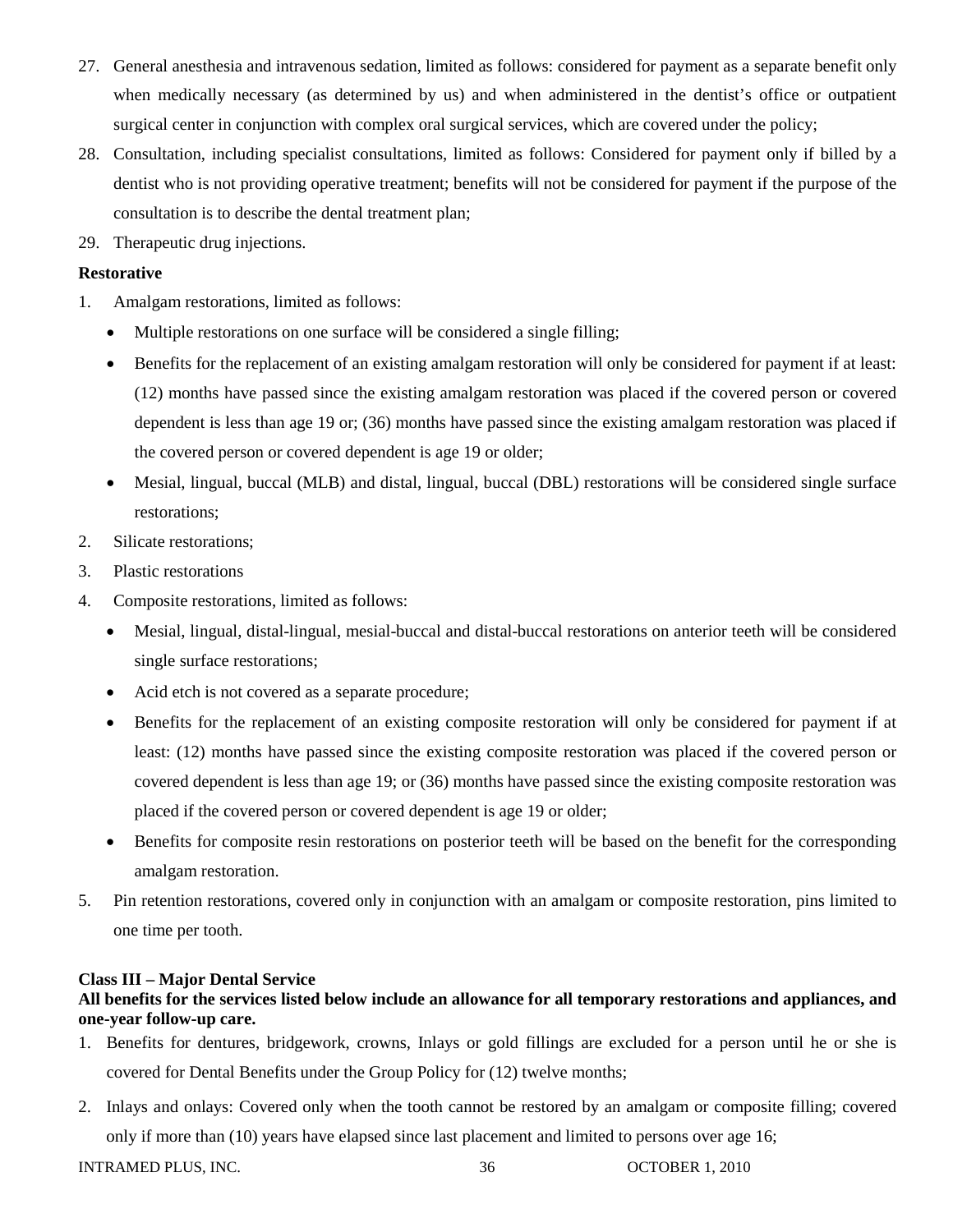- 3. Porcelain restorations on anterior teeth;
- 4. Crowns; covered only when the tooth cannot be restored by an amalgam or composite filling; covered only if more than (10) ten years have elapsed since last placement and limited to persons over age 16;
- 5. Recementing inlays;
- 6. Recementing crowns
- 7. Post and core, covered only for endodontically treated teeth requiring crowns;
- 8. Endodontic endosseous implant and endosseous implant, limited as follows: benefits for the replacement of an existing implant are payable only if the existing implant is: more than (10) ten years old and cannot be made serviceable;
- 9. Full dentures, limited as follows: Limited to one time per arch unless: (10) ten years have elapsed since last replacement and the denture cannot be made serviceable. We will not pay additional benefits for personalized dentures or overdentures or associated treatment. We will not pay for any denture until it is accepted by the patient.
- 10.Partial dentures, including any clasps and rests and all teeth, limited as follows; limited to one partial denture per arch unless: (10) ten years have elapsed since last replacement and the partial denture cannot be made serviceable. There are not benefits for precision or semi-precision attachments
- 11. Each additional clasp and rest;
- 12. Denture adjustments, limited to: One (1) time in any (12) twelve month period; and adjustments made more than (12) twelve months after the insertion of the denture;
- 13. Repairs to full or partial dentures, bridges, crown and inlays, limited to repairs or adjustments performed more than (12) twelve months after the initial insertion;
- 14. Relining or rebasing dentures, limited to: One time in any (36) thirty six month period; and relining or rebasing done more than (12) twelve months after the insertion of the denture;
- 15. Tissue conditioning, limited to repairs or adjustment performed more than (12) months after the initial insertion of the denture;
- 16. Fixed bridges (including Maryland bridges), limited as follows:
	- Limited to persons over age 16;
	- Benefits for the replacement of an existing fixed bridge are payable only if the existing bridge: is more than (10) ten years old and cannot be made serviceable
	- A fixed bridge replacing the extracted portion of a hemisected tooth is not covered;
	- The date the bridge is cemented in the mouth will be used in determining the amount that will be applied to the Calendar Year Maximum shown in the Schedule.
- 17. Recementing bridges, limited to repairs or adjustment performed more than (12) twelve months after the initial insertion.

## **Class IV - Orthodontics**

Not covered.

INTRAMED PLUS, INC.  $\begin{array}{ccc} 37 & 37 & 0 \end{array}$  OCTOBER 1, 2010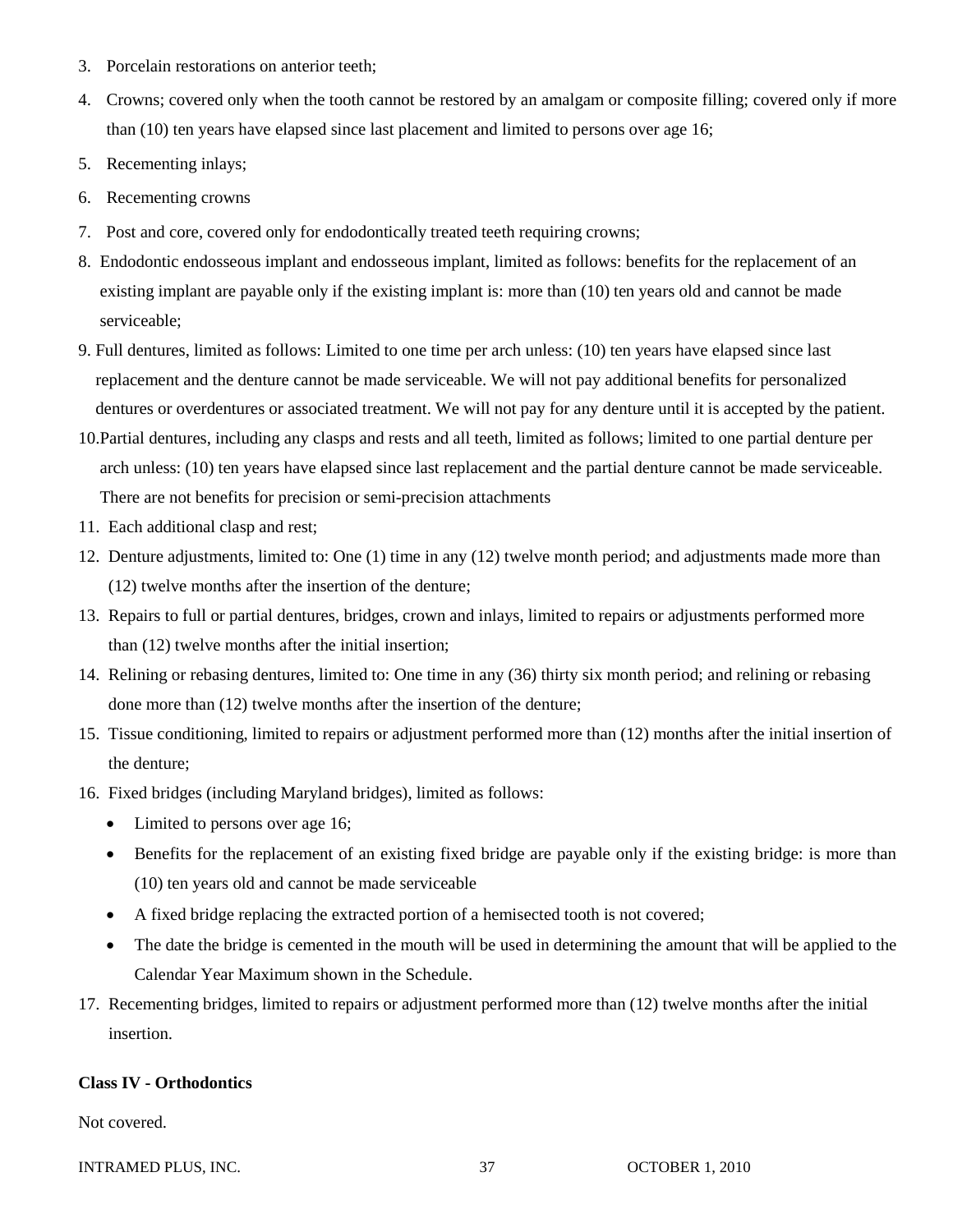# **DENTAL EXCLUSIONS AND LIMITATIONS**

### **No benefits will be provided under any provisions of this Plan for the following:**

- 1. **Services and supplies** for which the dentist does not charge.
- 2. Services and supplies primarily for **cosmetic or aesthetic purposes**, including personalization of characterization of dentures.
- 3. Appliances or restoration necessary to increase **vertical dimensions** or to restore an **occlusion**.
- 4. Services or supplies related to chewing or bite problems, pain in the face, ears, jaws, or neck resulting from problems of the jaw joint(s).
- 5. Charges for **missed appointment** or for completion of claim forms.
- 6. Services or supplies that do not meet **accepted standard of dental practice**.
- 7. Services rendered by a dentist **beyond the scope** of his license.
- 8. Charges for **visits at home or in the Hospital**, except in connection with emergency care.
- 9. Services or supplies covered by **Worker's Compensation**.
- 10. **Implants and/or bridges** involving implants are not covered.
- 11. **Treatment after a person is no longer covered** by this Plan, even though treatment began before coverage ended, except that if dentures were ordered and fitted while coverage was still in force, payment will be made if the dentures are delivered within 31 days after coverage ended. Further, a person may have extended coverage for the completion of dental services under a Treatment Plan approved by TCC of SC prior to termination of coverage, provided the dental services are completed within 30 days from the date of approval of the Treatment Plan.
- 12. Replacement of a **denture** that could have been repaired or extended.
- 13. Services related to teeth that were **missing before** you had this coverage.
- 14. Dental services done by **more than one dentist** if a person transfers from the care of one dentist to the care of another dentist during the same course of treatment or if more than one dentist renders services for the same procedure, benefits are provided only for the amount payable if only one dentist had performed the service.
- 15. **More expensive treatment than is necessary** if a dentist and Patient select a more expensive course of treatment than is usually provided by other dentists, consistent with sound professional standards of dental practice, benefits are payable for the less costly procedure.
- 16. Services or supplies that are **not Medically Necessary**.
- 17. Charges for services rendered by a Physician, nurse or licensed therapist who is a **Close Relative** of the Participant, or resides in the same household as the Participant.
- 18. Charges for **orthodontic procedures**, treatment and appliances.

# **COMMON DENTAL DEFINITIONS**

**NOTE:** *The following definitions are for informational purposes only. Please refer to your Schedule of Benefits for the Benefits that are available under your Plan.*

**"Abutment"** a tooth or root that retains or supports a fixed bridge or a removable prosthesis.

**"Acid Etch"** the etching of a tooth with a mild acid to aid in the retention of composite filling material.

**"Acrylic"** plastic materials used in the fabrication of dentures and crowns and occasionally as a restorative filling material.

INTRAMED PLUS, INC.  $38$  OCTOBER 1, 2010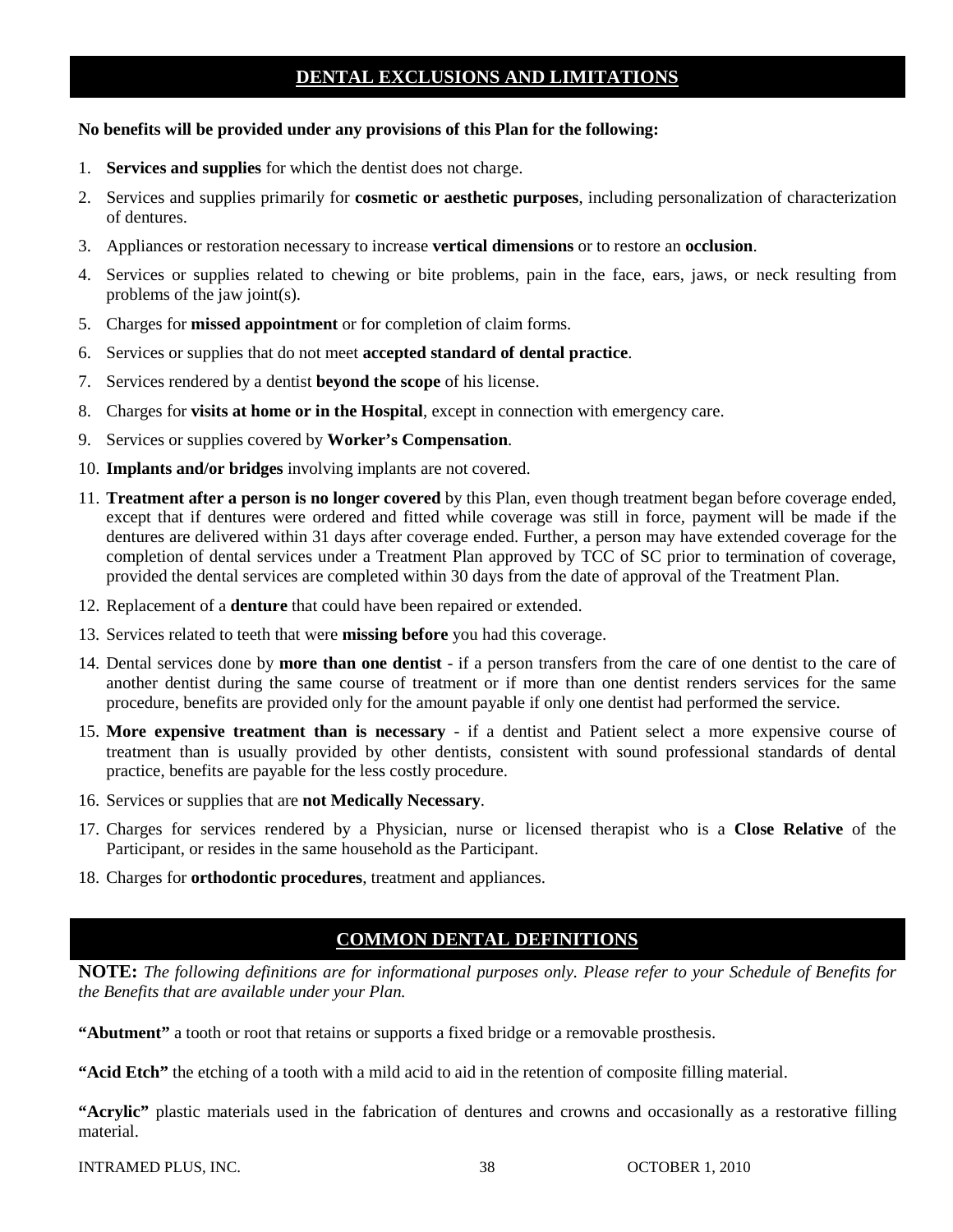## **"Anesthesia"**

- a. "Local" the condition produced by the administration of specific agents to achieve the loss of pain sensation in a specific location or area of the body.
- b. "General" the condition produced by the administration of specific agents to render the patient completely unconscious and without pain sensation.

**"Appliance"** a device used to provide function, therapeutic (healing) effect, space maintenance, or as an application of force to teeth to provide movement or growth changes as in Orthodontics.

- a. "Fixed" one that is attached to the teeth by cement or by adhesive materials and cannot be removed by the patient.
- b. "Removable" one that can be taken in and out of the mouth by the patient.
- c. "Prosthetic" used to provide replacement for a missing tooth.

**"Bitewing"** a type of dental x-ray that has a central tab or wing upon which the teeth close to hold the film in position. They are commonly called decay detecting x-rays because they show decay better than other x-rays.

## **"Bridgework or Prosthetic Appliance"**

- a. "Fixed" pontics or replacement teeth retained with crowns or inlays cemented to the natural teeth, which are used as abutements.
- b. "Fixed Removable" one which the dentist can remove but the patient cannot.
- c. "Removable" a partial denture retained by attachments which permit removal of the denture, normally held by clasps.

**"Caries"** A disease of progressive destruction of the teeth from bacterially produced acids on tooth surfaces.

**"Composite"** tooth colored filling materials primarily used in the anterior teeth.

**"Crown"** a natural crown is the portion of the tooth covered by enamel. An artificial crown (cap) restores the anatomy, function, and esthetics for the natural crown.

**"Dental Hygienist"** a person who has been trained to clean teeth, and provide additional services and information on the prevention of oral disease.

**"Dentist"** any dental practitioner who is duly licensed and qualified under the law of jurisdiction in which treatment is received to render dental services, perform dental surgery or administer anesthetics for dental surgery.

**"Denture"** a device replacing missing teeth. The term usually refers to full or partial dentures but it actually means any substitute for missing natural teeth.

**"Endodontic Therapy"** treatment of diseases of the dental pulp and their sequelae.

**"Fluoride"** a solution of fluorine which is applied topically to the teeth for the purpose of preventing dental decay.

**"Implant"** a device surgically inserted into or onto the jawbone. It may support a crown or crowns, partial denture, complete denture or may be used as an abutment for a fixed bridge.

**"Impression"** a negative reproduction of a given area. It is made in order to produce a positive form or cast of the recorded teeth and/or soft tissues of the mouth.

**"Inlay"** a restoration usually of cast metal made to fit a prepared tooth cavity and then cemented into place.

**"Occlusion"** the contact relationship of the upper and lower teeth when they are brought together.

**"Onlay"** any cast restoration that covers the entire chewing surface of the tooth.

```
INTRAMED PLUS, INC. \frac{39}{20} OCTOBER 1, 2010
```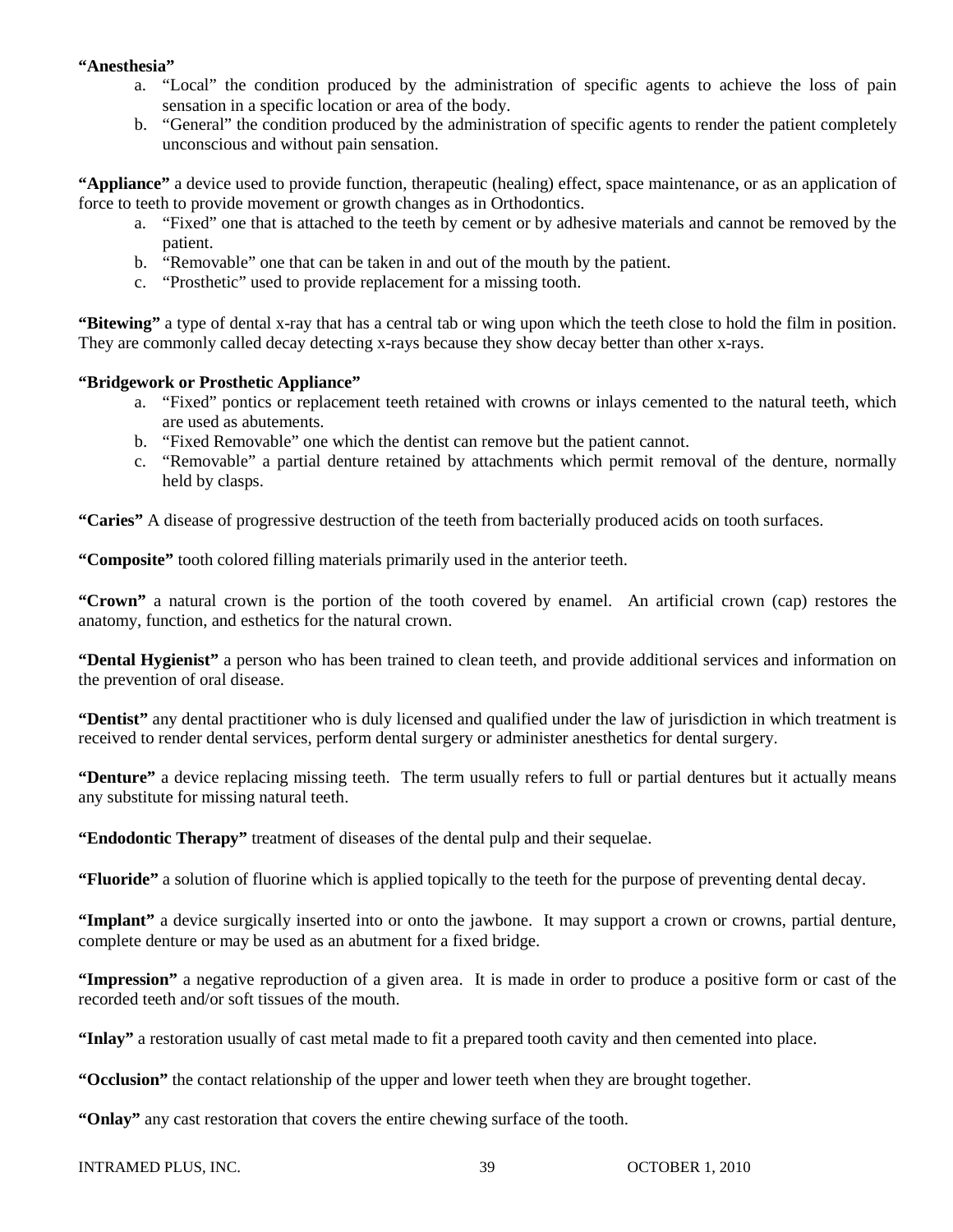**"Orthodontics"** the branch of dentistry primarily concerned with the detection, prevention and correction of abnormailities in the positioning of the teeth in their relationship to the jaws. **"Palliative"** an alleviating measure. To relieve, but not cure.

**"Partial Denture"** a prosthesis replacing one or more, but less than all, of the natural teeth and associated structures; may be removable or fixed, one side or two sides.

**"Pedodontics"** The specialty of children's dentistry.

**"Periodontics"** The science of examination, diagnosis, and treatment of diseases affecting the supporting structures of the teeth.

**"Pontic"** the part of a fixed bridge which is suspended between the abutments and which replaces a missing tooth or teeth.

**"Prophylaxis"** The removal of tartar and stains from the teeth. The cleaning of the teeth by a dentist or dental hygienist.

**"Rebase"** a process of refitting a denture by the replacement of the entire denture-base material without changing the occlusal relations of the teeth.

**"Reline"** to resurface the tissue-borne areas of the denture with new material.

**"Restoration"** a broad term applied to any inlay, crown, bridge, partial dentures, or complete denture that restores or replaces loss of tooth structure, teeth or oral tissue. Restoration is achieved after repairing or reforming the shape, form and function or part or all of tooth or teeth.

**"Root Canal Therapy"** the complete removal of the pulp tissues of a tooth, sterilization of the pulp chamber and root canals, and filling these spaces with a sealing material.

**"Scaling"** the removal of calculus (tartar) and stains from teeth with a special instrument.

**"Sealant"** a resinous agent applied to the teeth to reduce decay.

**"Silicate"** a relatively hard and translucent restorative material that is used primarily in the anterior teeth.

**"Splinting"** stabilizing or immobilizing teeth to gain strength and/or facilitate healing.

**"Topical"** Painting the surface of teeth as in fluoride treatment, or application of an anesthetic formula to the surface of the gum.

**"Vertical Dimension"** the degree of jaw separation when the teeth are in contact.

# **ELIGIBILITY FOR COVERAGE**

Coverage provided under this Plan for employees and their Dependents shall be in accordance with the Eligibility, Effective Date and Termination provisions as stated in this plan document.

# **ELIGIBILITY**

A person is eligible for Employee coverage when all of the following are satisfied:

- 1. The person is an active Employee of the Covered Employer.
- 2. The person is in a class eligible for coverage.

INTRAMED PLUS, INC.  $\begin{array}{ccc} 40 & 40 & 0 \end{array}$  OCTOBER 1, 2010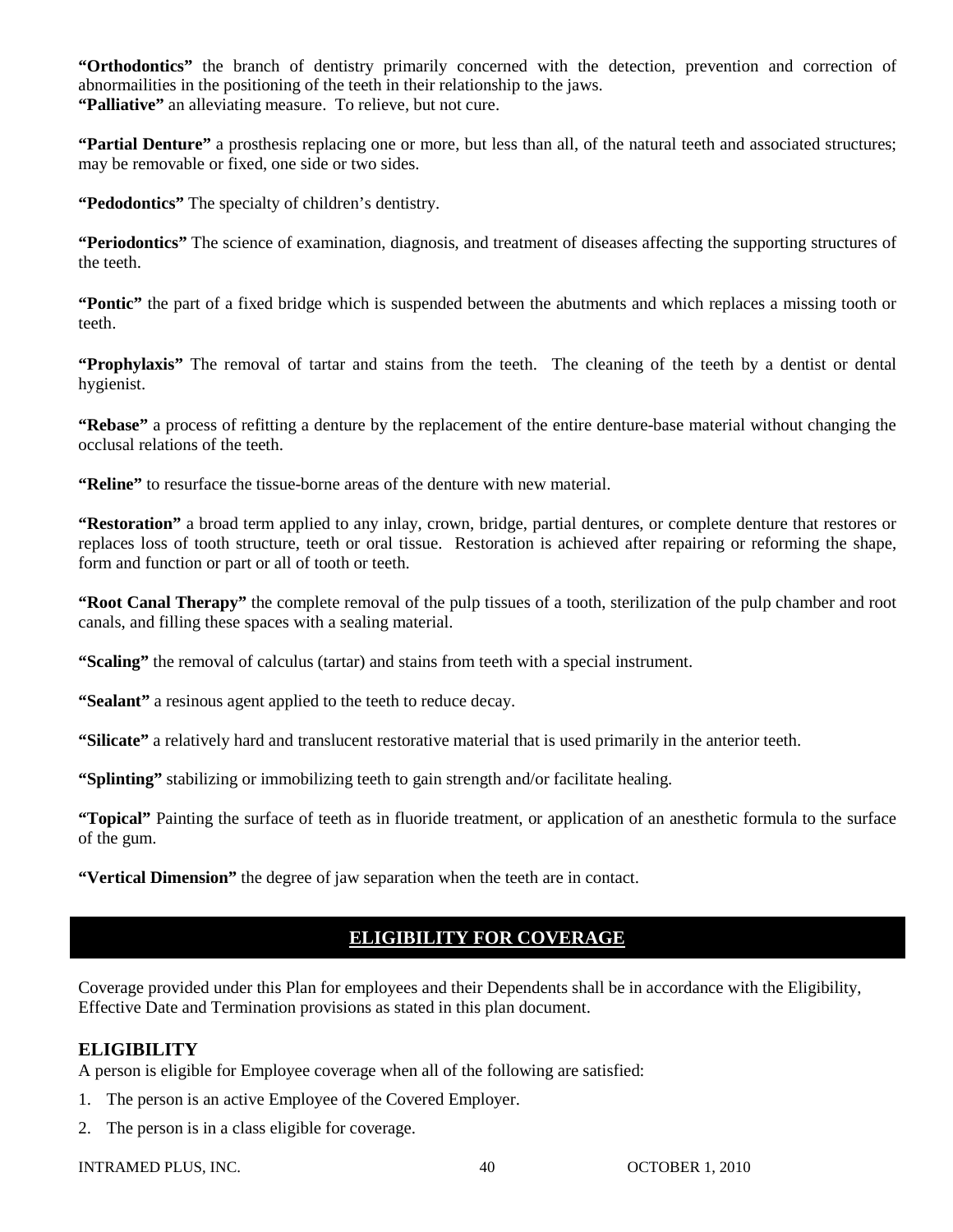3. Benefits shall become effective (30) thirty days after full-time employment, coverage will become effective the first day of the following month.

4. If a part-time employee becomes eligible for full-time employee benefits, and has been employed more than (30) thirty days; coverage will become effective the first day of the following month.

No corporate officer or director will be eligible solely due to the person's title. The person must be an active Employee to be eligible.

Eligible Classes of Employees - All active full time and part time employees who are regularly scheduled for work at least 30 hours per week.

## **ANNUAL ENROLLMENT PERIOD**

Employees who do not enroll within thirty-one (31) days from date of hire must wait until the Annual Enrollment Period (**month of December)** to enroll for coverage unless Special Enrollment is applicable. Coverage will become effective the **first day of January.**

A covered Employee's Spouse and children from birth to the limiting age of 26 years. When the child reaches either limiting age, coverage will end on the child's birthday. Notwithstanding the preceding, a dependent child under the age of 26 who is eligible to enroll in an employer sponsored health plan other than a group health plan of a parent are not eligible.

Plan may request verification of a dependent child's eligibility on an annual basis between the ages of 20 and 26. Such verification shall only relate to the dependent child's eligibility to enroll in an employer sponsored health plan other than a group health plan of a parent

The term "Spouse" shall mean the person recognized as the covered Employee's husband or wife under the laws of the state where the covered Employee lives. The Plan Administrator may require documentation proving a legal marital relationship.

The term "children" shall include natural children, adopted children or children placed with a covered Employee in anticipation of adoption or Foster Children.

*Step-children who reside in the Employee's household may also be included as long as a natural parent remains married to the Employee and also resides in the Employee's household.* 

If a covered Employee is the Legal Guardian of a child or children, these children may be enrolled in this Plan as covered Dependents.

The phrase "child placed with a covered Employee in anticipation of adoption" refers to a child whom the Employee intends to adopt, whether or not the adoption has become final, who has not attained the age of 18 as of the date of such placement for adoption. The term "placed" means the assumption and retention by such Employee of a legal obligation for total or partial support of the child in anticipation of adoption of the child. The child must be available for adoption and the legal process must have commenced.

Any child of a Plan Participant who is an alternate recipient under a qualified medical child support order shall be considered as having a right to Dependent coverage under this Plan.

A participant of this Plan may obtain, without charge, a copy of the procedures governing qualified medical child support order (QMCSO) determinations from the Plan Administrator.

*A covered Dependent child who reaches the limiting age and is Totally Disabled, incapable of self-sustaining employment by reason of mental or physical handicap, primarily dependent upon the covered Employee for support and maintenance and unmarried. The Plan Administrator may require, at reasonable intervals during the two years following the Dependent's reaching the limiting age, subsequent proof of the child's Total Disability and dependency.*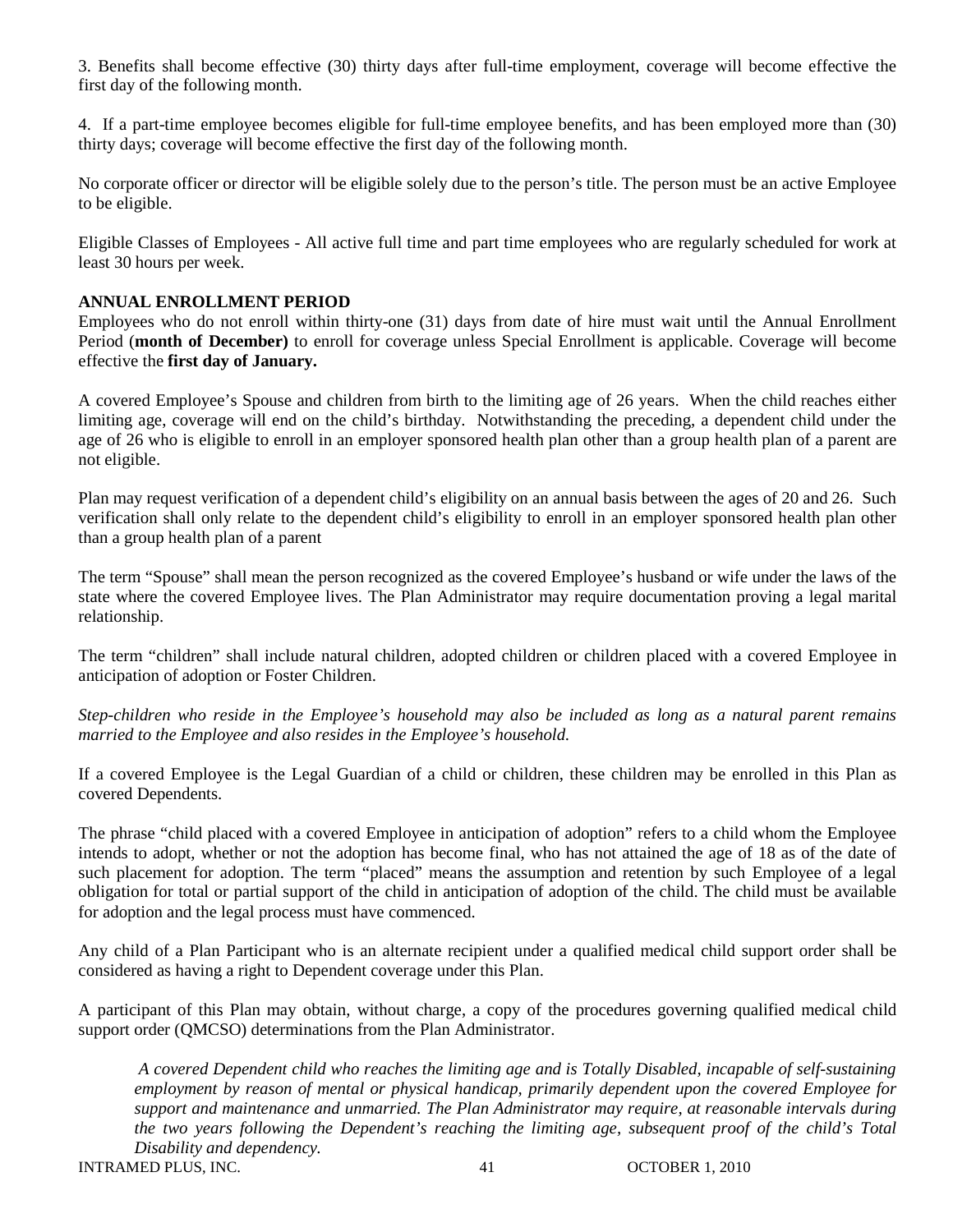*After such two-year period, the Plan Administrator may require subsequent proof not more than once each year. The Plan Administrator reserves the right to have such Dependent examined by a Physician of the Plan Administrator's choice, at the Plan's expense, to determine the existence of such incapacity.* 

These persons are excluded as Dependents: other individuals living in the covered Employee's home, but who are not eligible as defined; the legally separated or divorced former Spouse of the Employee; any Spouse who is on active duty in any military service of any country; or any person who is covered under the Plan as an Employee.

If a person covered under this Plan changes status from Employee to Dependent or Dependent to Employee, and the person is covered continuously under this Plan before, during and after the change in status, credit will be given for deductibles and all amounts applied to maximums.

If both mother and father are Employees, their children will be covered as Dependents of the mother or father, but not of both.

**Eligibility Requirements for Dependent Coverage.** A family member of an Employee will become eligible for Dependent coverage on the first day that the Employee is eligible for Employee coverage and the family member satisfies the requirements for Dependent coverage.

# **EFFECTIVE DATE OF COVERAGE**

## **EMPLOYEE EFFECTIVE DATE**

Employee coverage under this Plan shall become effective with respect to an eligible employee on the date this Plan's enrollment requirements have been met, provided the employee is Actively at Work on that date and written application for such coverage is made on or before such date. If application is made within thirty-one **(31)** days after such date, the Employee coverage shall become effective on the date that application is made. If an eligible person is not in active service on the date this coverage would otherwise become effective, this coverage shall become effective on the date he returns to active service.

## **Late Enrollee Provision**

An employee, who enrolls for coverage more than thirty-one **(31)** days from his initial effective date of coverage, will be considered a Late Enrollee unless he/she meets the definition of special enrollee. Late enrollees will be subject to eighteen **(18)** month Pre-existing Condition exclusion. Exception: Should a life event/family status change or Special Enrollment event occur, coverage can be added or terminated within thirty-one **(31)** days of such event. Coverage will be effective on the date of the event. If coverage is added more than thirty-one **(31)** days from the life event/family status change or Special Enrollment event, such enrollee will be considered a Late Enrollee and subject to all Late Enrollee provisions.

**Special Enrollment Period** (as legislated by the Health Insurance Portability and Accountability Act of 1996)

The Employer shall permit an Employee or Dependent who is eligible but not enrolled, to enroll any time during the year if:

- A. The Employee or Dependent was covered under another Group Health Plan or had Health Insurance coverage at the time coverage was previously offered to the Employee or Dependent; and
- B. The Employee provided a written statement at the time of eligibility that other Health coverage was the reason for declining enrollment, provided the Employer required such a statement and notified the Employee of this requirement and the consequences for non-compliance; or
- C. The Employee's or Dependent's coverage described above was: 1) under COBRA but such coverage was exhausted, or 2) terminated as a result of loss of eligibility, or 3) Employer's contributions to such coverage were terminated; and
- D. The Employee or Dependent requests such enrollment not more than thirty (30) days after date of exhaustion of coverage or termination of coverage or Employer contribution.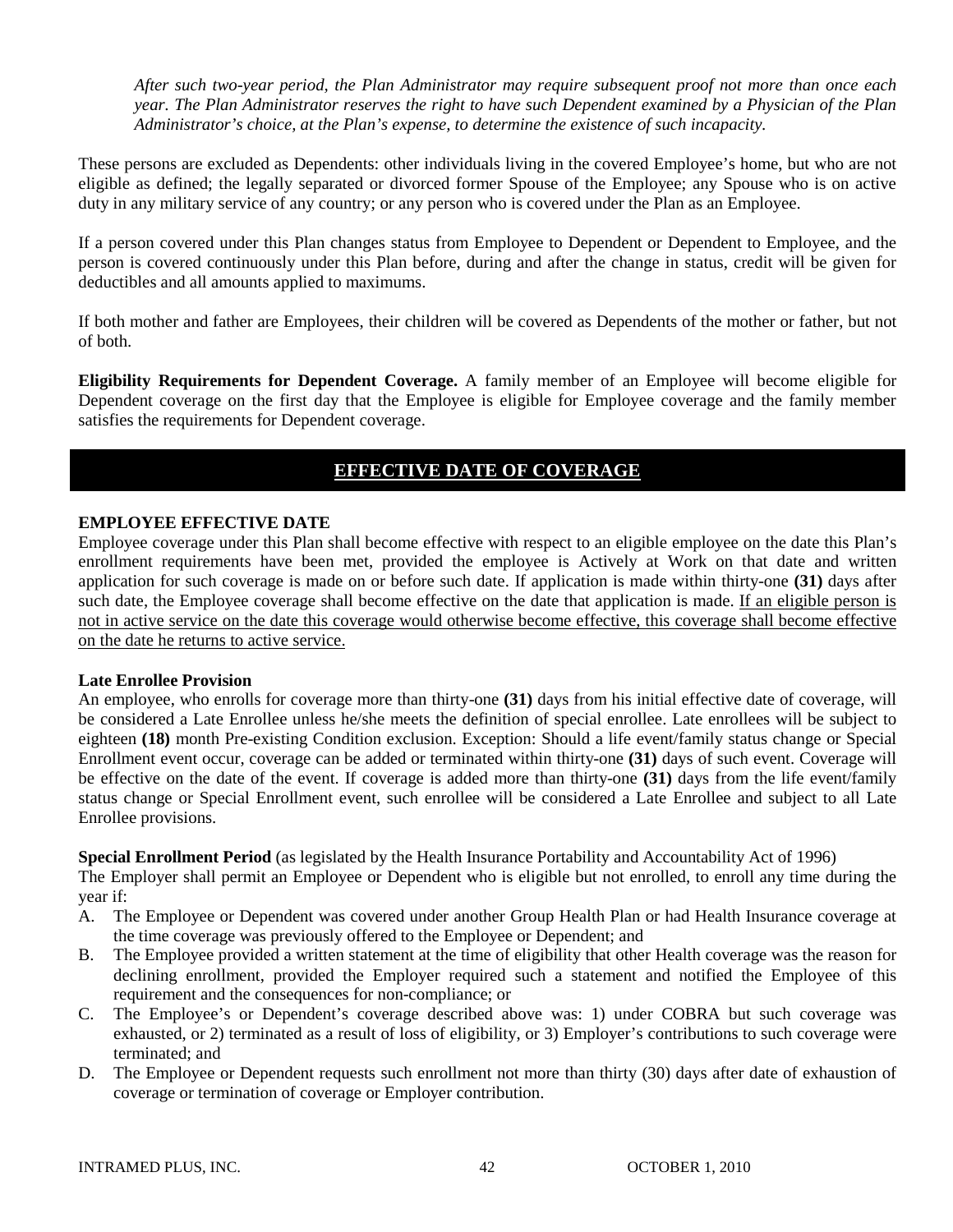If an Employee is enrolled in or is eligible under a Plan and he/she marries, has a child or adopts a child (or child placed for adoption), the new Dependent(s) may obtain coverage under the Plan. The employee and employee's spouse may also enroll at this time as long as they meet the Plan's eligibility requirements.

E. The Dependent was not a member of the plan prior to revision of the Dependent eligibility section to include Dependent to age 26 and the Dependent elects to participate within 30 days of receipt of notice (by the Dependent or the Employee associated with such Dependent) of the opportunity to enroll.

Twelve (12) months Pre-existing Condition limitation will apply to Special Enrollees; however, this can be reduced by any Creditable Coverage submitted by the Employee/Dependent.

# **DEPENDENT EFFECTIVE DATE**

Each employee who makes written request for Dependent coverage hereunder, on a form approved by the Employer, shall be subject to the further provisions of this section. Coverage will commence as follows:

- A. If the employee submits an enrollment form requesting Dependent coverage during his initial eligibility period, he shall become covered with respect to such Dependents on the same date that employee coverage becomes effective, unless the enrollment application for Dependent Coverage is not submitted until after the date on which the Employee becomes effective.
- B. If the covered employee requests Dependent coverage within thirty-one **(31)** days from his, but after the date on which Employee Coverage became effective, coverage for the Dependent will become effective on the date on which the properly completed application is received by the Plan.
- C. If employee requests Dependent coverage under this Plan more than thirty-one **(31)** days from his effective date of coverage, such Dependent will be considered a Late Enrollee and subject to all Late Enrollee provisions. Exception: Dependent coverage can be added any time during the year due to a Special Enrollment situation (as defined in this plan document). Such enrollees will not be considered a Late Enrollee, provided coverage is added within thirty-one **(31)** days of the event. If coverage is added more than thirty-one **(31)** days from the event, such enrollee will be considered a Late Enrollee and subject to all Late Enrollee provisions.
- D. Provided the child is properly enrolled as a Dependent of the participant within thirty-one **(31)** days of the child's date of birth, Newborn children of a covered employee will be covered from the moment of birth, subject to the covered medical expenses and exclusions of this Plan. This provision shall not apply nor in any way affect the normal maternity provisions applicable to the mother.
- E. For adopted and foster children of the Employee, coverage shall commence as follows:
	- 1. Coverage shall be retroactive to the moment of birth for a child for whom a decree of adoption by the employee has been provided within thirty-one **(31)** days after the date of the child's birth.
	- 2. Coverage shall be retroactive to the moment of birth for a child for whom adoption proceedings have been instituted by the employee within thirty-one **(31)** days after the date of the child's birth and of whom the employee has obtained temporary custody.
	- 3. For adopted children other than Newborns, coverage shall begin upon temporary custody and may continue for up to a year. The court may also extend coverage. In all cases, any required premium must be paid before coverage will become effective.

(Note: For a spouse taking Dependent Coverage based on the birth, placement, or adoption of a child, coverage shall commence on the same date for the spouse as would apply to the child.)

F. For any Employee or Dependent enrolling during an Open Enrollment Period (December of each year), coverage will become effective January  $1<sup>st</sup>$  of the following year.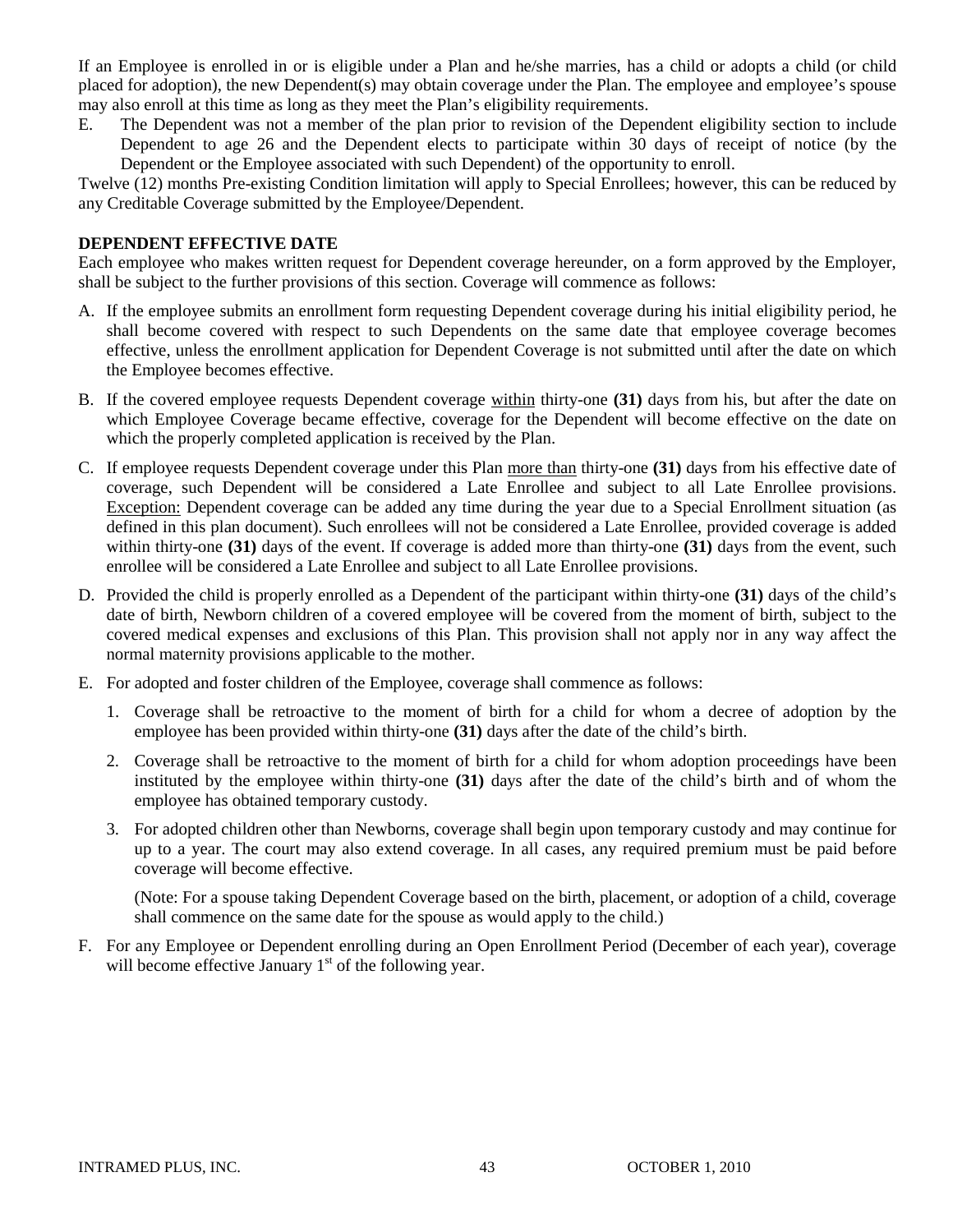# **DEFINITIONS**

The following terms shall mean:

- A. A **"Pre-existing Condition"** is a condition (whether physical or mental and regardless of the cause of the condition) for which medical advice, diagnosis, care or treatment was recommended or received within the six (6) month period prior to an individual's "Enrollment Date." *Genetic information will not be treated as a Pre*existing condition in the absence of a diagnosis of a specific condition. Pregnancy will not be treated as a Pre*existing Condition.*
- B. **"Enrollment date"** means the first day of an individual's coverage or, if there is a Waiting Period before an individual's coverage becomes effective, the first day of the Waiting Period; therefore, conditions first diagnosed or treated during the Waiting Period will not be treated as Pre-existing Conditions. For an individual who enrolls during a Special Enrollment period or as a Late Enrollee, the Enrollment Date is the first day of the individual's coverage.
- C. **"Late enrollee"** means an individual who enrolls other than during the initial enrollment period or a Special Enrollment period as provided under the **"Eligibility Requirements"** of the Plan.
- D. **"Creditable coverage"** includes prior coverage under another group health Plan, group or individual Health Insurance Coverage issued by a state regulated insurer or an HMO, COBRA, Medicaid, Medicare, CHIP (the Children's Health Insurance Program), the Active Military Health Program, TRICARE, American Indian Health Care Programs, a State health benefits risk pool, the Federal Employees Health Plan, the Peace Corp Health Program, or a public health Plan.

# **PRE-EXISTING CONDITION EXCLUSION PERIOD**

Expenses for treatment of Pre-existing Condition will not be covered for twelve (**12)** months following an individual's Enrollment Date (eighteen (**18)** months for Late Enrollees). Once this exclusion period has been satisfied, normal benefits will be payable.

The Pre-existing Condition Exclusion Period **will not apply** to Genetic Information in the absence of a diagnosis of the condition related to the information, pregnancy (regardless of whether the woman had previous coverage) or to a Newborn or adopted child under age nineteen (**19)** (or child placed for adoption under age nineteen (**19**) provided the child became covered under the Plan or other Creditable Coverage within thirty-one (**31)** days of birth or adoption (or adoptive placement) and provided they have not incurred a subsequent break in coverage of sixty-three (**63)** consecutive days or more.

The Plan's Pre-existing Condition Exclusion Period may be reduced by an equal period of any prior aggregate continuous health coverage (Creditable Coverage) as long as there is no break in coverage of sixty-three (**63)** consecutive days or more. Individuals have a right to demonstrate prior health coverage to reduce the Plan's pre-Existing Condition Exclusion Period by providing Certificates of Creditable Coverage.

Creditable Coverage, which is calculated on a day-by-day basis, can reduce or eliminate the Pre-existing Condition Exclusion.

## **Method of Counting Creditable Coverage**

The Corporation will count a period of Creditable Coverage without regard to the specific health benefits covered during the period.

Credit for prior coverage will be determined through a certificate indicating prior coverage or other acceptable evidence of coverage presented by the Employee. The Employee or Dependent has the right to request a Certificate of Creditable Coverage from any prior plan or issuer. This is based on the Health Insurance Portability and Accountability Act of 1996 (HIPAA), a federal law. The Corporation will request the certificate if necessary with written authorization from the Member.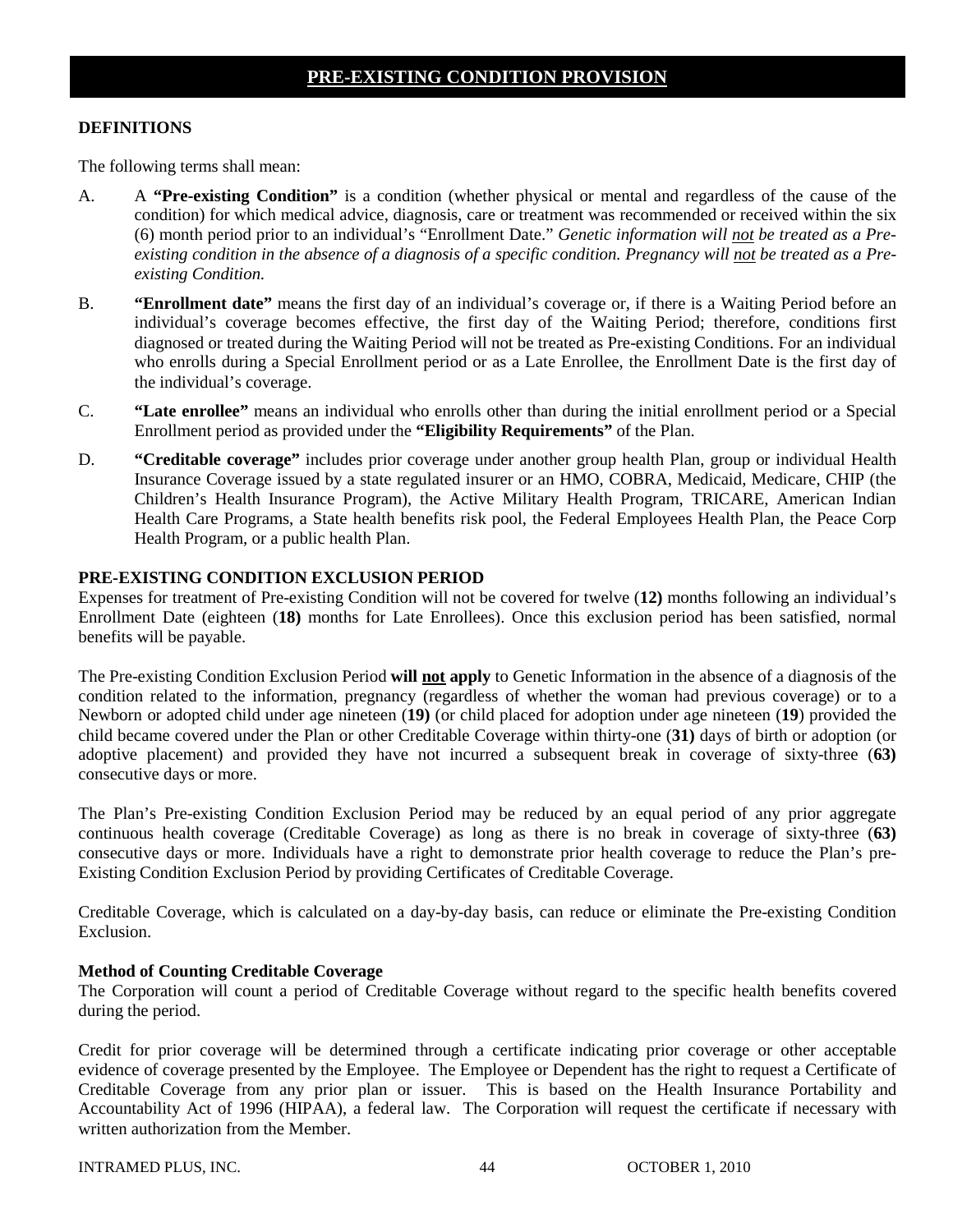The Corporation will notify the Employee of any Pre-existing Condition Limitations period and the basis for the determination. The Member has the right to submit additional evidence of prior Creditable Coverage. The Corporation has the right to reconsider its decision if it determines that the Member did not have the claimed prior Creditable Coverage.

# **TERMINATION OF COVERAGE**

## **A. TERMINATION OF COVERED EMPLOYEE'S COVERAGE**

Except as provided in the Plan's COBRA continuation provision, coverage will terminate on the earliest of the following occurrences:

- 1. The date employment is terminated;
- 2. If the covered employee fails to remit required contributions for his coverage when due, his coverage will terminate at the end of the period for which contribution was made;
- 3. The date that the covered employee ceases to be in a class eligible for coverage;
- 4. The date the employee transfers to coverage under a Health Maintenance Organization (HMO);
- 5. The termination date of the Plan;
- 6. The date the employee dies;
- 7. In the event the Employer ceases to offer coverage for a particular type of group health insurance, they must provide notice to each participant receiving this type of coverage at least ninety (90) days prior to said date; the Employer must offer to each participant receiving this type of coverage the option to purchase any other Health Insurance Coverage currently being offered by the Employer, and the Employer acts uniformly without regard to the claims experience of those sponsors or any health status related factor relating to any participants covered or new participants who may become eligible for such coverage.

Ceasing active work will be deemed to be termination of employment. However, if you are not at work due to one of the reasons shown below, your employment will be deemed to continue for the period of time shown:

| <b>Reason you Stopped Active Work</b>   | <b>Period of Time</b> |  |
|-----------------------------------------|-----------------------|--|
| Sickness or Injury                      | 60 days               |  |
| Layoff                                  | None                  |  |
| Authorized Non-Medical Leave of Absence | 60 days               |  |

# **C. TERMINATION OF COVERED DEPENDENT'S COVERAGE**

Except as provided in the Plan's COBRA continuation provision coverage will terminate on the earliest of the following occurrences:

- 1. The day on which the covered employee's coverage is terminated;
- 2. At the end of the period for which contributions were made by the covered employee for the covered Dependent;
- 3. The date the covered employee ceases to be in a class eligible for Dependent coverage;
- 4. The date the covered Dependent becomes eligible as a covered employee;
- 5. The date Dependent coverage is discontinued under the Plan;
- 6. The termination date of the Plan.

## **C. EXCEPTIONS TO TERMINATION PROVISIONS - (DURING ABSENCE FROM EMPLOYMENT)**

1. The participant's coverage will be continued during temporary lay-off and/or approved leave of absence, including but not limited to, any family or medical leave under the Family and Medical Leave Act of 1993 (FMLA) and the Labor Department regulations there under, and the amount of his coverage shall be the amount for which he was covered on his last day of active work. For an approved lay-off or leave of absence,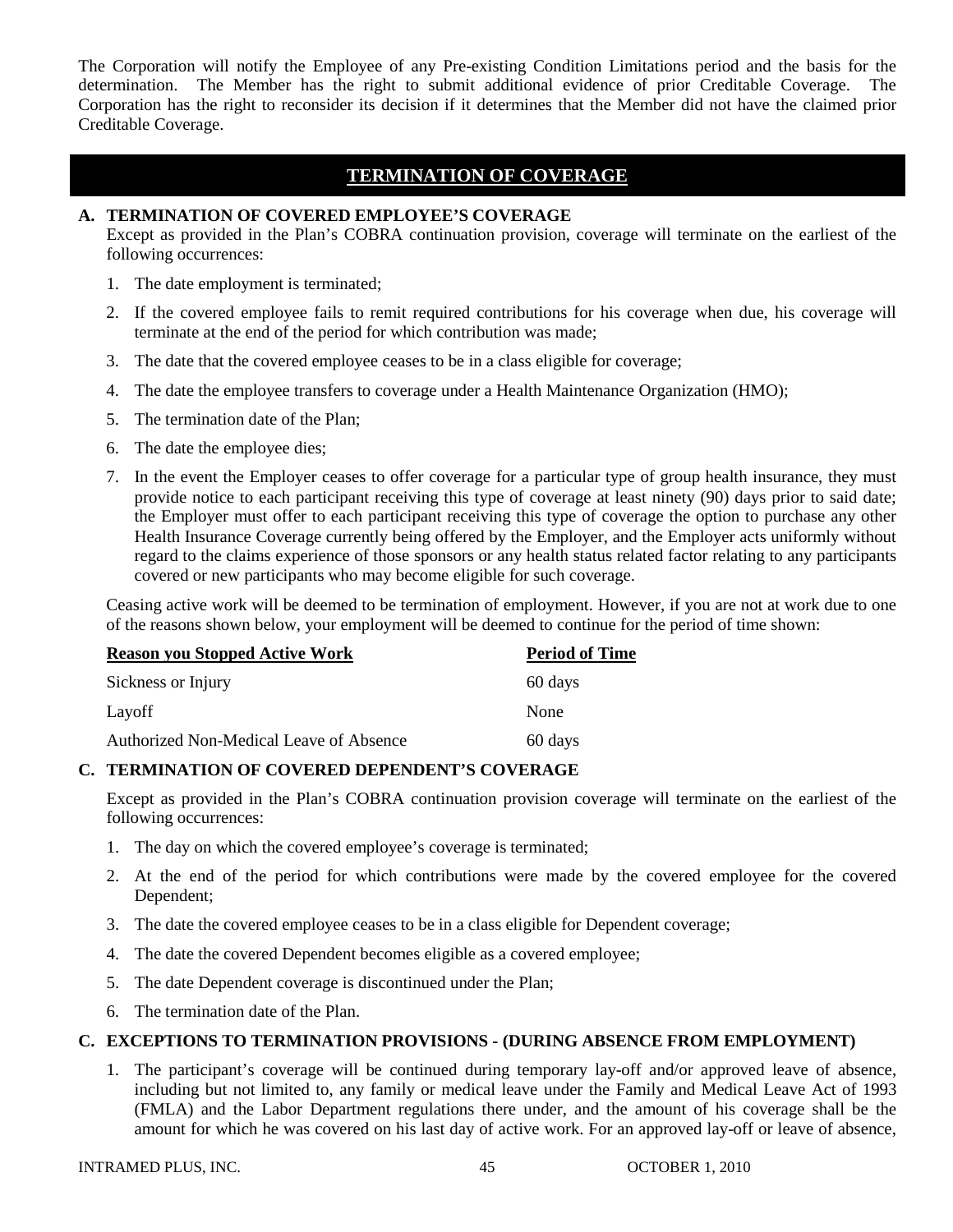coverage will continue for a period of not longer than three (3) months, other than a family or medical leave under FMLA. Participants will be responsible for paying all required premium contributions.

2. For an Employee who is unable to work due to total disability, coverage will continue for a period of not longer than six  $(6)$  months.

# **D. RETURN TO WORK**

Any other terminated Employee who is rehired must satisfy the Eligibility Requirement. However, an Employee returning to work directly from coverage under the Plan's COBRA continuation option need not satisfy the employment waiting period.

No evidence of insurability may be required of, and re-entry into the Plan will be immediate for any covered Employee and/or dependents who discontinued coverage during a leave of absence taken under the FMLA by the covered Employee, so long as the covered Employee returns to active employment status before or immediately following the expiration of FMLA leave.

## **E. STATUS CHANGE**

If an employee or Dependent has a status change while covered under this Plan (i.e. employee to dependent, COBRA to active) and no interruption in coverage has occurred, the Plan will allow continuity of coverage with respect to any pre-existing condition provision and eligibility Waiting Period.

# **F. TERMINATION AND RENEWAL OF THIS CONTRACT**

The Corporation will provide the Employee or Dependent a Certificate of Creditable Coverage at the time coverage ends or at the time the COBRA or state continuation coverage ends. If a duplicate certificate is needed at a later time, the Employee or Dependent must request the Certificate of Creditable Coverage within 24 months of the coverage ending or the COBRA or state continuation coverage ending, whichever occurs first. The Employee or Dependent may also request the Certificate of Creditable Coverage from the Corporation even if their coverage is still in force. To request the Certificate of Creditable Coverage, the Employee or Dependent must contact the Corporation.

# **COMMON "QUALIFYING EVENTS" AND REQUIREMENTS**

Note: All applications and supporting documents must be received within 31 days of the "Qualifying Event".

| <b>QUALIFYING</b>                    | <b>EFFECTIVE</b>          | <b>DOCUMENTATION</b>                                                     |
|--------------------------------------|---------------------------|--------------------------------------------------------------------------|
| <b>EVENT</b>                         | <b>DATE</b>               | <b>REQUIRED</b>                                                          |
| <b>MARRIAGE</b>                      | date of marriage          | Verification of the date of marriage                                     |
|                                      |                           | and the application to add a new spouse.                                 |
| <b>DIVORCE</b>                       | date of divorce           | A copy of the first and last pages of the                                |
|                                      |                           | divorce decree is required. The date the ex-                             |
|                                      |                           | spouse is terminated will coincide with the date                         |
|                                      |                           | the divorce decree is signed.                                            |
| <b>BIRTH</b>                         | date of birth             | The application to add the newborn                                       |
|                                      |                           | child.                                                                   |
| <b>DEATH</b>                         | date of death             | An application to notify Intramed Plus, Inc, of the                      |
|                                      |                           | death and company policy on continued coverage for<br>covered survivors. |
|                                      |                           |                                                                          |
| <b>ADOPTION</b>                      | date of legal adoption    | The court documents are required.                                        |
| (placement or final)                 | or placement for adoption |                                                                          |
| <b>SPOUSE GAIN OR</b>                | date the coverage is lost | The spouse must obtain a letter from his                                 |
| <b>LOSS OF COVERAGE</b><br>or gained |                           | or her employer or prior carrier stating:                                |
|                                      |                           | the termination date<br>a.                                               |
|                                      |                           | the type of coverage<br>$\mathbf{b}$ .                                   |
|                                      |                           | reason for termination<br>C <sub>1</sub>                                 |
| INTRAMED PLUS, INC.                  | 46                        | <b>OCTOBER 1, 2010</b>                                                   |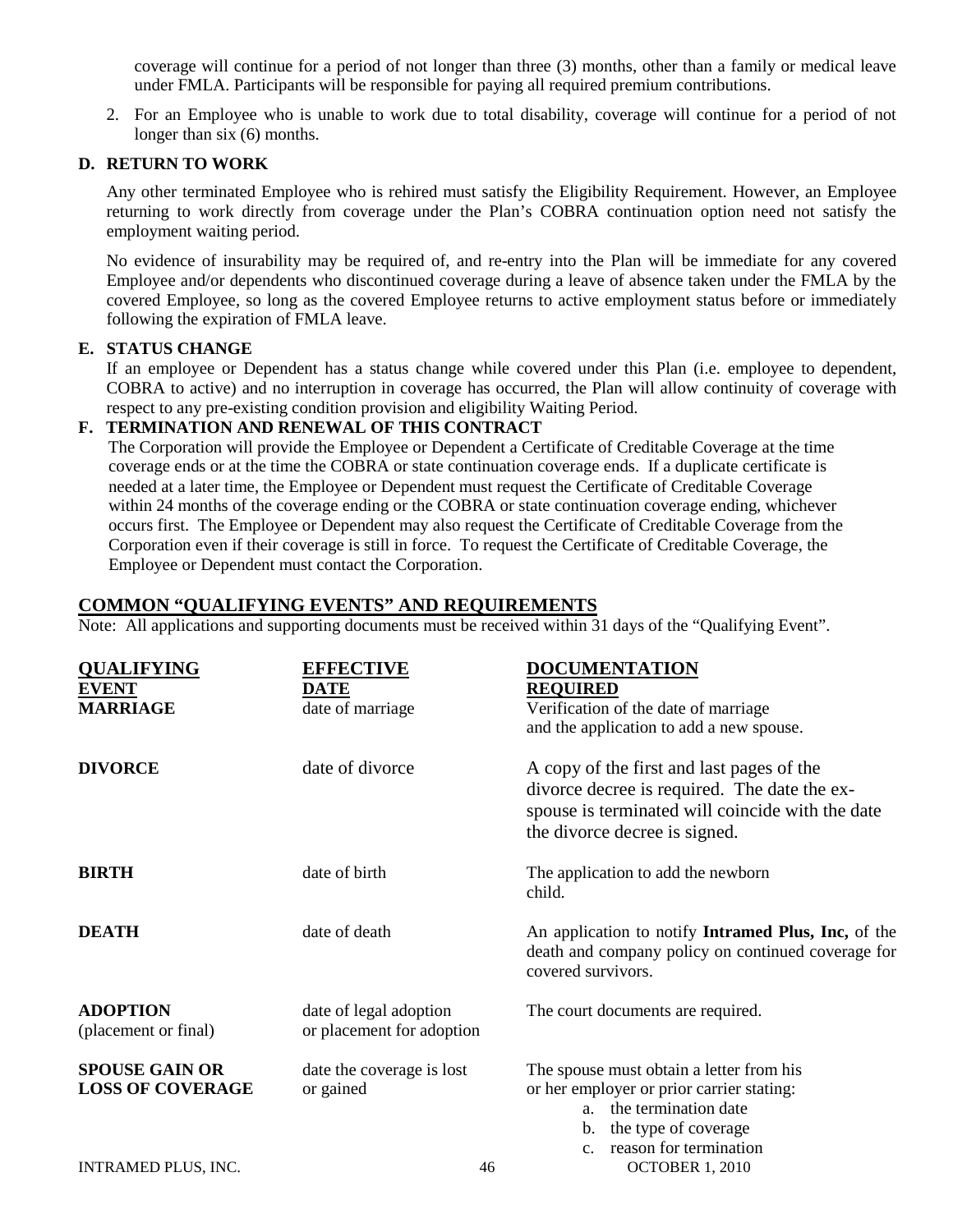# **FAMILY AND MEDICAL LEAVE ACT ("FMLA")**

The Group Health Plan shall at all times comply with FMLA as outlined in the regulations issued by the Department of Labor. During any leave taken under the FMLA, the Employer will maintain coverage under this Plan of Benefits on the same basis as coverage would have been provided if the Employee had been continuously employed during the entire leave period.

# **WOMEN'S HEALTH AND CANCER RIGHTS ACT OF 1998**

Effective the first plan year on or after October 21, 1998:

## **Coverage for Re-constructive Surgery Following Mastectomies**

A plan that provides medical and surgical benefits with respect to a mastectomy shall provide, in a case of a beneficiary who is receiving benefits in connection with a mastectomy and who elects breast reconstruction in connection with such mastectomy, coverage for:

- A. Reconstruction of the breast on which the mastectomy has been performed;
- B. Surgery and reconstruction of the other breast to produce a symmetrical appearance;
- C. Prosthesis and physical complications at all stages of mastectomy, including lymphedemas.

The Plan's Calendar Year Deductible and Co-payment will apply to these benefits.

# **CONSOLIDATED OMNIBUS BUDGET RECONCILIATION ACT OF 1985 (COBRA)**

The COBRA law requires Employers to let the following eligible people continue their coverage, after they ordinarily would not be eligible for it, for a period of up to 18, 29 or 36 months, depending on certain circumstances called "qualifying events":

- A. 18 months for Employees whose working hours are reduced (during a non-FMLA leave of absence or when an Employee changes from full-time to part time)-and any family members who also lose coverage for this reason;
- B. 18 months for Employees who voluntarily quit work and any family members who also lose coverage for this reason;
- C. 18 months for Employees who are part of a layoff, and any family members who also lose coverage for this reason;
- D. 18 months for Employees who are fired, unless the firing is due to gross misconduct of the Employee, and any family members who also lose coverage for this reason;
- E. 29 months for Employees and all covered family members who are determined to be disabled under the Social Security Act before or during the first sixty (60) days after termination of employment or reduction of hours of employment. Notice of the Social Security Disability determination must be given to the Employer within 60 days of the determination of disability and before the end of the first 18 months of continuation of coverage. However, if the determination was prior to termination, the Notice can be provided with COBRA election form in order to secure the extension;
- F. 36 months for Employees' widows or widowers and their Dependent children who were covered by the Plan on the day before the qualifying event;
- G. 36 months for separated (in states where legal separation is recognized) or divorced husbands or wives of the employee and their Dependent children who were covered by the Plan on the day before the qualifying event;
- H. 36 months for Dependent children who lose coverage under the Plan because they no longer meet the Plan's definition of a Dependent child;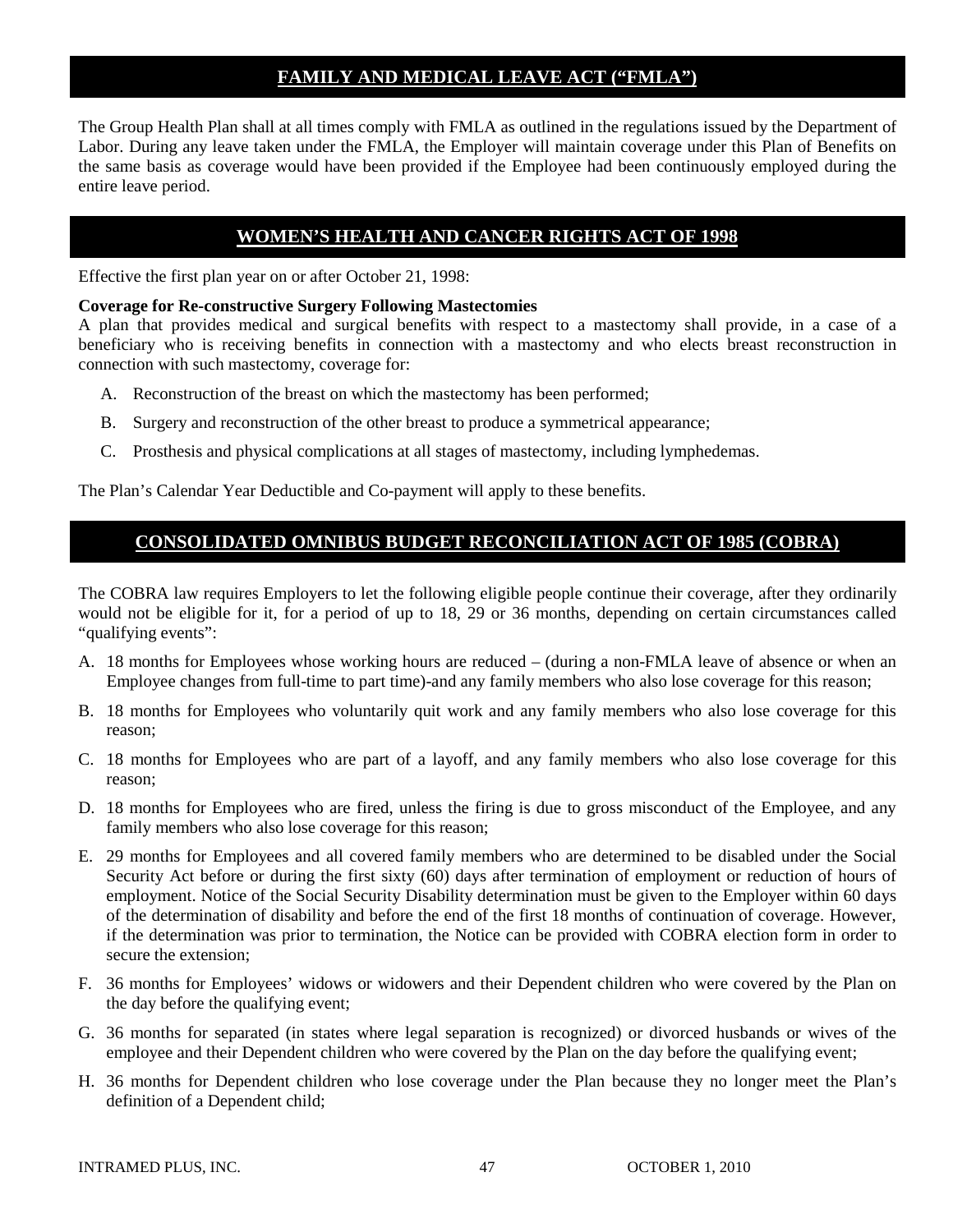- I. 36 months for covered family members when the employee and covered family members lose coverage due to Medicare entitlement;
- J. For plans providing coverage for retired employees and their Dependents, a special rule applies for such persons who would lose coverage due to the Employer filing for Title 11 Bankruptcy. (Loss of coverage includes a substantial reduction of coverage within a year before or after the bankruptcy filing.) Upon occurrence of such an event, retired employees and their eligible Dependents may continue their coverage under the Plan until the date of death of the retiree. If a retiree dies while on this special continued coverage, a surviving spouse and other eligible Dependents may elect to continue coverage for up to 36 additional months.

Except for items E, G, and H, above, the Employer is responsible for getting the proper form(s) to the participant so continuation of coverage can be applied for.

For items E, G, and H, the participant is responsible for notifying the Employer within sixty (60) days that the qualifying event has occurred. The notice must be given in writing to the Employer at the address shown on page 1 of this document and should contain the following information: (1) name of benefit plan, (2) covered employee's name, (3) your name and address, and (4) the type of qualifying event and the date it occurred. Upon receipt of notice the Employer will then forward the COBRA application form to the participant or the appropriate Dependent.

The participant or the appropriate Dependent must complete a COBRA application form and return it to the Employer no later than 60 days (called the election period) from the later of; (1) the date the participants coverage ends, or (2) the date the Participant receives notice of the right to apply for continuation coverage.

An application by the participant or their spouse for continuation of coverage also applies to any other family members who also lose coverage for the same reason. However, each family member losing coverage for the same reason is entitled to make a separate application for continuation of coverage. If there is a choice among types of coverage under the Plan, each family member can make a separate selection from the available types of coverage.

During an 18-month continuation of coverage period, some persons may have another situation occur to them from among items B, C, D, and F through I. They will be entitled to continuation of coverage for an overall total of up to **36** months. For items G and H, the participant must notify the Employer within **60** days that the situation has occurred.

Premiums for continuation of coverage should be paid to the Employer or their designated party. The Employer has the right to require you to pay the entire premium, even if active employees only pay part of the premium. The Employer also has the right to charge and keep an extra two percent administration fee each month. For disabled employees who have applied for the 29 month COBRA continuation period, the Employer has the right to charge 150% of the applicable premium each month for the 19th month through the 29th month of coverage.

For those participants electing COBRA continuation of coverage, the first premium payment must be postmarked and mailed to the Employer by the 45<sup>th</sup> day after the Participant elects continuation coverage. Thereafter, premium payments are due on the first of each month. There is a 31-day grace period for payment of the monthly premiums.

## **Trade Adjustment Assistance**

The Trade Act of 2002 created a new tax credit for certain individuals who become eligible for trade adjustment assistance ("eligible individuals").

Under the new tax provisions, eligible individuals can either take a tax credit or get advance payment of 65% of premiums paid for qualified health insurance, including continuation coverage. If you have questions about these new tax provisions, you may call the Health Care Tax Credit Customer Contact Center at (866) 628-4282. TTD/ITY callers may call (866) 626 4282. More information about the Trade Act is available at [www.doleta.gov/tradeact/2002act\\_index.cfm.](http://www.doleta.gov/tradeact/2002act_index.cfm)

## **COBRA Continuation of Coverage ends earlier than the maximum continuation period under the following circumstances:**

- A. When premiums are not paid on time.
- B. When the participant who has continuation of coverage becomes covered under another group health plan or Medicare, after the date of the COBRA election, through employment or otherwise, which does not contain any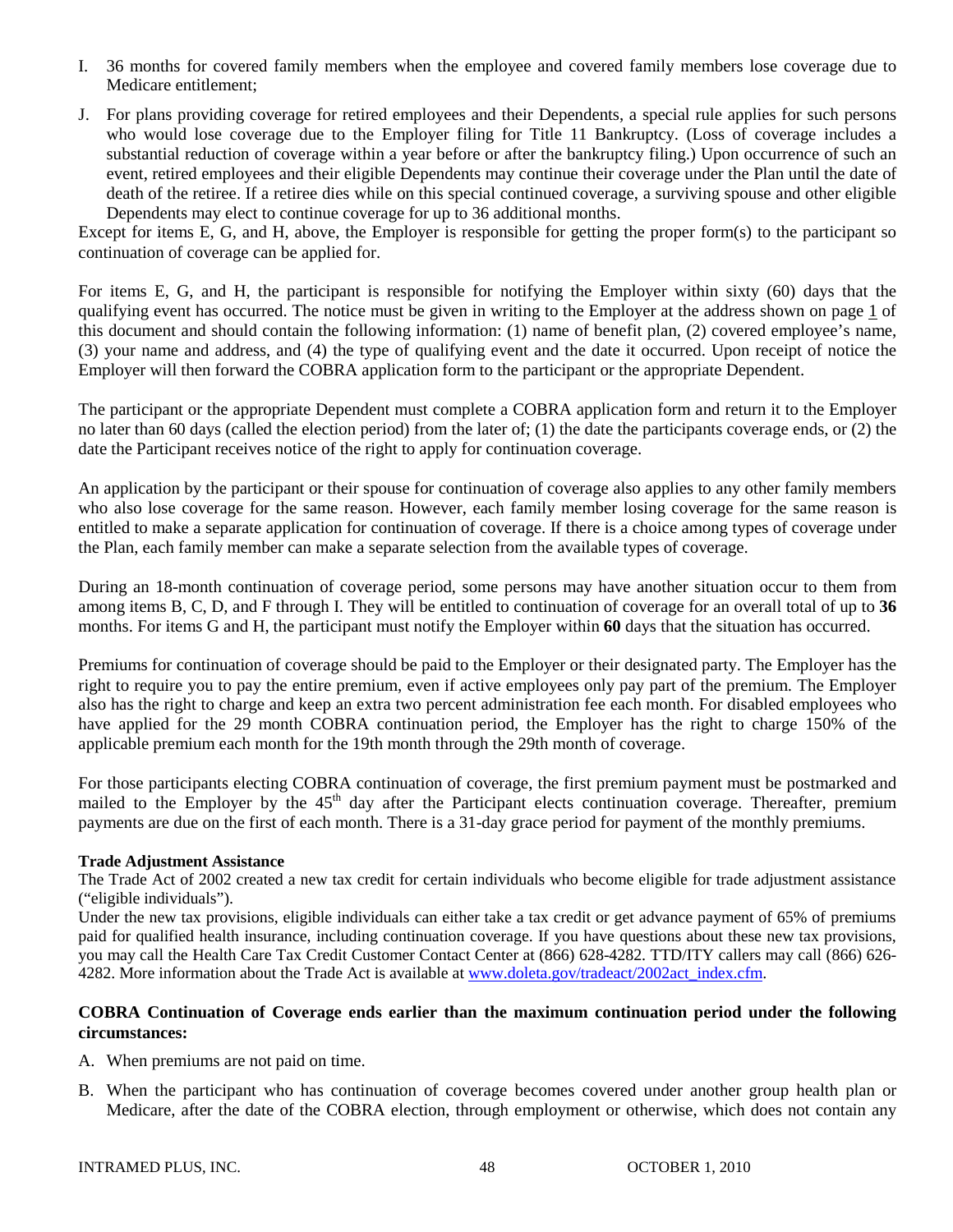exclusion or limitation (other than such an exclusion or limitation which is not applicable under the law) with respect to any pre-existing limitation of you or any Dependent.

- C. When a disabled person covered under the extended 29 months COBRA continuation period has been determined by the Social Security Administration to be no longer disabled, coverage ends for the disabled person and any covered family members on the later of 30 days after the determination or 18 months. (Notification must be given to the Employer within 30 days of final determination.)
- D. When the Employer no longer has health coverage for its employees.

# **Special Enrollment Period**

A Special Enrollment period is a period during which an Employee or Dependent who is not enrolled for coverage under this Plan of Benefits may enroll for coverage under certain permitted circumstances. A Special Enrollment Period applies (and the Employee or Dependent may enroll in this Plan of Benefits) in either of the following circumstances:

- I. General
	- A. The Employee or Dependent was covered under another Group Health Plan or had Creditable Coverage at the time coverage was previously offered to the Employee or Dependent; and
	- B. The Employee provided a written statement at the time of eligibility that other Health Insurance Coverage was the reason for declining enrollment, provided the Employer required such a statement and notified the Employee of this requirement and the consequences for non-compliance; and
	- C. The Employee's or Dependent's coverage described above:
		- 1) was under a COBRA continuation provision and the coverage was exhausted, or
		- 2) was not under a COBRA continuation provision and the coverage was terminated as a result of loss of eligibility, or reduction in the number of hours of employment, or the employer's contributions to such coverage were terminated; or
		- 3) was either:
			- i) one of multiple plans offered by an employer and the Employee elected a different plan during an open enrollment period; or,
			- ii) when an employer terminates all similarly situated individuals; or
		- 4) was under an HMO that no longer serves the area in which the Employee lives, works or resides; or
		- 5) was under a Group Health Plan where the member incurs a claim that would meet or exceed a lifetime limit on all benefits. The Special Enrollment period is continued until at least thirty (30) days after a claim is denied due to the operation of the lifetime limit on all benefits, and
	- D. The Employee or Dependent requests such enrollment not more than thirty-one (31) days after date of exhaustion of coverage or termination of coverage or Employer contribution.
- II. Medicaid or SCHIP Coverage
	- A. The Employee or Dependent was covered under a Medicaid or SCHIP plan and coverage was terminated due to loss of eligibility; or
	- B. The Employee or Dependent becomes eligible for assistance under a Medicaid or SCHIP plan; and
	- C. The Employee or Dependent requests such enrollment not more than sixty (60) days after either (i) date of termination of Medicaid or SCHIP coverage or (ii) determination that the Employee or Dependent is eligible for such assistance.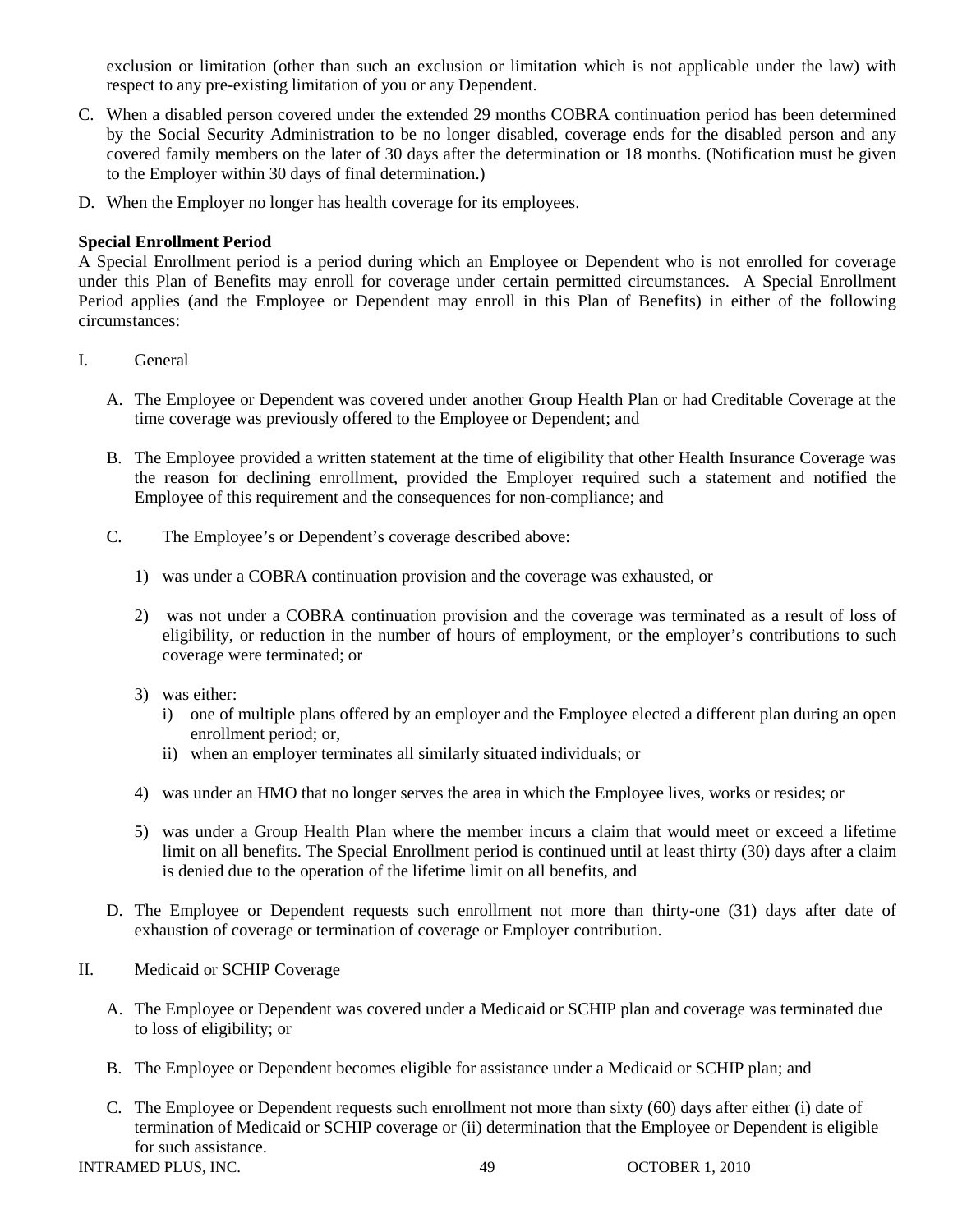# **UNIFORMED SERVICES EMPLOYMENT AND REEMPLOYMENT RIGHTS ACT OF 1994 (USERRA)**

In accordance with the provisions of the Uniformed Services Employment and Reemployment Rights Act of 1994 (USERRA), this Plan will provide continuation of coverage to covered Staff Members (and/or dependents) if the Staff Member is absent from employment by reason of service in the uniformed services. Staff Members performing military duty of more than 30 days may elect to continue coverage; however, the Staff Member may be required to contribute up to 102% of the full cost of coverage.

# **Health Insurance Protection:**

If a Staff Member leaves employment to perform military service, the Staff Member has the right to elect to continue their existing coverage for the Staff Member and his eligible dependents for the maximum periods of coverage as follows:

- i. The 24 month period beginning on the date on which the Staff Member's absence begins; or
- ii. The day after the date on which the Staff Member fails to apply for or return to a position of employment if deployment is less than 24 months.

If the Staff Member does not elect to continue coverage during his military service, the Staff Member has the right to be reinstated under this coverage when he is reemployed, without any waiting periods or exclusions (e.g., pre-existing condition exclusions) expect for service-connected illnesses or injuries

# **Termination of USERRA Coverage:**

Coverage continuation will terminate on the earliest of the following:

- A. The date the employer ceases to provide any group health plan to any Staff Member and/or covered dependent;
	- B. The date the required contribution is not made;
	- C. The date the Staff Member is no longer considered an employee;
	- D. The date the Staff Member or covered dependent reaches the end of the 24 month continuation.
- **NOTE:** At the end of the 24 month USERRA period if the Staff Member is still deployed, the Staff Member (and/or eligible dependents) will be entitled to continuation coverage under the provisions of COBRA, whether or not the coverage was continued under USERRA coverage provisions.

# **SUBROGATION / RIGHT OF REIMBURSEMENT**

In the event benefits provided to or on behalf of a Participant under the terms of this Plan of Benefits, the Participant agrees, as a condition of receiving benefits under the Plan of Benefits, to transfer to the Group Health Plan all rights to recover damages in full for such benefits when the Injury or Illness occurs through the act or omission of another person, firm, corporation, or organization. The Group Health Plan shall be subrogated, at its expense, to the rights of recovery of such Participant against any such liable third party.

If, however, the Participant receives a settlement, judgment, or other payment relating to an Injury or Illness from another person, firm, corporation, organization or business entity for the Injury or Illness, the Participant agrees to reimburse the Group Health Plan in full, and in first priority, for benefits paid by the Group Health Plan relating to the Injury or Illness. The Group Health Plan's right of recovery applies regardless of whether the recovery, or a portion thereof, is specifically designated as payment for, but not limited to, medical benefits, pain and suffering, lost wages, other specified damages, or whether the Participant has been made whole or fully compensated for his/her injuries.

The Group Health Plan's right of full recovery may be from the third party, any liability or other insurance covering the third party, the insured's own uninsured motorist insurance, underinsured motorist insurance, any medical payments (Med-Pay), no fault, personal Injury protection (PIP), malpractice, or any other insurance coverages which are paid or payable.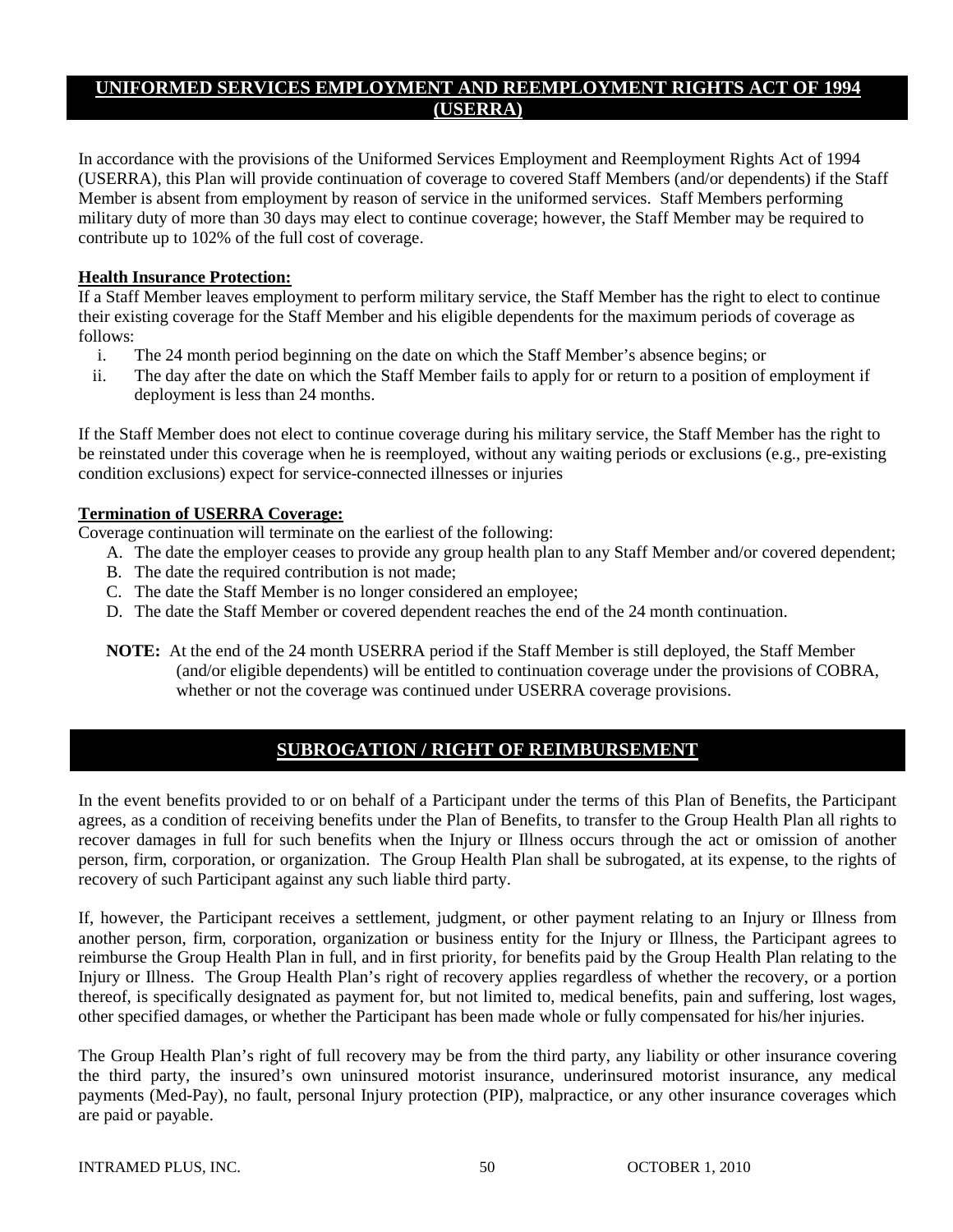The Group Health Plan will not pay attorney's fees, costs, or other expenses associated with a claim or lawsuit without the expressed written authorization of the Group Health Plan.

The Participant shall not do anything to hinder the Group Health Plan's right of subrogation and/or reimbursement. The Participant shall cooperate with the Group Health Plan and execute all instruments and do all things necessary to protect and secure the Group Health Plan's right of subrogation and/or reimbursement, including assert a claim or lawsuit against the third party or any insurance coverage's to which the Participant may be entitled. Failure to cooperate with the Group Health Plan will entitle the Group Health Plan to withhold benefits due the Participant under the Plan of Benefits Document. Failure to reimburse the Group Health Plan as required will entitle the Group Health Plan to deny future benefit payments for all Participants under this policy until the subrogation/reimbursement amount has been paid in full.

It is further agreed that the Participant will sign a written agreement to repay the Group Health Plan in full out of any money that the Participant receives from a negligent person or organization. If the Participant fails to sign such an agreement, the Group Health Plan reserves the right to withhold payment of the Participant's claims, which relate to the negligence of another person or organization, until such time as the Participant signs the agreement to repay.

# **COORDINATION OF BENEFITS**

This provision outlines the way benefits are payable when a Participant may be covered under more than one Plan. It applies when a Participant is covered by this Plan of Benefits and also covered by any other plan or plans. When more than one coverage exists, one plan normally pays its benefits in full and the other plan pays a reduced benefit. This Plan of Benefits will always pay either its benefits in full or a reduced amount which, when added to the benefits payable by the other plan or plans, will not exceed 100% of allowable expenses. Only the amount paid by the Plan of Benefits will be included for purpose of determining the maximums in the Schedule of Benefits. Through the coordination of benefits, a Participant of Dependent will not receive more than the Allowed Amount for a loss.

The Coordination of Benefits provision applies whether or not a claim is filed under the other plan or plans. The Participant agrees to provide authorization to this Plan of Benefits to obtain information as to benefits or services available from the other plan or plans, or to recover over-payments. All benefits contained in the Plan of Benefits document are subject to this provision.

When this Plan of Benefits is primary, its benefits are determined before those of the other plan. The benefits of the other plan are not considered. When this Plan of Benefits is secondary, its benefits are determined after those of the other plan. Its benefits may be reduced because of the other plan's benefits. When there are more than two plans this Plan of Benefits may be primary as to one and may be secondary as to another.

## **ORDER OF DETERMINATION**

If a Participant covered hereunder is also covered for comparable benefits or services under another Plan which is the Primary Plan, benefits applicable under these plans will be reduced so that, for Benefits incurred, benefits available under all Plans shall not exceed the Allowable Expenses of such Benefits.

This Plan of Benefits determines its order of benefits using the first of the following, which applies:

- A. **General** A Plan that does not coordinate with other Plans is always the Primary Plan;
- B. **Non-Dependent/Dependent** The benefits of the Plan which covers the person as an Employee (other than a Dependent) is the Primary Plan; the Plan which covers the person as a Dependent is the Secondary Plan;
- C. **Dependent Child/Parents Not Separated or Divorced** Except as stated in (D) below, when this Plan of Benefits and another Plan cover the same child as a Dependent of different parents:
	- 1. The Primary Plan is the Plan of the parent whose birthday (month and day) falls earlier in the year. The Secondary Plan is the Plan of the parent whose birthday falls later in the year; but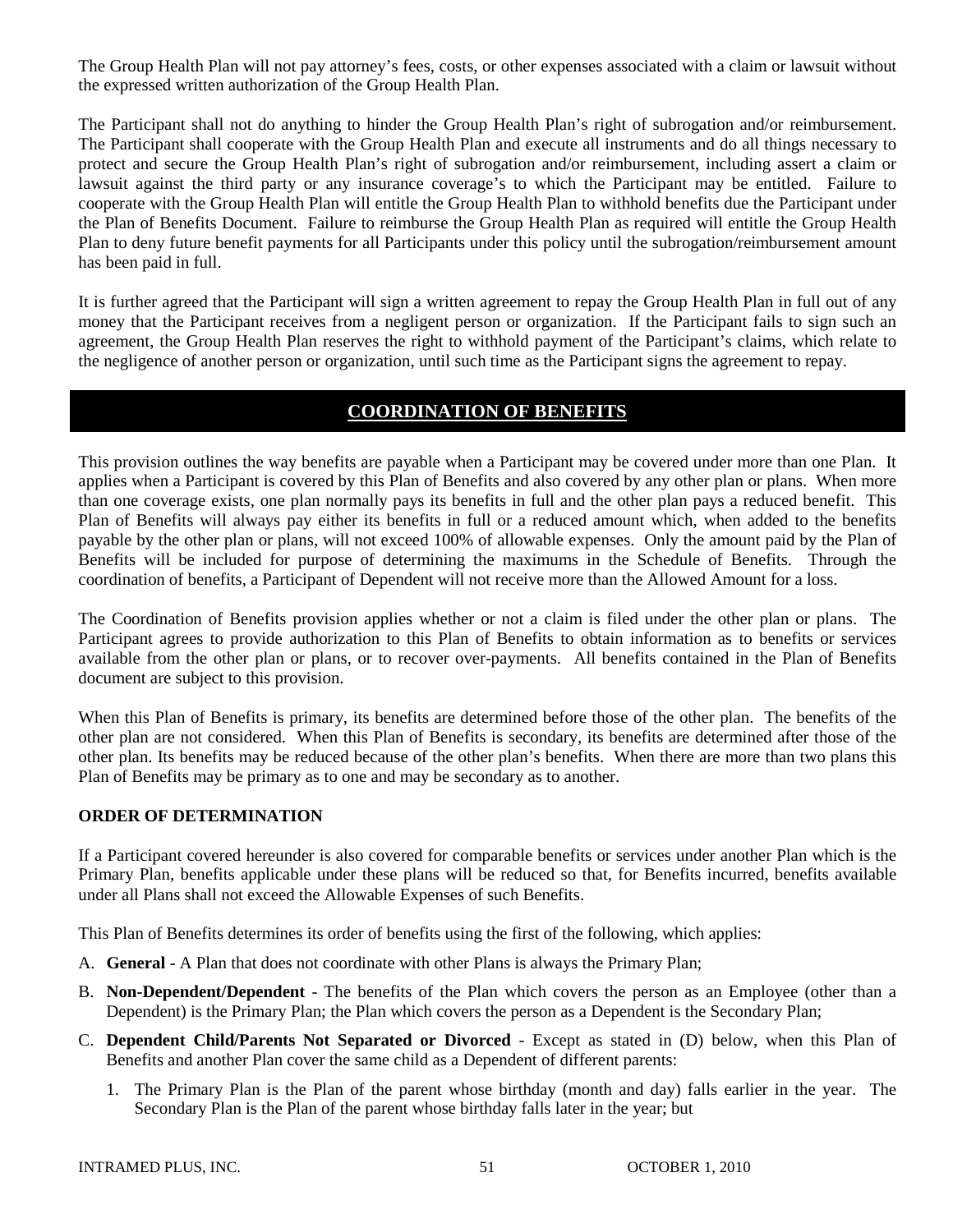- 2. If both parents have the same birthday, the benefits of the Plan which covered the parent the longer time is the Primary Plan; the Plan which covered the parent the shorter time is the Secondary Plan;
- 3. If the other Plan does not have the birthday rule, but has the gender rule and if, as a result, the Plans do not agree on the order of benefits, the rule in the other Plan will determine the order of benefits.
- D. **Dependent Child/Separated or Divorced Parents** If two or more Plans cover a person as a Dependent child of divorced or separated parents, benefits for the child are determined in this order:
	- 1. First, the Plan of the parent with custody of the child;
	- 2. Then, the Plan of the spouse of the parent with custody;
	- 3. Finally, the Plan of the parent without custody of the child.

However, if the specific terms of a court decree state that one parent is responsible for the health care expenses of the child, then that parent's Plan is the Primary Plan. If a court decree exists stating that the parents shall share joint custody, without stating that one of the parents is financially responsible for the health care of the child, the order of liability will be determined according to the rules for Dependent children whose parents are not separated or divorced. Anyone who legally adopts the child will assume natural parent status.

- E. **Active/Inactive Employee** The Primary Plan is the Plan which covers the person as an Employee who is neither laid off or retired (or as that Employee's Dependents). The Secondary Plan is the Plan which covers that person as a laid off or retired employee (or as that Employee's Dependent). If the other Plan does not have this rule, and if, as result the Plans do not agree on the order of benefits, this rule does not apply.
- F. **Longer/Shorter Length of Coverage** If none of the above rules determines the order of benefits, the Primary Plan is the Plan which covered an Employee or Participant longer. The Secondary Plan is the Plan which covered that person the shorter time.
- G. In the case of a Plan that contains order of benefit determination rules that declare that Plan to be excess to or **always secondary to all other Plans**, this Plan of Benefits will coordinate benefits as follows:
	- 1. If this Plan of Benefits is Primary, it will pay or provide benefits on a Primary basis;
	- 2. If this Plan of Benefits is secondary, it will pay or provide benefits first, but the amount of benefits payable will be determined as if this Plan of Benefits were the Secondary Plan. The liability of this Plan of Benefits will be limited to such payment;
	- 3. If the Plan does not furnish the information needed by this Plan of Benefits to determine benefits within a reasonable time after such information is requested, this Plan of Benefits shall assume that the benefits of the other plan are the same as those provided under this Plan of Benefits, and shall pay benefits accordingly. When information becomes available as to the actual benefits of the other plan, any benefit payment made under this Plan of Benefits will be adjusted accordingly.
- H. COBRA COBRA allows coverage to begin or continue under certain circumstances if the Member already has or obtains coverage under a Group Health Plan. In these instances, two policies may cover the Member, and the Plan providing COBRA coverage will be the Secondary Plan.

# I. **Right To Coordination of Benefits Information**

The Plan Administrator and its Claims Administrator have the right:

- 1. To obtain or share information with any insurance company or other organization regarding coordination of benefits without the claimant's consent; and
- 2. To require that the claimant provide the Plan Administrator with information on such other Plans so that this provision may be implemented;
- 3. To pay over the amount due under this Plan of Benefits to an insurer or other organization if this is necessary, in the Plan Administrator's or its Claims Administrator's opinion, to satisfy the terms of this provision.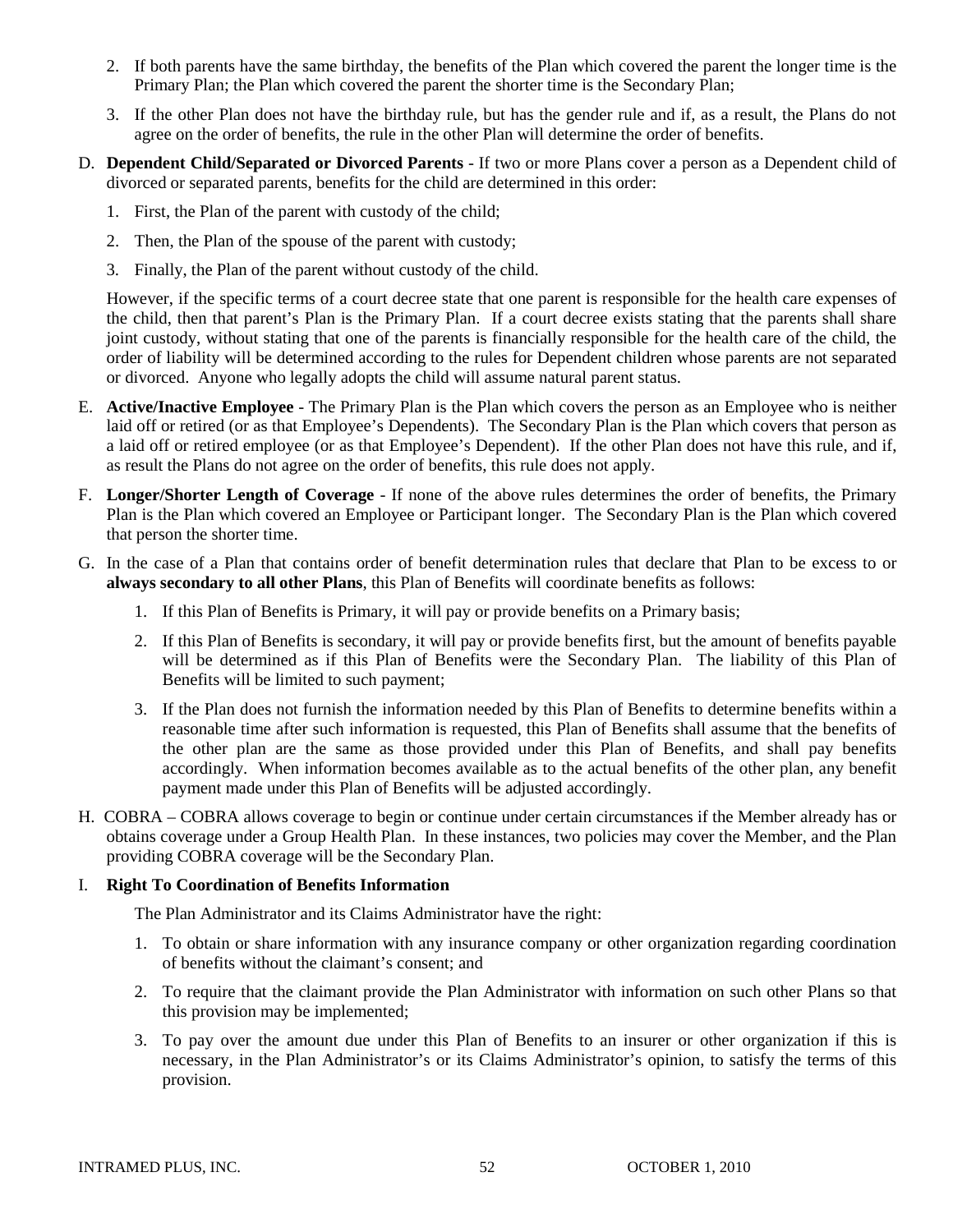# J. **Facility of Payment**

Whenever payments which should have been made under this Plan of Benefits in accordance with this provision have been made under any other Plan or Plans, the Plan Administrator will have the right, exercisable alone and in its sole discretion, to pay to any insurance company or other organizations or person making such other payments any amount it will determine in order to satisfy the intent of this provision, and amount so paid will be deemed to be benefits paid under this Plan of Benefits and to the extent of such payment, the Plan Administrator will be fully discharged from liability under this Plan of Benefits. The benefits that are payable will be charged against any applicable maximum payment or benefit of this Plan of Benefits rather than the amount payable in the absence of this provision.

# **K. Right of Recovery**

If the amount of the payments made by TCC of SC is more than TCC of SC should have paid under this Plan of Benefits or the Coordination of Benefits, TCC of SC may recover the excess or overpayment from the Member on whose behalf it has made payments, from a Provider, from any group insurer, Plan, or any other person or organization contractually obligated to such Member with respect to such overpayments.

## L.. **Medicare**

If the Participant is an active Employee age 65 and over, the Participant must elect either:

- 1. The Plan of Benefits as the participant's primary medical coverage and Medicare as the Participant's secondary medical coverage; or
- 2. Medicare, for the Participant's medical coverage.

The covered Dependent spouse, age 65 and over, of any active employee, must also make an election.

If the Employee elects Medicare as their medical coverage, their covered Dependent spouse will also have Medicare as his or her medical coverage. If the Participant elects the Group Health Plan as their primary medical coverage, their covered Dependent spouse may elect Medicare as his or her medical coverage or he or she may continue coverage under the Group Health Plan. Unless an election is made to choose Medicare as Primary, coverage will automatically continue under the Group Health Plan, and this Plan of Benefit's benefits will be primary. If Medicare is elected, coverage under the Group Health Plan will be secondary.

This Group Health Plan coordinates benefits with Medicare by applying the "Carve-Out" rule. The concept of this rule is to "carve-out" or subtract Medicare's payment from what this Plan of Benefits would have paid in the absence of the Medicare payment. The Group Health Plan will then pay the remaining amount as secondary benefits. The benefits payable by Medicare and benefits payable by this Plan of Benefits will not total more than the Allowed Amount.

When Medicare is primary and the Group Health Plan is secondary, Medicare (Parts A and B) will be considered a plan for the purposes of coordination of benefits. The Group Health Plan will coordinate benefits with Medicare whether or not the Participant or their covered Dependent spouse is/are actually receiving Medicare benefits.

# **MEDICARE FOR DISABLED BENEFICIARIES UNDER AGE 65\***

The Group Health Plan is primary and Medicare will be secondary for the Covered Employee and their Covered Dependent spouse or child who is under age 65 and eligible for Medicare by reason of disability.

\*For Plans with 100 or more participants. (If under 100 participants, Medicare is primary for disabled individuals).

# **MEDICARE FOR PERSON WITH END STAGE RENAL DISEASE (ESRD)**

For Employees or Dependents under age 65, or 65 and over and still Actively at Work, if Medicare eligibility is due solely to End-Stage Renal Disease (ESRD), this Plan of Benefits will be primary during the first thirty (30) months of Medicare coverage. Thereafter, this Plan of Benefits will be secondary with respect to Medicare coverage. If an Employee or Dependent is age 65 or over, working and develops or is undergoing treatment for ESRD, Medicare will become primary as of the month they become entitled to ESRD benefits.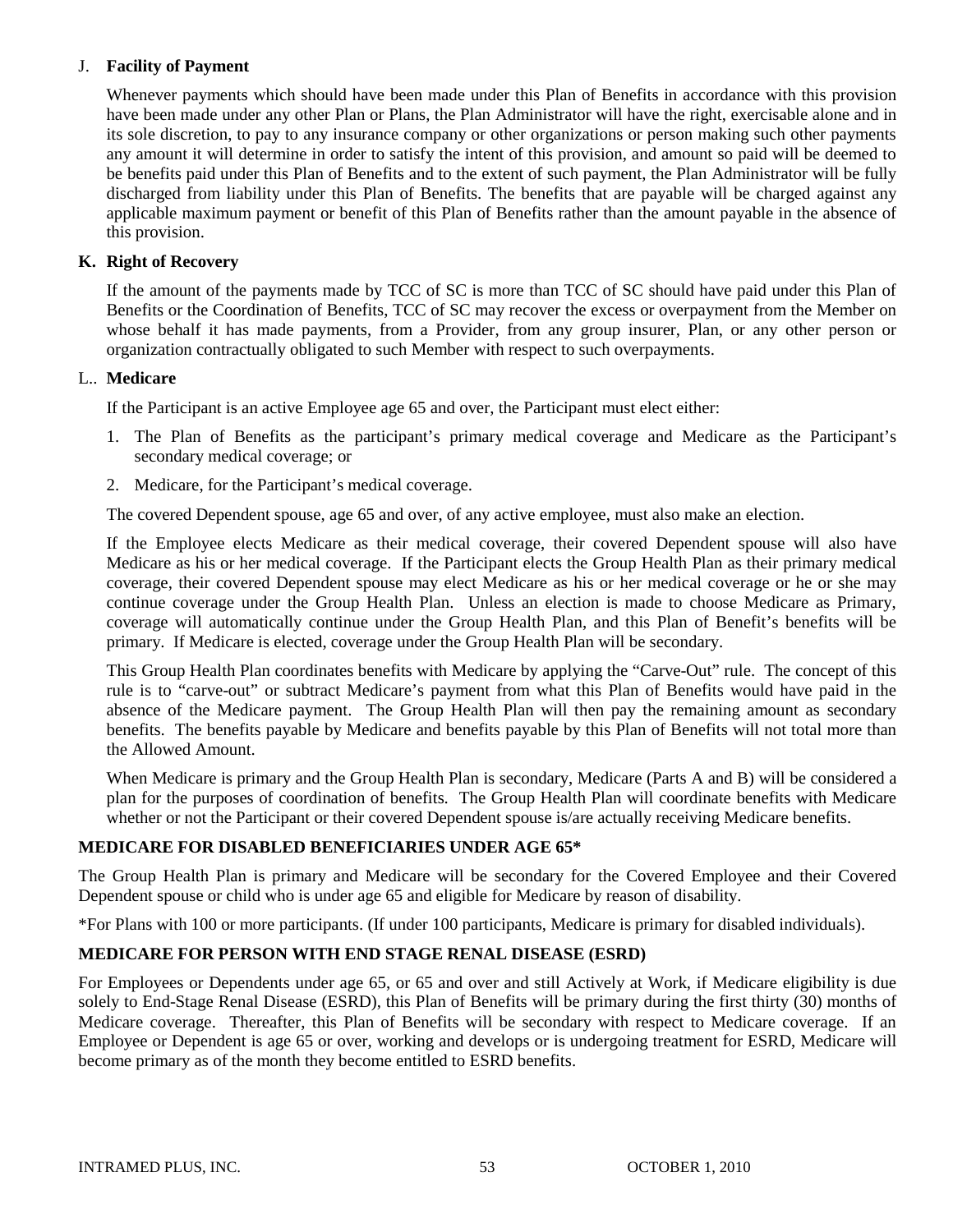# **ERISA RIGHTS**

As a participant in this Group Health Plan you are entitled to certain rights and protections under the Employee Retirement Income Security Act of 1974 (ERISA). ERISA provides that all plan participants shall be entitled to:

#### **Receive Information about Your Plan and Benefits**

Examine, without charge, at the Plan Administrator's office and at other specified locations, such as work sites and union halls, all documents governing the Plan, including insurance contracts and collective bargaining agreements, and a copy of the latest annual report (Form 5500 Series) filed by the Plan with the U.S. Department of Labor and available at the Public Disclosure Room of the Pension and Welfare Benefit Administration.

Obtain, upon written request to the Plan Administrator, copies of documents governing the operation of the Plan, including insurance contracts and collective bargaining agreements, and copies of the latest annual report (Form 5500 Series) and updated summary plan description. The administrator may make a reasonable charge for the copies.

#### **Continue Group Health Plan Coverage**

Continue health care coverage for yourself, spouse or Dependents if there is a loss of coverage under the Plan as a result of a qualifying event. You or your Dependents may have to pay for such coverage. Review this summary plan description and the documents governing the Plan on the rules governing COBRA continuation coverage rights.

Reduction or elimination of exclusionary periods of coverage for pre-existing conditions under your group health Plan could apply if you have Creditable Coverage from another plan. You should be provided a certificate of creditable coverage, free of charge, from your group health plan or health insurance issuer when you lose coverage under the Plan, when you become entitled to elect COBRA continuation coverage, when your COBRA continuation coverage ceases, if you request it before losing coverage, or if you request it up to twenty-four (24) months after losing coverage. Without evidence of Creditable Coverage, you may be subject to a pre-existing condition exclusion for twelve (12) months (eighteen (18) months for Late Enrollees) after your Enrollment Date in your coverage.

#### **Prudent Actions by Plan Fiduciaries**

In addition to creating rights for plan participants ERISA imposes duties upon the people who are responsible for the operation of the employee benefit Plan. The people who operate your Plan, called "fiduciaries" of the Plan, have a duty to do so prudently and in the interest of you and your Dependents and beneficiaries. No one, including your Employer, your union, or any other person, may fire you or otherwise discriminate against you in any way to prevent you from obtaining a welfare benefit or exercising your rights under ERISA.

#### **Enforce Your Rights**

If your claim for a welfare benefit is denied or ignored, in whole or in part, you have a right to know why this was done, to obtain copies of document relating to the decision without charge, and to appeal any denial, all within certain time schedules.

Under ERISA, there are steps you can take to enforce the above rights. For instance, if you request a copy of plan documents or the latest annual report from the Plan and do not receive them within thirty (30) days, you may file suit in federal court. In such case, the court may require the Plan Administrator to provide the materials and pay you up to \$110 a day until you receive the materials, unless the materials were not sent because of reasons beyond the control of the administrator. If you have a claim for benefits which is denied or ignored, in whole or in part, you may file suit in State or Federal court. In addition, if you disagree with the Plan's decision or lack thereof concerning the qualified status of domestic relations order or a medical child support order, you may file suit in Federal court. If it should happen, that plan fiduciaries misuse the Plan's money, or if you are discriminated against for asserting your rights, you may seek assistance from the U.S. Department of Labor, or you may file suit in a Federal court. The court will decide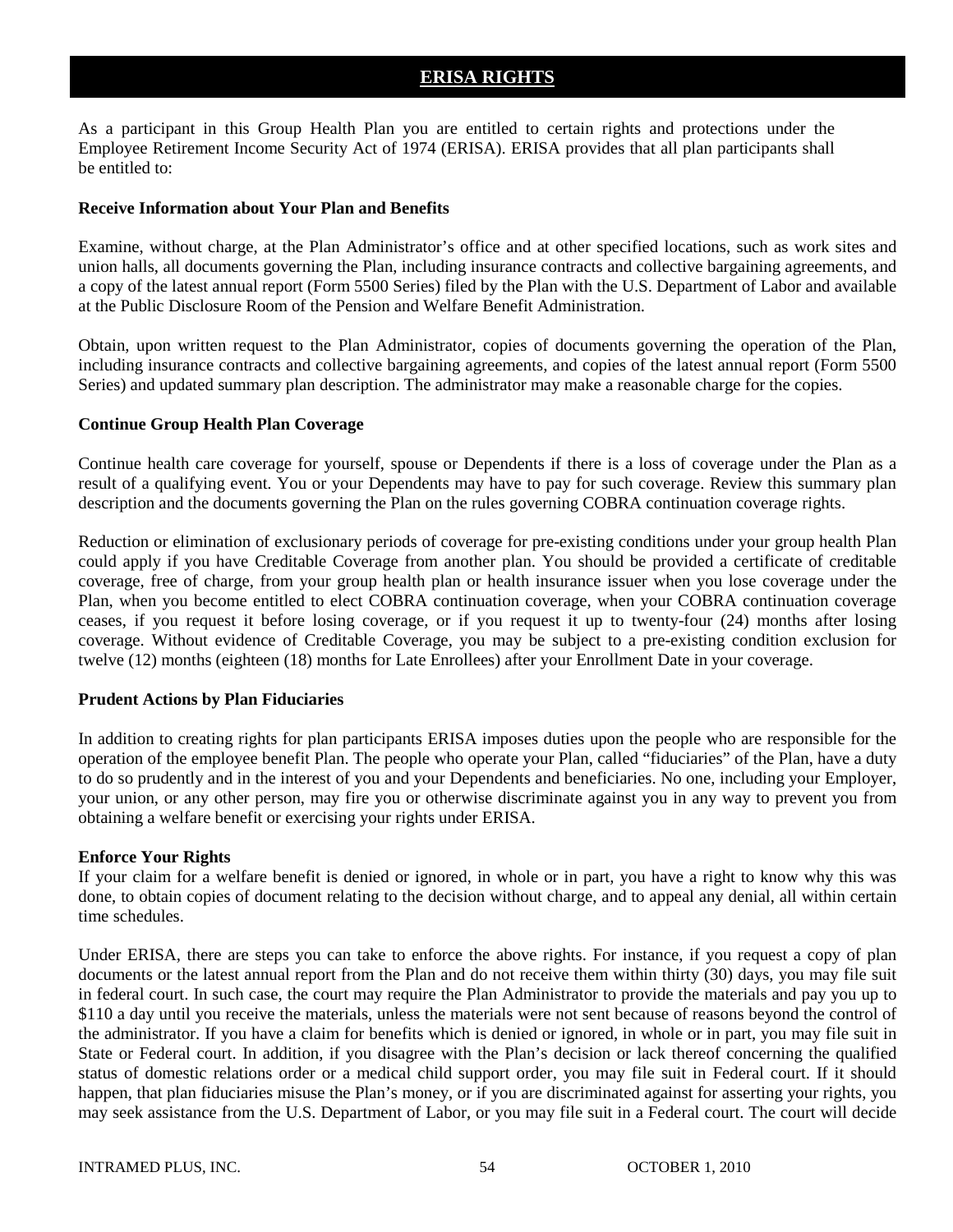who will pay court costs and legal fees. If you lose, the court may order you to pay these costs and fees, for example, if it finds your claim is frivolous.

# **Assistance with Your Questions**

If you have any questions about your Plan, you should contact the Plan Administrator. If you have any questions about this statement or about your rights under ERISA, or if you need assistance in obtaining documents from the Plan Administrator, you should contact the nearest office of the Pension and Welfare Benefits Administration, U.S. Department of Labor, listed in your telephone directory or the Division of Technical Assistance and Inquiries, Pension and Welfare Benefits Administration, U.S. Department of Labor, 200 Constitution Avenue N.W., Washington, D.C. 20210. You may also obtain certain publications about your rights and responsibilities under ERISA by calling the publications hotline of the Pension and Welfare benefits Administration.

# **DEFINITIONS**

**NOTE:** *The following definitions are for informational purposes only. Please refer to your Schedule of Benefits and Covered Medical Expenses sections for the Benefits that are available under your Plan.*

**"Accidental Injury":** accidental bodily Injury caused by unexpected external means, resulting, directly and independently of all other causes, in necessary care rendered by a Physician.

**"Active Employee"** is an Employee who is employed on a Full or part-time basis for a benefit to take effect. An Employee will be considered Actively at Work if the Employee is performing the regular duties of employment and works a minimum of 30 hours a week while on the regular payroll. An Employee is considered Actively at Work on each day of **regular "paid time off" and when on authorized "unpaid leave of absence" for 60 days or less for maternity, medical or military reasons** and on each regular non-work day, if the Employee was Actively at Work on the last preceding work day. **All plan exclusions are still applicable.**

**"Actively at Work"** a time when the Employee is permanent, full-time, and working for the Employer. The Employee must be Actively At Work on the Member's Effective Date of coverage, performing his or her normal duties, unless the employee's absence from work is due to a Health Status Related Factor other than Substance Abuse or chemical dependency.

**"Adverse Benefit Determination"**: any denial, reduction or termination of, or failure to provide or make (in whole or in part) payment for a claim for Benefits, including any such denial reduction, termination, or failure to provide or make payment that is based on a determination of a participant's or beneficiary's eligibility to participate in a plan, and including, a denial reduction or termination of, or failure to provide or make payment (in whole or in part) for a Benefit which results from the application of any utilization review as well as a failure to cover an item or services for which benefits are otherwise provided because it is determined to be Experimental or Investigational or not Medically Necessary or appropriate.

**"Admission"** the period of time between a Covered Person's entry as a registered bed-patient into a Hospital or Skilled Nursing Facility and the time the Covered Person leaves or is discharged from the Hospital or Skilled Nursing Facility.

**"Adverse Benefit Determination"**: any denial, reduction or termination of, or failure to provide or make (in whole or in part) payment for a claim for Benefits, including any such denial reduction, termination, or failure to provide or make payment that is based on a determination of a participant's or beneficiary's eligibility to participate in a plan, and including, a denial reduction or termination of, or failure to provide or make payment (in whole or in part) for a Benefit which results from the application of any utilization review as well as a failure to cover an item or services for which benefits are otherwise provide because it is determine to be Experimental or Investigational or not Medically Necessary or appropriate.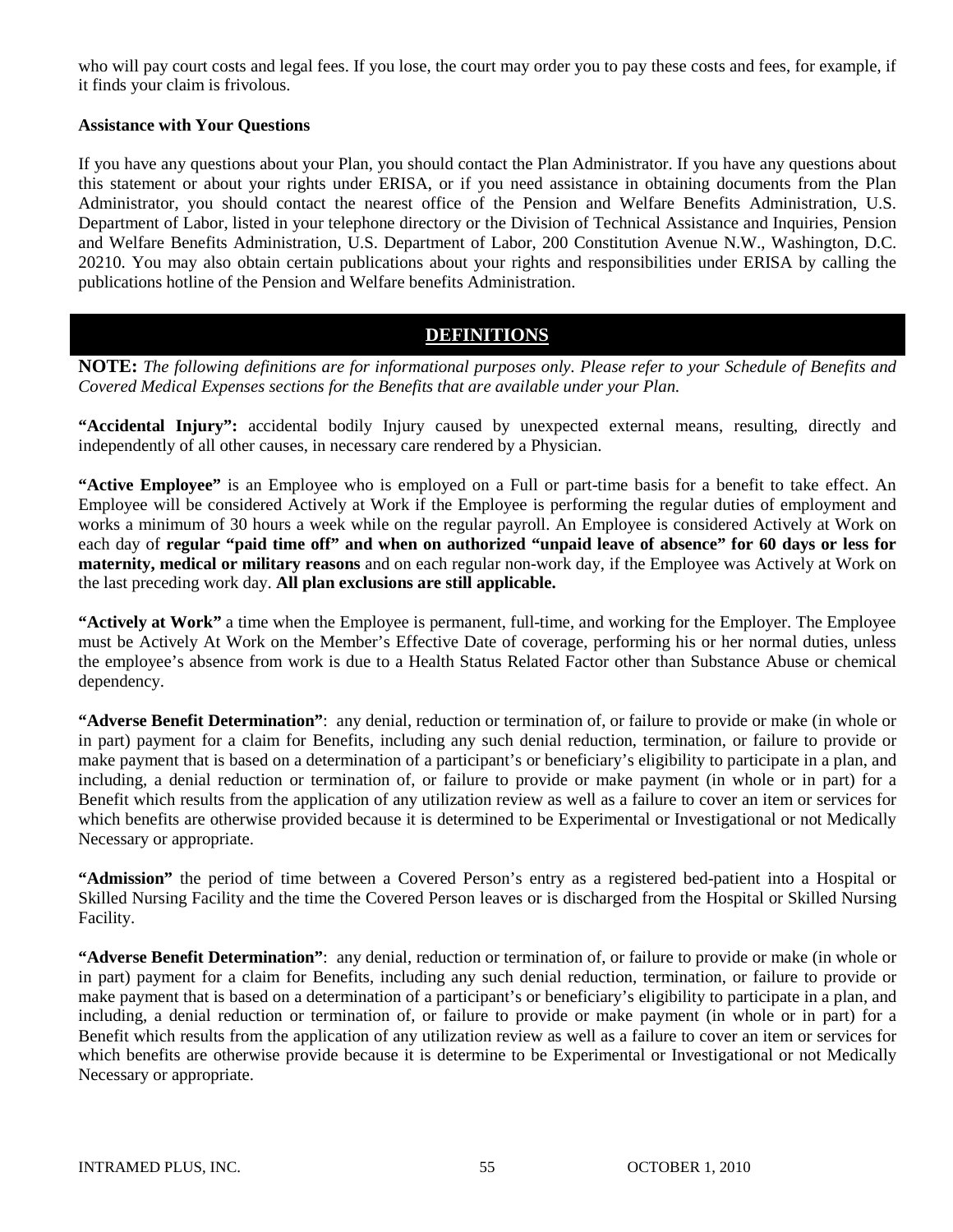**"Allowed Amount":** the amount payable under this Plan of Benefits with respect to particular Benefits. The Allowed amount is based on:

- a. The actual charges made for similar services, supplies or equipment by Providers and filed with TCC of SC during the preceding calendar year;
- b. The Allowed Amount for the preceding year increased by an index based on national or local economic factors or indices; or
- c. The lowest rate at which any medical service, supply or equipment is generally available in the local service area when, in the judgment of TCC of SC, charges for such service, supply or equipment generally should not vary significantly from one Provider to another, and which rate will be available to Participants upon written request; or
- d. An amount that has been agreed upon by a Provider and the network used by TCC of SC; or
- e. An amount established by TCC of SC in its sole discretion.

In determining the Allowed Amount under this paragraph e, TCC of SC may, through its medical staff and/or consultants, determine the Allowed Amount based on a number of factors, including, for example, comparable or similar services or procedures.

The plan Administrator has the discretionary authority to decide whether a charge is an allowed amount.

**"Ambulatory Surgical Facility"** any public or private specialized facility (state licensed and approved whenever required by law) with an organized medical staff of Physicians that:

- a. has permanent facilities equipped and operated primarily for the purpose of performing surgical procedures on an outpatient basis; and
- b. has continuous Physician services and registered professional nursing service whenever a patient is in the facility; and
- c. does not provide accommodations for patients to stay overnight; and
- d. is not, other than incidentally, a facility used as an office or clinic for the private practice of a Physician,

Ambulatory Surgical Center includes an endoscopy center.

**"Ancillary Services"** services rendered in connection with inpatient or outpatient care in a Hospital or in connection with medical emergency including the following: ambulance, anesthesiology, assistant surgeon, pathology, and radiology. This term also includes services of the attending Physician or primary surgeon in the event of a medical emergency.

**"Benefits"**: a service or supply as specified in this Plan of Benefits or on the Schedule of Benefits for which benefits will be provided under the terms of the Plan of Benefits. To be covered under this Plan of Benefits, medical services or medical supplies must be:

- a. Medically Necessary; and,
- b. Pre-Authorized (when required under Plan of Benefits or the Schedule of Benefits); and,
- c. Included in this Plan of Benefits; and,
- d. Not limited or excluded under terms of this Plan of Benefits.

**"Benefit Percentage** the portion of eligible expenses payable by the Plan in accordance with the coverage provisions as stated in the Plan.

**"Birthing Center"** a free-standing facility that:

- a. is licensed to provide a setting for parental care, delivery and immediate postpartum care; and
- b. has an organized staff of Physicians; and
- c. has permanent facilities that are equipped and operated primarily for childbirth; and
- d. has a contract with at least one nearby Hospital for immediate acceptance of patients who require Hospital care; and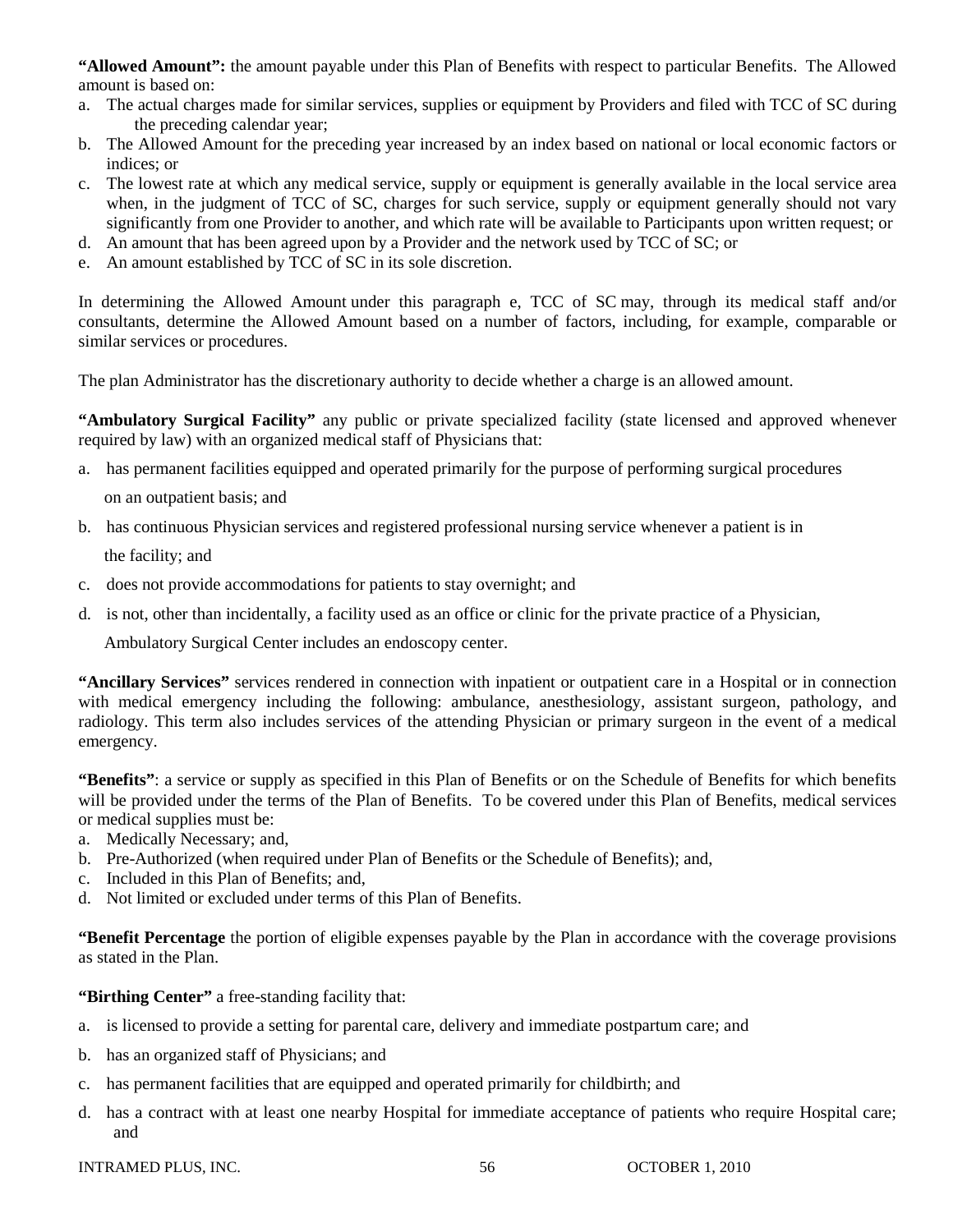- e. does not provide accommodations for patients to stay overnight; and
- f. provides continuous services of Physicians, registered nurses or certified nurse Midwife practitioners when a patient is in the facility.

**"Brand Name Drug"** a Prescription Drug manufactured by one company. A Preferred Brand Name Drug is one preferred for use by the Prescription Benefit Manager and is normally less expensive than an equivalent Non-Preferred Brand Name Drug.

"**Child**": An Employee's child, whether a natural child, adopted child, foster child, stepchild, or child for whom an Employee has custody or legal guardianship.

The term "Child" includes a child of a divorced or divorcing Employee who has a right to enroll in the Plan of Benefits under a Qualified Medical Child Support Order. A Participant must provide TCC of SC with a copy of the medical child support order to review the terms of the order before coverage can begin for such a Child. Participants and beneficiaries may obtain, without charge, a copy of the QMCSO procedures from TCC of SC.

**"Claims Administrator"**: Thomas H. Cooper & Co., Inc. (TCC of SC)

**"Close Relative"** includes the spouse, mother, father, grandparents, sister, brother, child, or in-laws of the Covered Person.

**"Coinsurance":** the sharing of Covered Expenses between the Member and TCC of SC. After the Member's Benefit Year Deductible requirement is met, the Corporation will pay the percentage of the Allowable Amount as set forth on the Schedule of Benefits. The member is responsible for the remaining percentage of the Allowable Amount. Coinsurance is calculated after any applicable Benefit Year Deductible or Copayment is subtracted from the Allowable Amount based upon the network charge or lesser charge of the Provider.

For Prescription Drug Benefits, Coinsurance is the amount payable by the member calculated as follows:

- a. The percentage listed on the Schedule of Benefits; multiplied by,
- b. The amount listed in the Participating Provider's schedule of allowance for that item calculated at the time of sale; and,
- c. Without regard to any Credit or allowance that may be received by the Corporation.

**"Common Law Marriage"** due to legal variations as to what constitutes Common Law Marriage, the following rule will apply: Coverage under the Plan will extend to any dependent spouse living in a common law relationship with the Employee, if the state of residence recognizes such relationship as legal.

**"Concurrent Care"** an ongoing course of treatment to be provided over a period of time or number of treatments.

**"Company"** the Employer sponsoring this Plan.

**"Co-payment":** the amount specified on the Schedule of Benefits that the Member must pay directly to the Provider each time the Member receives Benefits.

**"Covered Participant"** any employee or Dependent covered under this Plan.

**"Cosmetic Procedure"** a procedure performed solely for the improvement of a Covered Person's appearance rather than for the improvement or restoration of bodily function.

**"Covered Service/Expense"** the amount payable by TCC of SC for Benefits. The amount of Covered Expenses payable for Benefits is determined as set forth in the Plan of Benefits and at the percentages set forth on the Schedule of Benefits. Covered Expenses are subject to the limitations and the requirements set forth in this Plan of Benefits and on the Schedule of Benefits. Covered Expenses will not exceed the Allowed Amount.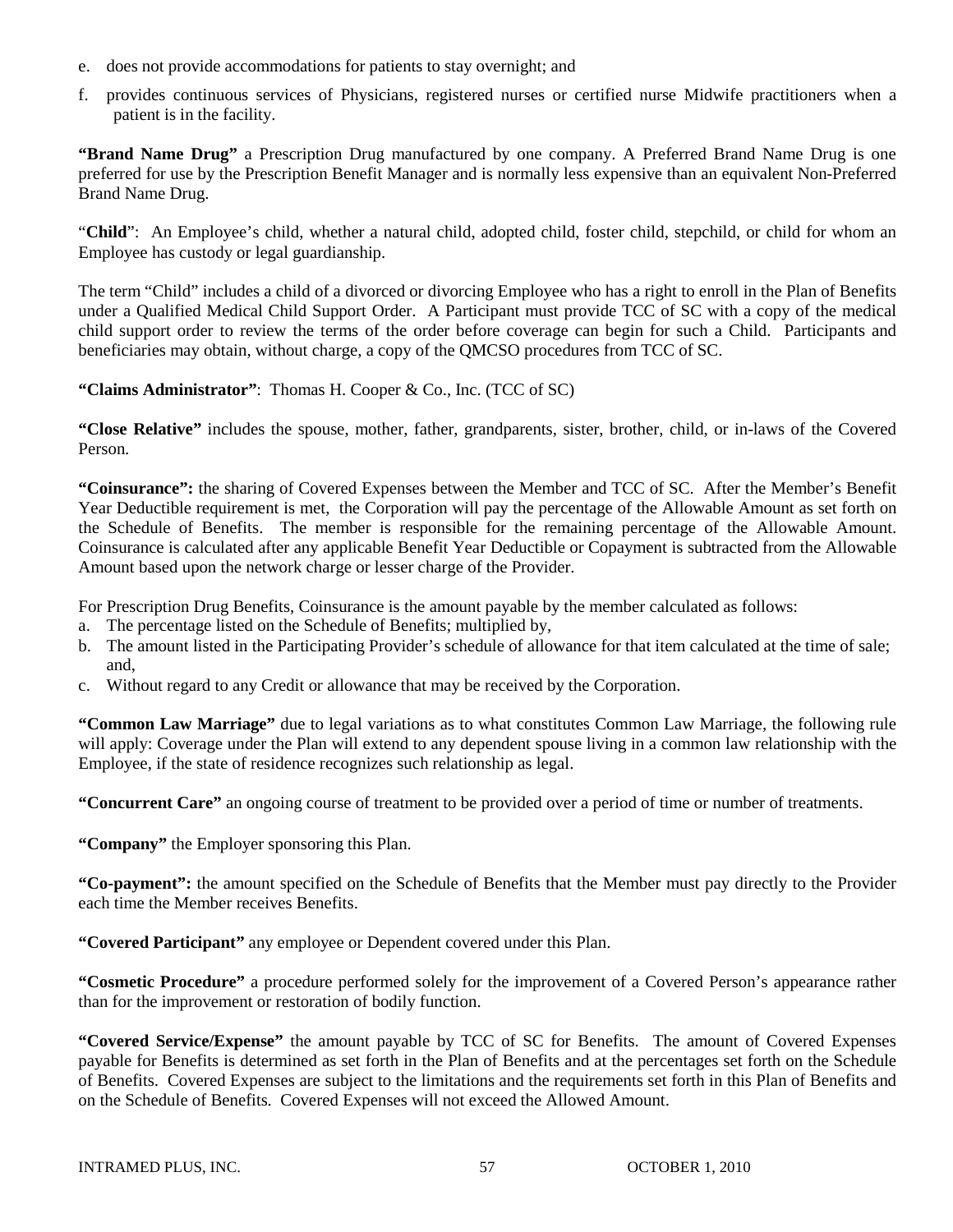**"Creditable Coverage":** with respect to an individual, means coverage of the individual under any of the following:

- a. a group health plan;
- b. Health Insurance Coverage;
- c. Medicare: Part A or Part B, Title XVIII of the Social Security Act;
- d. Medicaid: Title XIX of the Social Security Act—Other than coverage consisting solely of benefits under Section 1928;
- e. Title 10 United States Code Chapter 55 (i.e. medical and dental care for members and certain former members of the uniformed forces and their Dependents);
- f. a medical care program of the Indian Health Service or of a tribal organization;
- g. a state health benefits risk pool (including South Carolina Health Insurance Pool (SCHIP);
- h. a health plan offered under chapter 89 of title 5. United States Code (the Federal Employee Health Benefits Program);
- i. a public health plan (including that of the U.S. Federal Government as well as that of a foreign country or its political subdivision);
- j. a health benefit plan under Section 5(e) of 22 United States Code 2504(e), the Peace Corps Act.
- k. a state Children's Health Insurance Program (S-CHIP).

Creditable Coverage does not include coverage consisting solely of Excepted Benefits (as defined within the definition of Health Insurance coverage.

**"Custodial Care"** care provided primarily for maintenance of the patient or care designed essentially to assist the patient in meeting his or her activities of daily living. Custodial Care includes, but is not limited to, help in walking, bathing, dressing, feeding, preparation of special diets, and supervision over self-administration of medications that do not require the technical skills or professional training of medical or nursing personnel in order to be performed safely and effectively. Custodial Care is not primarily provided for therapeutic value in the treatment of a Sickness, Injury, disease, or condition.

**"Deductible"** the amount of Benefits as indicated in the Schedule of Benefits that the Member must pay each benefit period before benefits are paid by the Plan.

**"Dependent":** the following individuals:

- a. An Employee's spouse; or
- b. an Employee's Child under the age of [26]; or
- c. a Dependent who is;
	- i. incapable of financially supporting himself by reason of mental or physical disability, and
	- ii. dependent upon the Employee for at least 50 percent of his or her support and maintenance, and is living in the Employee's household. Written proof that a Dependent is incapacitated and is a Dependent shall be furnished as required by the Plan Administrator.

The term "Dependent" does not include:

- a. an Employee;
- b. a member of any armed forces (except if an active duty member for thirty (30) days or less per year);
- c. any person who has permanent residence outside of the U.S.A.;
- d. a spouse who is legally separated or divorced from the participant, unless coverage is required due to a court order or decree and provided that such spouse has met all requirements of a valid separation or divorce contract in the state granting such separation or divorce;
- e. any person who is covered as a Dependent by another Participant of the same Employer.
- f. If the law of the state where the Policy is issued requires that domestic partners be covered under Your Plan, then individual who are domestic partners under the law shall be considered dependents.

INTRAMED PLUS, INC.  $58$  OCTOBER 1, 2010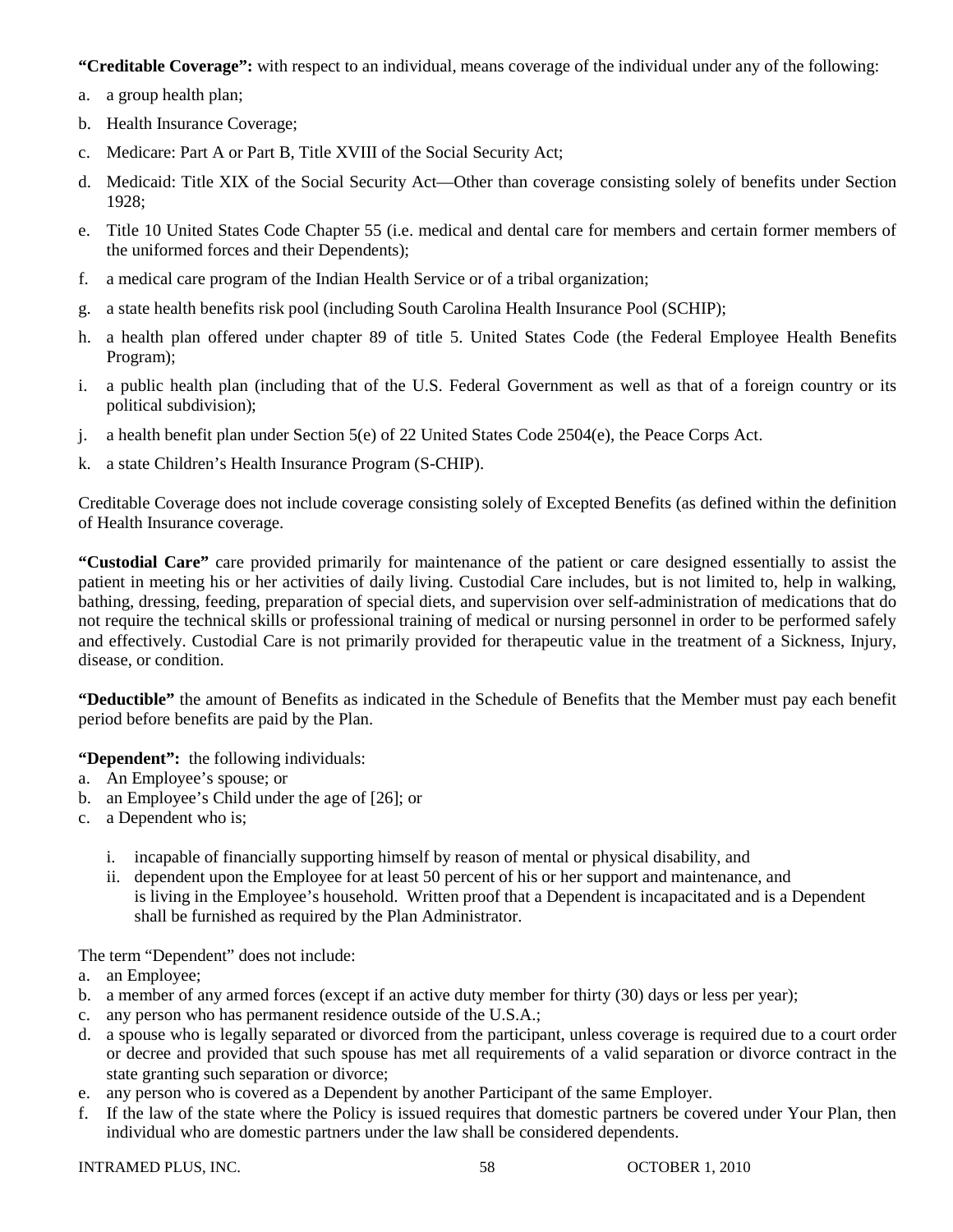**"Detoxification"** a Hospital service providing treatment to diminish or remove from a Patient's body the toxic effects of chemical substances, such as alcohol or drugs, usually as an initial step in the treatment of a chemical-Dependent person. The amount of days needed for treatment is determined through Psychiatric Pre-Authorization.

# **"Durable Medical Equipment":** equipment that:

- a. Can stand repeated use; and,
- b. Is Medically Necessary, and,
- c. Is customarily used for the treatment of a Participant's illness, injury, disease or disorder; and,
- d. Is appropriate for use in the home; and,
- e. Is not useful to a Participant in the absence of illness or injury; and
- f. Does not include appliances that are provided solely for the Participant's comfort or convenience; and,
- g. Is a standard, non-luxury item (as determined by the Employer's Group Health Plan); and
- h. Is ordered by a medical doctor, oral surgeon, podiatrist, or osteopath.

Prosthetic Devices, Orthopedic Devices and Orthotic Devices are considered Durable Medical Equipment. Items such as air conditioners, de-humidifiers, whirlpool baths, and other equipment which have non-therapeutic uses are not considered Durable Medical Equipment.

**"Effective Date":** the date TCC of SC begins to provide services under this Plan of Benefits.

**"Electronic Protected Health Information":** protected health information (see also definition of Protected Health Information) that is transmitted or maintained in any electronic media.

**"Emergency Medical Condition":** a medical condition manifesting itself by acute symptoms of sufficient severity, including severe pain, such that a prudent layperson who possesses an average knowledge of health and medicine could reasonably expect the absence of immediate medical attention to result in:

- a. Placing the health of the Participant, or with respect to a pregnant Participant, the health of the Participant or her unborn child, in serious jeopardy; or
- b. Serious impairment to bodily functions; or
- c. Serious dysfunction of any bodily organ or part.

**"Employee":** an individual or who may be eligible for coverage as provided in the eligibility section of this Plan of Benefits, and who maybe designated to TCC of SC by the Employer.

**"Employer"** the entity which is sponsoring this Group Health Plan and its related subsidiaries.

**"Enrollment Date"** the first day of coverage in the Employer's Group Health Plan or the first day of the Waiting Period for enrollment, whichever is earlier.

**"ERISA"** is the Employee Retirement Income Security Act of 1974, as amended.

**"Experimental or Investigational"** one or more of the following is true of a treatment, procedure, device, drug or medicine:

It cannot be lawfully marketed without U.S. Food and Drug Administration approval, and approval for marketing for the condition treated has not been given at the time the device, drug or medicine is furnished.

reliable evidence shows that to determine its maximum tolerated dose, toxicity, safety, and/or efficacy (or efficacy as compared with the standard means of treatment or diagnosis): (1) it is undergoing phase I, II, or III clinical trials or is under study; or (2) further clinical trials or studies are needed, according to the experts' consensus of opinion. Reliable evidence means only published reports and articles in the authoritative medical and scientific literature; or the written protocol or written informed consent used by the treating facility (or by another facility studying substantially the same treatment, procedure, device, drug or medicine).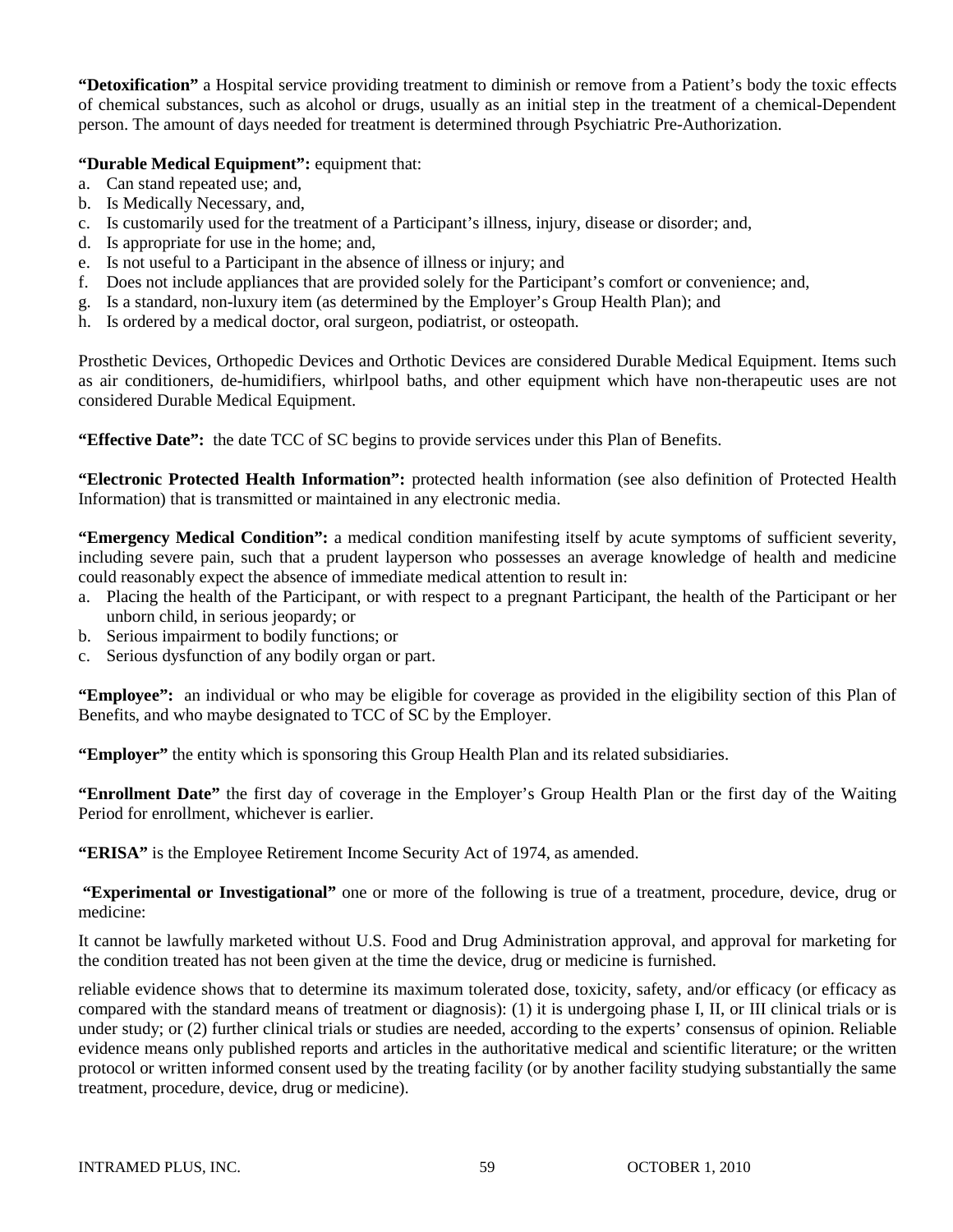which does not constitute accepted medical practice properly within the range of appropriate medical practice under the standards of the case and by the standards of a reasonably substantial, qualified, responsible, relevant segment of the medical and dental community or government oversight agencies at the time services were rendered.

**"Excepted Benefits"** benefits or coverage that do not constitute Creditable Coverage including the following:

- a. Coverage only for accident, or disability income insurance, or any combination thereof;
- b. Coverage issued as a supplement to liability insurance;
- c. Liability insurance, including general liability insurance and automobile liability insurance;
- d. Worker's compensation or similar insurance;
- e. Automobile medical payment insurance;
- f. Credit-only insurance;
- g. Coverage for on-site medical clinics;
- h. Other similar insurance coverage specified in regulations, under which Benefits for medical care are secondary or incidental to other insurance Benefits.

# If offered separately:

- a. Limited scope dental or vision Benefits;
- b. Benefits for long-term care, nursing home care, Home Health Care, community-based care, or any combination thereof;
- c. Such other similar, limited Benefits as specified in regulations.

# If offered as independent, non-coordinated Benefits:

- a. Coverage only for a specified disease or Illness;
- b. Hospital indemnity or other fixed indemnity insurance.

# If offered as a separate insurance policy:

- a. Medicare supplemental health insurance (as defined under Section 1882(g)(1) of the Social Security Act);
- b. Coverage supplemental to the coverage provided under Chapter 55 of Title 10 of the United States Code;
- c. Similar supplemental coverage under a Group Health Plan.

**"FMLA"** means the Family and Medical Leave Act of 1993, as amended.

**"Full-time Employment"** a basis whereby an Employee is employed by the Intramed Plus at least 30 thirty hours per week and as determined by the Employer and stated in the Eligibility section of this document. Such work may occur either at the usual place of business of the Employer or at a location to which the business of the Employer requires the Employee to travel, and for which he receives regular earnings from the Employer.

**"Generic Drug"** a Prescription Drug approved by the FDA as a bio-equivalent substitute and manufactured by one or more companies as a result of the expiration of the original patent for the equivalent Brand Name Drug. Brand Name Drugs that are cross-licensed to other companies, who then market the Brand Name Drug under a Generic name prior to the patent expiring may be considered and processed under the Brand name level of benefits.

**"Genetic Information"** information about genes, gene products, and inherited characteristics that may derive from the individual or family member. This includes information regarding carrier status and information derived from laboratory tests that identify mutations in specific genes or chromosomes, physical medical examinations, family histories, and direct analysis of genes or chromosomes.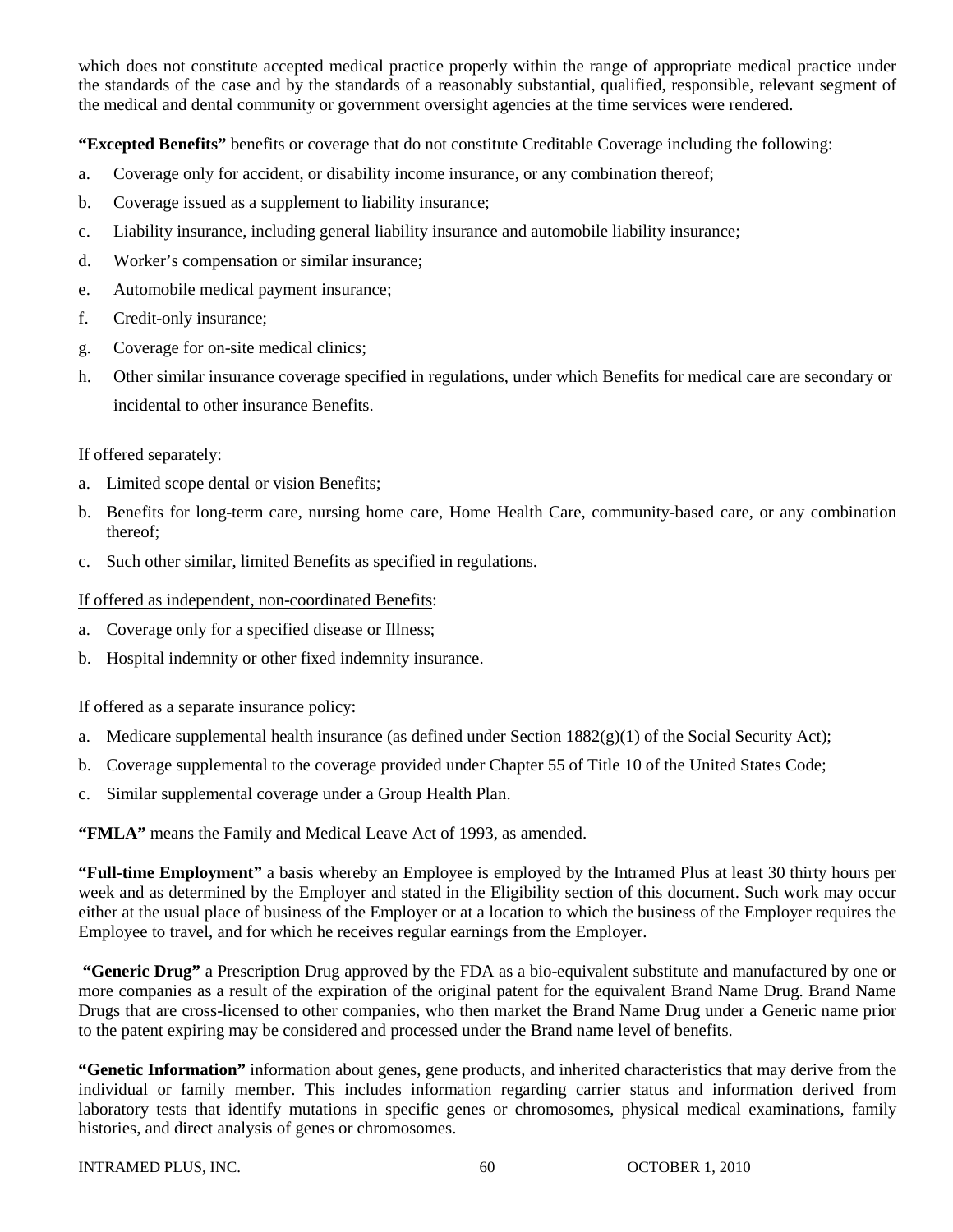**"Group Health Plan":** an employee welfare benefit plan to the extent that such plan provides health benefits to employees or their dependents, as defined under the terms of such Group Health Plan, directly or through insurance, reimbursement or otherwise. This Plan of Benefits established by the Employer is a Group Health Plan.

**"Health Insurance Coverage"** benefits consisting of medical care provided directly, through insurance or reimbursement, or otherwise and including items and services paid for as medical care under any Hospital or medical service policy or certificate, Hospital or medical service plan contract, or health maintenance organization contract offered by a health issuer except for those types indicated in **"Medical Exclusions and Limitations"**.

**"Health Status-Related Factor"** any of the following factors: health status, medical conditions, (including both physical and mental Illnesses), claims experience, receipt of health care, medical history, Genetic Information, evidence of insurability, (including conditions arising out of acts of domestic violence), or disability.

**"High Dose Chemotherapy"** the use of chemotherapeutic agent or agents for treating, or for preventing recurrence of, cancer or cancer-like illness, with or without irradiation, in doses which exceed the FDA approved or commonly recognized dosage range for the drug or drugs employed, and which is expected to result in effects upon the bone marrow which would likely be lethal if untreated.

"HIPAA" the Health Insurance Portability and Accountability Act of 1996, as amended.

**"Home Health Care"** an agency or organization that:

- a. Is licensed and primarily engaged in providing skilled nursing care and other therapeutic services; and
- b. Has policies established by a professional group associated with the agency or organization that includes at least

one Physician and one registered nurse (R.N.) who provide full-time supervision of such services; and

c. Maintains complete medical records on each individual and has a full-time administrator.

**"Hospice Care"** a coordinated plan of home and inpatient care which treats the terminally ill patient and family as a unit. The Plan provides care to meet the special needs of the family unit during the final stages of a terminal Illness. Care is provided by a team made up of trained medical personnel, homemakers, and counselors. The team acts under an independent hospice administration and it helps the family unit cope with physical, psychological, spiritual, social, and economical stress.

**"Hospice Care Program"** a formal program directed by a Physician to help care for a person with a life expectancy of six (6) months or less. It must meet the standards set by the National Hospice Organization. If such Program is required by a state to be licensed, certified or registered, it must also meet that requirement to be considered a Hospice Care Program.

**"Hospital":** a short term, acute care facility;

- a. general hospital,
- b children's hospital,
- c. eye, ear, nose, and throat hospital,
- d. maternity hospital, or
- e. any other type of short-term acute care hospital licensed by the state in which it operates, which for compensation from its patients and on an inpatient basis, is primarily engaged in providing diagnostic and therapeutic facilities for the medical or surgical diagnosis and treatment of injured or sick persons, by or under the supervision of a staff of Physicians duly licensed to practice medicine, and which provides continuous twenty-four (24) hour-a-day service by licensed, registered, graduate nurses physically present and on duty.

The term hospital does not include long-term, chronic care institutions that are, other than incidentally, a nursing home or place for rest, the aged, drug addicts, alcoholics, the treatment of mental health conditions, or rehabilitative care whether or not such institution or facility is affiliated with or part of a Hospital..

**"Illness"** a bodily disorder, disease, physical or mental sickness, functional nervous disorder, pregnancy or complication of pregnancy.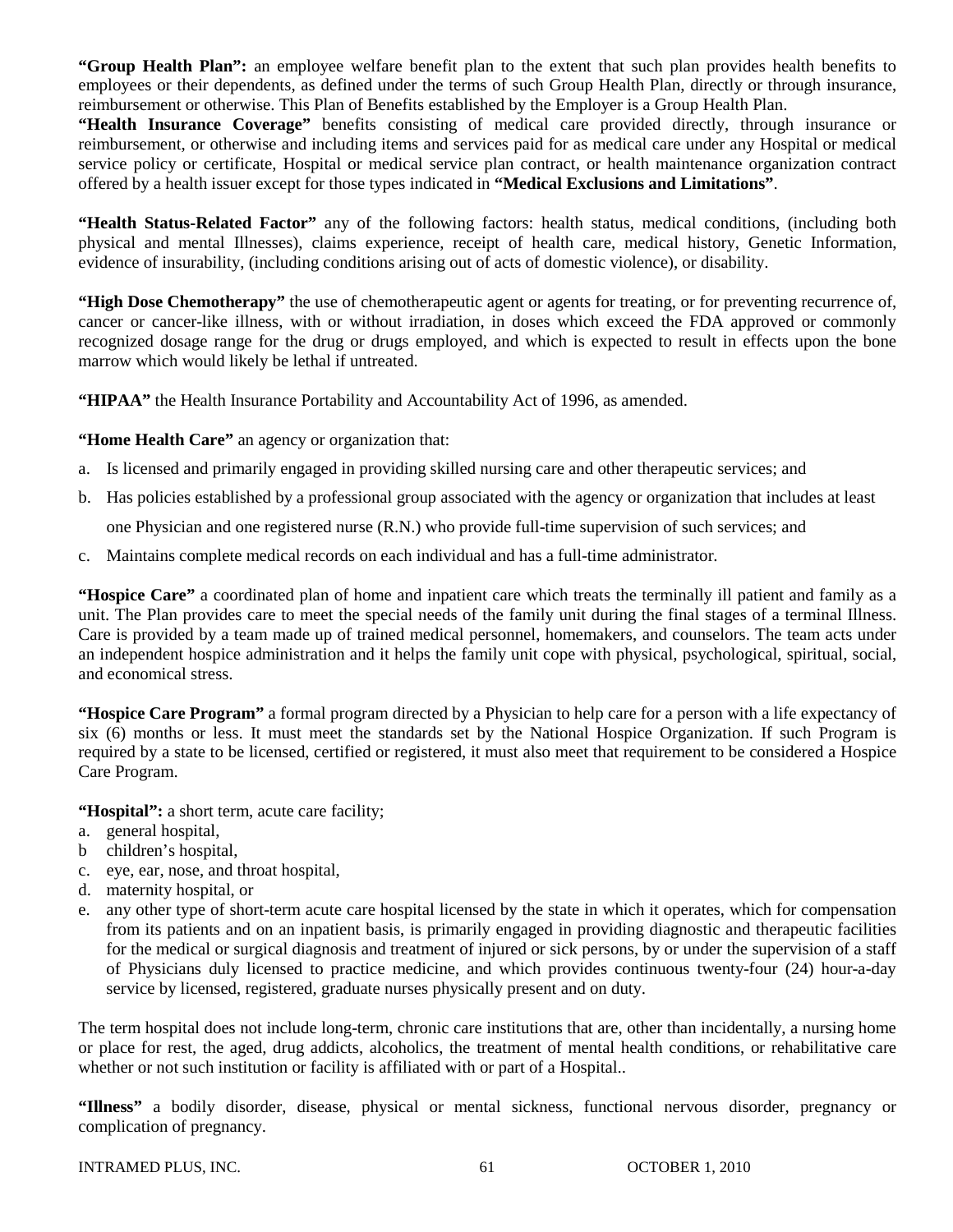**"Injury"** a bodily Injury caused by an accident, which results directly from the accident and independently of all other causes.

**"In Network"** for employee or dependent residents of South Carolina means a Hospital, Physician, supplier, Pharmacy, Skilled Nursing Facility or home health agency which is located in South Carolina and has also entered into a written agreement with the BlueCross BlueShield Preferred Blue Network. For Employees and Dependents residing outside the state of South Carolina means a Hospital, Physician, supplier, Pharmacy, Skilled Nursing Facility or home health agency which has entered into a written agreement with the Private Health Care Systems (PHCS) Network as the Preferred Provider Organization (PPO).

**"Intensive Care Unit"** an accommodation in a Hospital which is reserved for critically and seriously ill patients requiring constant audiovisual observation as prescribed by the attending Physician, and which provides room and board, nursing care by registered nurses whose duties are confined to care of patients in the Intensive Care Unit, and special equipment or supplies immediately available on a standby basis segregated from the rest of the Hospital's facilities.

**"Late Enrollee"** a Member under a Group Health Plan who enrolls under the Plan other than during:

- a. The first period in which he is eligible to enroll under the Plan if the initial enrollment period is a period of at least thirty (30) days; or
- b. A Special Enrollment period.

**"Lifetime Maximum"** the total Benefits (under this Group Health Plan) to which a Participant is entitled during such Participant's lifetime.

**"Medically Necessary/Medical Necessity"** health care services that a Physician, exercising prudent clinical judgment, would provide to a patient for the purpose of preventing, evaluating, diagnosing or treating an illness, injury, disease or its symptoms, and that are:

- a. in accordance with generally accepted standards of medical practice;
- b. clinically appropriate, in terms of type, frequency, extent, site and duration, and considered effective for the patient's illness, injury or disease; and,
- c. not primarily for the convenience of the patient, physician, or other health care provider, and not more costly than an alternative service or sequence of services at least as likely to produce equivalent therapeutic or diagnostic results as to the diagnosis or treatment of that patient's illness, injury or disease.

For these purposes, "generally accepted standards of medical practice" means standards that are based on credible scientific evidence published in peer-reviewed medical literature generally recognized by the relevant medical community, Physician Specialty Society recommendations and the views of Physicians practicing in relevant clinical areas and any other relevant factors.

**"Medicare"** the program of medical care benefits provided under Title XVII of the Social Security Act of 1965 as amended.

**"Mental Disorder"** neurosis, psychoneurosis, psychopathy, psychosis or mental or emotional disease or disorder of any kind.

**"Mental Health Services" ":** treatment (except treatment for Substance Abuse) for a condition that is defined, described or classified as a psychiatric disorder or condition in the most current *Diagnostic and Statistical Manual of Mental Disorders* published by the American Psychiatric Association and which is not otherwise excluded by the terms and conditions of this Plan of Benefits.

**"Midwife"** a person who is certified or licensed to assist women in the act of childbirth.

**"Newborn"** an infant from the date of his birth until the initial Hospital discharge.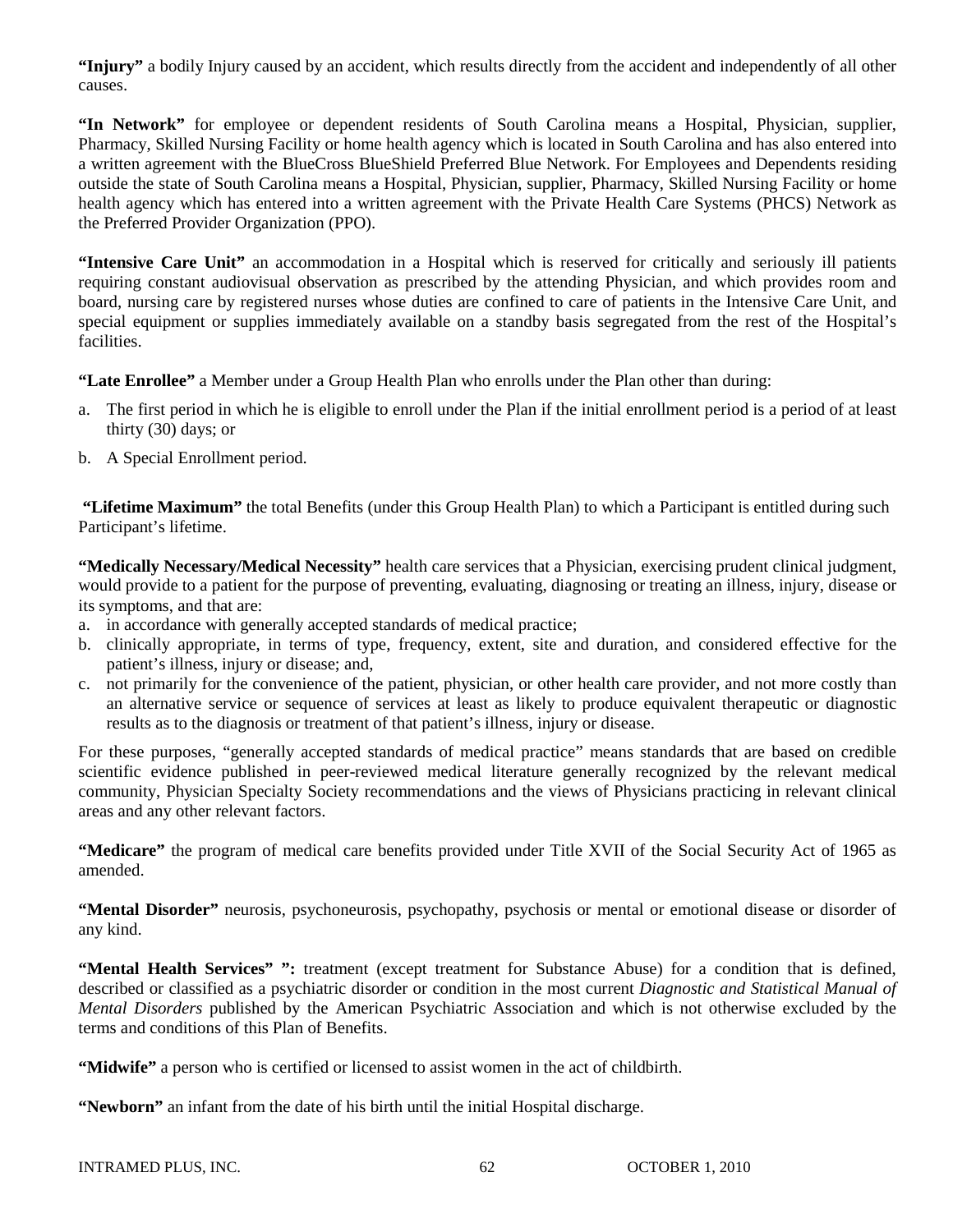**"Newborn Care"** inpatient Physician Hospital services including initial work-up and pediatric exam, but excluding services for Illness or Injury.

**"Occupational Therapy"** is a program of care which focuses on the physical cognitive and perceptual disabilities that influence the patient's ability to perform functional tasks. The therapist evaluates the patient's ability to use his fingers and hands (fine motor skills), perceptual skills, cognitive functioning and eye hand coordination. Therapy sessions may also involve physical movement exercises. Functional tasks also may be used. The therapist may also perform splinting of the patient's arms or hands and may provide the patient with special equipment.

**"Open Enrollment Period"** is the month of December each year. During this month, Employees previously not enrolled under this Plan may apply for coverage. Coverage shall become effective the first of the following month.

**"Out of Network"** for an employee or dependent residing in the state of South Carolina, any provider with which there is not a written agreement including any licensed Hospital, Physician, supplier, Pharmacy, Skilled Nursing Facility or home health agency to participate in Blue Cross Blue Shield of South Carolina Preferred Blue Network. Whereas for an employee or dependent not residing in South Carolina or an employee or dependent resident of South Carolina traveling and in need of sudden, unexpected or emergency medical care or treatment means there is not a written agreement between afore mentioned parties with the Private Health Care Systems (PHCS) Network (PPO).

**"Outpatient Care"** is treatment including services, supplies, and medicines provided and used at a Hospital under the direction of a Physician to a person not admitted as a registered bed patient; or services rendered in a Physician's office, laboratory or X-ray facility, an Ambulatory Surgical Center, or the patient's home.

**"Participant":** an Employee or Dependent who has enrolled (and qualifies for coverage) under this Plan of Benefits.

**"Pharmacy"** a licensed establishment where prescription drugs are filled and dispensed by a pharmacist licensed under the laws of the state where the pharmacist practices.

**"Physician"** a legally licensed medical or dental doctor or surgeon to the extent that, within scope of his or her license is permitted to perform services provided under this Plan. (See Covered Expenses section for a list of Physicians covered under this Plan.)

**"Plan":** Any of the following providing medical or dental benefits or services:

- a. This Plan of Benefits;
- b. Any group, blanket of franchise health insurance;
- c. A group contractual prepayment or indemnity plan;
- d. A Health Maintenance Organization (HMO), whether group practice or individual practice association;
- e. A labor-management trustee plan or a union welfare plan;
- f. An Employer or multi-Employer plan or employee benefit plan;
- g. A government program;
- h. Insurance required or provided by statute;
- i. Any coverage for a student which is sponsored by, or provided through, a school or other educational institution;
- j. Group automobile insurance;
- k. Individual automobile insurance coverage on an automobile leased or owned by a participant; or
- l. Individual automobile insurance coverage such as Med-Pay, Personal Injury Protection (PIP), etc., based upon the principles of no-fault auto insurance coverage.

**"Plan Administrator"** the entity charged with the administration of the Plan of Benefits. The Employer is the Plan Administrator of this Plan of Benefits.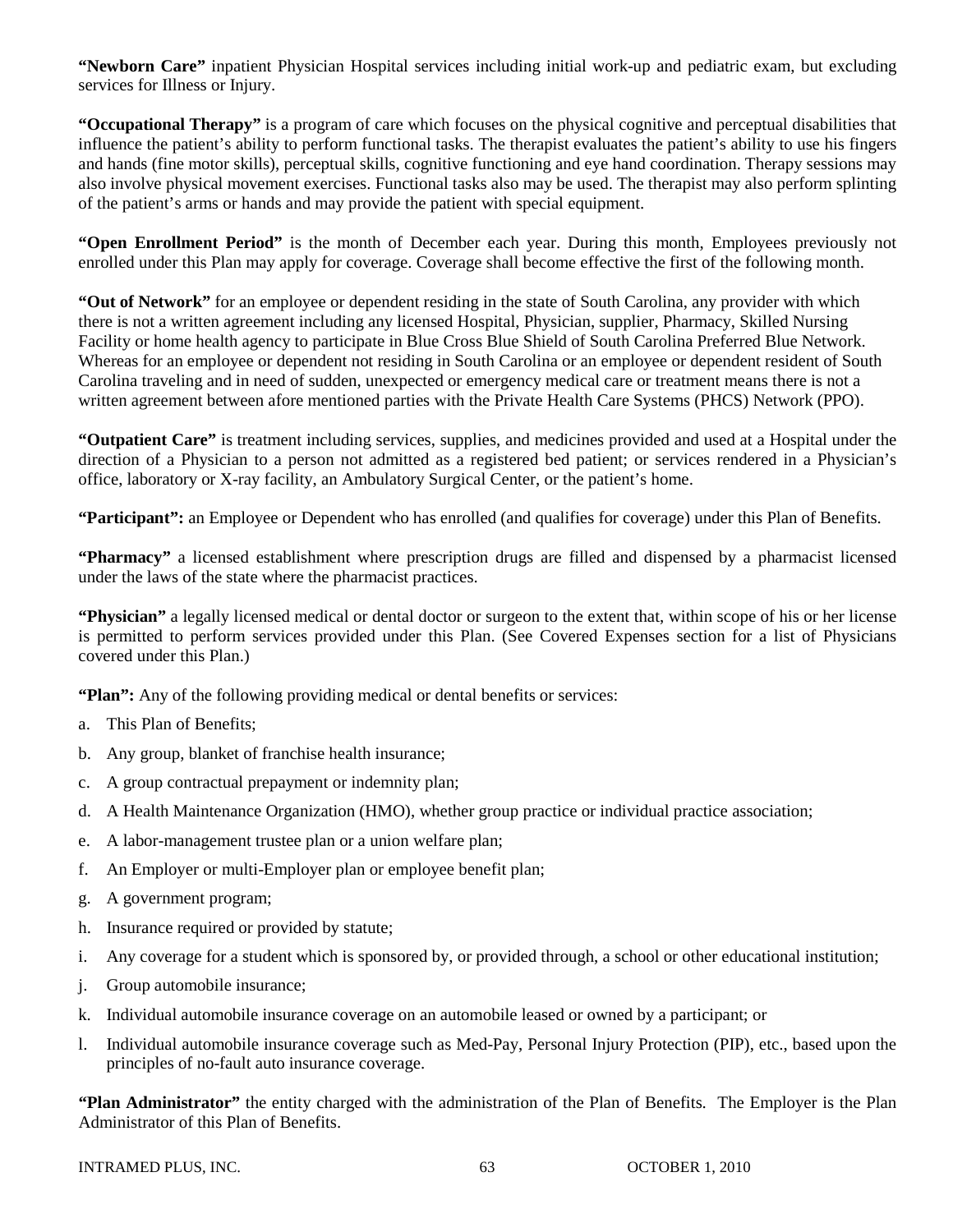**"Plan of Benefits"**: this Plan of Benefits including the Schedule of Benefits, and all endorsements, amendments, riders or addendums.

**"Plan Sponsor"** is the Employer.

**"Post-service Claim"** any claim that is not a Pre-service Claim or any claim that is submitted after the medical care, service or supply has been provided.

**"Pre-existing Condition(s)":** a physical or mental condition, regardless of the cause, for which medical advice, diagnosis, care or treatment was received or recommended during the six (6) month period preceding the Enrollment Date, if applicable. Genetic Information may not be treated as a Pre-Existing Condition in the absence of a diagnosis of a specific condition related to the Genetic Information.

**"Condition Waiting Period":** the period during which this Plan of Benefits will not provide Benefits to a Participant for Pre-Existing Conditions, not to exceed twelve (12) months (eighteen (18) months for a Late Enrollee).

**"Preferred Provider":** a Physician, Hospital, or other Provider who has a signed contract with one of the networks used by this Plan of Benefits and who has agreed to provide Benefits to a Participant and submit claims to TCC of SC and to accept the Allowed Amount as payment in full for Benefits. The participating status of a Provider may change.

**"Pre-service Claim"** any claim or request for a Benefit where prior authorization or approval must be obtained before receiving the medical care, service or supply. An approval means only that a service is Medically Necessary for treatment of your condition, but is not a guarantee or verification of Benefits. Payment is subject to your eligibility, Pre-existing Condition Limitations and all other Contract limitations and exclusions. Final Benefit determination will be made when we process your claim.

**"Prescription Drugs":** a drug or medicine that is:

- a. Required to be labeled that it has been approved by the Food and Drug Administration; and,
- b. Bears the legend "Caution: Federal Law prohibits dispensing without a prescription" or "Rx Only" prior to being dispensed or delivered, or labeled in a similar manner; or,
- c. Insulin.

Additionally, to qualify as a Prescription Drug, the drug must:

- a. Be ordered by a medical doctor or oral surgeon as a prescription; and,
- b. Not be entirely consumed at the time and place where the prescription is dispensed; and,
- c. Be purchased for use outside a Hospital.

Prescription Drugs also include the following which may not otherwise meet the definition of Prescription Drugs:

- DESI drugs --These drugs are determined by the FDA (Food and Drug Administration) as lacking substantial evidence of effectiveness. The DESI drugs do not have studies to back up the medications' uses, but since they have been used and accepted for many years without any safety problems, they continue to be used in today's market place.
- Controlled substance 5 (CV) OTC's are covered. (Examples: Robitussin AC syrup and Naldecon-CX) Federal law designates these medications as OTC. However, depending on certain state Pharmacy laws, the medications may be considered Prescription Medications and are, therefore, all covered.
- Single entity vitamins These vitamins have indications in addition to their use as nutritional supplements. For this reason, Claims Administrator recommends covering these medications. Single entity vitamins are used for the treatment of specific vitamin deficiency diseases. Some examples include: vitamin B12 (cyanocobalamin) for the treatment of pernicious anemia and degeneration of the nervous system, vitamin K (phytonadione) for the treatment of hypoprothrombinemia or hemorrhage, and folic acid for the treatment of megaloblastic and macrocytic anemias.

**"Primary Plan**": the plan with primary responsibility for the Participants claims as determined by the coordination of benefit provisions of this Plan of Benefits**.**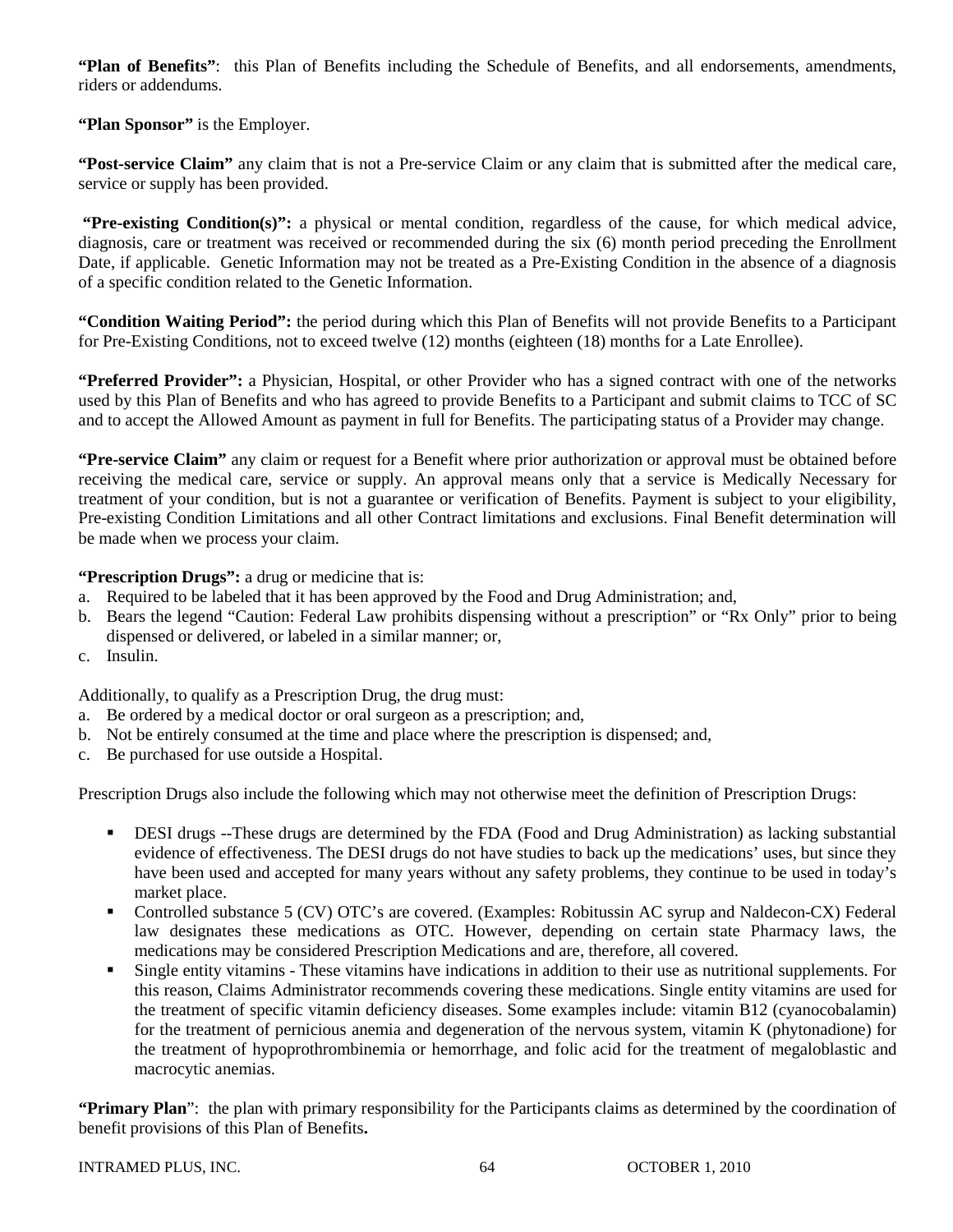**"Protected Health Information (PHI)"** individually identifiable health information collected electronically, orally, or via paper. PHI includes information such as the patient's name, social security number, telephone number, medical record number, address, including ZIP code as well as medical records.

**"Provider":** any person or entity licensed by the appropriate state regulatory agency and legally engaged within the scope of such person or entity's license in the practice of any of the following:

- Medicine
- ♦ Dentistry
- ♦ Optometry
- ♦ Podiatry
- ♦ Chiropractic Services
- ♦ Physical Therapy
- ♦ Behavioral Health
- Oral Surgery
- ♦ Speech Therapy
- Occupational Therapy

Provider includes a Long Term Care Hospital, a Hospital, a Rehabilitation Facility, Skilled Nursing Facility, and nurses practicing in expanded roles (such as pediatric nurse practitioners, family practice nurse practitioners and certified nurse midwives) when supervised by a medical doctor or oral surgeon. The term Provider does not include physical trainers, lay midwives or masseuses.

**"Psychiatric Day Treatment Facility,"** as used herein, means an institution that:

- a. is a mental health facility which provides treatment for individuals suffering from acute mental, nervous or emotional disorders, in a structured psychiatric program utilizing individualized treatment plans with specific attainable goals and objectives appropriate both to the patient and the treatment modality of the program, and is clinically supervised by a doctor of medicine who is certified in psychiatry by the American Board of Psychiatry and Neurology; and
- b. is accredited by the Program for Psychiatric Facilities or its successor, or the Joint Commission on Accreditation of Hospitals; and
- c. treats its patients for not more than eight (8) hours in any twenty-four (24) hour period.

**"QMCSO"** a Qualified Medical Child Support Order in accordance with the Omnibus Budget Reconciliation Act of 1993 (OBRA), as amended.

**"Rehabilitation Hospital"** a licensed facility that is engaged primarily in providing rehabilitation care to patients on an inpatient basis. Rehabilitation care consists of the combined use of medical, educational, and vocational services to enable patients disabled by disease or Injury to achieve the highest possible level of function ability. Services are provided by or under the supervision of an organized staff of Physicians. Continuous nursing services are provided under the supervision of a registered nurse.

**"Schedule of Benefits"** the pages so titled and made part of this handbook that specify the amount of coverage provided and the applicable Co-payments, Coinsurance, Deductible, and limitations.

**"Second Opinion"** an opinion from a Physician regarding a service recommended by another Physician before the service is performed, to determine whether the proposed service is Medically Necessary and covered under the terms of this Plan of Benefits.

**"Secondary Plan"**: the Plan that has secondary responsibility for paying a Participant's claim as determined through the coordination of benefits provisions of this Plan of Benefits.

**"Security Incidents":** the attempted or successful unauthorized access, use, disclosure, modification or destruction of information or interference with systems operations in an information system.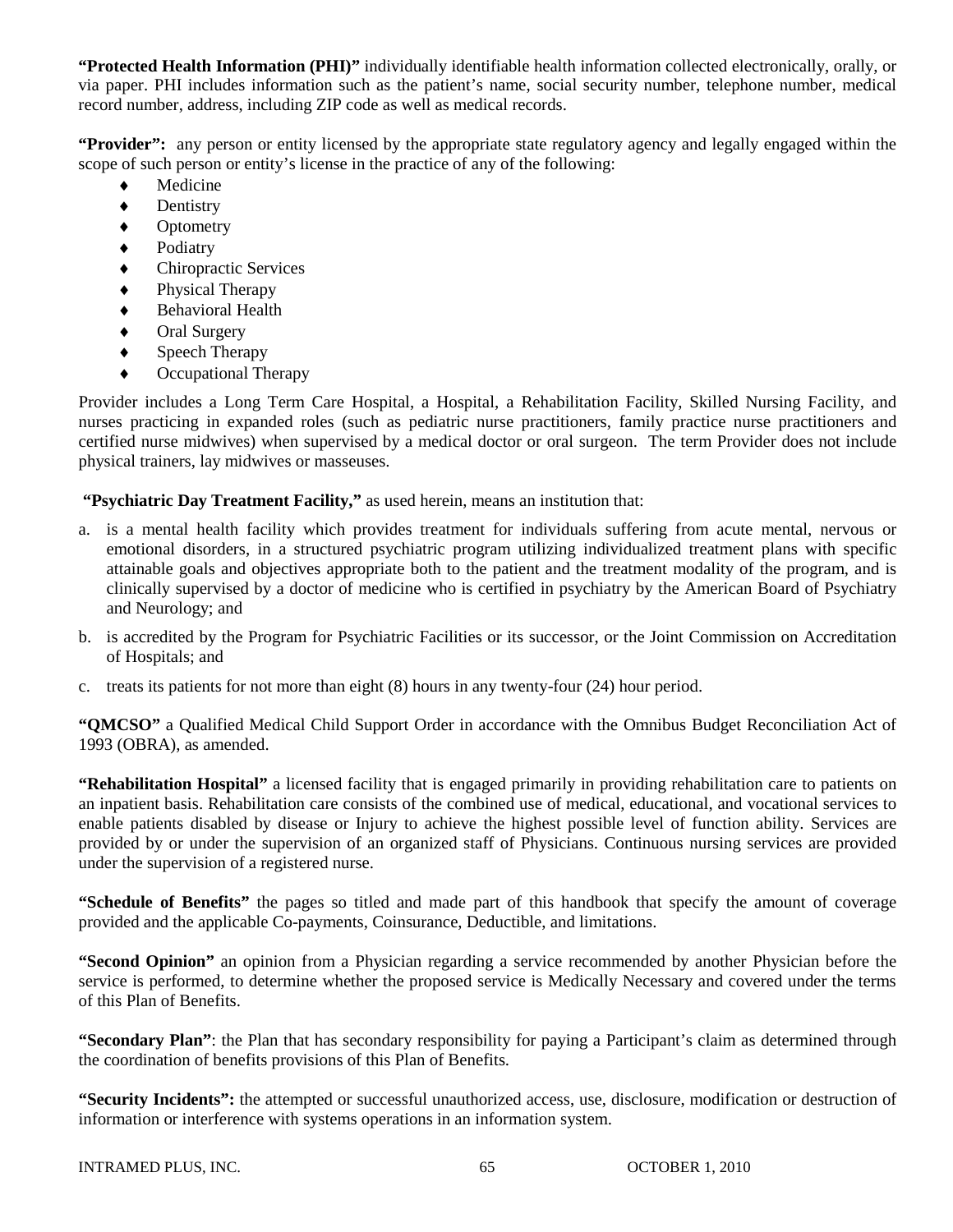**"Skilled Nursing Facility"**: an institution other than a Hospital that is certified and licensed by the appropriate state regulatory agency as a skilled nursing facility.

**"Special Enrollment"** the time period during which an Employee or eligible Dependent who is not enrolled for coverage under this Group Health Plan may enroll for coverage due to the involuntary loss of other coverage or under circumstances described in the Eligibility For Coverage section of this Plan of Benefits.

**"Speech Therapy"** is a program of care which evaluates the patient's motor-speech skills, expressive and receptive language skills, writing and reading skills, and determines if the patient requires an extensive hearing evaluation by an audiologist. Therapy may be considered medically appropriate even for patients who do not have apparent speech problems, but do have deficits in higher level language functioning as a result of trauma or identifiable organic disease process.

**"Substance Abuse":** the continued use, abuse and/or dependence of legal or illegal substance(s), despite significant consequences or marked problems associated with the use (as defined, described or classified in the most current version of *Diagnostic and Statistical Manual of Mental Disorders* published by the American Psychiatric Association).

## **"Transplant Benefit Period"** for:

- a. an Organ, the period which begins on the Admission date and continues for 12 months; or
- b. Bone Marrow, the period which begins on the first date of mobilization therapy, marrow/stem cell harvest date or inpatient Admission date for the transplant procedure, whichever comes first, and continues for 12 months.

**"Transplant Lifetime Maximum"** the maximum amount of Benefits provided in a Lifetime for each of the transplants listed in the Medical Schedule of Benefits. Once the Transplant Lifetime Maximum has been met, no additional transplant benefits will be provided for that type of transplant.

**"Totally Disabled"** as applied to an employee means (unless specifically provided otherwise) the complete inability of an employee to substantially perform the important daily duties of the employee's own occupation, for which the employee is reasonably suited by education, training or experience. As applied to a Dependent, the term means the Dependent is prevented solely because of a non-occupational Injury or non-occupational disease from engaging in all of the normal activities of a person of like age.

**"Urgent Care"** Benefits required in order to treat an unexpected Illness or Injury that is not life-threatening and required in order to prevent a significant deterioration of the member's health if treatment were delayed.

**"Urgent Care Claims"** any claim made by you or by a Provider or Physician (with knowledge of your current medical condition), where, if the normal Pre-service Claim review time frames of the Contract were used:

- a. Your life, health or ability to regain maximum function could be seriously jeopardized; or
- b. You, in the opinion of the Physician, would be subject to severe pain that cannot be adequately managed without the care or treatment that is the subject of the claim.

TCC of SC will determine whether a claim is an urgent care claim based on the information provided at the time that the claim is submitted.

**"Waiting Period"** a period of continuous employment with the Employer that an Employee must complete before becoming eligible for coverage.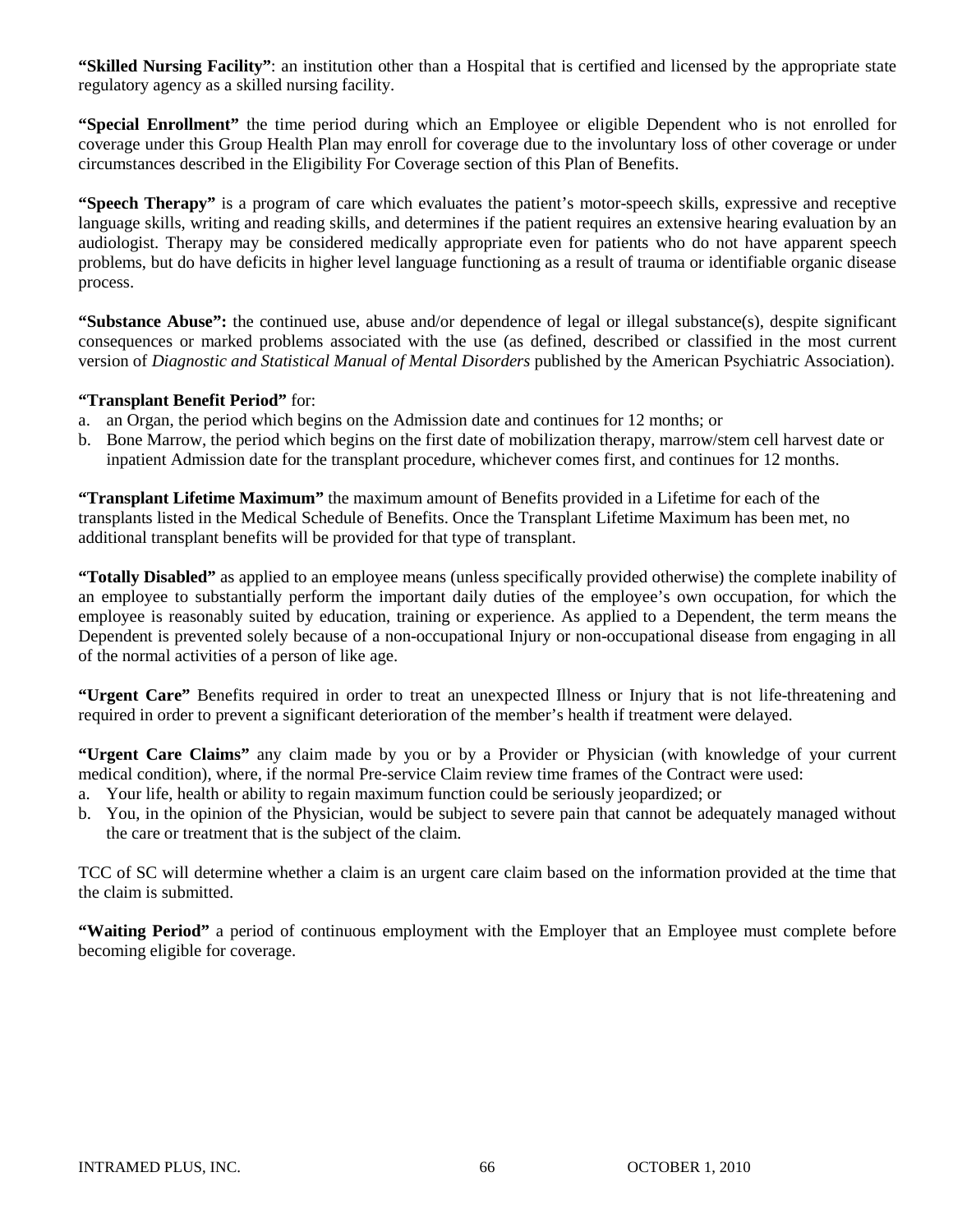# **PRIVACY AND SECURITY OF PROTECTED HEALTH INFORMATION**

Neither the Group Health Plan nor any health insurance issuer or business associate servicing this Plan of Benefits will disclose Protected Health Information to the Employer except as set forth below or as otherwise allowed by law.

- 1) Disclosure of Protected Health Information to Employer.
	- a) The Group Health Plan and any health insurance issuer or business associate servicing the Group Health Plan will disclose Protected Health Information to the Employer only to permit the Employer to carry out plan administration functions for the Group Health Plan not inconsistent with the requirements of the Health Insurance Portability and Accountability Act of 1996 and its implementing regulations (45 CFR-Parts 160-64). Any disclosure to and use by the Employer of Protected Health Information will be subject to and consistent with the provisions of paragraphs 2 and 3 of this section.
	- b) Neither the Group Health Plan nor any health insurance issuer or business associate servicing the Plan of Benefits will disclose Protected Health Information to the Employer unless the disclosures are explained in the Notice of Privacy Practices distributed to the Participants.
	- c) Neither the Group Health Plan nor any health insurance issuer or business associate servicing the Plan of Benefits will disclose Protected Health Information to the Employer for the purpose of employment-related actions or decisions or in connection with any other benefit or employee benefit plan of the Employer.
- 2) Restrictions on Employer's Use and Disclosure of Protected Health Information.
	- a) The Employer will neither use nor further disclose Protected Health Information, except as permitted or required by the Plan of Benefits, as amended, or required by law.
	- b) The Employer will ensure that any agent, including any subcontractor, to whom it provides Protected Health Information, agrees to the restrictions and conditions of the Plan of Benefits, including this section, with respect to Protected Health Information.
	- c) The Employer will not use or disclose Protected Health Information for employment-related actions or decisions or in connection with any other benefit or employee benefit plan of the Employer .
	- d) The Employer will report to the Group Health Plan any use or disclosure of Protected Health Information that is inconsistent with the uses and disclosures allowed under this section promptly upon learning of such inconsistent use or disclosure.
	- e) The Employer will make Protected Health Information available to the Participant who is the subject of the information in accordance with 45 CFR §164.524.
	- f) The Employer will make Protected Health Information available for amendment, and will on notice amend Protected Health Information, in accordance with 45 CFR § 164.526.
	- g) The Employer will track disclosures it may make of Protected Health Information so that it can make available the information required for the Group Health Plan to provide an accounting of disclosures in accordance with 45 CFR § 164.528.
	- h) The Employer will make available its internal practices, books, and records, relating to its use and disclosure of Participants' Protected Health Information, to the Group Health Plan and to the U.S. Department of Health and Human Services to determine compliance with 45 CFR Parts 160-64.
	- i) The Employer will, if feasible, return or destroy all Protected Health Information, in whatever form or medium (including in any electronic medium under the Employer's custody or control), received from the Group Health Plan, including all copies of and any data or compilations derived from and allowing identification of any Participant who is the subject of the Protected Health Information, when the Participants' Protected Health Information is no longer needed for the Group Health Plan administration functions for which the disclosure was made. If it is not feasible to return or destroy all Protected Health Information, the Employer will limit the use or disclosure of any Protected Health Information it cannot feasibly return or destroy to those purposes that make the return or destruction of the information infeasible.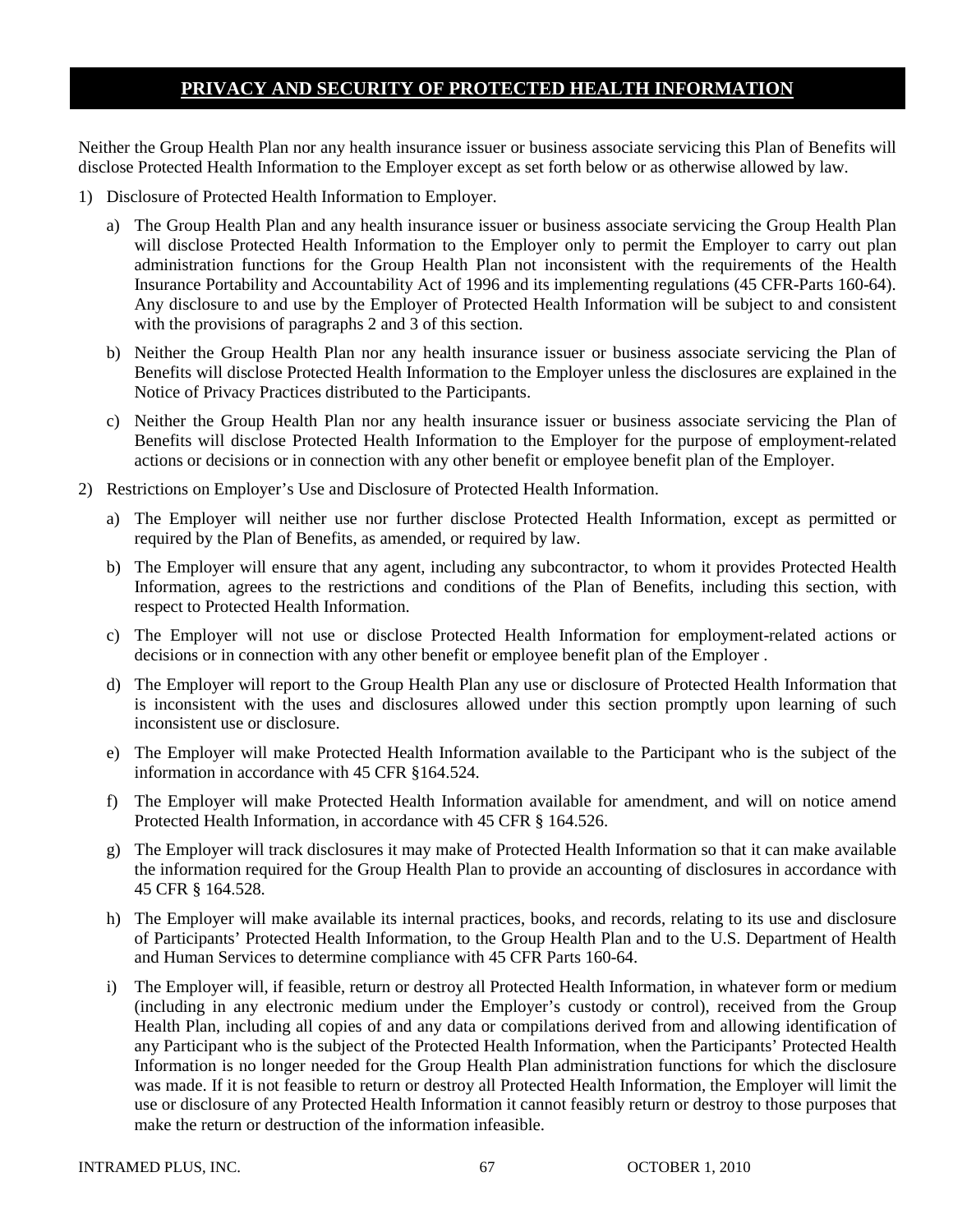- 3) Adequate Separation Between the Employer and the Group Health Plan.
	- a) The following employees or classes of employees or other workforce members under the control of the Employer may be given access to Protected Health Information received from the Group Health Plan or a health insurance issuer or business associate servicing the Group Health Plan:

# Benefits Coordinator Chief Financial Officer Privacy Officer Human Resources Department

This list includes every employee or class of employees or other workforce members under the control of the Employer who may receive Protected Health Information relating to payment under, health care operations of, or other matters pertaining to the Group Health Plan in the ordinary course of business.

- b) The employees, classes of employees or other workforce members identified in paragraph 4(a) of this section will have access to Protected Health Information only to perform the plan administration functions that the Employer provides for the Group Health Plan.
- c) The employees, classes of employees or other workforce members identified in paragraph  $4(a)$  of this section will be subject to disciplinary action and sanctions, including termination of employment or affiliation with the Employer, for any use or disclosure of Protected Health Information in breach or violation of or noncompliance with the provisions of this section of the Plan of Benefits. The Employer will promptly report such breach, violation or noncompliance to the Group Health Plan, as required by paragraph 3(d) of this section, and will cooperate with the Group Health Plan to correct the breach, violation or noncompliance, to impose appropriate disciplinary action or sanctions on each employee or other workforce member causing the breach, violation or noncompliance on any Participant, the privacy of whose Protected Health Information may have been compromised by the breach, violation or noncompliance.
- 4) Employer Obligations to the security of Electronic Protected Health Information ("ePHI"):
	- a) Where ePHI will be created, received, maintained or transmitted to or by the Plan Administrator on behalf of the Group Health Plan, the Plan Administrator shall reasonably safeguard the ePHI as follows:
		- i) Employer shall implement administrative, physical and technical safeguards that reasonably and appropriately protect the confidentiality, integrity and availability of the ePHI that the Plan Administrator creates, receives, maintains or transmits on behalf of the Group Health Plan;
		- ii) Employer shall ensure that they, and any agent, including subcontractor, to whom it provides ePHI agrees to, implement reasonable and appropriate security measures of ePHI;
		- iii) Plan Administrator shall ensure that they apply the same requirements and restrictions for Protected Health Information (PHI) referenced within this section, PRIVACY AND SECURITY OF PROTECTED HEALTH INFORMATION Numbers 1-3, to ePHI.
		- iv) Employer shall report to the Group Health Plan any successful Security Incident involving the unauthorized access to or use or disclosure of ePHI.
		- v) Employer shall ensure that the adequate separation required by Number 3 above is supported by reasonable and appropriate security measures.